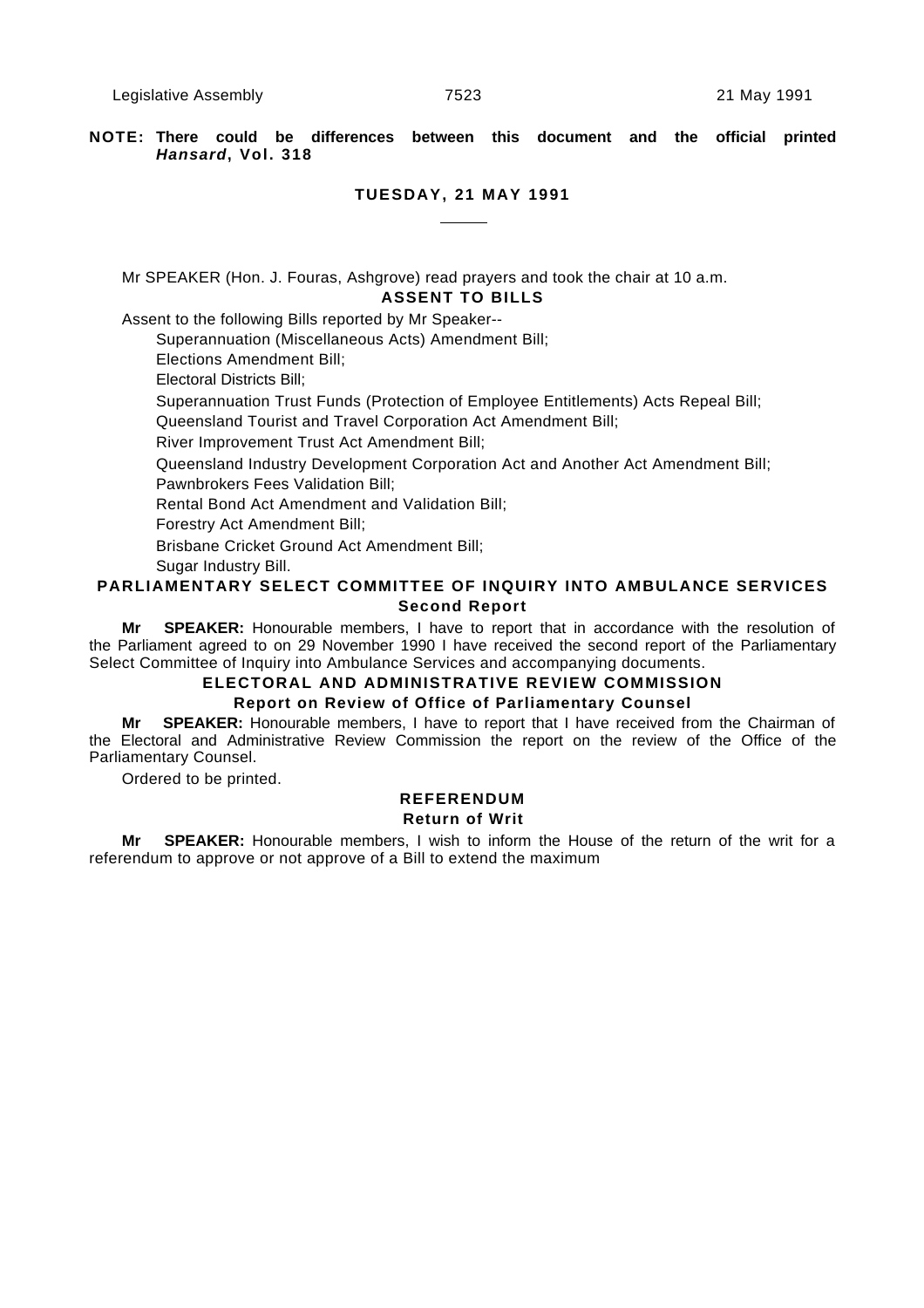term of future Parliaments from three years to four years. I table the writ for the information of honourable members.

## **PETITIONS**

The Clerk announced the receipt of the following petitions--

#### **Adoption Law Amendment**

From **Mr Beanland** (18 signatories) praying for the amendment of the Adoption of Children Act Amendment Act so that application may be made by a birth parent of an adopted person or an adult adoptee to have their records kept confidential and their file marked "not available".

#### **Nursing Representatives, Queensland Health Council**

From **Mr McElligott** (151 signatories) praying that the Parliament will ensure the creation of a chief nursing position at Band 1, a Division of Nursing and regional directors and provide a nursing representative at director level on the Queensland Health Council.

#### **Tobacco Levy Increase**

From **Mr Ardill** (88 signatories) praying that the tobacco levy be increased and that the proceeds be channelled into an independent foundation for health promotion, research and sponsorship of sport and the arts.

#### **State High School, Bohle/Deeragun**

From **Mr McElligott** (1 791 signatories) praying that a State high school be urgently built in the Bohle/Deeragun area.

#### **Proposed Highway, Mount Cotton**

From **Mr Hamill** (4 969 signatories) praying that construction of the proposed highway through the Mount Cotton area be not permitted but that the present Pacific Highway be upgraded instead.

## **Pornography**

From **Mr Beanland** (1 291 signatories) praying that the Parliament will legislate against the spread of pornography.

Petitions received.

## **PAPERS**

The following Papers were laid on the table--

Orders in Council under--

South Bank Corporation Act 1989

Stamp Act 1894-1990

Indy Car Grand Prix Act 1990

Revenue Laws (Reciprocal Powers) Act 1988

Statutory Bodies Financial Arrangements Act 1982-1989

Superannuation (State Public Sector) Act 1990-1991

Brisbane and Area Water Board Act 1979-1990 and the Statutory Bodies Financial Arrangements Act 1982-1990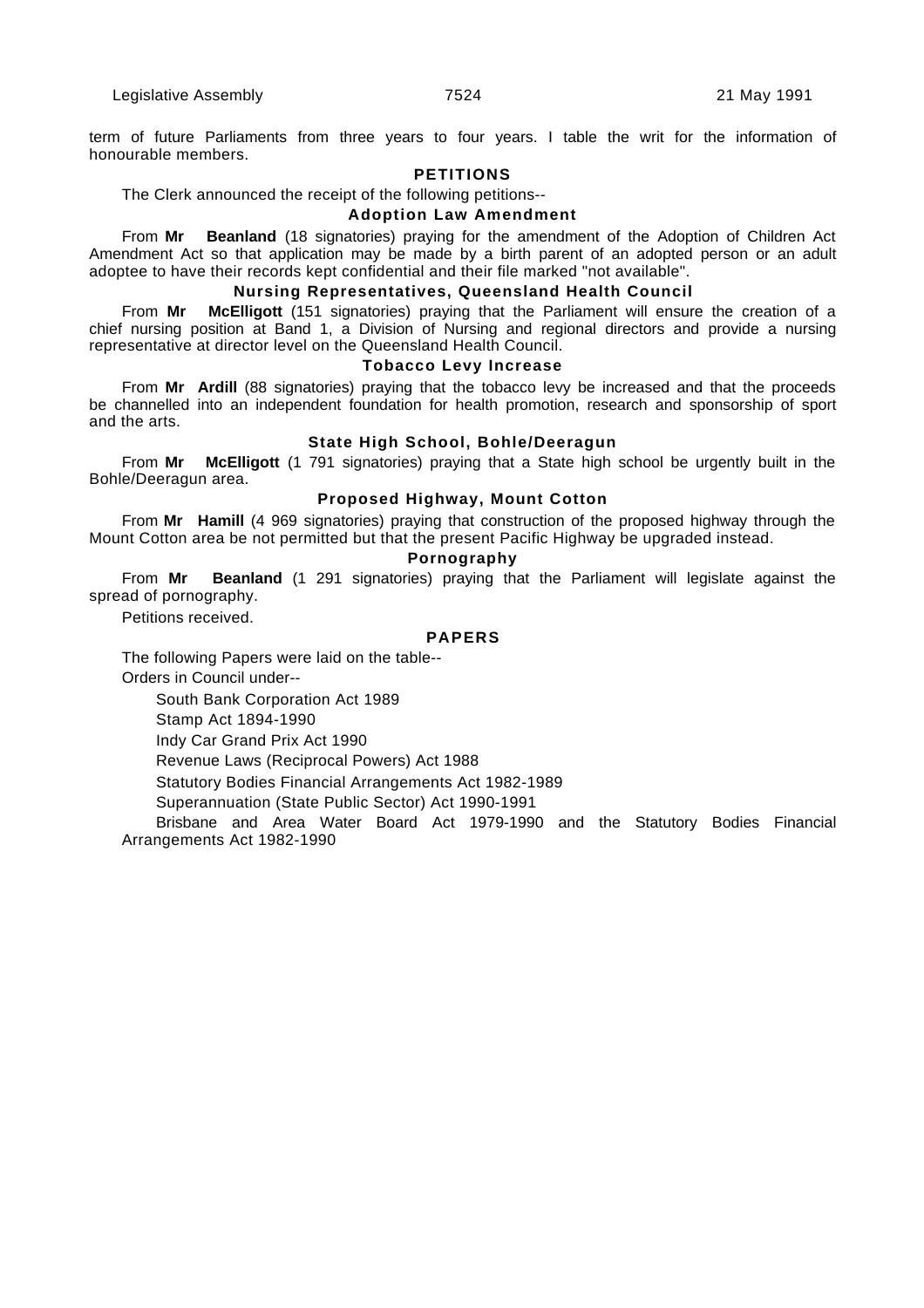City of Brisbane (Flood Mitigation Works Approval) Act 1952-1990

Forestry Act 1959-1990 Water Resources Act 1989-1990

Co-operative and Other Societies Act 1967-1990

Supreme Court Act of 1921

Justices Act 1886-1990

Regulations under--

Animals Protection Act 1925-1991 Health Act 1937-1990 Mental Health Services Act 1974-1990 Bail Act 1980-1989 Criminal Law (Rehabilitation of Offenders) Act 1986-1990 Fishing Industry Organization and Marketing Act 1982-1990 Meat Industry Act 1965-1989 Registration of Births, Deaths and Marriages Act 1962-1991

Ordinances under the City of Brisbane Act 1924-1990

Reports--

Recent Population and Housing Trends in Queensland 1991 Queensland Grain Handling Authority for the year ended 30 September 1990

Reports for the year ended 31 December 1990--

Special Prosecutor

Office of the Director of Prosecutions

Proclamations under--

Superannuation (Miscellaneous Acts) Amendment Act 1991

Forestry Act 1959-1990

Rules under the Casino Control Act 1982

#### **MINISTERIAL STATEMENT**

## **Visit to North America and China by Deputy Premier**

**Hon. T. J. BURNS** (Lytton--Deputy Premier, Minister for Housing and Local Government) (10.07 a.m.), by leave: I table for the information of honourable members a report on my ministerial visit from 17 April to 5 May 1991 to Vancouver, Seattle and San Francisco in North America and Beijing in the Peoples Republic of China. The three North American cities have addressed the problems of urban sprawl infrastructure and affordable housing in remarkably similar fashion through growth management legislation and by providing that commercial developments contribute towards infrastructure such as housing and transport, as well as setting aside 20 per cent of new projects for affordable housing. Other examples such as Fair Share, which requires all local authorities to take a fair share of affordable or public housing and the use of service clubs to help operate community, new, non-profit housing, will be given serious consideration in a Queensland context. I intend to discuss many of those matters with local government and housing groups.

Honourable members who wish to discuss these matters and other items from the report in more detail should contact me personally or read copies of the documents that make up the attachments to the full report. I intend to suggest to fast-growing Queensland councils that they send senior councillors and mayors on an organised visit to North America to see these developments so that they can become personally aware of the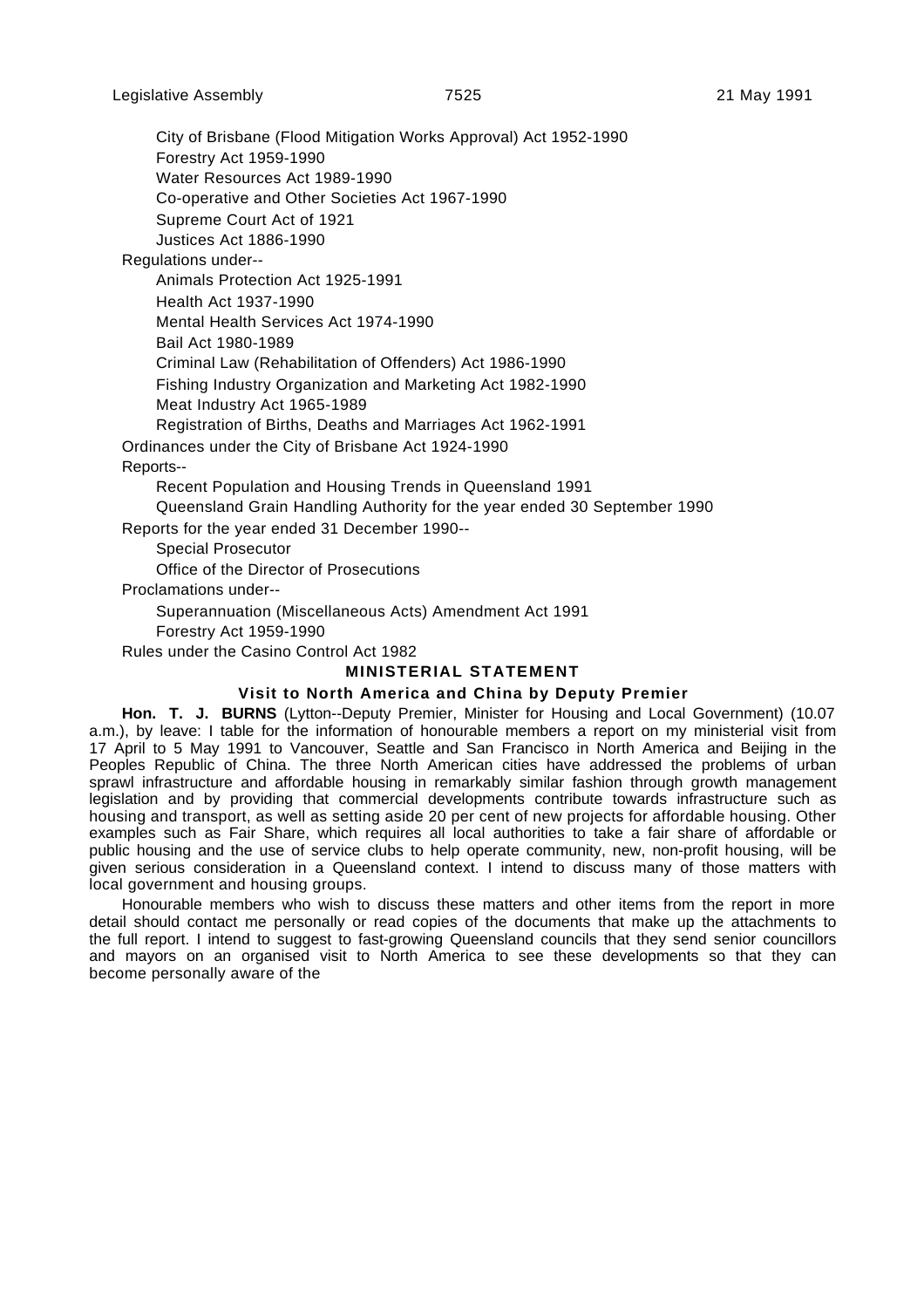approach to growth management that has developed in recent years in a number of American States. I will be recommending that we continue to cement our strong personal ties with the Peoples Republic of China by the inclusion of China on itineraries of parliamentary delegations.

## **MINISTERIAL STATEMENT**

#### **Rail Travel by Minister for Transport**

**Hon. D. J. HAMILL** (Ipswich--Minister for Transport and Minister Assisting the Premier on Economic and Trade Development) (10.09 a.m.), by leave: During the past 17 months, I have travelled extensively throughout Queensland in my capacity as Minister for Transport. I have frequently and proudly travelled by rail on such trips as it has enabled me to meet with local communities, local authorities, local members of Parliament from both sides of the House--including the member for Balonne--and those who are the backbone of Queensland Rail, those who work in QR. Contrary to the false, indeed scurrilous, assertions of the Leader of the Opposition, my recent rail trip to Barcaldine was wholly consistent with my commitment to rail and to meeting with those who live in Queensland's provincial and regional centres. It was totally in accordance with my responsibilities and those of others to the Government, the Parliament and the people of Queensland.

Several issues arise out of the honourable member's claims, and I wish to deal with them in turn. Firstly, it has been claimed that the events in Barcaldine on 3 May and 4 May were solely for the Labor Party. Nothing could be further from the truth. The civic reception by the Shire Chairman, Councillor Norman, the pageant involving scores of the district's citizens, the opening of the Workers Heritage Centre--a project supported financially and in kind by local, State and Federal Governments, including the former National Party Government--were public events deserving support. Indeed, the Minister for Education had played a critical role in obtaining facilities for the centre.

In this House on 20 February 1991, the member for Gregory stated--

"The heritage centre is a national project and is to be an educative and interpretive centre, which will be based around community involvement and activities. I trust that the Government can see merit in the project. It is paramount that the Government give immediate and ongoing grants to the centre. I urge the Government to support the venture."

## **Mr Veivers** interjected.

**Mr SPEAKER:** Order! The member for Southport.

**Mr HAMILL:** The member for Gregory is nodding in assent. He further stated--

"The centre will be unique in Australia as a place of living history--a museum, an art gallery, a park, an educational resource and a community cultural and research facility. At this point, I should say that we are not about promoting political parties."

I further acknowledge the presence of the honourable member for Gregory at various functions at Barcaldine on that historic weekend, including his visit to the site of the strikers' camp----

**Mr Veivers** interjected.

**Mr SPEAKER:** Order! I warn the member for Southport under Standing Order 123A.

**Mr HAMILL:** --where the member for Gregory was in the company of the Prime Minister, the Premier, the members for Yeronga and Greenslopes, other members of Parliament and members of the public. I also acknowledge his presence at the Department of Transport office function on the Friday afternoon when I announced extensions of customer services in both Barcaldine and Longreach. I can only presume from the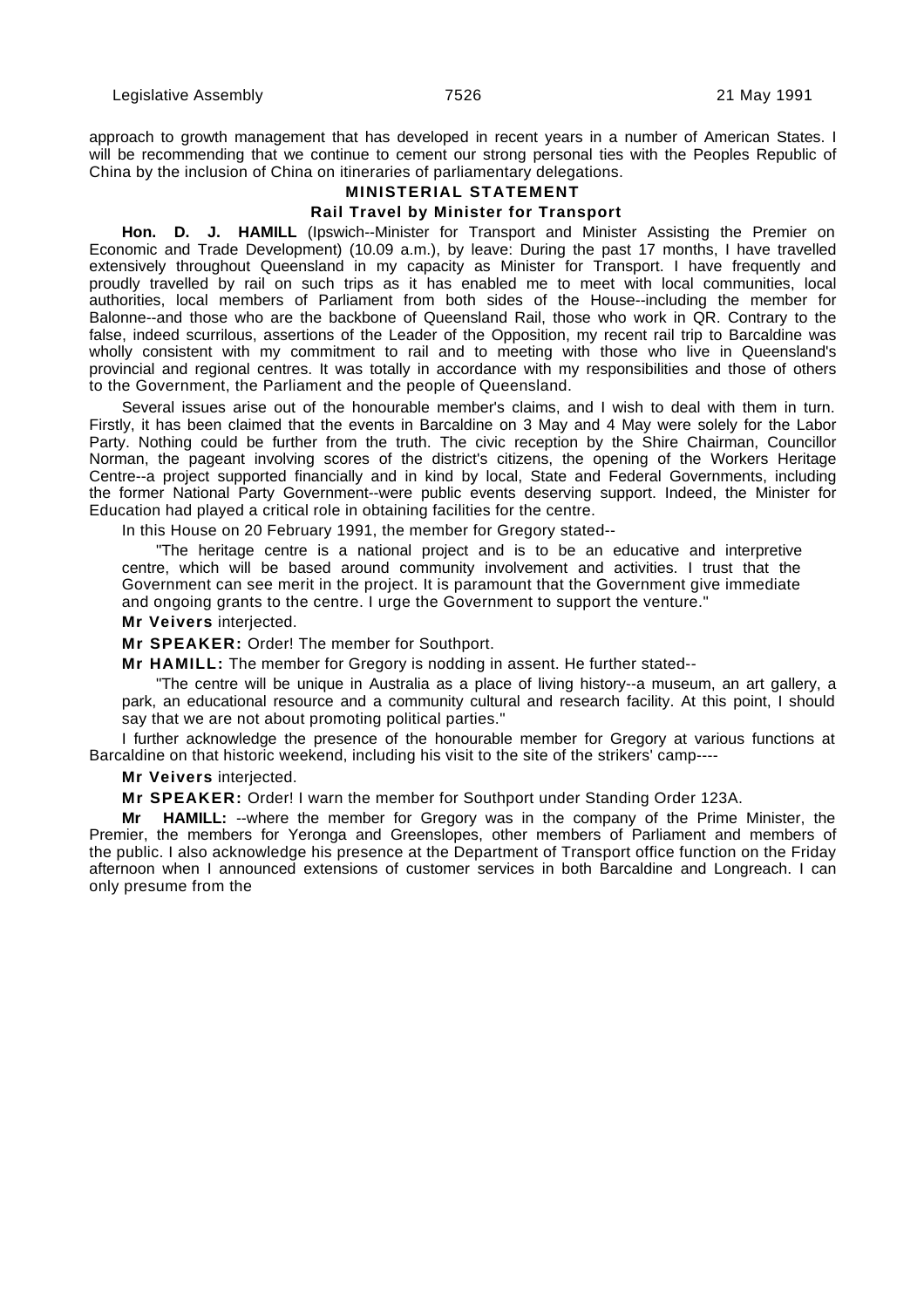remarks attributed to the Leader of the Opposition that he believes Mr Johnson to be a closet member of the ALP. In truth, Mr Johnson's presence as a member of Parliament was entirely appropriate, whereas the Leader of the Opposition was conspicuous by his absence.

The second issue concerns the purpose of the trip. Apart from attending the public and civic functions in Barcaldine, I used the journey to visit Bundaberg, where the honourable member and I promoted bicycle safety and helmet-wearing at a local school. On the train at Alpha, I also met with representatives of the Jericho Shire Council to discuss road issues, a problem which I resolved for the council when I reached Barcaldine. It was an official trip, and other members and I were attending to our public and parliamentary duties.

The third issue is that of accountability, and honourable members should listen to this. Under National Party and Liberal Party Governments, Ministers and others travelled in the special rail cars and the full cost of their travel and their refreshments was billed to the Assistant Commissioner, Financial Administration, Queensland Railways. When I became Minister for Transport, I reformed the system. Those who travel or who are accommodated on the special carriages are billed for their fares, their food and their accommodation. That practice has been in force on each trip that I have undertaken on the train and it was done in respect of the trip to Barcaldine and back. I have things which the National Party travellers never had--a bill for expenses and receipts for the money which I paid.

The fourth point relates to the nature of the travel. Under the Nationals, there may have been valets, housemaids and chefs--there may have even been flowers and chocolates--on board. The staff on board the special carriages comprised a cook and an electrician. Neither could be called a maid, and I suspect that they would fight at that suggestion. The special carriages trailed behind a freight train, including livestock wagons, to Barcaldine and, on the return trip, behind the Midlander and the Capricornia.

#### **Mr Veivers** interjected.

**Mr SPEAKER:** Order! I warn the member for Southport for the last time.

**Mr HAMILL:** I value Queensland Railways and the service that it provides. I also value the opportunity to talk to the people of Queensland in the country towns and cities that were clearly neglected by the National Party when it was in office. I will not succumb to the barrage of mud being thrown by the Leader of the Opposition, nor will I get down to his level. I will not fly over country Queensland; I will continue to meet the people on the ground and on the rail, whether the Leader of the Opposition likes it or not.

## **MOTION OF CONDOLENCE**

## **Deaths of Mr R. A. Armstrong and Sir Gordon Chalk, KBE**

**Hon. W. K. GOSS** (Logan--Premier, Minister for Economic and Trade Development and Minister for the Arts) (10.16 a.m.), by leave, without notice: I move--

"1. That this House desires to place on record its appreciation of the services rendered to this State by the late Roy Alexander Armstrong, Esquire, a former member of the Parliament of Queensland, and Sir Gordon William Wesley Chalk, KBE, a former member of the Executive Council of Queensland and a former Premier, Deputy Premier, Treasurer and Minister for Transport.

2. That Mr Speaker be requested to convey to the widows and families of the deceased gentlemen the above resolution, together with an expression of the sympathy and sorrow of the members of the Parliament of Queensland in the loss they have sustained."

Both Roy Armstrong and Sir Gordon Chalk had retired from Parliament before I and many other members in this place today were elected. However, there still are in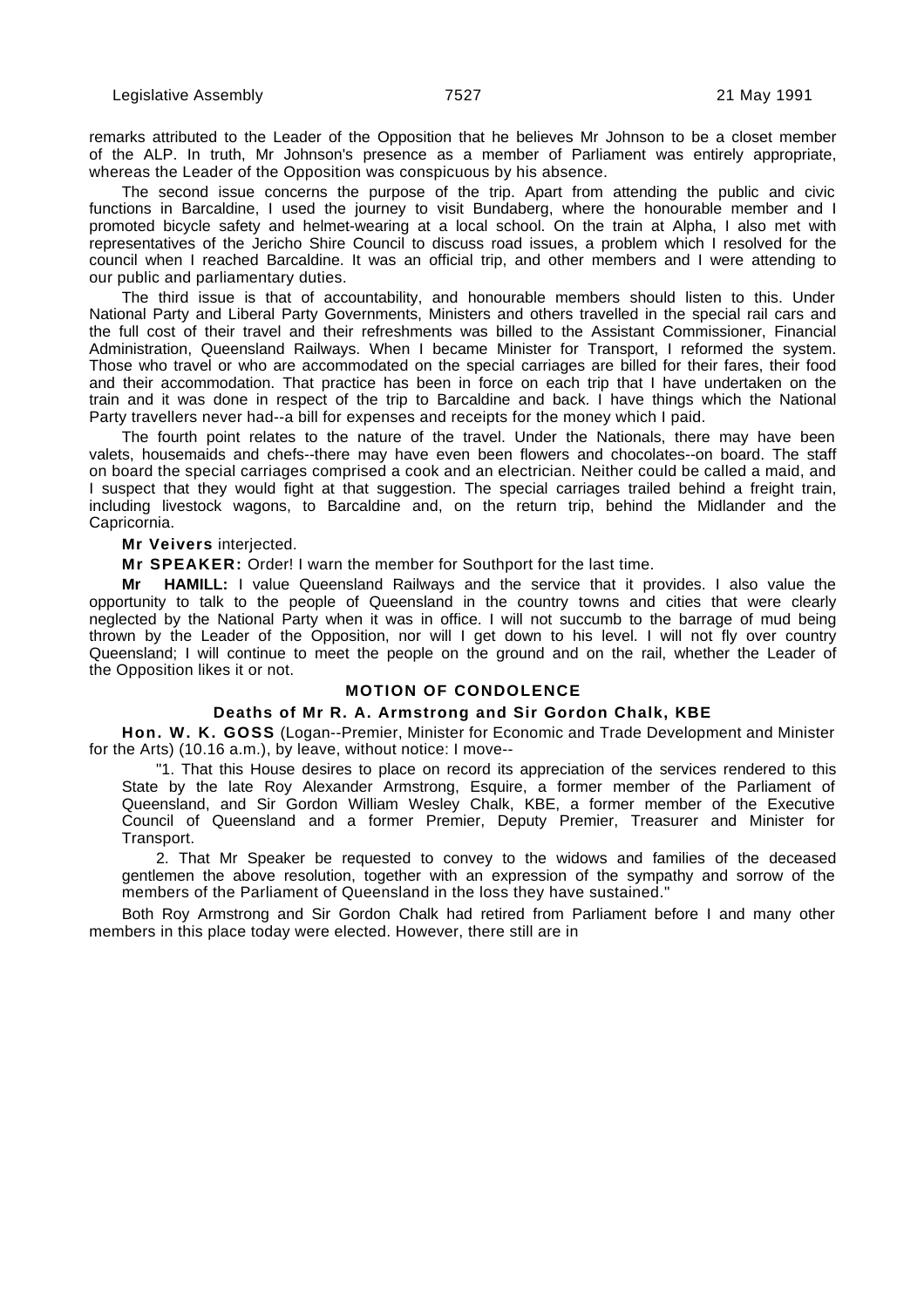this House a number of people who served with them. In addition, both Roy Armstrong and Sir Gordon Chalk did not just fade away after their retirement. As honourable members would know, after his retirement, Roy Armstrong maintained a strong interest in the Parliament. He and his wife would often be seen sitting in the public gallery listening to the debate. Sir Gordon Chalk, as a past State Treasurer, also attended the presentation of many State Budgets. So those of us who did not work with these gentlemen had the chance to meet them in the years following their retirement.

It was in unusual circumstances that Roy Armstrong entered this House as the member for Mulgrave. The sitting Country Party member, Robert Watson, died in March 1959, and at a by-election in June 1959, Carl Wordsworth was elected. But three weeks before the May 1960 State election, Mr Wordsworth died. A special election for Mulgrave was held in July 1960, at which Roy Armstrong was elected at the age of 47. He held the seat for 20 years, retiring at the November 1980 general election. During his years in this House, Roy Armstrong took a keen interest in rural matters, especially the sugar industry, in which he had a close involvement all his working life. Before his election, he had lived in Babinda for 25 years. He was the first chairman of the Babinda Cane Pest and Disease Board when it began operating in 1953. In the 1950s, he also served as a director of the Babinda Co-operative Sugar Mill for two periods totalling four years. At the time of his election, he was a sugar cane farmer at Bartle Frere and a Mulgrave Shire councillor. Roy Armstrong was regarded as a strong local member in the far north and a strong voice for the sugar industry. But he was also known as a person who recognised the importance of addressing major industry issues in terms of their Statewide or national impact.

Sir Gordon Chalk, who of course was much better known than Roy Armstrong, was a true veteran of Queensland politics and of this Parliament. He was an original member of the Queensland People's Party, the forerunner of the Liberal Party. In 1947, he came into Parliament, representing the then seat of East Toowoomba. Following a redistribution, at the 1950 State election Sir Gordon stood for and won the seat of Lockyer. He held that seat until his retirement in 1976. Following the defeat of the Labor Government in 1957, Sir Gordon was Transport Minister in the Nicklin coalition. In 1965, he became leader of his party, a position which brought with it the Deputy Premiership and the job of State Treasurer. In August 1968, following the death of the then Premier Jack Pizzey, and before the Country Party elected Joh Bjelke-Petersen, Sir Gordon served as Premier for eight days.

Sir Gordon Chalk is perhaps best remembered as Treasurer, a position he held for a record 11 years. During that time, he developed a reputation as a fighter for Queensland, a person who had a nononsense administrative style and a down-to-earth personal style. As Deputy Premier and Treasurer, he was aware of the need to vigorously pursue Queensland's economic development for the benefit of the whole State. Sir Gordon Chalk was a person whose political career richly deserves the description "long and distinguished". As I said at the outset, although I did not serve with him in this place, on a number of subsequent occasions, and particularly after the time when I became leader of the parliamentary Labor Party, I had the opportunity to talk to him. From time to time, he used to ring me. The last occasion on which he rang me was a day or two prior to the hand-over to the State Library of Cabinet records that had passed the 30-year period. He talked about some of the history of the Queensland Cabinet. That hand-over process will continue year in, year out so that the original records of Cabinet will become available to the public and to historians. On the day of the hand-over at the State Library, Sir Gordon Chalk was there in fine form and with lots of stories and memories to pass on to the people gathered there.

On behalf of members of the Government, I extend to the families of Roy Armstrong and Sir Gordon Chalk our deepest sympathy.

**Hon. T. J. BURNS** (Lytton--Deputy Premier, Minister for Housing and Local Government) (10.22 a.m.): I am pleased to join with the Premier in speaking to this motion of condolence for two of my former parliamentary colleagues. Firstly, I will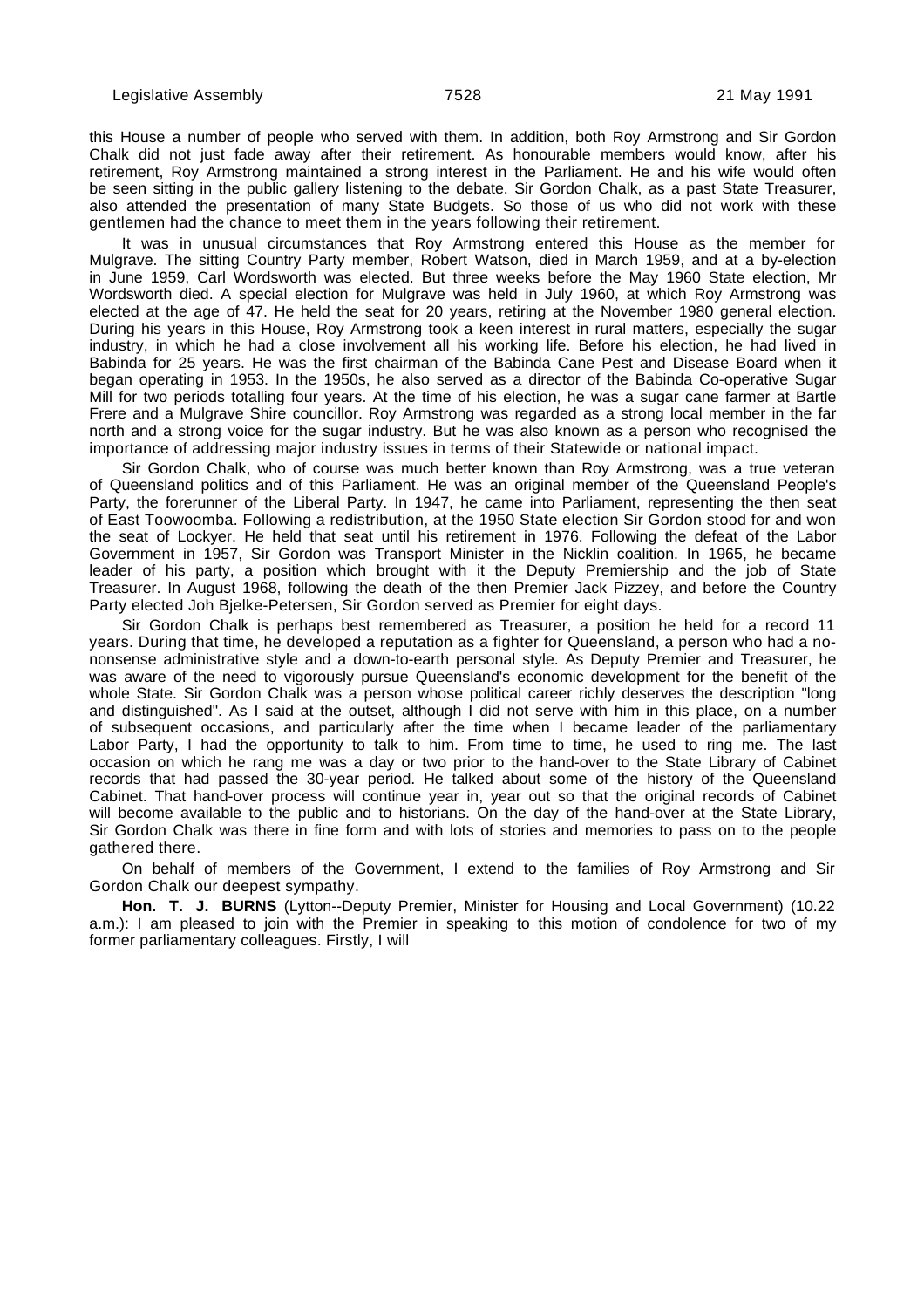speak about Roy Armstrong. He was a timber-cutter and a cane-farmer. If I remember correctly, between 1956 to 1961, he served as a local councillor before he was elected to this Parliament in 1960. He was a person in the old Country Party mould. He did not really aspire to be a Minister.

I was elected to this place in 1972. Since then, I have reminded many new members of Roy Armstrong's greatest contribution. When we arrived on the scene, there was a battle over the Speakership. Jim Houghton was going to be nominated by the Government. The word went around that Bill Lonergan was going to nominate as an independent. The person who made up his mind to nominate Bill Lonergan was Roy Armstrong. We often talk about making long speeches in this place. I will always remember the speech that Mr Armstrong, the then member for Mulgrave, made at that time. He stated--

"I move--

'That William Horace Lonergan do take the chair of the House as Speaker.'

It gives me great pleasure to do so."

That motion was seconded by Val Bird, who said--

"I second the motion."

The House debated that motion for one hour. When the votes were counted, Lonergan had won by 47 votes to 32. Members can make a lot of words say a lot of things but, when it comes down to it, if one has the numbers that is where the action is. Roy Armstrong did not muck about. He moved the motion. He had done his homework beforehand. I must admit that I voted for Bill Lonergan. To be quite truthful, I do not know whether that was one of the best voting decisions that I have ever made. Later, Jim Houghton became a fairly good Speaker of the Parliament and a great defender of the rights of members.

I remember Roy for that more than anything else. I also remember him as a man who liked this place. He had a sense of the value of Parliament. As all honourable members would be aware, for many years afterwards Roy visited this place. As the Premier said, Roy Armstrong was always interested enough in the proceedings of the Parliament to sit in the gallery and be part of the support of the Parliament. That was a good thing. I was sorry to see Roy go. My condolences go to his wife, his family and those who supported him over the years.

As to Gordon Chalk--when I first became a member of Parliament in 1972, Gordon was the Treasurer. He was always known as "Chalky" to just about everybody in the Parliament--"Chalky did this", "Chalky did that" or "What is Chalky up to today?" In those days, he was one of the really colourful personalities of the Parliament. Quite frankly, I wonder sometimes what is happening to Parliament. Although members are reading more and more speeches and doing more and more research, less and less heart and emotion is being put into those speeches. When Gordon Chalk made a speech or answered a question in the House, he did so very much off the cuff and did not muck about. If he wanted to let a member know that the member was not on side, Gordon Chalk made certain that he got his message across loud and clear--and I do mean loud.

I wish to tell a story about Gordon Chalk. I was making a speech from the Opposition side of the House. It was my first big, long, written speech. As most honourable members will be aware, I am not very good at reading speeches. I had been reading that speech for about four or five minutes when the luncheon adjournment occurred. After the adjournment, when the first bells rang to summon members back to the Chamber at whatever time it was in those days, Gordon Chalk came up to me and said, "How are you going, young Burnsie?" I said, "All right. I have only got another 55 pages to go." When the second bells were ringing, he took my speech notes, ripped them in half and dropped them on the floor. When the Speaker called the member for Lytton to speak, I was down on the floor trying to put the pages together. One lesson in life that I learned at that time was that numbers should be put on pages. I could not put the pages back in the correct order and could not get the ripped pieces to match. I do not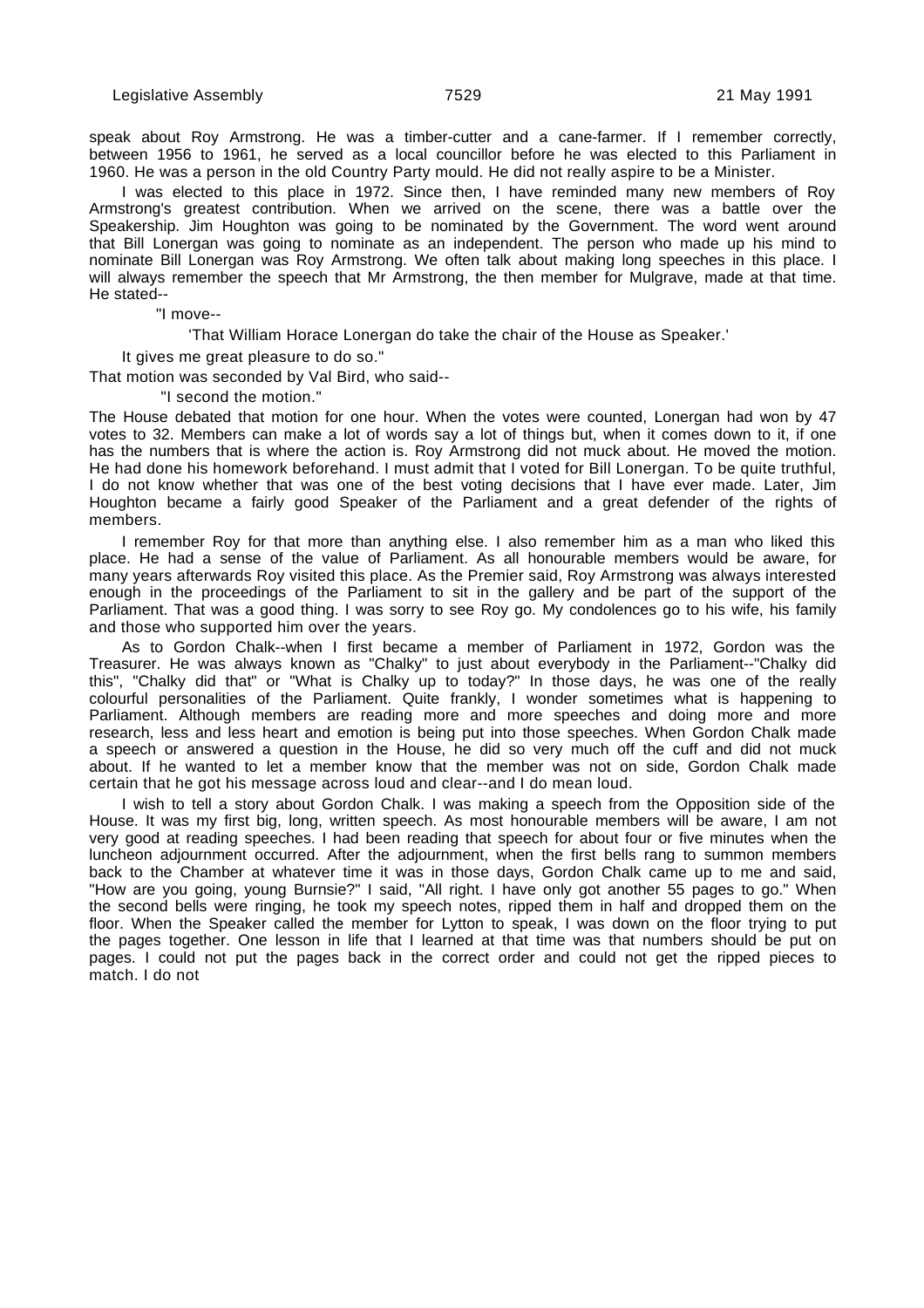know for how long I spoke during that debate. I would probably have to consult Hansard to find that.

**An Opposition member:** The full time.

**Mr BURNS:** I probably did take my full time. In those days, after the House adjourned, almost all members--together with Miss Glennie and others--went to the bar where they relived what they had or had not said and tried to sort out what they had said about one another in the heat of the moment. Unfortunately, much of that practice disappeared during the reign of Joh Bjelke-Petersen when he stated that members should not mix as much as they did. In those days, members fought their battles hard in this place. They said all the things that they had to say. But if one had been having an argument with Chalky, for example, he would have been the first to come up and say, "Come and have a drink. Let us have a talk about that problem that you have or the matter that you raised." That was a good grounding for my early days in this Parliament.

Gordon Chalk went through some very turbulent years. In my view, he should have remained as Premier of this State. However, his party was divided. As honourable members would be aware, a ginger group grew up at that time. In 1971, that group defeated the first of the redistribution Bills in this Parliament. I understand that the second redistribution Bill was passed by a small majority, and the Government endorsed the second redistribution Bill. It has always been my belief that if Chalk had been able to convince his ginger group and others at that time to stand by him, that redistribution Bill would not have been passed. I am not talking politics at the moment. However, it is my view that there would have been a fairer redistribution which, in a few years' time, would have returned Gordon Chalk as the Premier of this State. For a short period, Gordon Chalk was the Premier. He also had a reputation as a very good Treasurer of this State. That reputation remained in the business world until the day that he died.

I found Gordon Chalk and Lady Chalk to be very friendly, warm people who made my wife and I very welcome in the very cold, hard days when the Labor Party had very small numbers in this Parliament.

**An Opposition member:** A cricket team.

**Mr BURNS:** That was during the cricket team days when things were tough. Gordon Chalk always tried to make one welcome--as did Roy. The Parliament is sorrier for their passing. They made their contributions. Whether members like it or not, they are here to do the best that they can for the people whom they represent. Although we might not agree with what they say and might not agree with their policies, we must give full marks to those members who do their job well. I do that to Gordon Chalk.

**Mr COOPER** (Roma--Leader of the Opposition) (10.29 a.m.): I endorse the remarks of the previous speakers, the Premier and the Deputy Premier. Once again, during a condolence motion, the Deputy Premier has hit upon a chord that all members should take note of. On behalf of the National Party and the Opposition, I pass on our condolences to the families of Sir Gordon Chalk and Roy Armstrong.

It is very difficult for members who were not in this place when Sir Gordon Chalk and Roy were here to understand the type of people that they were and to be adequate in their commendations for the work that they did. All honourable members are aware of the demands that are placed on parliamentarians and their families. Members who are more senior, particularly Ministers and the Deputy Premier--as Sir Gordon Chalk was--must also place the community first. They share those demands with their families. I am sure that members would recognise the pressures that are placed on their families. It was certainly the case with Sir Gordon, to whom we can refer as the father of the parliamentary Liberal Party.

I will not go back over the record of achievement of both men, which has been outlined by both the Premier and the Deputy Premier. Sir Gordon was certainly a very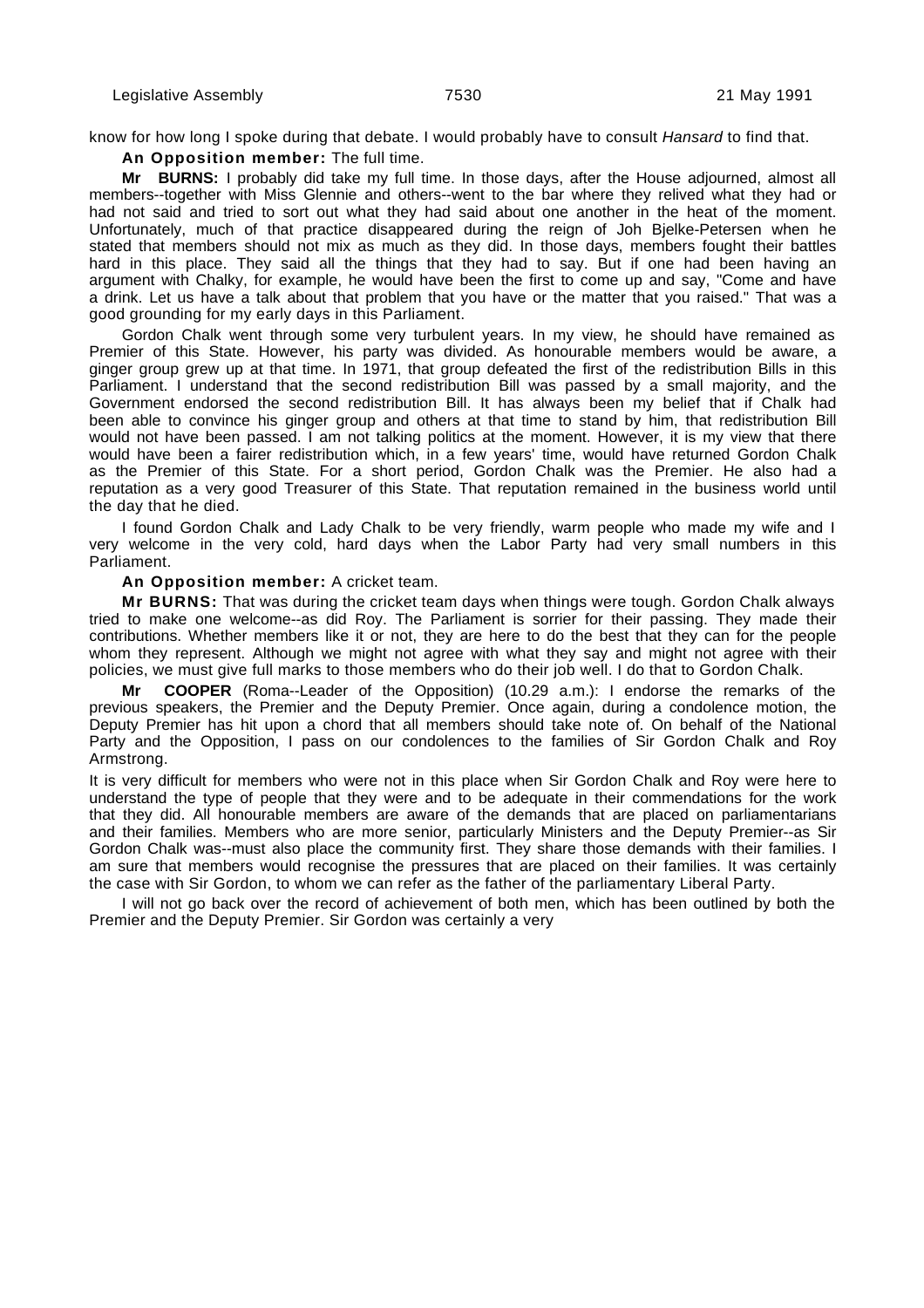proud resident of the Rosewood district, where he grew up. He served as the member for Lockyer for a mighty long time. In that time, he was a journalist on the Rosewood Register. When he became a member of Parliament, his journalistic instinct was always with him. He was always available to the media. I guess that he knew what it was like when people were not available. Whenever he was contacted by the media and asked for a comment, I am told that he would always begin with, "The Deputy Premier and Treasurer, Sir Gordon Chalk, today said . . ." If there were any pauses and if the journalist thought that Sir Gordon might need some assistance, the journalist was soon told well and truly not to put words into his mouth. He thought that he was quite capable of doing that, and he most certainly was.

He was also a great coalitionist. He not only achieved that aim, which is a challenge in itself, but also continued to pursue his Liberal Party principles. He pursued them to the full and with dignity. As I have said, coalition is certainly a working arrangement. Special kinds of people are required to ensure that that arrangement is based on trust and cooperation. Those ingredients forged one of the strongest coalitions that this State has seen. That coalition lasted for at least two decades. It comprised men such as Sir Gordon, and men of the calibre of Sir Frank Nicklin and Sir Joh Bjelke-Petersen. The trust and confidence that was placed in that coalition and that was engendered and fostered by those people gathered momentum after the Labor split in 1957. Queensland was then seen to surge ahead. Of course, those people had their differences. Who would not? They were not necessarily tame men- they were anything but tame. However, those differences were very healthy and effective. Not one of those people, including Sir Gordon, ever lost his sense of common purpose. Those men never lost their close political philosophies and goals to which they all adhered. At no time did those differences divert those people from their common goals. Queensland thus went through an era during which Queenslanders were the beneficiaries of the results of the work of those people. Queensland was the envy of the other States.

Sir Gordon had a taste of Opposition. In May 1947, he was elected as the member for East Toowoomba, and he served that electorate until 1950. He was in Opposition until 1957. That 10-year period in Opposition made both Sir Gordon and Sir Joh determined to succeed whenever the opportunity arose. It certainly made them determined to make the coalition a success. That kind of determination and understanding that was required then certainly prepared that coalition for Government. For any future coalition, the example of Sir Gordon Chalk will long be remembered. As has been pointed out, he was parliamentary leader from 1965 to 1976. He received a knighthood in 1972, which I believe was a fitting recognition of very sterling service. His interest in politics never waned. He attended regularly at former members' lunches and functions of a general nature. His sudden passing has taken a dynamic character out of the Queensland scene. His experience and influence will long be remembered. We in Opposition extend our condolences to Sir Gordon's family and to his very close friends.

Mr Roy Armstrong was a National Party colleague of many people in this House. As was very eloquently pointed out by the Deputy Premier, many members of Parliament start out as councillors in local authorities. Roy Armstrong was a member of the Mulgrave Shire Council for approximately five years and he became an MLA in 1960. He represented the Mulgrave electorate for a long time- approximately 20 years. He did not have a university degree. He was a farmer, a timber-cutter, a canegrower and a haulier. However, he had a degree in experience and in common sense. He had a degree in what life is all about. He had very humble beginnings at Warwick. He eventually joined the board of directors of the Babinda sugar co-op. He was chairman of the Babinda pest control board, Chairman of the Innisfail Conservatorium of Music and a staunch member of the National Party, or the Country Party, as it was at that time. He was president of the National Party Mulgrave electorate council from 1950 to 1956 and a member of the Leichhardt divisional council from 1953 to 1956. He then became a member of the State management committee.

During his parliamentary service, he was a member of a number of delegations. He went to New Zealand in 1963, again to New Zealand and the south Pacific in 1970 and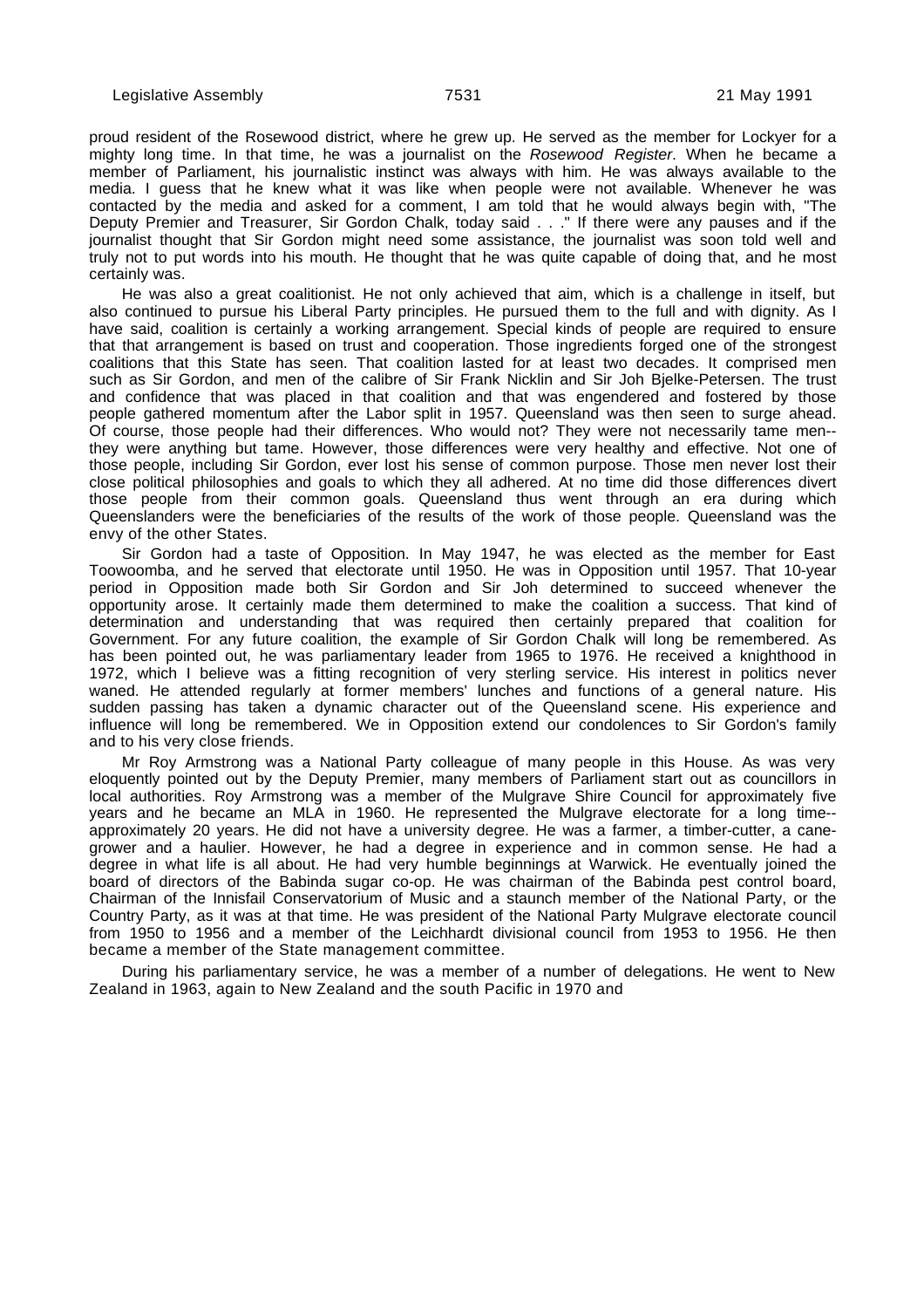to the UK in 1974. In common with Sir Gordon, after his retirement, he maintained very close contact with former colleagues and present parliamentarians. He continued his activities. Along with his wife, Marie, he was a familiar sight in the gallery and in the corridors of this place. His passing has taken a great colleague and friend away from this Parliament and the Queensland scene. We on this side of the House--and I am sure that I am speaking for all members--extend our condolences to his family.

**BEANLAND** (Toowong--Leader of the Liberal Party) (10.37 a.m.): On behalf of the Liberal Party, I endorse the remarks of the previous speakers in paying tribute to both Sir Gordon Chalk and Roy Armstrong. Sir Gordon Chalk can be categorised only as a great parliamentarian, a great administrator, a great Liberal and a great Queenslander. His contribution to this Parliament, the Liberal Party and this State will long be remembered. Sir Gordon Chalk established an enviable record of service to this State through the political process. Although it is now popular in the community to disparage the work of politicians, Sir Gordon Chalk demonstrated that the profession of politics is one through which a great contribution can be made to that community.

Sir Gordon Chalk's record speaks for itself. He served in this Parliament for 29 years. He was a Minister for 19 years and held the portfolios of Transport and Treasurer. His term of office as Treasurer of 10 years and 8 months was a Queensland record. He was Queensland's first Liberal Premier. He served for more than 10 years under three different Country Party Premiers, namely, Sir Frank Nicklin, Mr Jack Pizzey and Sir Joh Bjelke-Petersen.

Sir Gordon's death marks the end of an era. He was the last surviving member of the Nicklin-Morris Ministry. He was sworn into office in 1957. As both Minister for Transport and Treasurer, Sir Gordon presided over an era of significant economic growth in Queensland. He was another in a long line of Liberal Treasurers who saw their principal objective as creating the circumstances in which free enterprise could generate growth and create jobs. His years in private enterprise in Toowoomba and Townsville demonstrated to him the importance of the free-enterprise system.

Having served in this Parliament for the final 10 years of Labor rule, he was acutely aware of the impact that Government could have on industry and individuals. What he learned from this lesson he brought to Government in 1957. In his 19 years as a Minister, Sir Gordon Chalk demonstrated dedication, intelligence and understanding which were to make him one of the most effective administrators that this State has seen. He believed that Ministers were elected to office to govern. He summarised his views on the role of Ministers in a speech describing ministerial responsibilities thus--

"Any Minister who allows himself to be a rubber stamp to his executive head eventually loses his own head politically. Heads of departments are there to prepare submissions based on available information but it is a Minister's duty to study the facts and finally make or reject decisions."

It was this view of his role that permitted Sir Gordon to leave an indelible mark on this State's growth throughout the 1960s and 1970s. He fought long and hard to ensure that Queensland received the best possible deal from the Federal Government. His detailed understanding of Commonwealth-State relations made him the most valuable member of the Queensland negotiating team throughout the late 1960s and early 1970s. His expertise laid the foundations for the establishment of a sound financial base for Queensland in later years. At the same time, Sir Gordon was not afraid to compromise if it was in the State's interests. As Treasurer, Sir Gordon saw his principal role as keeping the State's finances on a firm footing. It was this objective that he pursued throughout his period in office. Sir Gordon developed a range of diverse interests which he was able to pursue in Government. In 1971 he stated--

"It is not possible for a young State like Queensland to develop properly and in a balanced way unless there is cultural development in keeping with economic growth."

It is to Sir Gordon that Queenslanders owe an immense debt of gratitude for his efforts to promote this cultural development of which he spoke so highly. In 1974, Sir Gordon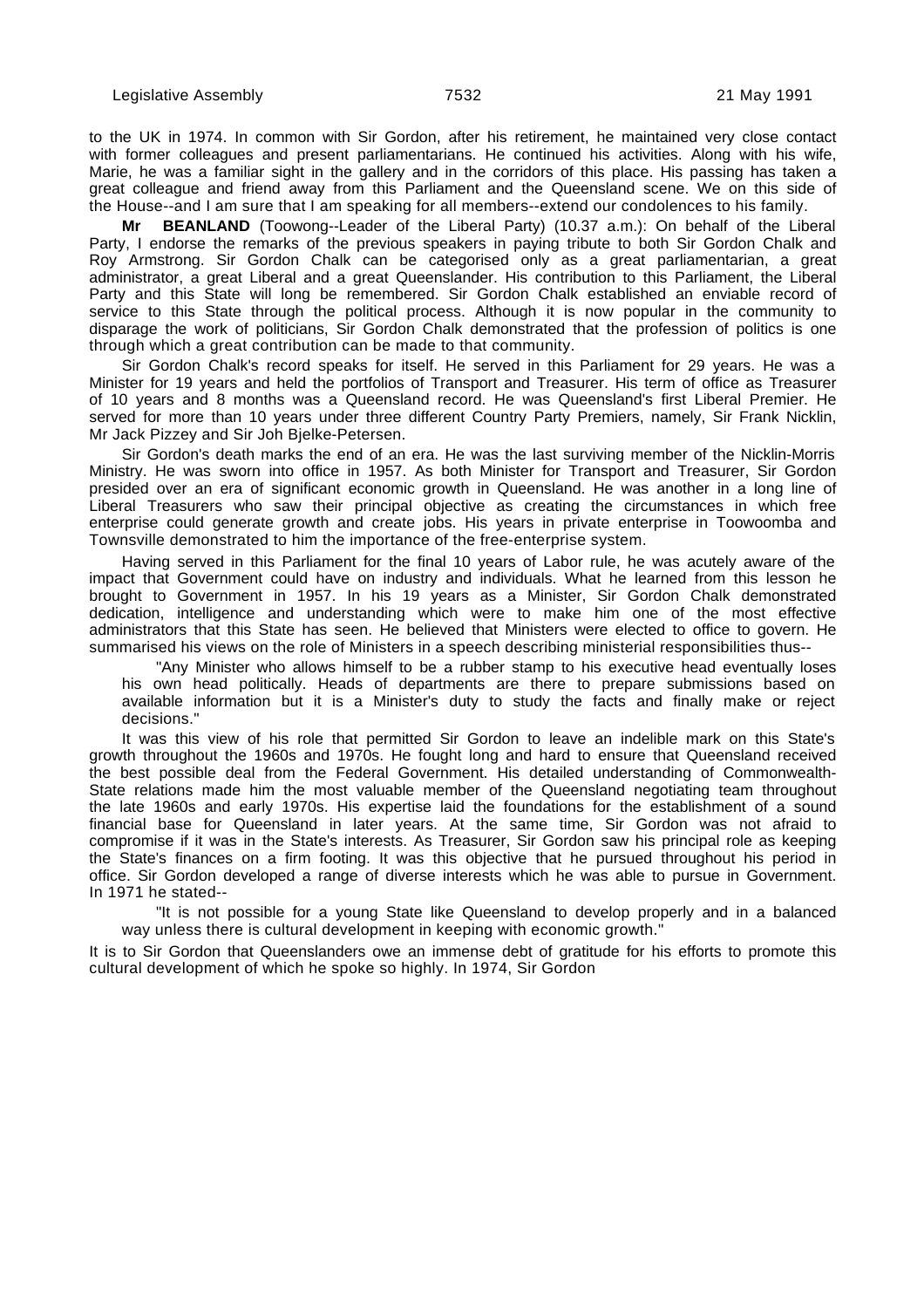received Cabinet approval for the construction of the Queensland Cultural Centre. He became the driving force behind this major project and the results of his efforts are obvious to all. At the same time, Sir Gordon pioneered direct Government grants to a range of cultural organisations. That such contributions are now regarded as an integral part of the activities of Government is a tribute to Sir Gordon Chalk's early willingness to make this contribution. Sir Gordon brought to the portfolios that he held an understanding and a genuine interest that have been rarely matched. As Minister in charge of racing he demonstrated a concern for the racing industry that will be long remembered. He realised that a strong racing industry would be of benefit to all Queenslanders through its contribution to State revenue.

Sir Gordon Chalk will also be remembered as a great Liberal leader. It was always his great regret that he fell short, by a few hundred votes in key seats, of gaining the Premiership in the 1974 election. He was unstinting in his efforts to promote the Liberal Party throughout the State. There is no doubt that his retirement in 1976 from the leadership and from the party robbed the party of a wealth of experience and knowledge. In pursuing party politics Sir Gordon was as determined as he was in carrying out his ministerial duties. I recall his public argument at the 1973 Liberal Party convention with John Herbert, who was Minister for Tourism, Sport and Welfare Services. From the stage, Sir Gordon roared at a dissenting John Herbert--

"I don't care what you think. Queensland will get a casino."

Well, Sir Gordon won the argument and, in the end, Queensland gained its first casino, which was opened in 1985.

One of Sir Gordon Chalk's greatest strengths was his ability to mix with people from all walks of life. His beginnings in the country town of Rosewood, his early career in private enterprise and his eventual election to Parliament representing the Queensland People's Party in 1947 provided a background in which relations with others were of paramount importance. At the races, in sideshow alley at the Brisbane Exhibition with Clem Jones, in country towns or touring the State's developing coal fields, Sir Gordon was clearly at home with Queenslanders from all walks of life. It was from this that he drew his political strength, his ability to understand what Queenslanders were saying and a willingness to act on what he heard.

This State is the poorer for Sir Gordon Chalk's passing, yet we are all richer for having known him and worked with him. When I was elected to the Liberal Party State executive in 1969, Sir Gordon was a member of that body. I came to know him well and to respect him. Sir Gordon and Lady Chalk became constituents of mine when I was elected as alderman for Taringa in 1985 and again when I was elected to this House in 1986. Sir Gordon's death has robbed Queensland of a remarkable man. He excelled in all his fields of endeavour, made a major contribution to this State's development and left an indelible impression on all those who met him. His death marks the passing of a great Liberal and a great Queenslander--one of immense integrity. I extend my condolences and deepest sympathy, and that of my Liberal Party colleagues, to Sir Gordon's widow, Lady Chalk, his daughter, Meredith, and their families.

Roy Armstrong served as the member for Mulgrave for 20 years. They were two decades when remarkable changes took place in this State. In more recent times during his visits to this place, I came to know Roy Armstrong. His time in Parliament was marked by a strong devotion to his constituents and a genuine, longstanding interest in the future of the Queensland sugar industry. At the same time, he was a firm advocate of the interests of north Queensland and of north Queenslanders. He was never deterred from speaking out when he regarded those interests as being under attack.

Roy Armstrong held the position of Chairman of the Select Committee on Subordinate Legislation from 1975 until 1979. Following the election of so many new members of Parliament in 1974, it became a position of growing importance. The work undertaken by that committee in the years immediately after the 1974 election was particularly important in establishing an effective committee system for the Queensland Parliament. Of all his qualities, Roy Armstrong possessed a great understanding of his fellow man.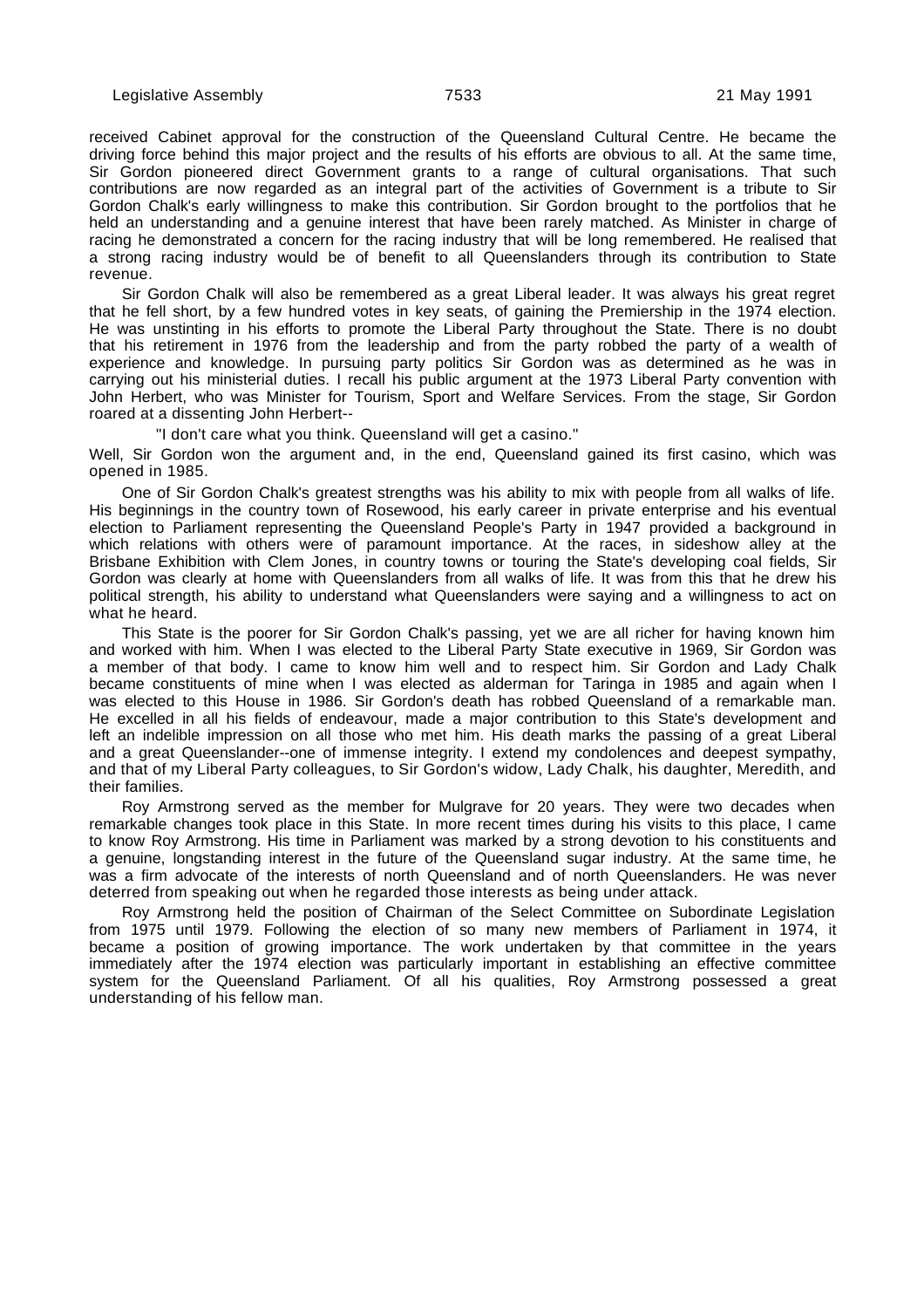He spoke what would be a worthy epitaph in his valedictory speech to this Parliament before his retirement in 1980, when he said--

"During my years in this Parliament I have tried to maintain friendship with all parties and all members of parties . . . I have always regarded this place as a very selective club, away from the hurly-burly part of politics, where we build up some sort of affinity with members, whether they be in Opposition or Government."

Those who served with Roy Armstrong in Parliament and those who met him during his regular visits to this place since his retirement appreciate his qualities and mark his passing with regret. The Liberal Party joins with members of other parties in extending deepest condolences to Roy Armstrong's family.

**Hon. K. E. De LACY** (Cairns--Treasurer) (10.47 a.m.): I wish to take a moment of the House's time to associate myself with the condolence motions for both Sir Gordon Chalk and Roy Armstrong. As has been said, Roy Armstrong was a north Queenslander. He was the member for Mulgrave, which is the electorate adjoining the Cairns electorate, for the best part of 20 years. He is widely remembered as a gentleman, as a nice bloke. I must say that I have never heard anybody speak ill of him. For a person who spent 20 years in State Parliament during some pretty rough times, I think that that, in itself, is a tribute.

Sir Gordon Chalk is remembered primarily as a Treasurer. It is in this context that I wish to associate myself with the motion. During the 18 months or so that I have been Treasurer, I got to know Sir Gordon fairly well. As I think members of this House know, Sir Gordon religiously attended the bringing-down of the Budget each year. Last year, he did me the honour of attending when I delivered the first Goss Government Budget. Through discussions I have had with him and other Treasury people--particularly people who were around during Sir Gordon Chalk's time--I was able to develop some insights into his character. One of the things Sir Gordon used to say to me was that he was the longest-serving Treasurer in Australia. On a number of occasions I had seen that in print, so I decided to do a little bit of investigation to corroborate it. It is only true if Premier/Treasurers are excluded. He was indeed the longest-serving Treasurer in his capacity as Treasurer only, but a number of people were in Parliament for a longer period. I am not talking only about Queensland, but about the whole of Australia. Sir Thomas Playford was Premier and Treasurer for 26 years, four months and five days, which will probably take some beating. Queensland's Premier, Mr Goss, will be close to retirement age by the time he has been a member of this Parliament for 26 years. Let me say that I will not be Treasurer for 26 years. Sir Henry Bolte was Premier and Treasurer for 17 years, two months and 16 days. Sir David Brand was Premier and Treasurer of Western Australia for 11 years, 11 months and one day. Eric Reece from Tasmania had two terms--one for 10 years and 14 days, and a second one for two years, 10 months and 12 days, which puts him ahead of Sir Gordon Chalk.

Sir Gordon Chalk was Treasurer for 10 years seven months and 20 days from 23 December 1965 to 13 August 1976. He was certainly the longest-serving Treasurer in Queensland and he served longer than any Federal Treasurer. Sir Arthur Fadden was Treasurer for eight years, 11 months and 20 days. The longest-serving Labor Treasurer was Joseph Chifley, who served for eight years, two months and 12 days. I might say that the present Treasurer, Paul Keating, will break that record on Friday of this week. I place it on the record that Sir Gordon Chalk was indeed a long-serving Treasurer, and the longest-serving Treasurer in Queensland's history. He was also the longest-serving Treasurer if Premier/Treasurers are excluded.

On the death of Sir Gordon Chalk on 27 April Toowoomba's Chronicle stated--

"He gained a reputation as an astute and competent Treasurer, while his no-nonsense, downto-earth style made him well-known and widely admired.

He was intensely pro-Queensland, long before it became fashionable to be so."

I think that probably sums up the way in which Sir Gordon Chalk has been remembered and, I think, would like to be remembered. He certainly was a very hard worker and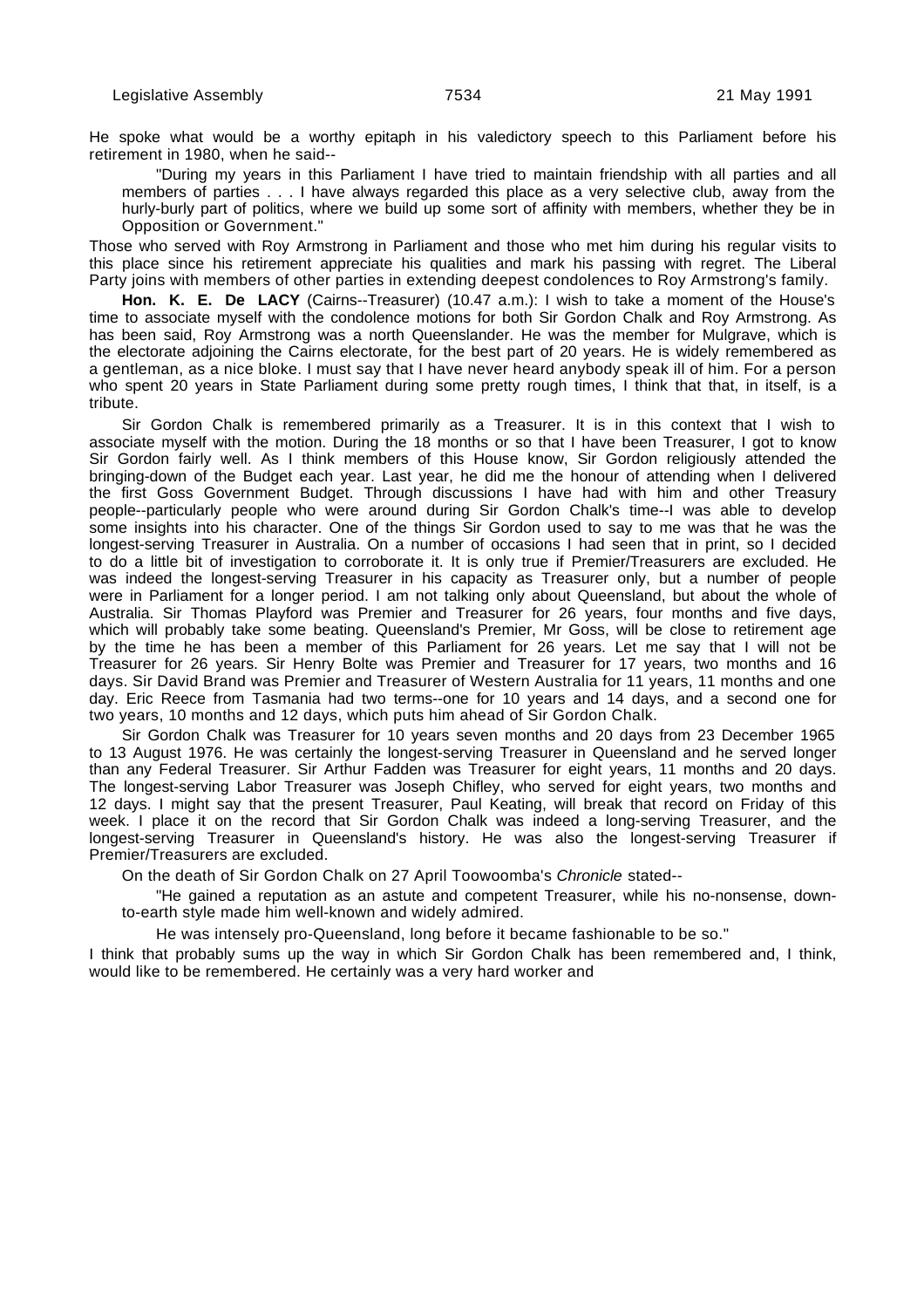was recognised as such. As the Deputy Premier said, he had friends right across the political spectrum. He would fight his battles as fiercely as possible, but at the end of the day was prepared to extend the hand of friendship. One of the most notable friendships was with Clem Jones, who was Labor Lord Mayor of Brisbane for a very long time. They were close friends. If one visits the Gabba, one sees that they both have a grandstand named after them. They both shared interest in sport, especially cricket at the Gabba, racing and a whole range of other areas. It was said to me that, when Clem Jones nominated for the seat of Yeronga against one of Sir Gordon's mates, Norm Lee--he used to call him "Normal" Lee, which nickname, I understand, has been added to since, but I do not know by whom----

**Mr Hamill:** Kev Hooper.

**Mr De LACY:** I accept that it was added to by Kevin Hooper. However, Sir Gordon found that he had to get out on the stump against his old mate Clem Jones, and he did so. He had that knock-themdown, tear-them-out sort of approach, but at the end of the day he could still share a drink with Clem Jones. Sir Gordon had a no-nonsense style of talking, about which many people still speak. Some Treasury officers have told me that he had the loudest voice in the world and that one could hear him more easily without the intercom than through the intercom. That related to his no-nonsense way of dealing with people. It was said to me that Sir Gordon would run a mile to have a fight and that he used to say to one well-known Treasury officer, "You fill the tin and I'll tip it." I understand that the tin was not always tipped on Labor people. He used to attend the Premiers Conference with Joh. I understand that that was the bane of Joh's life, because Sir Gordon would provide him with no information and no briefing at all, leaving Joh at the conference knowing nothing. After one particular Premiers Conference, Joh retired to bed and Sir Gordon, as was his way, invited all the Treasury officers down to the local bar. They had a good old merry night out. On the way back to their rooms, when Sir Gordon walked down the aisle of the motel, he noted the breakfast order hanging outside Joh's room. He said, "Let's have a look and see what the old bugger is having for breakfast." When he saw that breakfast was ordered for 7.30 a.m., he said, "I thought he got out of bed early." He crossed that time out and put "5.30 a.m." and added "two bottles of champagne". When Joh woke up in the morning and found the funny breakfast orders, I guess that he never knew where they came from.

The other comment I make about Sir Gordon Chalk relates to Queensland Treasury itself. I believe that Queensland Treasury has a nationwide reputation for excellence. In my view, it is without peer as a public service department in Queensland and throughout Australia. The fact that Queensland is not suffering many of the financial problems that are occurring in other States is testimony to that view. When I went to Treasury, one of the things that struck me about it was the culture of hard work which prevails. It may come as a surprise to some members of this House that I do not seek to claim all the credit for the way in which Treasury performs. I believe that those seeds were sown, and had to be sown, some time ago. Sir Gordon Chalk could justifiably take a great deal of that credit. As I said, he was a very hard worker, he set high standards, he selected good people, and he gave the department its head to let it do the things that he knew it could do. He laid the foundation for Treasury as we know it today. As the serving Treasurer, I acknowledge that contribution.

As the Premier said, Sir Gordon Chalk had a long and distinguished career. He is one of those people to whom that cliche applies absolutely. I extend my condolences to the families of Sir Gordon Chalk and Roy Armstrong. Particularly in relation to Roy Armstrong, as he was a far-north Queenslander, I place on record the thanks and the sympathies of all the people of Cairns and farnorth Queensland.

**Hon. N. J. TURNER** (Nicklin) (10.57 a.m.): I join this debate to convey my condolences to the families and friends of Sir Gordon Chalk and Roy Armstrong. Some years ago, I had the privilege to serve with both those former members. I consider that enough has been said by other speakers about their past achievements. They were both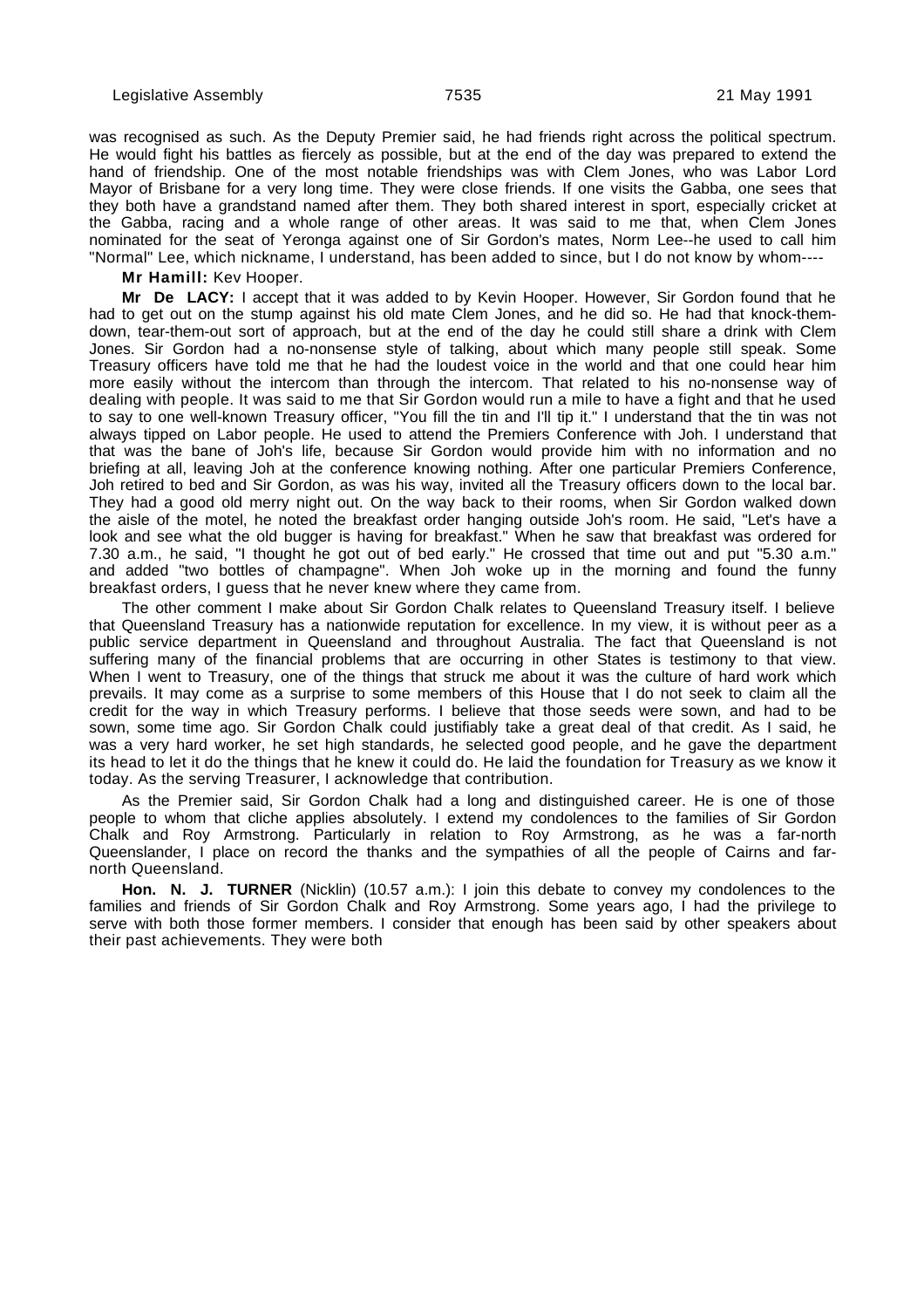committed, dedicated members of State Parliament. As the member for Lytton said, we are losing something in this Parliament and it behoves all of us to reflect on that and where we are going in the future. The State of Queensland is poorer for the passing of Sir Gordon Chalk and Roy Armstrong.

Several weeks before his passing, I rang Roy Armstrong and said to him, "It must be tough, old fellow, knowing that you have drawn the short straw." He said, "I have had a good life, I have made my contribution to Queensland and I am not afraid to die." I said to Roy, "Working on the assumption that a compliment while you are alive is better than a hearse full of bouquets when you are dead and gone, I compliment you on your contribution to Queensland and the friendship and assistance that you have extended to so many people." I am now glad that I had that conversation with Roy, because he was a wonderful man and he will be missed in so many ways.

I extend my condolences to the families of both those distinguished former parliamentarians. I conclude by citing an appropriate quote I once heard, "To live on in the hearts of those we love is not to die."

**Hon. E. D. CASEY** (Mackay--Minister for Primary Industries) (10.58 a.m.): As one who perhaps served longest in this House with both the members whom we are remembering today, I will make some brief comments on the motion. I was also in the fortunate position that, prior to entering Parliament, I knew both former members personally through various associations. One of my reasons for joining the debate on the motion is to indicate to all other members of this House that each of these former members had a couple of great and very rare qualities which ought to be shared and recognised by all parliamentarians.

Roy Armstrong was a great representative of his constituents. He would listen to his constituents' problems and fight for them on the floor of the Parliament, outside the Parliament, through departments and ministerial officers and anywhere else. If he thought somebody deserved a fair go, he would follow it right through. Over the years in which I served with him in this House, I enjoyed our long talks about the sugar industry. We both had similar ideas about that major agricultural industry in Queensland. Roy was never afraid to put forward a point of view, which is very important. Earlier, the Deputy Premier referred to the Lonergan incident, which cost Roy any chance that he ever had of becoming a Minister under the then Premier of this State. He suffered because on that occasion he was prepared to accept the challenge. I join other members in offering condolences to his family.

I knew Gordon Chalk very well before I entered Parliament. In fact, through my associations with him in business, local authority work and the harbour boards, as they were then called, I knew him better than I knew Roy. Gordon was a very tough man but a very fair man. If one was prepared to put a proper point of view to him in a proper way, he would accept the argument and the challenge and follow it through. In fact, when I first entered Parliament I often made the comment--and I still stand by it--that Sir Gordon Chalk taught me more about being a member of Parliament than did members of my own party. As I have said, he was a very fair man. I can remember his first Budget debate. I spoke on the sugar industry and, in particular, the manufacture of sweets and all the ingredients that go into them. By way of interjection, Gordon said, "Yes, put a bit of rum in them, too." I immediately retorted, "Certainly, for suckers like you." I lived to regret that comment because in his reply Gordon really did me over. As we walked out of the Chamber, Gordon came over to me, put his arm around me, and said, "Come on, young Casey, I'll buy you a drink." That was what Gordon Chalk was like. Other honourable members have commented on that style that he had.

I heard Gordon Chalk say two very important things in this Chamber, which are worth while repeating for the benefit of all honourable members, particularly those who have entered this Parliament recently when there has been a considerable amount of change. One of his comments was, "No Government lives forever." That is so true. He used to reiterate that. The Deputy Premier referred to Gordon's ginger group. I heard him warn the ginger group in this Chamber that no Government will live forever and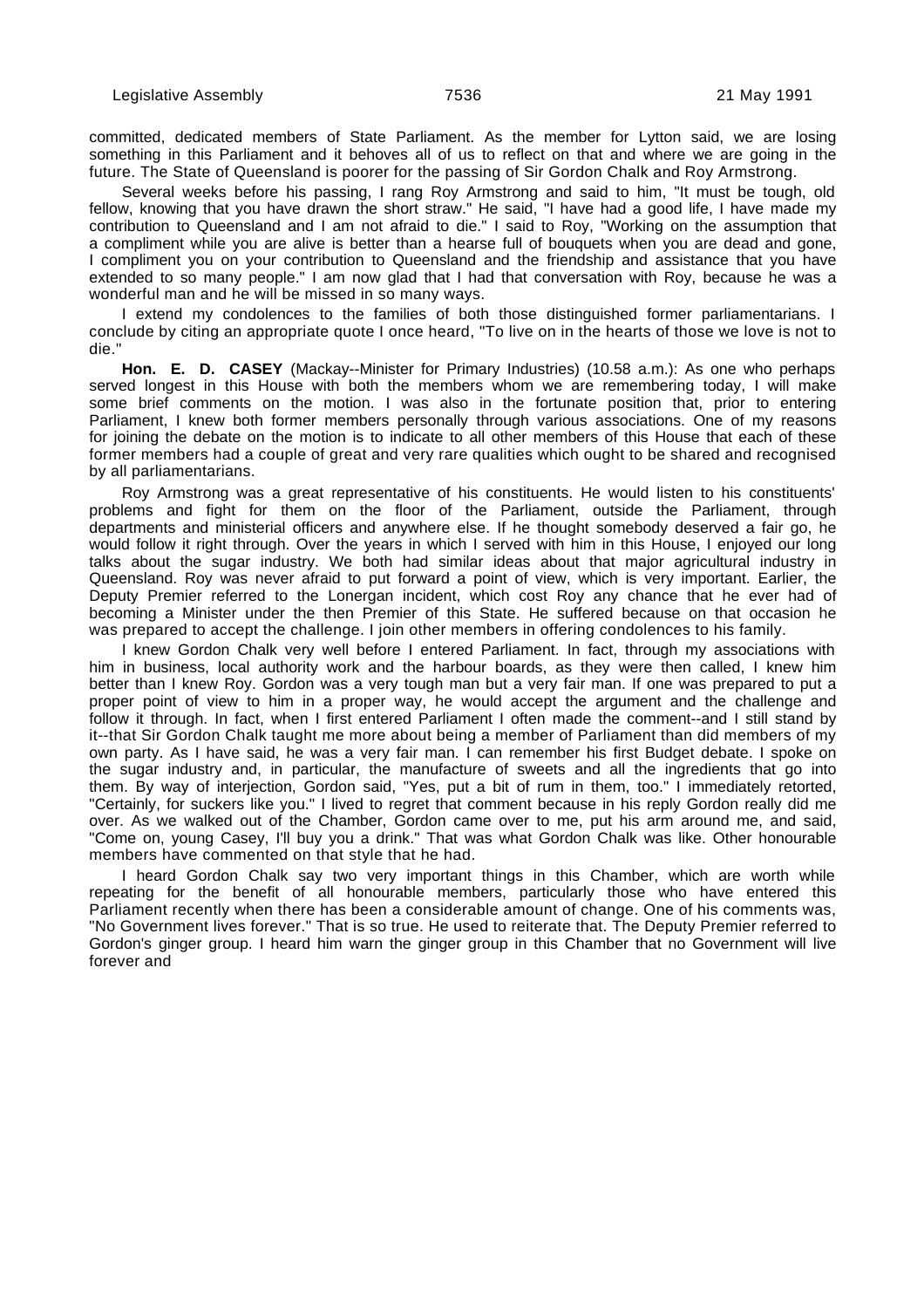that Governments do change. Another comment that I heard him make on a couple of occasions was, "All the brains aren't on the one side of the House." That is also true. There ought to be respect by members on both sides of the House for each other's independence, ability and point of view.

Gordon had a great sense of humour. One particular member had a propensity for getting out various volumes of Hansard and quoting what someone had said in previous years in this Chamber. He would have a stack of volumes with little notations on different pages from which he wanted to quote. If Gordon got back from lunch early, he would take delight in shuffling the stack and even changing the pages where the member had made notations. Honourable members can imagine the confusion that caused as the member speaking wanted to refer to particular passages of Hansard.

I join in passing on to Ellen and Gordon's family the sincere sympathy of Laurie, my wife, and me.

**Dr WATSON** (Moggill--Deputy Leader of the Liberal Party) (11.03 a.m.): I would also like to be associated with the condolence motion moved by the Premier for Roy Armstrong and Sir Gordon Chalk. As I knew only Sir Gordon Chalk, I will confine my brief remarks to that gentleman. As other honourable members have said, Sir Gordon Chalk was educated at Rosewood State School, Lockyer State High School and Ipswich Technical College. Sir Gordon studied accountancy and commercial law and then practised as a taxation agent for quite a number of years. He then moved into private industry and worked with the major Queensland company Toowoomba Foundry Pty Ltd until he was elected to State Parliament. Sir Gordon thus had a strong commercial training. Like his predecessor as Deputy Premier and Treasurer, Sir Thomas Hiley, Sir Gordon was steeped in the profession of accounting. It is little wonder then that the Treasurer was able to refer earlier to the strong Treasury Department in this State because it was Sir Gordon, along with Sir Thomas Hiley, who established the foundations for Queensland's strong financial performance.

Sir Gordon's capacities and skills can be attested to by many people. He had prodigious energy and an extremely wide knowledge of the processes of government, which I think is something that many people today could probably learn from. He had a great capacity to get things done. He was consulted on a wide range of matters not only because he was the Treasurer but also because he was universally recognised as a person of good judgment, of authority and of standing in the Government of this State. I can recall a public tribute that was paid to Sir Gordon in September 1976 by Sir Zelman Cowan, who summarised what Sir Gordon brought to the task of Government, namely, determination, drive and inexhaustible energy, practicality and a very strong pragmatism. As Treasurer, Sir Gordon was sympathetic to the cause of the University of Queensland. Although he did not attend university, Sir Gordon had a clear and imaginative understanding of the role of the university in the community. Because of that support, which I am told was not always given without analysis and critical comment, in April 1974 the university awarded Sir Gordon the honorary degree of Doctor of Laws.

Sir Gordon Chalk was a man who commanded great respect in the community, in this Parliament- as has been attested to by members who served with him--the Government of Queensland and, I think, the nation. He will be missed by all who knew him. I join with other honourable members in extending to Lady Chalk and Sir Gordon's family my deepest sympathy.

Hon. D. J. HAMILL (Ipswich--Minister for Transport and Minister Assisting the Premier on Economic and Trade Development) (11.07 a.m.): I, too, would like to join with other honourable members in expressing my sincere sympathy to the families of the late Roy Armstrong and the late Sir Gordon Chalk. Because he retired in 1980, I did not know Roy Armstrong as a member of this Parliament. However, in the years that I have been a member of Parliament, Roy was often seen in this Chamber taking a keen interest in procedures and matters before the Parliament.

I knew Sir Gordon Chalk perhaps a little better than I knew Roy. As has been mentioned by other honourable members, Sir Gordon came from Rosewood. He always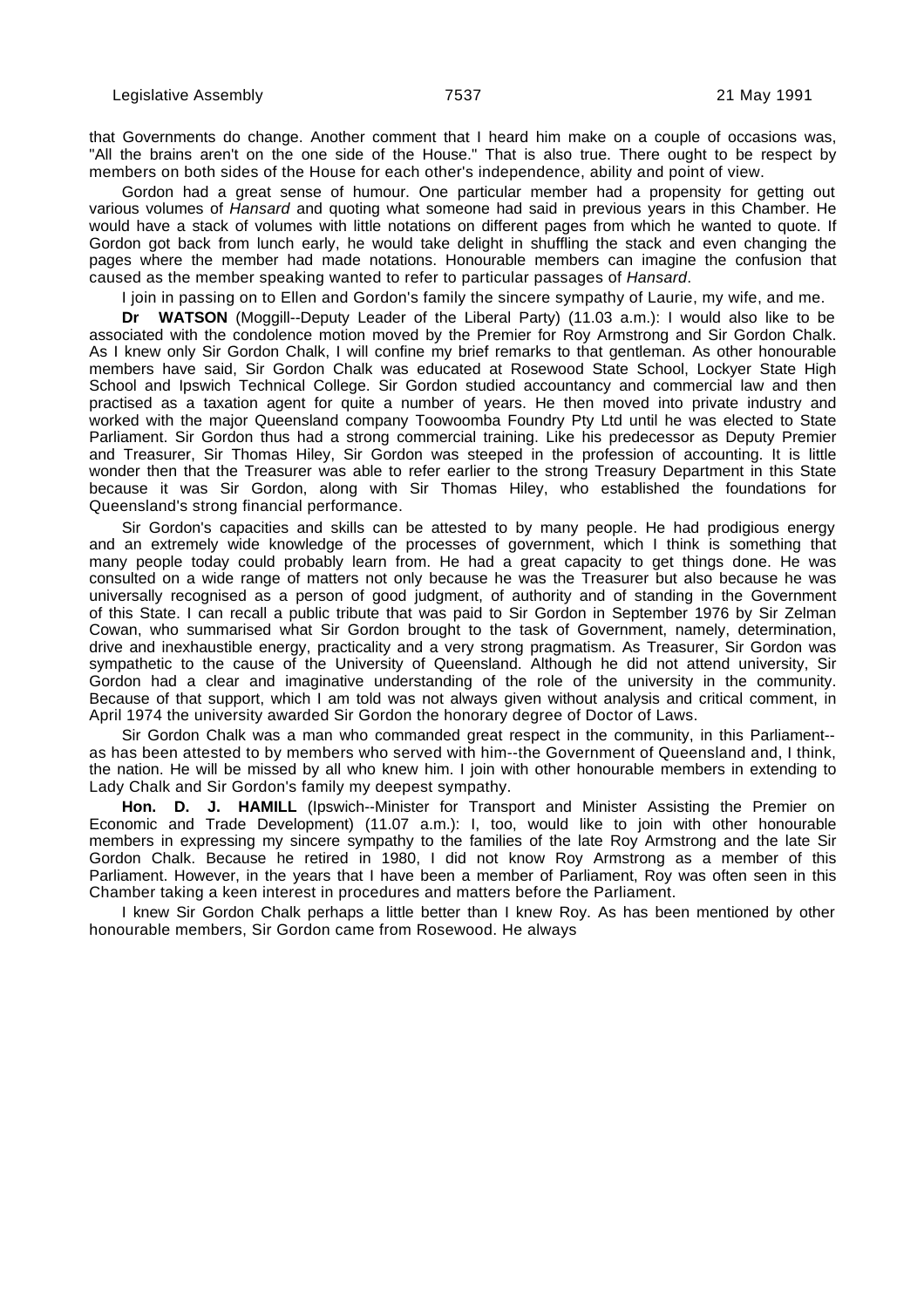maintained a keen interest not only in the area of his own electorate--the Lockyer and, of course, parts of Toowoomba--but also in the Ipswich area. Indeed, I think it is fair to say that Sir Gordon played a crucial role in encouraging my predecessor as the member for Ipswich, Sir Llewellyn Edwards, to stand for that seat in 1972. This morning I want to pay tribute to the work done by Sir Gordon not only as a Treasurer--the Treasurer has already done that--but also as a Transport Minister in this State. From 1957 until 1965, Sir Gordon was Minister for Transport and, as such, played a critical role in the development of the infrastructure of this State. It was his work which was largely instrumental in the development of Queensland's major export industry, the coal industry. It was Sir Gordon who shepherded the rehabilitation of the Mount Isa to Townsville railway in the early 1960s when he engaged the New York consultants, Ford, Bacon and Davis, to the project, and then finally goaded the Commonwealth into funding that important redevelopment. It was the Thiess Peabody Mitsui mine at Moura and the subsequent rail development there which facilitated the growth of the coal mining industry. The principles that were applied there were applied later to other mines such as the Utah mine, the development of Hay Point, the Goonyella system and the Peak Downs mine; they were a very worthy contribution indeed to this State's ongoing economic welfare.

The Department of Transport still has staff who worked on those projects and who well remember Sir Gordon's keen interest in them. Other speakers have made mention of his political astuteness, indeed his very populist manner of dealing with the public. A nice little story, which has been recalled to me, concerns the discussions that went on when Sir Gordon was Minister for Transport regarding the then Gold Coast railway, the Southport railway line. Whilst I wish that Queensland still had that corridor, in fact considerable comment came from Southport at the prospect that that line may close. Apparently, a group of fairly articulate, indeed vociferous, advocates from Southport businesses travelled to Brisbane to put their case very forcefully to Sir Gordon. After he listened to their arguments and took note of what they said, he asked them, "And how did you travel up to Brisbane today?" Of course, none of them had travelled by rail. That was the clincher for the argument and the Southport rail line is no longer with us.

Sir Gordon was a wily, political opponent and also a very good advocate. It was mentioned by earlier speakers that he had a good, close working relationship with the then Labor Lord Mayor of Brisbane, Clem Jones. They indeed were the best of friends. Sir Gordon, in his role as Treasurer, played an important role in developing Brisbane's passenger transport infrastructure. It is ironic that, when he first became Transport Minister, one of the projects that he had to proceed with was the electrification of the suburban rail system, a project which had been introduced by the former Labor Government, particularly the work of the former Minister, Jack Duggan. Unfortunately for south-east Queensland, I guess his Country Party coalition mates won the day on that issue and electrification was discontinued. But dieselisation took place in the railways. It was not until 1973-74 that Sir Gordon, as Treasurer, was instrumental in setting in place some of the finance which ultimately led to the realisation of the suburban electrification program. His contribution will be well remembered in that regard. He also played an integral role with the Brisbane City Council in assisting and providing finance for new council buses, such was his commitment to passenger transport in that growing urban area.

In 1971, Sir Gordon was knighted. In 1974, he was awarded an honorary Doctorate of Laws in recognition of the long and meritorious public service to the State. I place on record the sincere sympathy of myself and my family at his sad loss.

**Mr BOOTH** (Warwick) (11.12 a.m.): I join other members of this House in this motion of condolence for Roy Armstrong and Sir Gordon Chalk. I am not going to speak at length on their achievements because, from the Premier down, other members have outlined those achievements. I arrived in this place after Sir Gordon had retired. Therefore, I did not know him very well. However, I knew Roy Armstrong very well.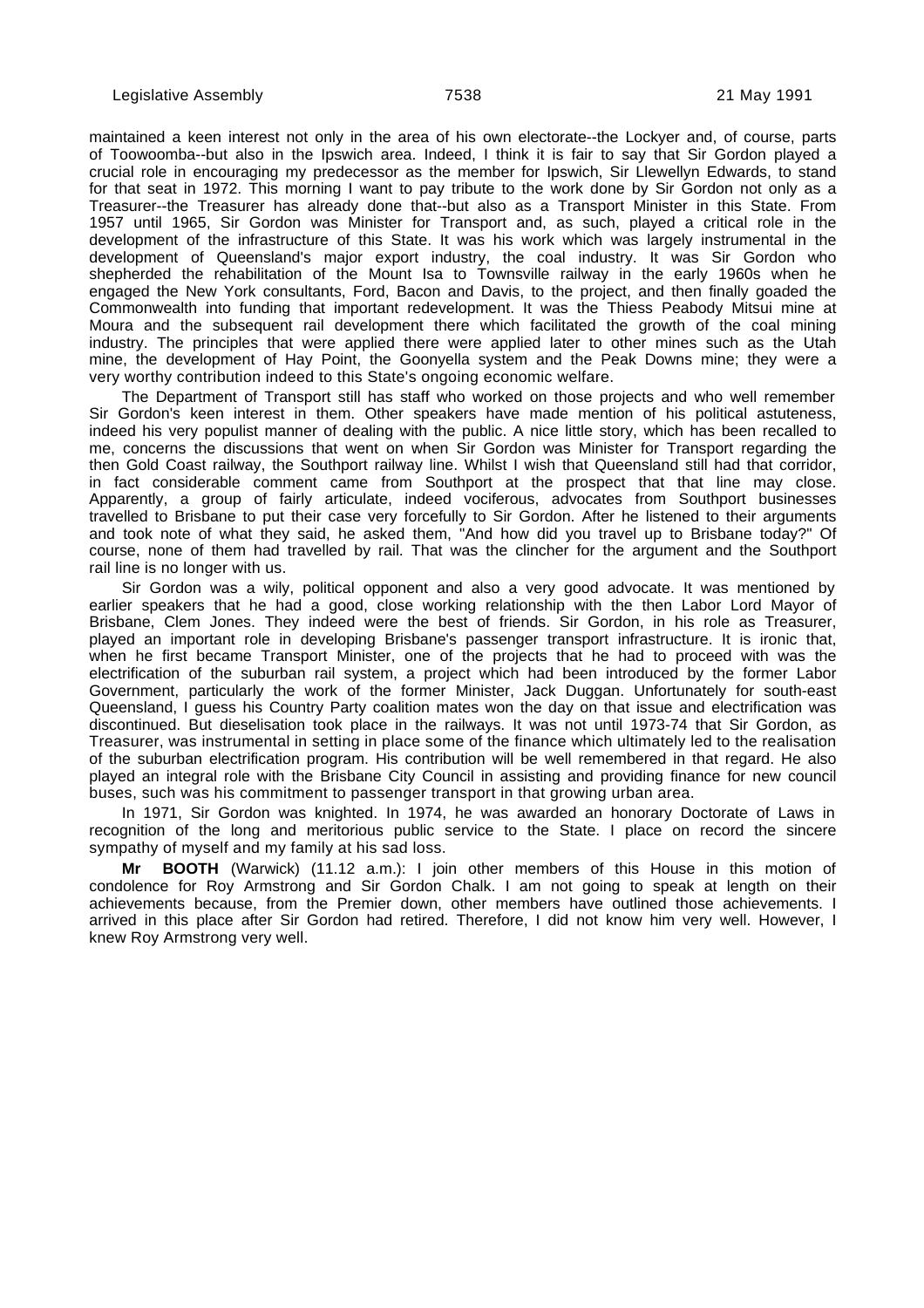He was born in my electorate; he was approximately seven years older than I. He was well known as a very skilful player in the pipe band, as well as a judge of pipers and Scottish dancing. The Armstrong family, which came from Scotland, had endowed Roy with a love of Scottish music and other recreation for which the Scots in my district were famous.

Roy was a personal friend of mine. I enjoyed his company and his counsel when I came to this place as a politician. On my arrival he was already a member of this House and he welcomed me. A friendship that commenced prior to the war was renewed when I entered this House. I will not say any more. I extend my sympathies to Marie and to Roy's family. I enjoyed every moment of the company that I have had with them. I hope they will accept the fact that, in his later years, Roy was a very sick man and that it was better that he go on to his reward.

**Hon. A. G. EATON** (Mourilyan--Minister for Land Management) (11.13 a.m.): I join with other honourable members in this House in expressing my sympathy and condolence to the families of Sir Gordon Chalk and Roy Armstrong. It was not until 1972 that I paid my first visit to this House--as a visitor. I was told that, if one was interested in politics, one should be in the House that night to witness the introduction of a very important Bill. It was an amendment to the City of Brisbane Act, which altered the method of electing the Lord Mayor. It was a very heated and long debate that night, and Sir Gordon Chalk certainly came through. I remember Jack Houston and other Labor members putting forward some very strong arguments during that debate. Sir Gordon was left on his own to handle all the flack and criticism, and he did so very ably. When I left this House that night, I had no doubt in my mind about Sir Gordon Chalk's ability. Those abilities were apparent in other aspects of his portfolio, such as the administration of the State as Treasurer.

For 12 years, I was a constituent of Roy Armstrong, as well as an opponent during the 1977 election, which he won. On being selected as a candidate to oppose Roy, I travelled to Babinda to see him. Unfortunately, he was in hospital. When he left hospital, I advised him that I was the candidate, a fact that by then he already knew. I said, "Well, Roy, it is going to be a hard job, but I am in it to win it. I am going to pull out all stops, but it will be a clean fight." He said, "Well, don't think that I'll be sitting down twiddling my thumbs, either."

Over the years, both as a constituent and a resident of the adjoining electorate, I was involved in many campaigns supporting the Labor Party's candidate against Roy Armstrong. I take my hat off to him because he always fought a clean campaign. He was a man of the people. He was never unseated. The fact that he remained a member until his voluntary retirement proves his ability. He had an affinity with the land and with the people whom he was elected to represent. I certainly respect that. I express my sympathy to his family.

Roy was a community man through and through. He was a patron and sponsor of many community organisations. The member for Warwick mentioned that he was well known as a bagpipeplayer. He was a great supporter of the north Queensland pipe band, which at one time was Queensland's champion pipe band. Many of its members were individual State champions. Roy was always very proud of that. To show that he could play, he loved nothing better than to join in playing the pipes at social functions. Roy's other interest was as Chairman of the Innisfail Conservatorium of Music. When he found that his political workload was too heavy, he stepped down from the chairmanship and became the conservatorium's patron. He put a lot of time into that job. He helped bring great artists and operas to north Queensland. The Innisfail Conservatorium of Music is the only conservatorium in Queensland which is outside Brisbane. Roy was one of the people who were instrumental in its establishment. It is something of which the Innisfail community is very proud.

I express my sympathy and condolences to the Lady Chalk and her family and to Roy Armstrong's wife, Marie, and his son, Graham, and assure them that if there is anything we can do, we will be only too pleased to help.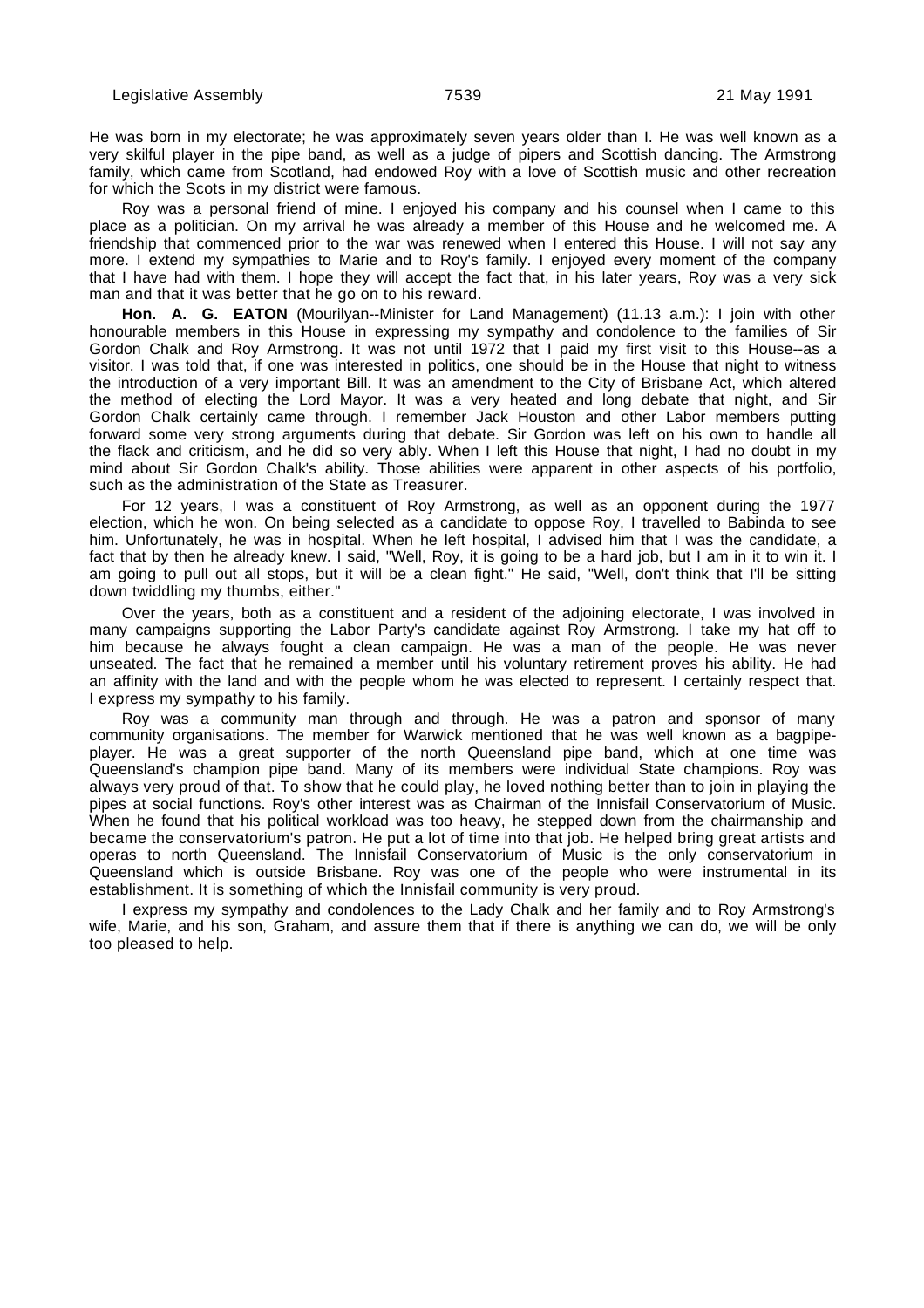**Hon. R. C. KATTER** (Flinders) (11.17 a.m.): Roy Armstrong was a very rare commodity in this place. He did everything in an attempt to stay out of this place. On three separate occasions, he was approached to run for Parliament and on each occasion he almost certainly would have been endorsed for and almost certainly would have won what was then a strong Country Party seat. On all occasions, he refused. He experienced an extraordinary set of circumstances when he was the electoral council chairman. Two deaths occurred in quick succession in the electorate. One member died and, a short time after that, the member who took his place also died. Roy Armstrong could not convince any of the other four or five people whom he felt should have become member for the area to nominate so, with the time-frame that existed, he was left no alternative than to run for the seat himself. Although a person who never pushed his own barrow and who was never forceful or ambitious, he made a very significant contribution in this place. Very few people realised the very great influence that Roy had in this House, which indicates clearly that, at the end of the day, many of the more prominent people who are thought to make the decisions in this place simply do not make them.

Roy Armstrong was instrumental in the election of Bjelke-Petersen as Premier. His was the critical vote that swung the support of north Queenslanders. He was always very friendly with and very well liked by all of his north Queensland colleagues in the then Country Party. He was very instrumental in throwing the full weight of their support behind Bjelke-Petersen and securing his election as Premier of this State. If it were whittled down to a single person, the person who put Bjelke-Petersen there in the first place was, probably more than any other, Roy Armstrong. When I came into this place, Roy Armstrong had a very great influence upon me. Many of the decisions that I made in the party room were guided by him. Being the youngest member of my own political party in this House for many, many years, I felt I had to rely upon senior people, such as Roy Armstrong, whom I liked and respected.

Many honourable members have mentioned Roy Armstrong's very strong humanitarian principles. I think he was one of the most bipartisan members of this Parliament. He was always terribly friendly with ALP members. Although at odd times there was some pressure from the top, he completely ignored it and continued his friendship with and humanity towards people on the other side of the House. That was coupled with a very strong commonsense approach at all times. I can remember him stating that Mike Ahern should be in the Ministry. I think that he played an integral part in Mike Ahern's appointment to the Ministry. I do not think that, without being in the Ministry, Mike could ever have become Premier of this State. However, Roy said that whilst his support might have been very critical in having Mike Ahern appointed to the Ministry and whilst he thought that he most certainly should have been appointed to the Ministry, he said also, "But I would never support him for leadership because he is a man"--and I remember these words well--"who never knew what it was like to have to battle for a quid out there in the real world." He used that phrase on a number of occasions.

Roy Armstrong also took a very strong stand on a number of other matters. He took the then Premier, Bjelke-Petersen, head on in running Mike Ahern for the deputy leadership. That forced Bjelke-Petersen to put Ahern into the Ministry. It was the only way in which he could stop Mr Ahern from becoming deputy leader. So, once again, Roy Armstrong played a very crucial role in the mechanics that operated inside the National Party and which resulted in the sort of leadership that we enjoyed or did not enjoy in years past.

This condolence motion deals also with Sir Gordon Chalk, who was a Treasurer of this State. In that regard, it is relevant that I tell the House of the very acrimonious fight that occurred between north Queensland and the then Treasurer over the introduction of the wine and spirit merchants' licence. The decision that was reached left a lingering discontent between members who represented north Queensland and the then Treasurer. In fact, I am certain that it had a lot to do with his eventual resignation. Once again, one of the people fanning the fire was Roy Armstrong. When Roy Armstrong decided to take a stand, no-one could do much about it. Once the stand was made, no-one could change his opinion one way or the other. The only time I saw him modify his stance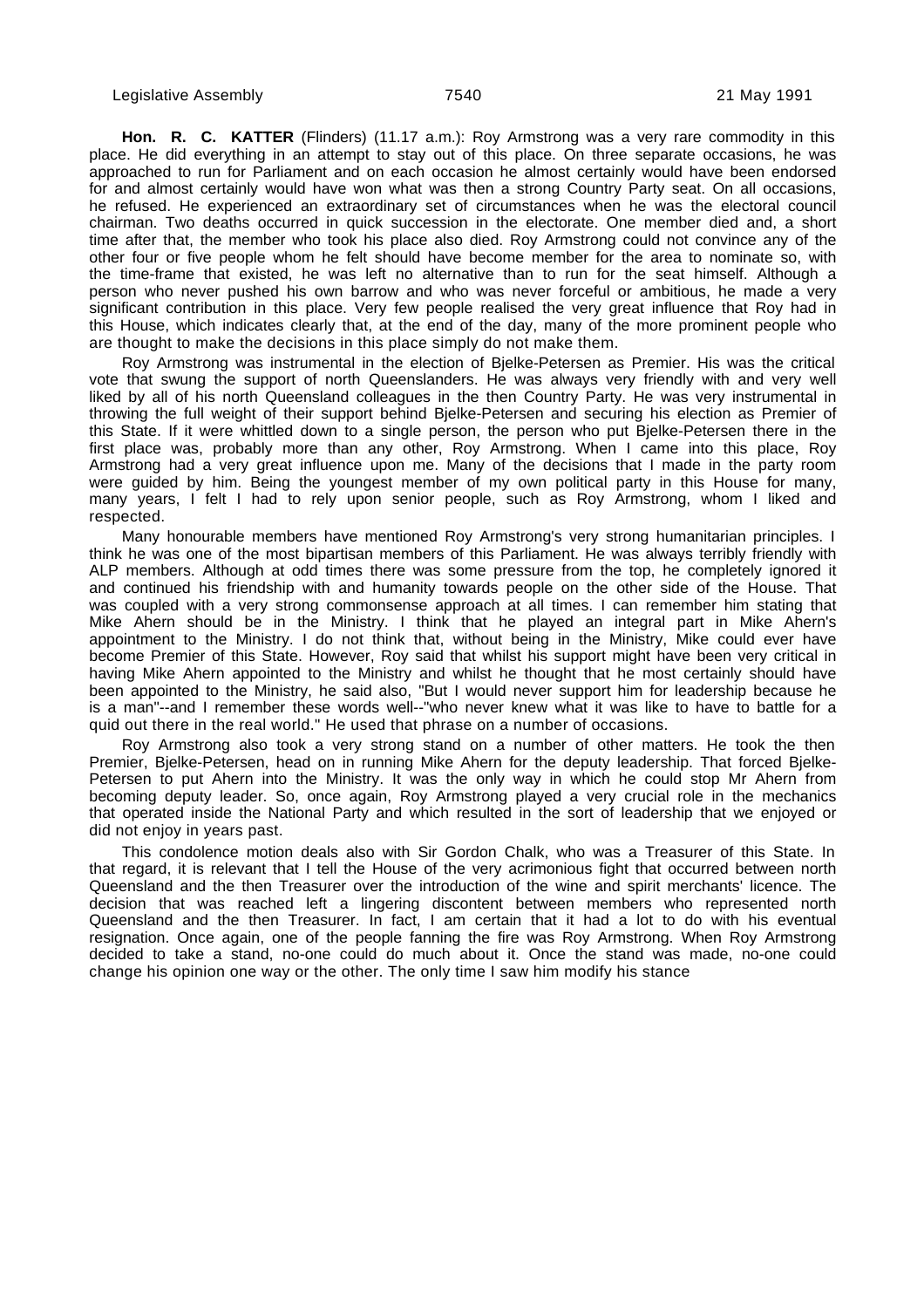somewhat was, strangely enough, in this place during the debate on the abortion issue, about which he had very strong convictions. He felt that the law was being watered down a little bit. I was one of the people who had to argue with Roy and point out that the Government did not have the numbers to pass the legislation to stop what we saw were the problems with abortion continuing in this State. I explained that we had to water down the legislation a little to make it more palatable and to get the numbers to pass the Bill through the House. I assure honourable members that that was an enormously difficult task, because Roy had a very great belief that abortion was one of the great evils in society and that it had to be stamped out.

One matter of great importance to north Queensland was the Speakership of the Parliament. That position might be regarded as being above the field of politics. Many people believed that north Queensland had been ignored for a long time and that it had to be looked after. Roy and Val Bird led the charge that resulted in my predecessor, Bill Lonergan, becoming Speaker of the House. The people of north Queensland made the statement that they did not intend to be ignored and treated like dirt in the Parliament. That statement led to Val Bird and Ron Camm exerting immense power and influence in the House. The courage to take that stand really came from Roy Armstrong. Because of the very courageous stand that he took against his own party and his parliamentary colleagues with respect to the appointment of Bill Lonergan, Roy had to take most of the brickbats, criticism and opprobrium of his colleagues.

Although Roy Armstrong never pushed his own barrow or enjoyed the fruits of being on the front bench in this place, he influenced the Parliament in a very dramatic way. At all times throughout those years, Parliament bore the stamp and influence of Roy Armstrong. The people who appear to be the stars in this place are not always those who make the decisions and make this place work. Roy Armstrong was certainly one of the people who made it work. North Queensland and Queensland as a whole are far richer and better off for his having been a member of Parliament in this State.

**Mr PITT** (Mulgrave) (11.25 a.m.): I would also like to be associated with the condolence motion that was moved by the Premier. As I did not personally know Sir Gordon Chalk, I shall confine my remarks to Roy Armstrong. He was born on 14 January 1914 at Warwick on the Darling Downs. Because he came from a farming family, there is no doubt that he was destined to work on the land. Initially, he did that as a mixed farmer. He then became a timber-cutter and, later, a cane-farmer at Bartle Frere in the Babinda district, which is in the Mulgrave electorate.

Roy Armstrong was 47 years old when he was elected to represent the seat of Mulgrave in the Parliament. As the Premier said, Roy came to this place in tragic and somewhat unusual circumstances. The election on 23 July 1960 was brought about by the sudden death of not one, but two previous members. The sitting Country Party member for Mulgrave, Robert Watson, had died in March 1959. At the subsequent by-election on 6 June 1959, Carlisle Wordsworth was successful in winning the seat that had become fertile ground for the conservative side of politics after the ALP split of 1957. Wordsworth served out the remainder of Robert Watson's unfinished term and nominated as the Country Party candidate for the general election that was set down for 28 May 1960. However, three weeks before the poll, Carl Wordsworth also passed away, and it was announced that a special election for the seat of Mulgrave would be held on 23 July 1960. That special election saw Roy Armstrong, who was a popular local cane-farmer of 25 years' standing, installed as the new member for Mulgrave. There is no doubt in my mind that Roy Armstrong served the people of Queensland, including the electors of Mulgrave, faithfully for 20 years until his retirement prior to the November 1980 election, which saw my immediate predecessor in this place, Max Menzel, win the seat for the National Party.

As befitted a man with farming in his blood, Roy Armstrong concerned himself mainly with rural matters, particularly cane-growing and dairying. Those two great primary industries were--and still are- dominant in the electorate of Mulgrave. On many occasions in this House, Roy Armstrong extolled the importance of the sugar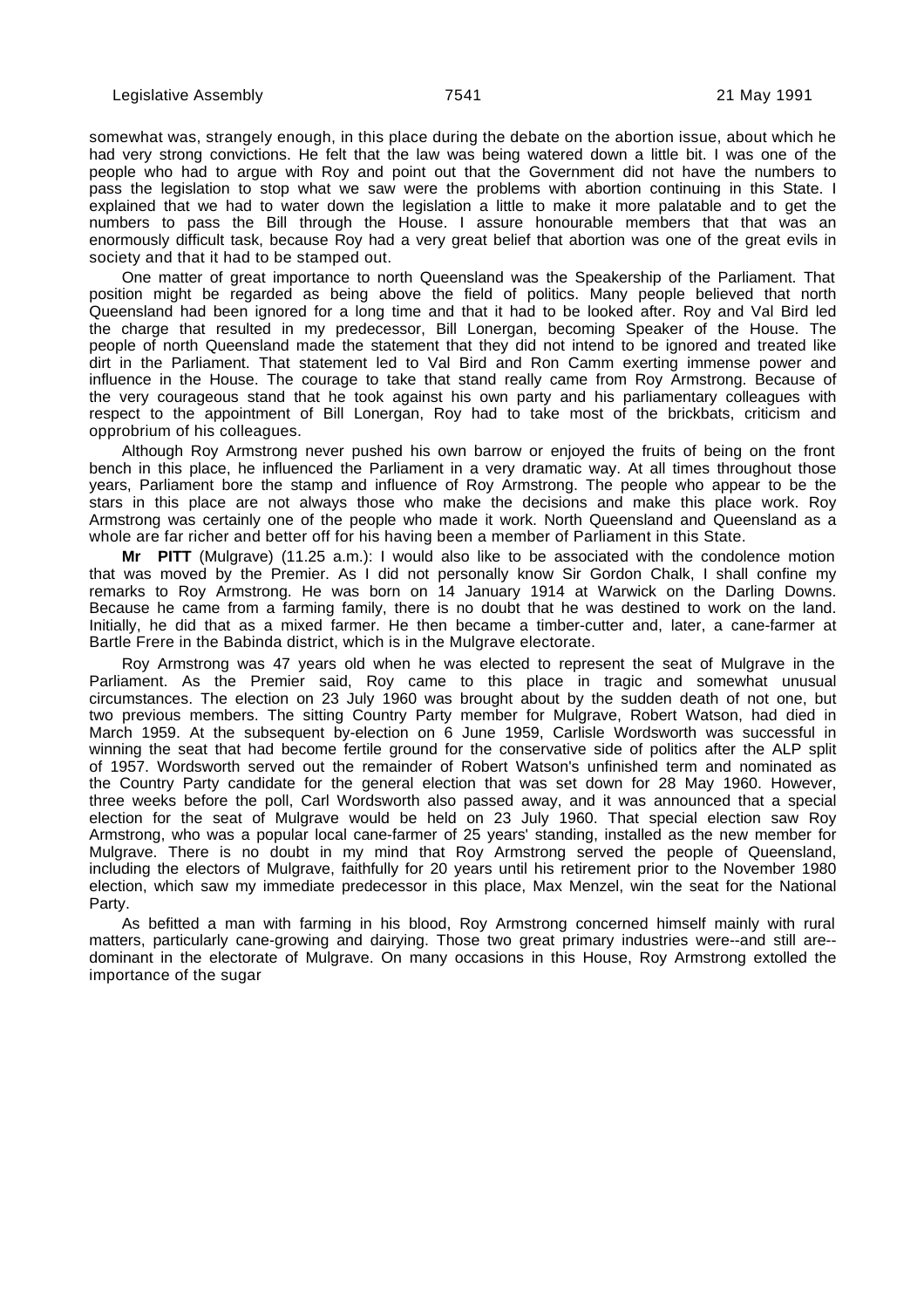industry to the economy of north Queensland. He argued rightly that many small towns owed their very existence to the sugar industry, and was quite outspoken in his call for continued Government support. As I said, Roy Armstrong also championed the cause of the northern dairy industry. He was particularly supportive of the marginal dairy-farmers reconstruction scheme agreement with the Commonwealth Government in 1970. Roy drew great pride from the fact that the dairy industry on the Atherton Tableland--part of his electorate--had one of the lowest dairy farm failures in the nation at that time.

Prior to his election to this Parliament, Roy Armstrong was a councillor on the Mulgrave Shire Council. He served on the council from 1956 to 1961. He relinquished that role when his parliamentary duties became so heavy that he felt he could not do justice to both roles. He was the inaugural chairman of the Babinda Cane Pest and Disease Board when it commenced operation in 1953. He also served as a director of the Babinda Co-operative Sugar Mill from 1951 to 1953, and then again when it required his services from 1956 to 1958.

In 1960, Roy Armstrong took part in an industry deputation to the then State Government, arguing for the upgrading of Mourilyan harbour to a bulk-handling facility for sugar. I might add that that upgrading was opposed by many people. However, Roy's skills as a negotiator were evident even at that time when, prior to the general election, the Country Party Government announced the muchsought upgrading to those harbour facilities, which have proved to be a great boon to north Queensland.

Throughout his parliamentary career, Roy continually lobbied Cabinet Ministers for funds for the reconstruction of the Palmerston Highway, which provides the virtual back door to the Atherton Tableland, linking Innisfail to Millaa Millaa. Roy was critical of his own Government's dedication to mere maintenance. On many occasions he pointed out the important role that an enhanced highway would play in the economic growth of that region. No doubt, Roy took much pride in the final chapter of the Palmerston Highway saga with the official opening on 4 May 1990 of a truly magnificent piece of engineering.

Whereas Roy Armstrong represented his electorate and the far north quite capably, he was never parochial. He was genuinely concerned with the development of the State as a whole. Besides his deep commitment to the Country Party and, later, the National Party, he was also keenly interested in music and involved himself in the activities of the Innisfail Conservatorium. His interests included lawn bowls and band music. Many members have mentioned Roy's great love for that particular form of music.

On his retirement, Roy moved from Babinda to Brisbane and was a frequent visitor to the House to observe proceedings. On occasions, I had the opportunity to talk with Roy and to bring him up to date with the happenings in his former electorate. Upon his death, I took time out to once again read his maiden speech and his valedictory speech to the Parliament. I must say that one could not help being impressed by the sincerity of the man and his obvious genuine love for the area that he served. Evidence of the special relationship that he built with the community is clear. During his 20 years as member, he gained respect right across the political spectrum. In turn, the electorate saw him hold the seat of Mulgrave with a series of convincing wins. Roy Armstrong set high standards of conduct for himself and was widely recognised as carrying out his responsibilities in a manner which I believe gave real meaning to the title "gentleman".

**SANTORO** (Merthyr) (11.31 a.m.): I join with other speakers before me in expressing my condolences and sympathy to the families of Sir Gordon Chalk and Roy Armstrong. In particular, I pay tribute to Sir Gordon Chalk and his achievements. I did not have the honour of serving with Sir Gordon in this place. However, since his retirement from Parliament I have had many opportunities to work with and benefit from the wisdom of Sir Gordon Chalk. We have heard about his distinguished career and the way in which he progressed from Rosewood to the Treasury. The example of Sir Gordon shows that public life is open to all and that, with the qualities that he displayed, even the highest office is possible for those without privilege and wealth. The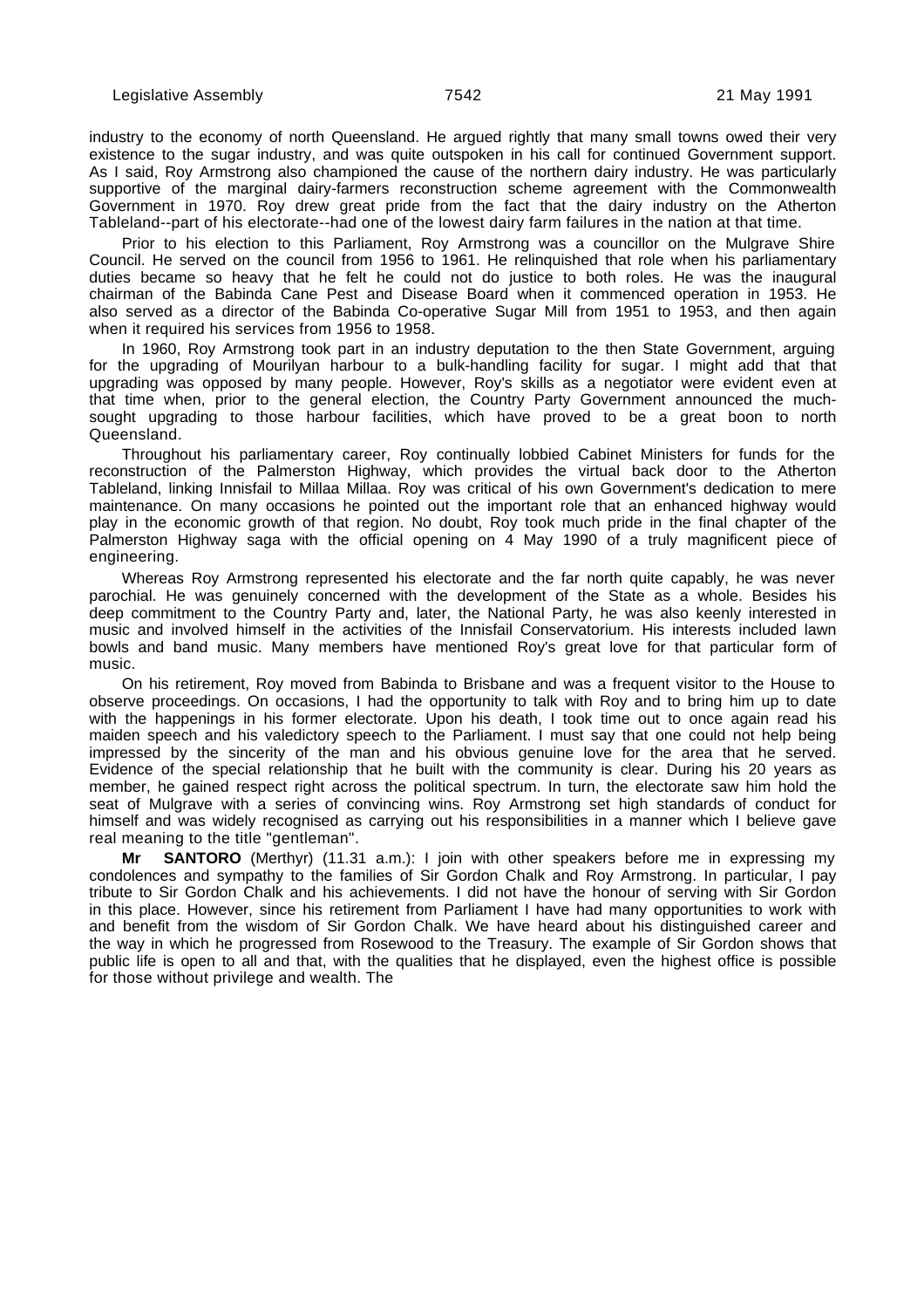Deputy Leader of the Liberal Party quoted the tribute that Sir Zelman Cowan paid to Sir Gordon, when he described him as a man of determination, drive, inexhaustible energy, practicality and strong pragmatism, all of which contributed to the achievements that others have described. It is testimony to the type of man that he was that Sir Gordon concluded one of his earliest political speeches by announcing that he was proud to have been born of humble parents and to be classed as a worker.

I should like also to talk about the debt that Sir Gordon is owed by Queenslanders for his contribution to the development of this State. During his record term as State Treasurer, he oversaw public finances during the period when Queensland blossomed from the "cinderella" State to the State of opportunity. It is often forgotten that, in the 1940s and the 1950s, Queensland was regarded as a backwater with a static population and a tiny economic base. In the postwar immigration boom, Queensland was unable to attract proportionately as many migrants as the major southern States did. Few saw the potential here for the extraordinary growth that was to occur.

During his maiden speech in 1947--when he was, at 33, the youngest member in the House--Sir Gordon expressed his frustration at the unrealised potential of the State. He spoke of an economy stifled by the continuation of wartime rationing and citizens straining under the rigid controls that were maintained for years after the end of hostilities. It is forgotten now that State and Federal Governments at that time sought to impose in Queensland the same dead hand of the command economy that has led Eastern Europe to decay and dislocation. Displaying the robust common sense that characterised his political rhetoric, Sir Gordon said that he was--

". . . pleased to hear"--

a colleague--

"advocate the elimination of the rigid controls that now exist, because I think that the controls are the reason for most of our production troubles."

He continued--

"As soon as production rises (because the incentive to produce goods will be revived by the abolition of price controls), we shall have set up quality and price as purchasing factors instead of availability as we have it today; we shall eliminate black marketing."

When different philosophies were put into practice under the stewardship of Sir Gordon Chalk and when the talents and energies of the people of Queensland were liberated, Queensland's development and population growth outstripped that of nearly every other State. The "cinderella" State became the promised land, attracting not only overseas but also interstate migration.

However, Sir Gordon was never a blinkered technocrat with narrow interests only in the economics sphere. He showed a real interest in and concern with the problems of everyday people. In his maiden speech, he discussed the importance of affordable housing and advocated policies for allowing the private construction industry to meet the tremendous backlog of housing requirements. He also noted the poor quality of much of the Housing Commission stock. He said that he had seen in certain State houses gaps in the walls through which the wild westerly winds would whiz and whistle. His proclaimed ambition was to see "that every worker in my electorate, and in fact in every electorate, has an opportunity to improve his position in life". The economic policies that he adopted during his term as Treasurer and the climate that was created did much to see that ambition become a reality. However, as other speakers have said, Sir Gordon Chalk was able to allow the cultural life of Queenslanders to improve immeasurably.

If one were to seek his monument, one should look across the river to the splendid Queensland Cultural Centre. In November 1974, Sir Gordon put to Cabinet the proposal that led to that development, and, despite some opposition, it was persisted with. As art gallery trustee, Sir Leon Trout, noted--

"Sir Gordon Chalk is responsible for Queensland having a worthy cultural centre."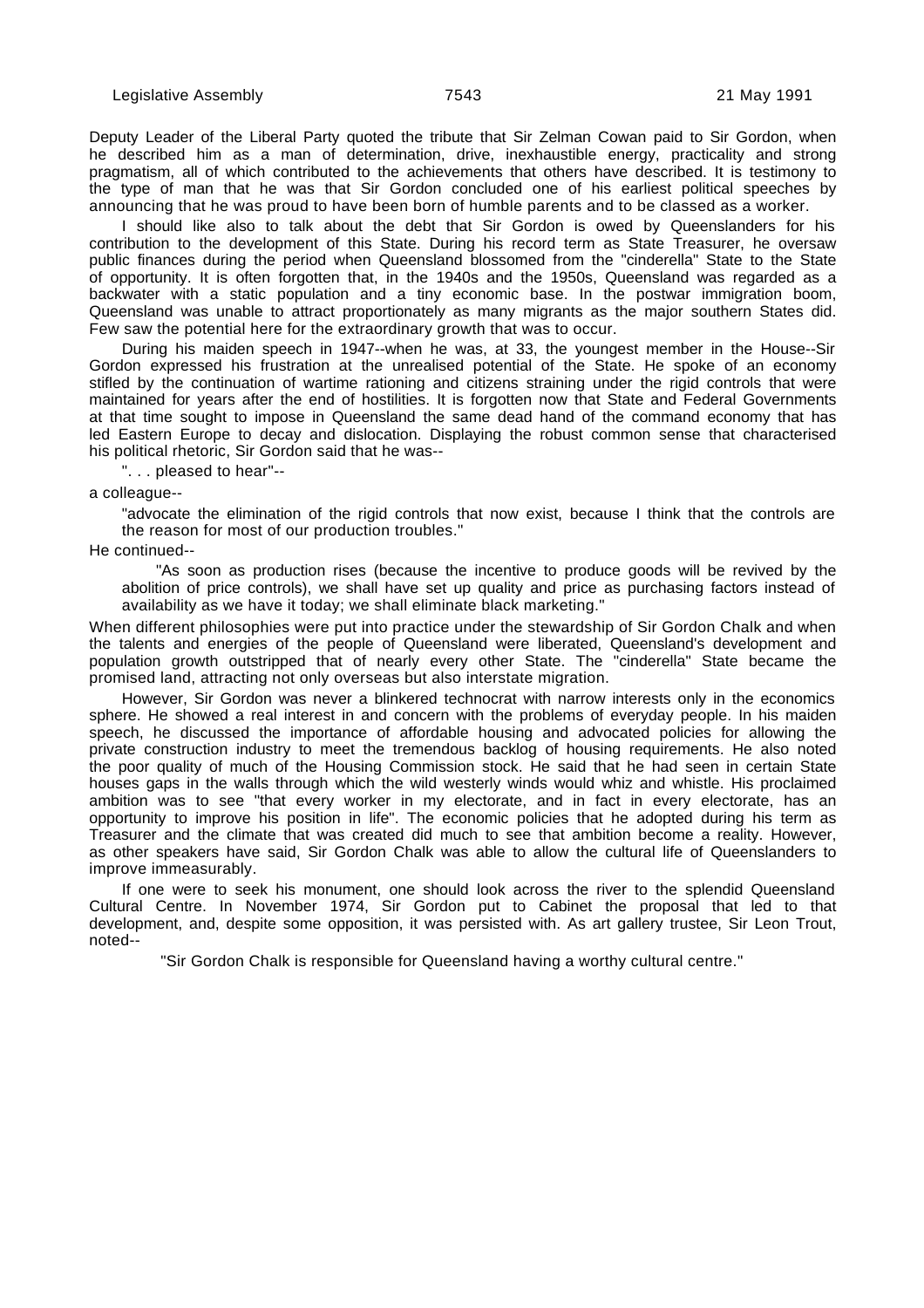Lest it be thought that his interest was confined to providing facilities simply in the Brisbane area and in the south-east corner, it is worth while pointing out that Sir Gordon provided a subsidy for the construction of similar facilities in other cities. Queensland now boasts a network of very impressive complexes right across the State. Sir Gordon was a Treasurer and a member of this place for the whole of the State.

As has been stated by previous speakers, Sir Gordon took an interest in many issues. Those involved in the racing industry throughout Queensland have reason to be grateful for the interest that he took in the development of infrastructure and for the initiatives such as the computerisation of the TAB. Indeed, in one of his interviews, he reminisced about his time as a race-caller at the Cluden racetrack near Townsville. Sir Gordon took an abiding interest in many other matters cultural and provided support to foster the development of groups such as the Twelfth Night and La Boite Theatres, the Queensland Ballet, youth orchestras and the like. Among his many other interests, Sir Gordon was closely associated with the English Speaking Union, whose magnificent headquarters, Palma Rosa, is situated in my electorate.

Mr Speaker, I join with others in this place in expressing my condolence and sympathy to the families of Sir Gordon Chalk and Roy Armstrong and, in particular, my appreciation of the tremendous contribution that Sir Gordon made to the well-being of this great State.

**Mr D'ARCY** (Woodridge) (11.37 a.m.): I join in the condolence motion for the two members, Roy Armstrong and Gordon Chalk. It was refreshing to hear the Deputy Premier, Tom Burns, and Ed Casey recall the things for which Roy was responsible in this House, his work behind the scenes and his long association with this House. Those of us who knew him well are aware that he had a significant influence on his party and was often influential in achieving successes that were not sheeted home to him. However, the success that was sheeted home to him was the famous vote for the Speaker, when Bill Lonergan was elected. As Tom said, perhaps later on, when in Opposition, we lived to regret that election.

Gordon Chalk was a man for all seasons. He thrived on debate in this Chamber. He performed better than most of the members I have seen in my time. He handled his political situation dextrously. As has been pointed out, he was always in a difficult position. He guarded jealously his dominance of the Treasury. He told his colleagues and members of the Opposition as little as possible about how things worked. However, he did preside over a period of rapid growth in Queensland. If a member gained any information about Gordon Chalk and tried to score a point off him, he either knew where the information had come from or was able to get back at that member very subtly. On one occasion, after a piece of information had come from Canberra, I dropped it on him in the Chamber and he replied, "I suppose that the honourable member gleaned that information from his Safari-suited friend from the sand hills of South Australia." That happened to be true.

As I said, he dominated the Treasury. He opened up Queensland's coalfields with the famous 5c a tonne royalty. I always disagreed with that rapid development at the expense of tertiary infrastructure. Right up to his date of retirement, he used to debate that with me on a personal basis.

Tom Burns and Ed Casey have recalled some of their memories of Gordon Chalk. He always remembered that he was in Government and had been in Opposition. If he did belt or bucket a member, he would usually make it up to that member outside the Chamber. So he is certainly one of the members we remember. One bait that he did not rise to was usually offered by Brian Davis. We all wondered how Gordon Chalk kept his hair so dark in colour. He would not rise to that bait.

His friendship with Clem Jones has been mentioned. There were also some monumental blues about Clem spending far too much money on Brisbane and Gordon did not like Clem being in the limelight so much. They are the sorts of things we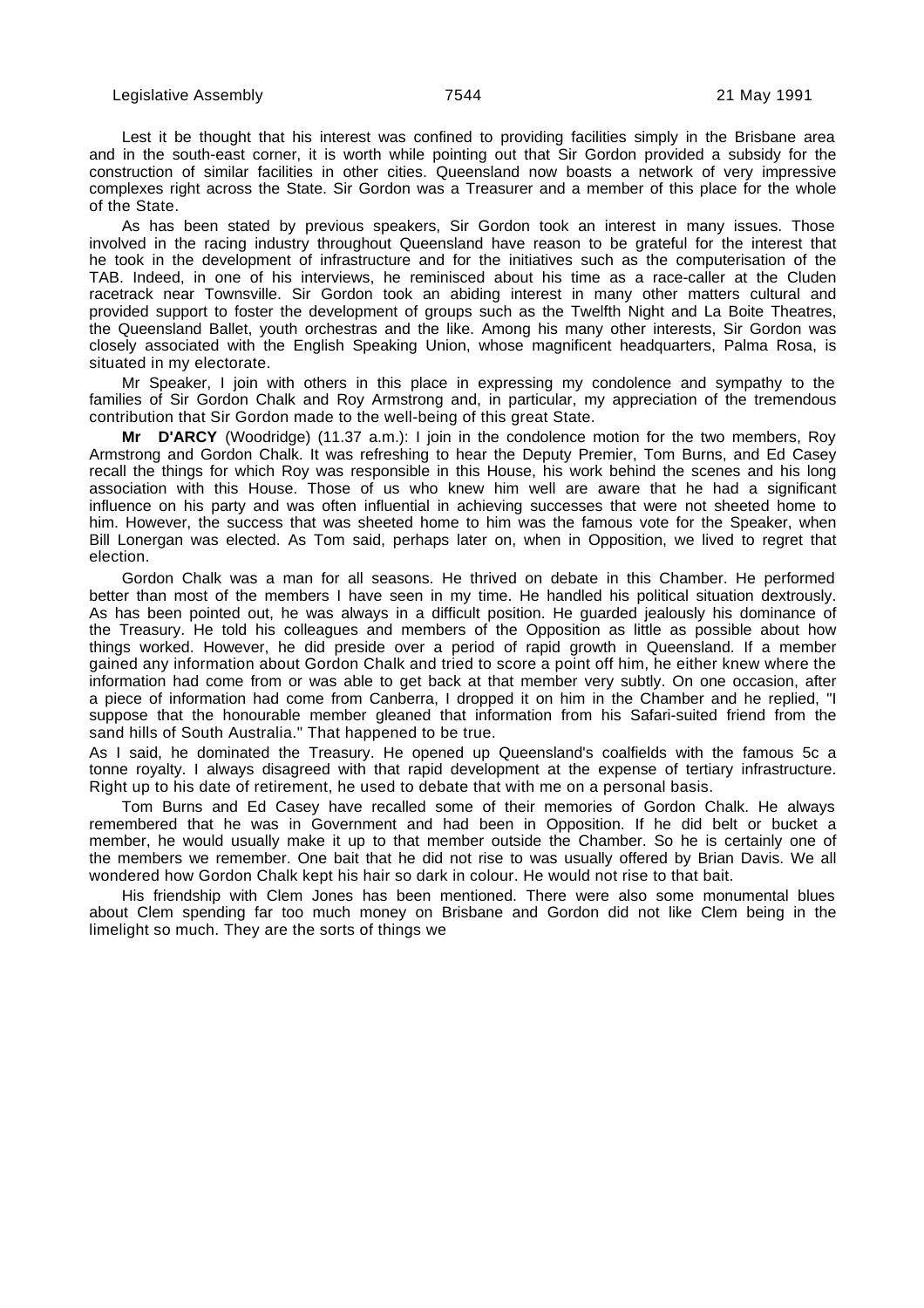remember about Gordon Chalk. He was a great parliamentarian. He loved this place. He took his responsibilities seriously. He was able to live within the confines of the party system in this Parliament. He will certainly be well remembered by all Queenslanders. I extend the condolences of my wife, Lois, and myself to the families of the two members with whom I served.

**Mr GILMORE** (Tablelands) (11.42 p.m.): I support this motion of condolence. In common with the member for Mulgrave, I will limit my comments to Roy Armstrong. He was a fine north Queenslander and was a very good advocate for north Queensland. He was a member of Parliament for many years. He was my father's electorate neighbour and, for that reason, they were very close friends and good colleagues.

Roy Armstrong came into this place in the hard old days when members were away from home for sometimes four or six weeks at a time. They stayed in either the old Lodge or the Bellevue. My father and Roy shared a room with two of their colleagues, so they developed a great camaraderie. It was a time when members knew each other very well and understood each other's needs and worries. In addition to sharing bedroom accommodation, they shared desks because there was simply not enough office accommodation in those days. They had no secretarial help and their access to postage and telephones was limited. They were more parliamentarian than we are today.

The friendship between the Armstrong family and my family became very important to us all. So important was it that Roy Armstrong did our family the very great honour of being the chairman at my sister's wedding and at my wedding. We remember him as a fine north Queenslander. He served north Queensland and his electorate well. He was indeed a very great advocate. I take this opportunity to pass on to Roy's family the condolences of my family, particularly my father. I trust that this record sits well with them and that they understand that Roy was held in very high esteem by the people of north Queensland and the members of this Parliament, particularly those who served with him.

Motion agreed to, honourable members standing in silence.

## **MATTERS OF PUBLIC INTEREST By-election Results**

**Mr COOPER** (Roma--Leader of the Opposition) (11.44 a.m.): The fabled Goss Government has had a mid-term judgment of it by the electors, solely on merit. In Nundah, the swing against it was 14 per cent. In Toowoomba South, it was almost 6 per cent. If these swings were repeated Statewide, this Government would be out of office. That is am amazing turnaround in less than 18 months. We have been given a variety of excuses for this dismal performance. They include blaming Bob Hawke, blaming Phil Heath and blaming Paul Keating. They are lame excuses. All that is needed is a mirror. The results are signs of a Government that thought it was omnipresent, but which has come off the rails within 18 months of its election.

**Mr SPEAKER:** Order! There is too much conversation taking place in the Chamber. Members can go outside and speak, if they want to.

**Mr COOPER:** The reasons are quite simple. The Premier and a couple of non-elected party people seized control of the Government from day one. So much for parliamentary democracy! At will, the troika scraps party policy, tears it up and throws it away. It does it with impunity. Members on the opposite side of the House know that, but all they do is simply sit back and watch. However, resentment is growing because Ministers find that they cannot get past this troika, which contains just one elected member. When they manage to sneak something past, they know the chances are that they will be pulled up short before they get too far. The Racing Minister knows exactly what I am talking about because he had the rug pulled from under his saddle very smartly. Similarly, the Minister for Family Services and Aboriginal and Islander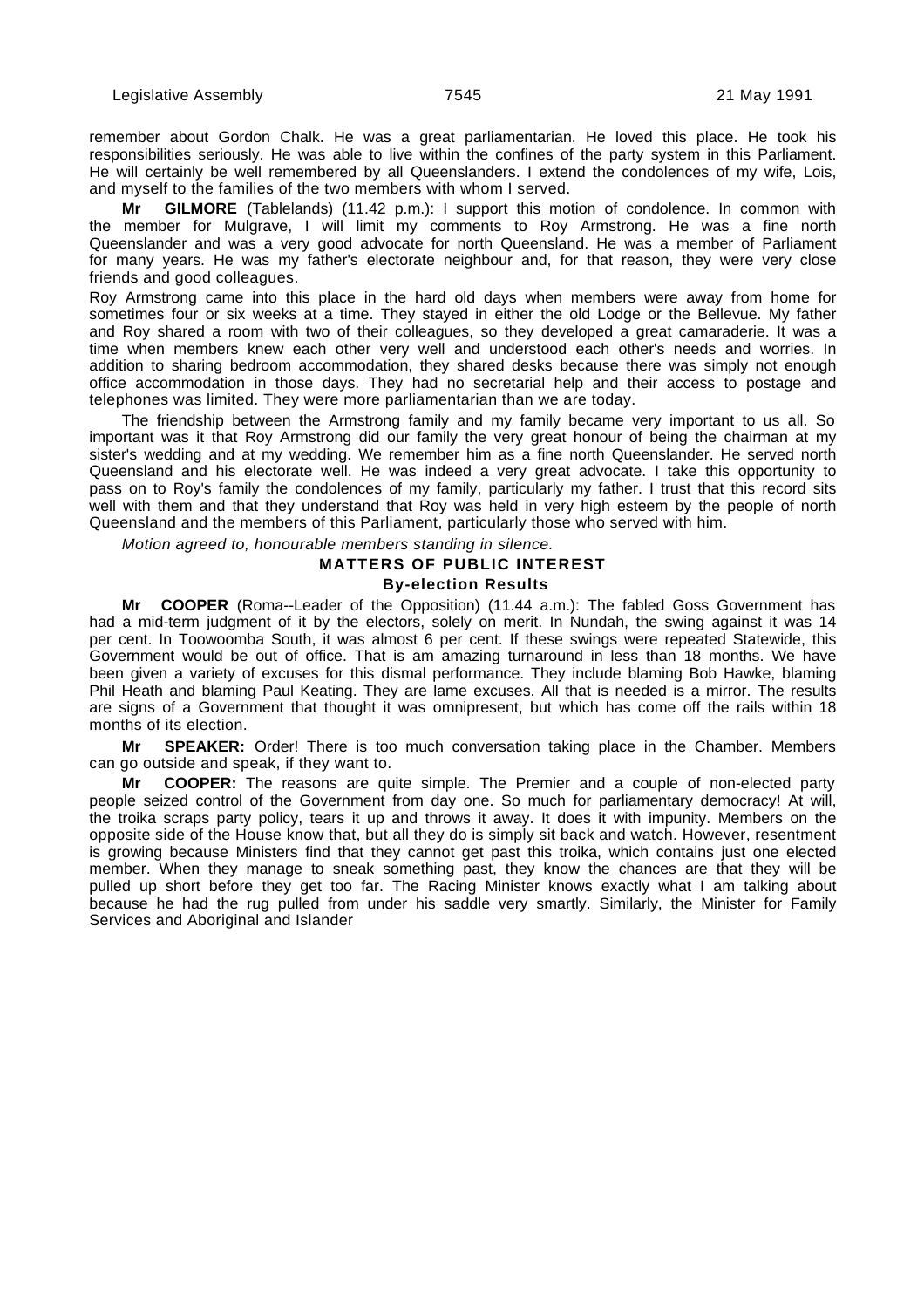Affairs knows what it is like to have her business hijacked. The Minister for Industrial Relations also knows what I am talking about because he plays second fiddle to a troika adviser. Resentment over this internal putsch is also growing within the party. The rank and file are seeing policy become expediency.

Matters are not much better at party headquarters. If the Premier was in the Chamber, I could ask him. The other night, he did not even get an invitation to Terry Hampson's farewell party.

**Mr Welford:** Ha, ha! You're a classic.

**Mr COOPER:** Did the member for Stafford get one? No. It is funny, especially considering the way the Premier treated Terry Hampson. Did the Minister for Police and Emergency Services get an invitation?

#### **Mr Mackenroth:** Yes.

**Mr COOPER:** That is good. A few did, and a few did not. Mr Wayne Swan did not get one, and that is two out of three from the troika. What a mess it is making! Inside 18 months, Queensland has gone from being a dynamic and progressive State in this nation to a State of stagnation. The Premier has gone from being Labor's wunderkind to its new Dr Doolittle.

References have been made to so-called reforms, and they are coming out of our ears. However, there is nothing on the table. What is happening in this Government? One in three of our kids cannot get a job. One in 10 adult Queenslanders cannot get a job. Bankruptcies are at a record high, and industry says that that is going to get worse. The Premier told the people of Nundah that last weekend's by-election was about "jobs, jobs, jobs", but just a few weeks ago when I asked him in this House to name one job-generating project that this Government could claim as its own and has actually got off the ground, he could not give me an answer. I ask: why could he not give me an answer? It is simply because he does not have the answer, and Queenslanders passed judgment on his efforts on the weekend.

The people know that the economy is in a recession. They want jobs; they want to be able to pay off their house; they want to be able to pay off their car; they want to have some confidence that their kids can get a job. They do not want to go to sleep worrying about what will happen if they lose their jobs. They want bread and butter, but 18 months into the term of this Government they are still on a diet of self-indulgent nonsense and media hype. They are getting social engineering and lots of brainwashing about so-called reform, but there is no meat on the table in Queensland any more.

This Government is not really concerned about reform. It calls its policies "reform" but it is more in the nature of change--but certainly not change for the better. This Government is concerned about selfindulgence. There are 580 jobs under threat at the Collinsville mine complex because this Government cannot get its priorities right and put its mind to the real job. Unless the Government gives some concessions on the up-front mine rehabilitation costs and coal freight rates, Mount Isa Mines is going to close that mine. This Government promised that company a review, but it simply has not delivered. The workers even made concessions. They made them promptly and are now waiting on the Government to act. Because this Government will not make a commitment to infrastructure development at the port of Townsville, there are also 750 jobs under threat at the Townsville nickel refinery. Greenvale will close in early 1993. This Government has arrived at the cusp, and the Opposition wants to know what it is doing.

There are many thousands of jobs that are going begging and many projects that could get off the ground if Government support and encouragement were given. The Government's role is to show the way. A thousand jobs are going begging at Gladstone because this Government cannot bring itself to sell the power station. Members of this Government cannot cross the ideological barrier to look at the project as a package and deliver not just a thousand jobs but also massive export-earning income to secure a future for Gladstone and the Boyne smelter. At this very moment, the Government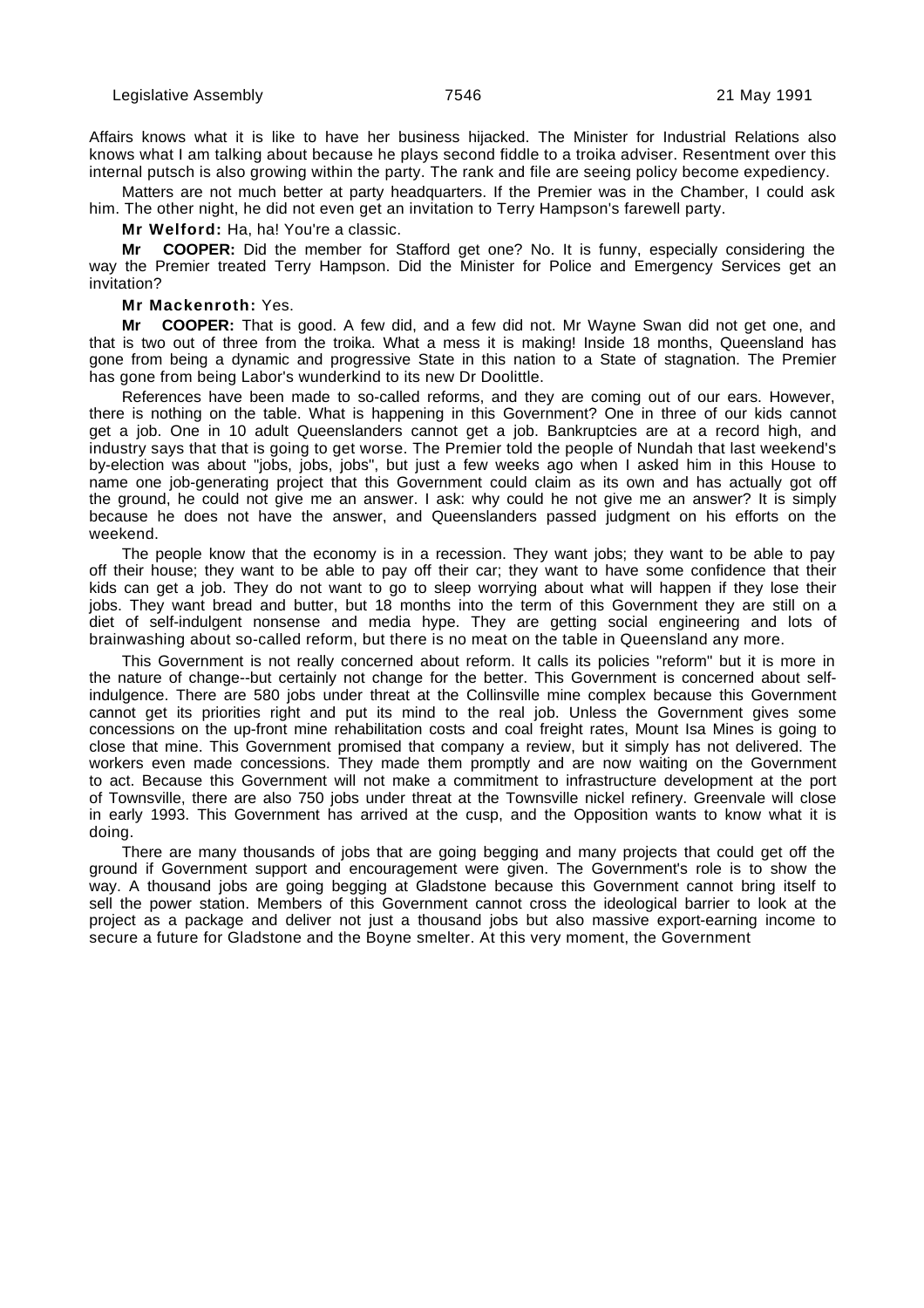could have a success story on its hands; instead, Queensland has a disaster. This Government could be sending a message to everybody in Queensland saying, "We can make things happen." The National Party used to make things happen. Unfortunately, the people of Queensland are receiving enormous shocks from the lack of performance of this Government. Members of this Government are doing nothing. As usual, they are sitting on their hands. The Treasurer sits in his place as though he is Micawber and is hoping that something will turn up. He is waiting for a recovery that some people say is going to take place. He says that the State Government cannot do much, but the Opposition says that the State Government can do a great deal. It does not have to do everything, but it can certainly advance capital works programs and it can encourage and support industry and set the parameters for private enterprise. Members of the National Party know that a State Government can do more than this Government is doing. The present Government should be doing more and it can do plenty, such as getting on with those projects. The confidence that can be generated is really amazing when a Government takes the lead and assists an economy that is in a recession.

By embarking on a State Capital Works Program worth \$600m over three years, the former National Party Government did exactly that in 1985-86. It did not mean to say that the Government was doing everything that had to be done, but it telegraphed a message to industry and commerce that the Government was behind them, and that gave them confidence. This Government could also cut payroll tax, which would give business some heart. It could also cut land tax, stop talking politics about the public works programs and actually get some of them under way, but the fact is that it will not. The key reason given by the Government for this inaction is that it cannot be afforded. This Government has mortgaged the next State Budget to the hilt and has sought to disguise massive increases in spending. In an increasingly desperate attempt to stem the flood of liabilities it has unleashed on taxpayers, it is shaving cents off departmental budgets.

But worst of all, the Government will not do anything because the penny has not dropped, and it never will. It does not understand the fundamental responsibilities of a State Government. It has been in Opposition for so long that it has forgotten what it is supposed to be doing. We are in the middle of a recession. The Government's first responsibility is to create a climate that will keep people in jobs. Its second responsibility is to do everything in its power to create a climate in which business will have the confidence and the capacity to get people back into jobs, and to maintain that momentum. Unfortunately, we are seeing none of that. At the weekend, the Labor Government was judged solely on its merit. Queenslanders have begun to see what the Government has done, or not done. They have started to recognise the Government for what it is: a typical first-term Labor Government, the sort of Labor Government that we have seen too much of in the past decade in this country. What occurred last weekend was a just judgment--the Government's being judged solely on its merit. It is not the last occasion on which the Goss Government will be so judged.

Time expired.

#### **Subcontractors**

**Mr PITT** (Mulgrave) (11.54 a.m.): Today, I bring to the attention of the House the continuing and worsening plight of building subcontractors and suppliers in this State. In doing so, I acknowledge the work being done to support those groups by my colleague the member for Isis. When he spoke recently in the House during an Adjournment debate, he highlighted the unsatisfactory situation which presently prevails in the Hervey Bay region. In Cairns, because of the tourism-driven development of recent years, circumstances are just as bad--possibly worse.

In February last year, I first became directly involved in this matter when the Girvan Group and its subsidiary, Trinity Bay Hotels, went into receivership. Since then, firms such as Thiess Watkins White and Solander, to name just two, have also succumbed, leaving numerous suppliers and subcontractors not being paid for materials and labour.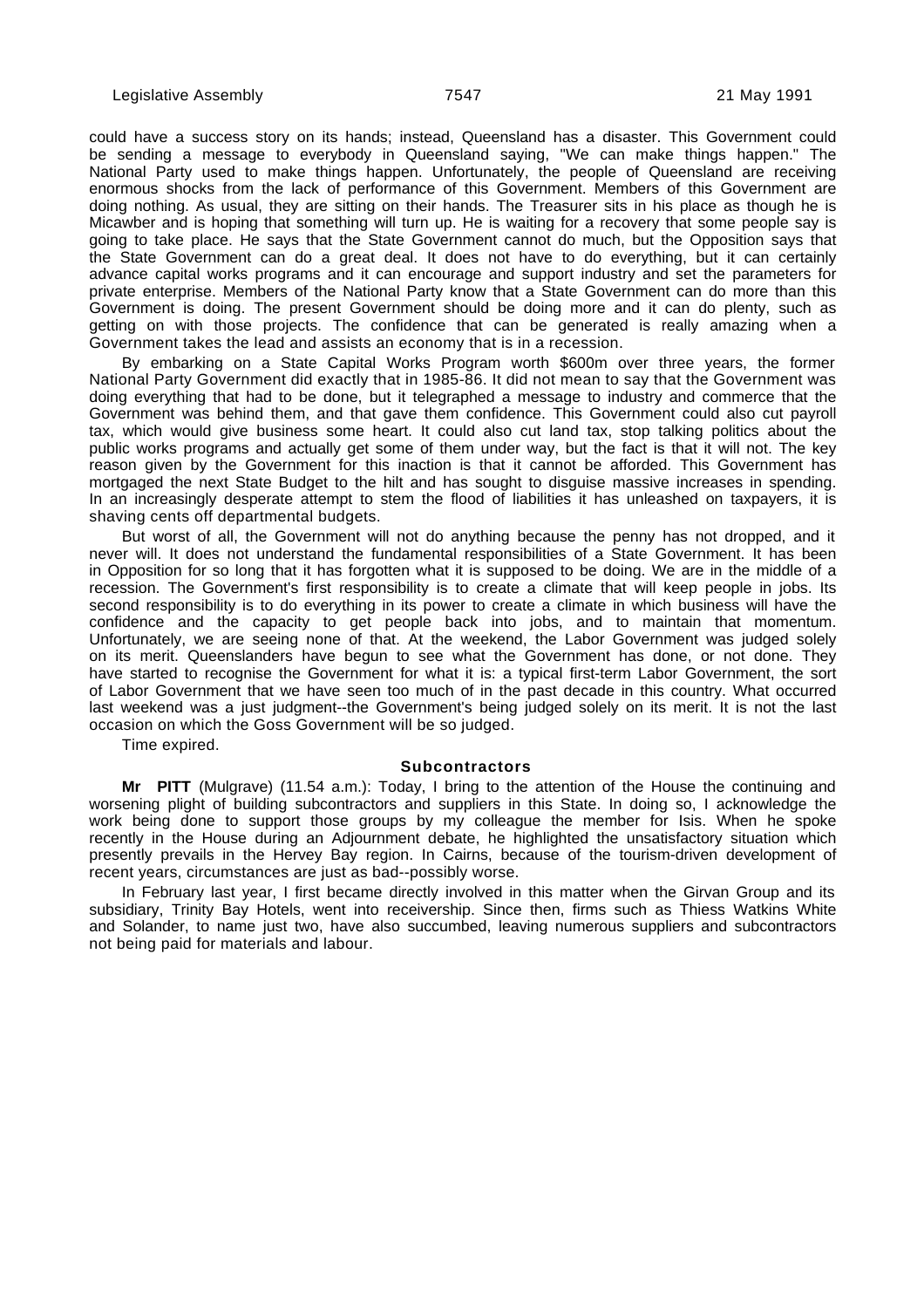The direct result of that is a situation in which subcontractors and suppliers, through no real fault of their own, find themselves in a tenuous financial position. Worse still, many are forced to the wall and driven out of business, with workers and businesses dependent on them being added to the chain of suffering. Although owners and major contractors have a case to answer, I firmly believe that the nub of the problem has been the profligate lending policies of banks and other financial institutions. In their mad scramble to carve out their share of the lending market, they appear to have thrown money around with the abandon of a drunken sailor. In many cases, those promoting projects were merely peddling concepts and ideas. Quite often, it was obvious that those involved had no substantial means to back the dreams they proffered.

That brings me to the subject of risk. Under present legislation and the ability of the unscrupulous to manipulate corporate controls, risk does not seem to lie with the lending institution, the owners or even the project manager. Each of those has, in most cases, mechanisms which satisfactorily protect them from liability. The receivers ensure that the secured creditors are paid out. Of course, we should not forget that the receivers also get their fair share of what is left over. The banks, which in many cases show extremely poor judgment in advancing finance in the first place, are rarely losers. The directors of the construction firm, by setting up \$2 companies, are able to divorce themselves from any personal liability. In many cases, they strip the assets from one company and transfer them to another, putting themselves promptly in a position to repeat the black comedy.

It would appear to me that subcontractors and suppliers are forced to bear a risk far greater than that which should be reasonably expected of them. Those people take a risk each and every time they quote on a job. If they underquote, no-one is expected to come forward and bridge the shortfall. However, they face a far greater risk. They face the risk of losing materials once placed on a site and they face the risk of not being paid for their labours. Some may say that they should be more selective- be more careful--when becoming involved with a development project. However, the simple truth is that subcontractors and suppliers do not have the resources to fully check the bona fides or viability of development companies. I add that financial institutions, which presumably do have those resources, fail to adequately apply them, being content in the knowledge that they are secured creditors and will be paid first if the operation folds. As a direct consequence, in those circumstances, subcontractors and suppliers are acting as an insurance policy for financial institutions too free with their money. In recent times, I notice that those same financial institutions are putting the screws on all and sundry.

I acknowledge the work being done by a group formed last year in Cairns, the Unpaid Suppliers and Subcontractors of Cairns. The leading identities in that group have continued to fight for some form of justice for subcontractors in the full realisation that they have little or no chance of recovering any of their own losses. Jeff Hatswell of Easylift, Ed Ahern of Ahern Plumbing, Henk Doggen of Apex Crane Hire, Dan Neate of Paramount Hire, Jim Millett of Millett Crane Hire, Lou Garozzo of Garozzo Agencies and Peter Lennox, an independent engineer, have battled hard on behalf of a traditionally fragmented industry. For that they have earned my ongoing respect.

Over the last 12 months, I have taken a keen interest in this issue and during that period have gleaned a great deal of information from other jurisdictions, particularly South Australia and British Colombia, where their Legislatures are working assiduously to address the problem. Of special significance has been the recent report by a select committee of the House of Assembly of South Australia into that State's Worker's Liens Act. Today, I wish to briefly put to members some of the matters considered by that select committee of inquiry. One possibility canvassed was that of the establishment of a form of trust fund into which payments from owners would be received and held on behalf of the subcontractor. The inquiry looked at two possibilities. One scheme involved a central trust fund into which all payments for building works would be paid and another scheme allowed a builder to open and operate a trust fund for each project undertaken by his company. There are, however, problems with each of those formats.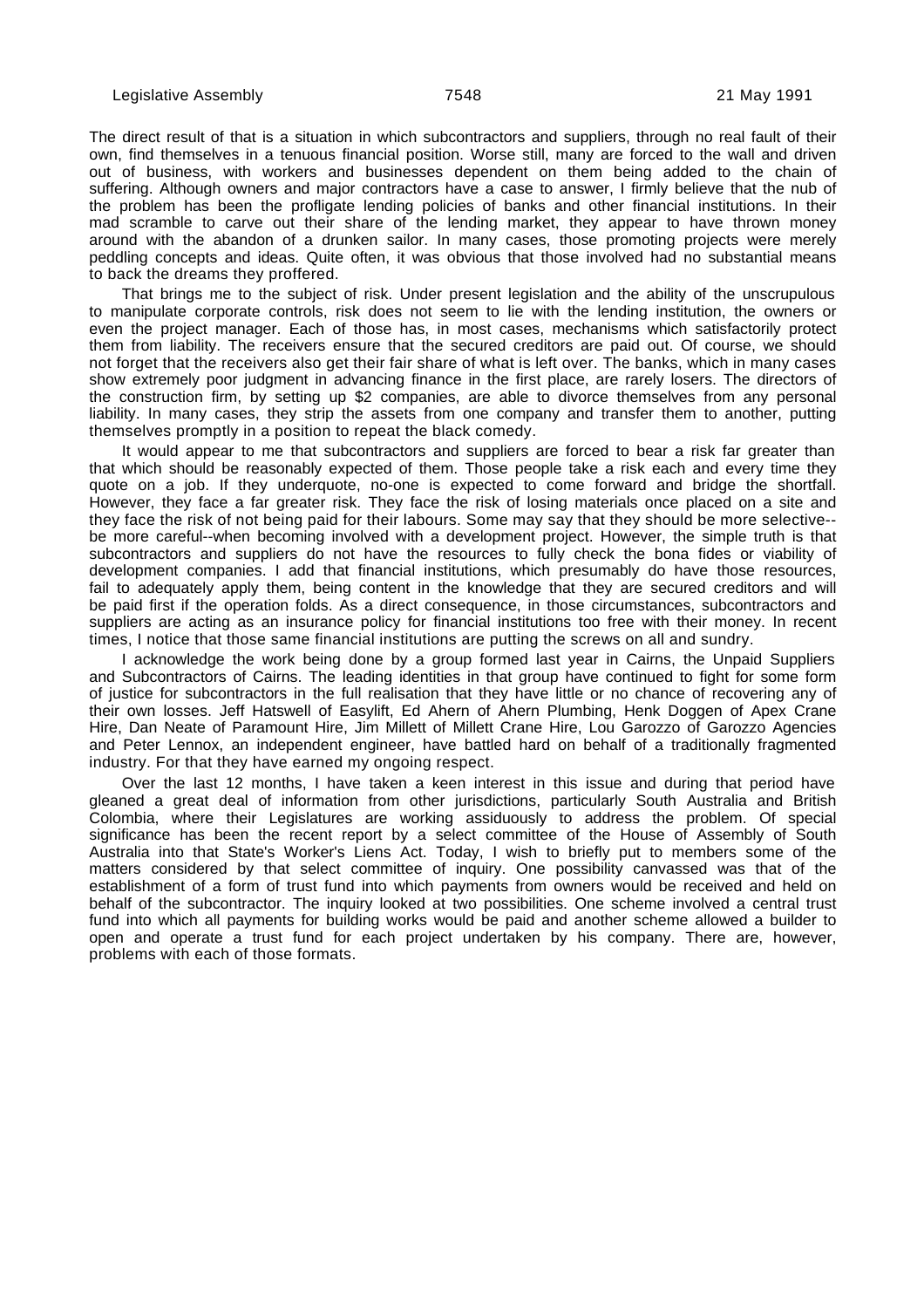The central trust fund would require a large administration to receive, pay out and account for all moneys. By necessity, the cost of that operation would be passed on to the industry, inevitably raising building costs themselves. Even the second scheme, although less expensive, would still require monitoring, with the need for investigating staff and auditors--another impost.

One consideration could be the setting up of a trust account as part and parcel of standard building contracts. This would in some way remedy the problems of subcontractors using the legal recourse of breach of contract or misappropriation of funds. The South Australian committee of inquiry considered that it would be appropriate and desirable for the industry to self-regulate such changes. I endorse that concept. The direct payment of subcontractors by the building owner was also examined. This process ensures that the subcontractor is not disadvantaged in the event of a builder becoming insolvent. At present contracts are drawn up between owners and builders, with the subcontractor playing no part at all. One possibility to be explored is the standardising of contracts, thus enabling owners to pay subcontractors directly.

At one stage, the group active in Cairns that I mentioned earlier promoted insurance as a means of addressing the problem. The notion that small subcontractors providing labour only, and small suppliers of materials, could insure against the insolvency of the main contractors has some merit. However, in order to keep a reasonable ceiling on premiums, it may be necessary to make such an insurance scheme compulsory. The South Australian committee believed that schemes could be set up by employer groups, by unions or even, on an industrywide basis, by the building industry itself. The issue of insurance was also raised in a 1990 report by the building industry in Victoria, where the industry has considered the prospect of credit insurance for a couple of years now. Basically, this requires a subcontractor to buy insurance on a job-by-job basis, usually covering 80 per cent of any loss that he may suffer should the builder default. The obvious drawbacks were the high cost of premiums and the conditions placed on the policies by insurance companies.

One ray of light on the insurance horizon is what is known as a spread loss program, which provides for owners to take out insurance cover that will protect them, their builder and his subcontractors from default by any of the parties concerned. A premium would be payable whenever a building contract or a construction management agreement is entered into. Again, of course, compulsion to pay would require a change to legislation. In addition, a building permit would not be issued until proof of payment was provided. In my opinion, in all probability the most appropriate party to pay the premium would be the owner. Even if it were decided that the premium load would be shared, there is no doubt that the reality of the situation is that the owner would inevitably bear the costs anyway.

Actuarial studies would need to be undertaken to ascertain premium levels. One suggestion made by industry representatives is to base premiums on objective criteria on a project-by-project basis. The actual contract sum would be suitable, and it has been suggested that premiums in the order of 0.25 per cent to 0.5 per cent of the contract sum may be satisfactory. The tax deductibility of premiums could add to the attractiveness of such a scheme. The actual operation of spread loss insurance when payment default occurs needs to be explained. In the situation of the owner being the one to default, the procedure to apply could be, firstly, that the oldest claim should be paid first. Secondly, because the contractor, the subcontractors and the suppliers are all unsecured creditors, it could be reasonably argued that no order of priority should apply. The suggestion is that, when the principal contractor or builder defaults, priority should be given to the subcontractors or suppliers on a rateable basis.

The Minister responsible for the current legislation, the Honourable Glen Milliner, is aware of the problem and has accepted the fact that the Subcontractors Charges Act is not working satisfactorily. On many occasions I have made representations to him in regard to this issue, and I am encouraged by his interest in and understanding of the problem. The Deputy Premier, Minister for Housing and Local Government has also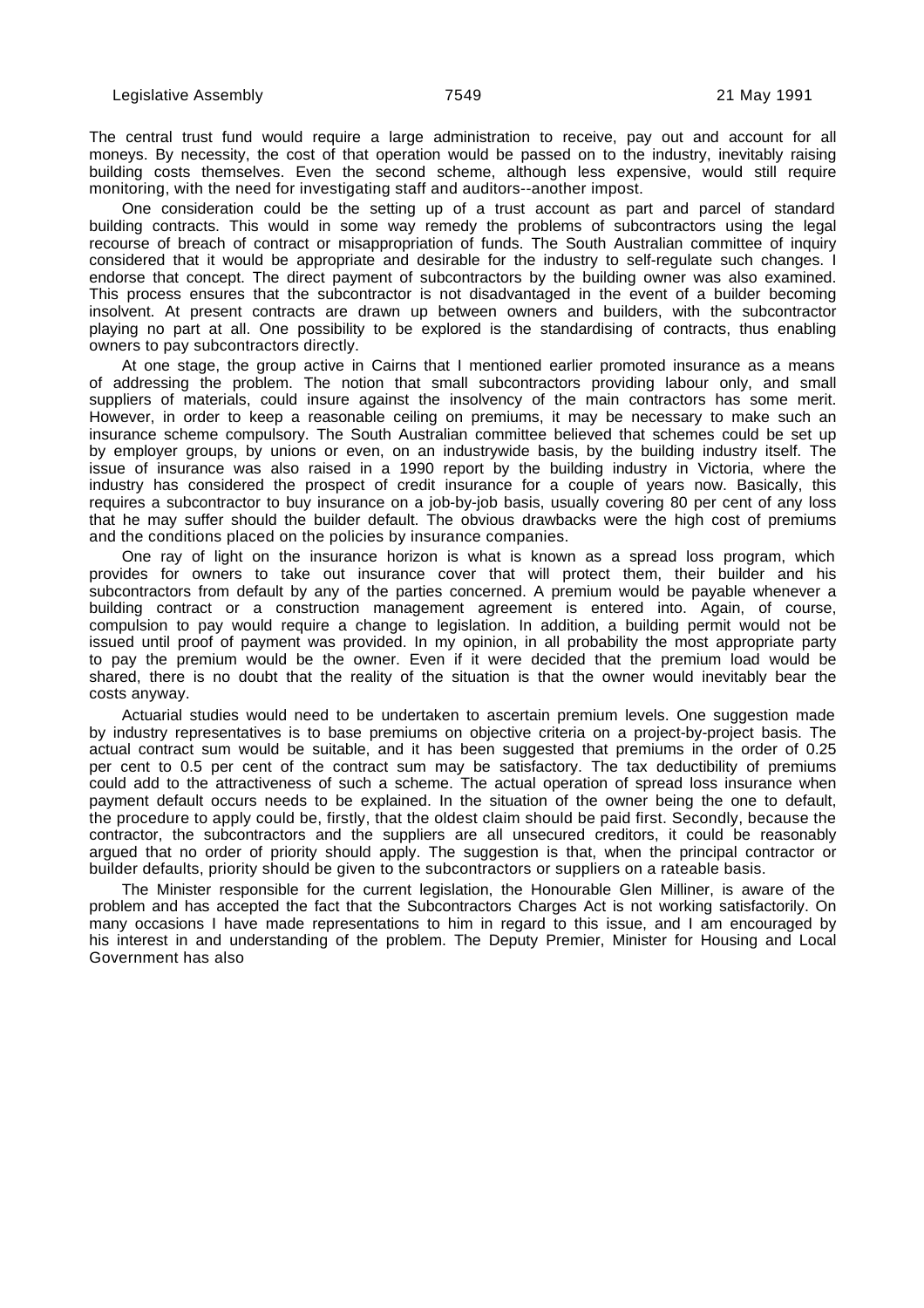indicated his support for legislative intervention. The problems surrounding the building industry will not go away. Unless the Government moves to address these problems, the future for subcontractors and suppliers in Queensland remains bleak. I urge the responsible Minister or Ministers to initiate a review of the existing legislation with a view to its amendment or repeal and replacement----

Time expired.

#### **Nundah By-election; Trade Union Rules**

**Mr SANTORO** (Merthyr) (12.04 p.m.): I wish to speak about deceit and wrong-doing within sections of the union movement and, more importantly, this Government's desire to cover up that wrong-doing and deceit. The things that I will say today will clearly lend the lie to the assertion of Goss, Swan et al that this Labor Government is a truly reformist, open and accountable Government. My message today will clearly underline the message sent out to the Labor Party by the voters of Nundah, where the Labor Party and the Premier suffered the humiliation of a 14 per cent swing against them. In Nundah, where he masqueraded as both the candidate and the leader of this State, the Premier--Mr "Eighty Per Cent"--could convince only 43 per cent of the voters to put No. 1 next to his name. I remind members of the Government what happens to leaders who have an 80 per cent approval rating but can only attract 43 per cent of the vote. I remind honourable members that Nundah is the electorate that was vacated by Phil Heath because he--another Goss/Swan hand-picked candidate who won his plebiscite 14 to 13 after enormous influence from the Premier and Swan--was not being listened to by his political mentors. Phil Heath has also sent out a message that this Government is anything but the reformist Government that it fraudulently claims to be. Phil Heath turned his back on this Government, as did the people of Nundah and the people of Toowoomba South, and by the time the Liberal Party is finished with it, so will the rest of Queensland.

For some time, it has been common knowledge that a number of unions registered in Queensland have failed to conduct their affairs--including their internal elections--in accordance with the registered rules. Queensland industrial law requires unions to comply with the registered rules. Any lapses in complying with these rules are contrary to the laws of this State. Although any such lapses do not affect the union's status as a registered organisation, it does mean that such unions do not have any validly elected officials. This in turn means that, if challenged, the union concerned would be unable to conduct any business because it does not have anyone capable of signing any documents or of representing it. For example, such a union would not be able to appear in the Industrial Commission or make any applications to that commission. This state of affairs would effectively put the union out of business. As you undoubtedly know, Mr Speaker, in Queensland there are State branches of federally registered unions and there are other unions that are registered only in Queensland. In some cases, what has occurred is that unions registered in Queensland and their officials have ignored their election responsibilities under the State registered rules. In flouting that law, they have simply adopted the election results of the State branch of the Federal union. In most cases the Federal branch election requirements are quite different from the election requirements of the State union. Recently, this particular issue has affected two unions that have received attention from a hard-working Queenslander, Mr Marshall Cooke, QC. They are the Liquor Trades Union and the Australian Bank Employees Union, two unions which are trying desperately to get their not-so-clean hands on the membership of the hard-working staff at Metway and Power Brewing.

I will talk about the LTU first. Recently, that union appeared before Commissioner Kevin Edwards of the State Industrial Commission arguing its right to be part of an enterprise agreement under the terms of the new Industrial Relations Act. At the same time, it tried to absorb the Power Brewing Company workers under its patently and obviously sordid umbrella. I was present for part of those hearings. The suggestion was made to the State Industrial Commission that, in living memory, the Liquor Trades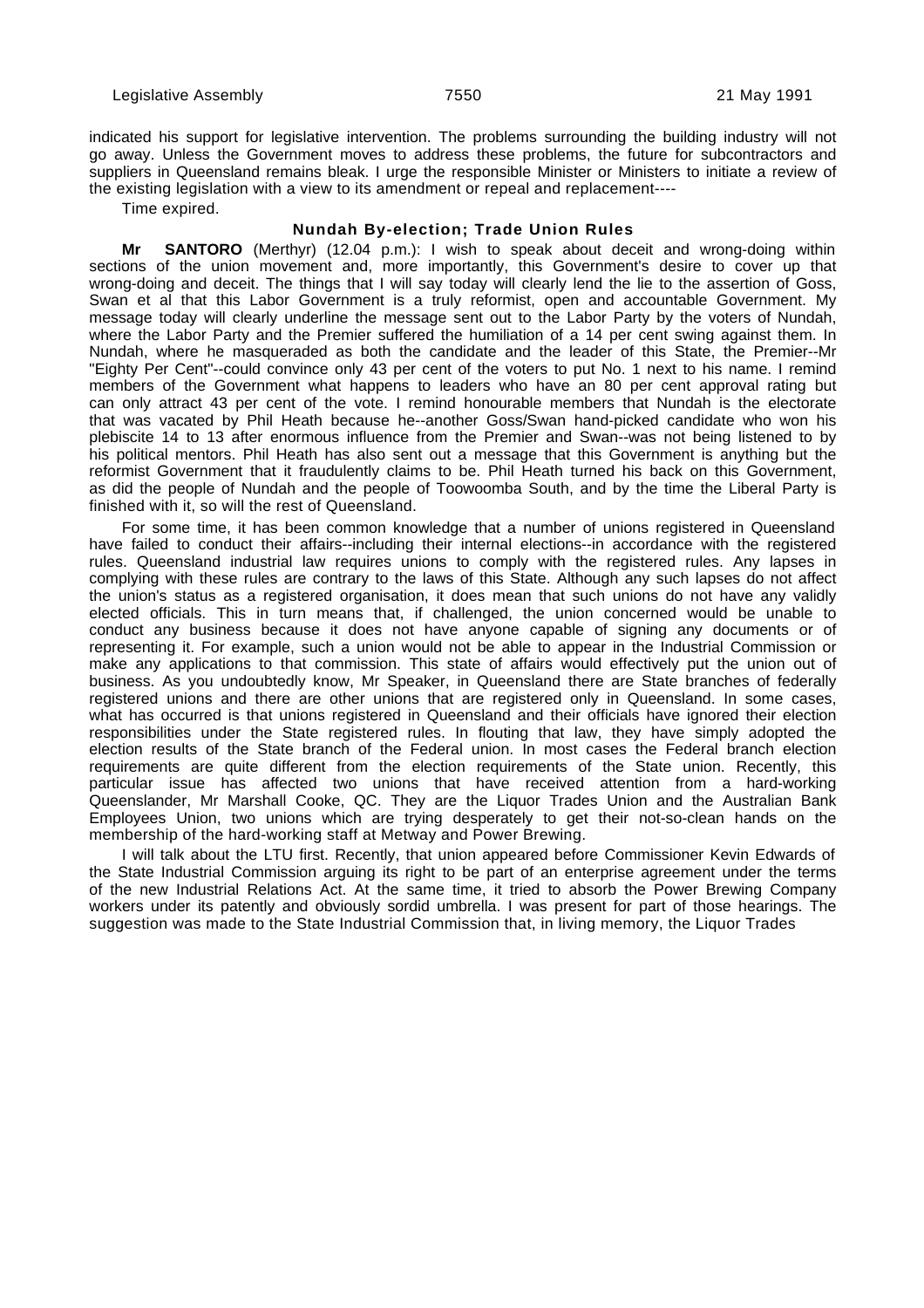Union had not conducted an election for officers of its Queensland registered union, which meant that the LTU had no lawfully elected officials and that, indeed, even its employees would not have been constitutionally employed by the union. Although that matter was argued before the commission, because the parties to the dispute concerned subsequently reached agreement, that point was not pursued. However, the point is that the LTU, like many other unions in Queensland, has not complied with its own rules. It is most doubtful whether, in such a case, the union has any lawfully registered officials to represent it in the commission, or anywhere else for that matter. Its quest for new members, new sources of funds and new power is thus in jeopardy.

I now turn to the case of the Australian Bank Employees Union. It can be proven conclusively, again from evidence emerging during the current hearings before Commissioner Edwards, that the ABEU, which, by the way, is also trying to pilfer the financial membership of the staff of Metway, that, in effect, an application for membership of the ABEU seeks membership of the Federal union rather than the State union. Therefore, the State union, by definition, has no members. In effect, the State union is a post office box. It has no members and no numbers. The forms refer only to the Federal union. This is clearly a fraudulent state of affairs, which I suggest the Minister should fix. All subscriptions paid to the union go to the Federal body, not the State union, which, by definition, is not financial. It relies on handouts from the Melbourne-based union. Those handouts have enabled it to conduct itself in a fraudulent manner, which I again suggest the Minister should fix. It has become patently obvious at the commission hearings that for the past two years at least, and perhaps for longer, there is no trace of elections having been conducted for State officers of the ABEU. The union is unrepresentative of a non-existent group of members--again, a fraudulent situation which the Minister is trying to fix up.

I submit to the House that Dawson Petie, known as "Petty" Dawson, the alleged State secretary of the State union, has been fraudulently appearing before the commission, seeking to push the case of a non-existent union. The major point of my speech today is that the position will be further aggravated if, in this Parliament, the Minister later on this week or next week introduces retrospective legislation to legitimise all the wrong-doing, all the fraudulence and all the dishonesty of his union mates within the LTU and the ABEU. He will seek to cleanse away their dishonesty by pushing through this place retrospective legislation which, basically, will have the effect of legitimising, retrospectively, the unlawful action or, more appropriately, the deliberate inaction which led to their failure to hold elections as required by law and in accordance with their unions' registered rules. Rather than require the offending unions to pay the penalties relating to non-compliance, the Minister will seek to protect those union officials by indulging in the despicable practice of covering up their failures retrospectively. Later on today, tomorrow or whenever else the legislation is introduced, the Minister will leap out of his slumber and say that Mr Santoro does not know what he is talking about. Perhaps he will further claim that some other industrial organisations are well and truly involved in the same way as the above-mentioned unions.

I can advise the Minister that that is not the case. Members of the Liberal Party know what they are talking about and they will go down this track irrespective of who is involved. Unlike the Minister, members of the Liberal Party do not believe in cover-ups and protecting those people who have clearly broken the law. The Minister and members of the Labor Party will again seek to protect the LTU and the ABEU because those unions form part of the corrupt power base that gives the ALP its members' money, without consulting them, and that provides the ALP with a patently undemocratic and clearly law-breaking power base.

That is not reform. It is a cover-up. I suggest to members opposite that real reform means keeping the Government's promise to uncover corruption in every corner where it exists. Before it went to the last election, the Government told the people of Queensland that it would seek to root out corruption irrespective of where it existed. What has been the Government's real commitment to its promise of a so-called reform process, which the Premier and many other members opposite flaunted in the Nundah electorate? That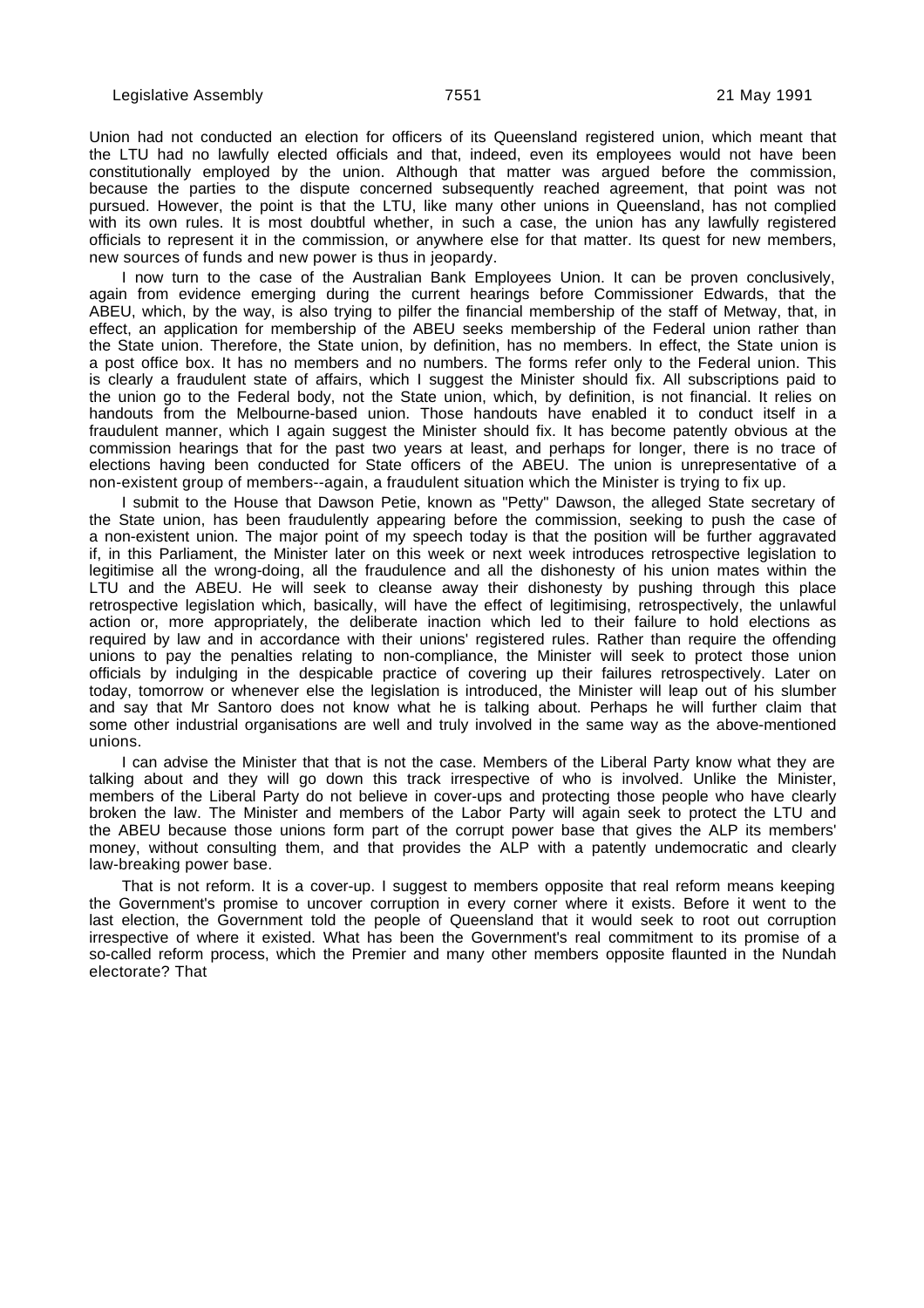commitment is absolutely essential now because, as press reports, including those dated 17 May 1991, clearly indicate, every corner that Marshall Cooke turns and every avenue that he goes down clearly show that corruption and wrong-doing exist within the Labor movement--within the trade union movement--which provides the Government with its support. If members opposite are men and women of principle, they should consider the banner headline, "Reassurance on inquiry future needed says Goss" when speaking about the Fitzgerald inquiry. I challenge members opposite to say to Mr Goss and to the Minister, "Let us keep the Marshall Cooke inquiry going" because everywhere that he turns, every union that he looks into is displayed as part of the soft underbelly of members opposite. Ultimately, that is what is going to lead to their downfall. People on this side of the House are going to keep on telling the people of Queensland, as they did in Nundah and as they keep on saying in this place, that members opposite are supported by a corrupt bunch from corrupt organisations.

**Mr SPEAKER:** Order! The member's time has expired. I call the honourable member for Mount Gravatt.

#### **Domestic Violence**

**Ms SPENCE** (Mount Gravatt) (12.14 p.m.): The plight of a constituent of mine has prompted me to speak in this Matters of Public Interest debate today. A couple of years ago, my constituent--I shall call her Betty--managed to extricate herself and her children from a violent, horrendous marriage. So vicious was the husband's abuse of his family that he was allowed only two hours supervised access to his children each week.

For Betty, the separation, the divorce and the custody and property settlements did little to end this man's harassment of her or her children. He kept coming around; he abused her; he watched her, and he frightened her. Betty applied to the courts and had a domestic violence protection order taken out against the man. He broke the order; he entered their home; he stood in her yard and yelled obscenities. He was arrested, taken before a magistrate and fined \$50. He broke the order a second time and he was arrested and fined \$100. A week ago, he broke the order again and entered Betty's home for the third time. Immediately after this third crime, Betty phoned me. She is at breaking point. What hope does she have? The man is breaking the law, and her own safety and that of her children is repeatedly threatened by a violent man who, when finally arrested, is given paltry fines.

If I were to drive across a double white line, I would be given an on-the-spot fine greater than the \$50 or \$100 fine that this man has been given for threatening his family. Police officers have told me that a magistrate has fined one man \$5 for breaking a restraining order and that \$50 or \$100 fines are quite normal. This is despite the fact that magistrates have the power to impose 12-month prison sentences or fines of up to \$2,400. It is no wonder that police do not like attending domestic violence disputes, helping women take out protection orders or following up breaches of these orders if, after all their time and effort, the offending law-breaker receives less than a speeding fine as punishment. Why are some magistrates not being more sympathetic? Why are some not treating domestic violence disputes more seriously? Perhaps they, like the rest of the community, do not see the seriousness of the problem.

In recent years, much has been said and written on the subject of domestic violence. It is not a political matter. I believe that the Opposition finds it as abhorrent as I do. Indeed, the National Party Government moved in the right direction by establishing a domestic violence task force and introducing the Domestic Violence (Family Protection) Act, which intended to shift the onus for protection away from the victim saving herself. But Betty knows she has to save herself. I make no apology for again speaking out on a subject which some honourable members find boring, about which some are tired of hearing and which some think is not too serious. I applaud the steps that this Government is taking in tackling the problem through the Police Department, its new women's safety project and the Women's Policy Branch in the Premier's Department. This Government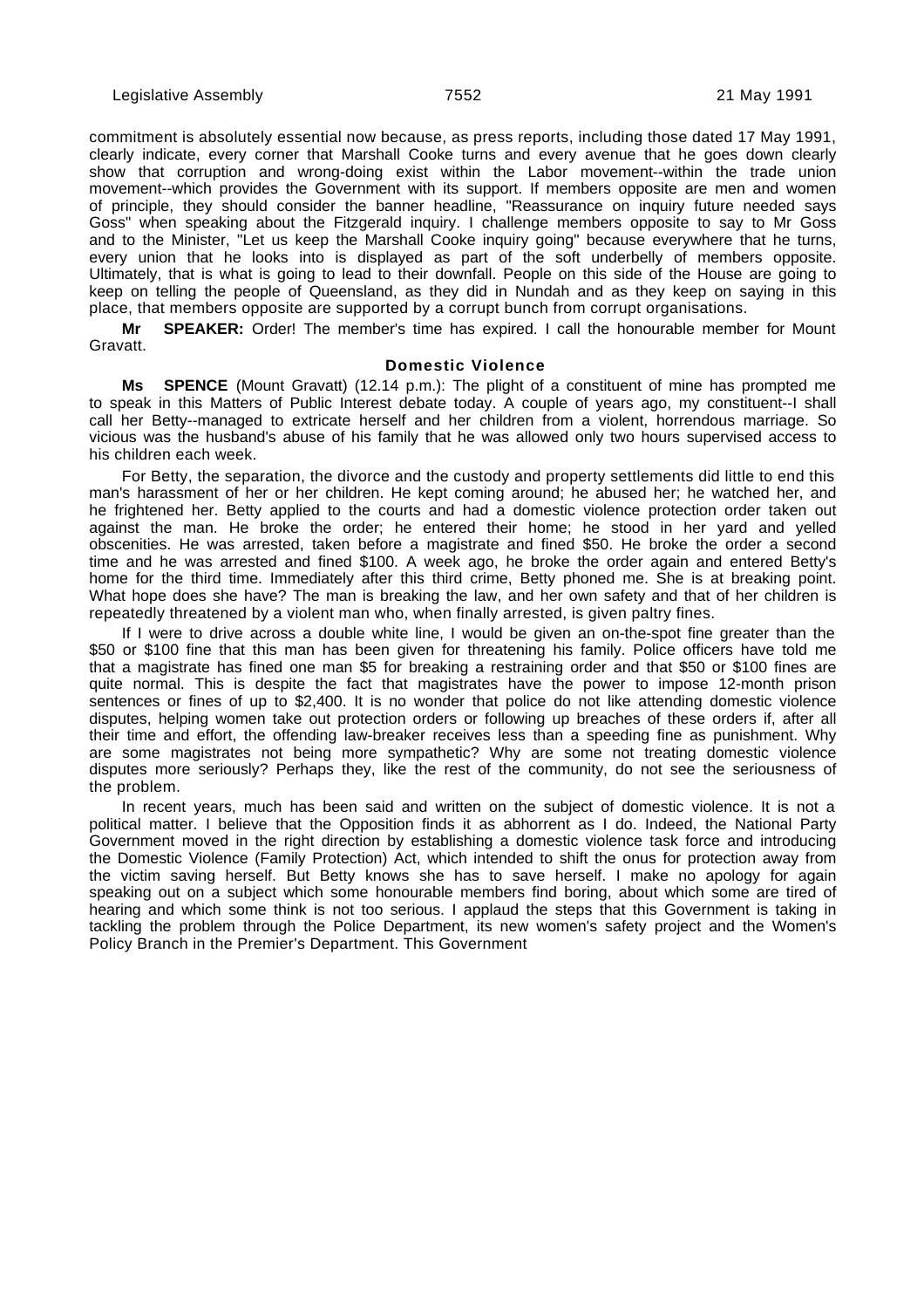is treating the problem seriously. It is funding the resources and the rhetoric, and the groundwork that is being done now may soon produce positive results. But, in the meantime, women are living in fear.

Criminal assault of women in their homes, euphemistically labelled "domestic violence", occurs in maybe one-third of Australian homes. Last year in Queensland, 15 women were killed from domestic violence disputes alone. The abuse experienced by women consists of severe and prolonged physical, sexual, psychological, social and financial abuse which results in almost total destruction of women's self-esteem. A victim of such abuse is brainwashed by the man into believing that she is crazy, inadequate and responsible for the violence perpetrated on her. The community at large, including the health, media, education, legal, welfare and housing systems, believes a great many myths about domestic violence which further escalates the victim's difficulties in securing proper services from those systems. The service-providers are usually seriously ill-informed about the realities of domestic violence and often believe wrongly that victims are "naggers" who deserve what they get, who provoke it to feed their adrenalin habit, or who are crazy.

Again, I can imagine many honourable members thinking, "Oh, another of these women MPs trying to give us another lecture on how we all ought to behave." But just as they expect a measure of protection and retribution when their home is broken into and their life or property is threatened, so too does Betty. I would argue that domestic violence, when it involves physical violence, is criminal behaviour and that there is accordingly only one appropriate response--the full force of the criminal law. Anything short of that response effectively decriminalises domestic violence, with consequent adverse effects on people's attitudes to perpetrators, victims and the behaviour which constitutes domestic violence.

Obviously, some forms of domestic violence do not necessarily amount to criminal offences, but there is no doubt that, when actual physical violence takes place, the perpetrator has committed a criminal offence or offences. It follows that he should be prosecuted and punished. It is notorious that, in many cases of domestic violence, this does not happen. A failure to prosecute or, as in Betty's case, a prosecution that leads to a \$50 fine encourages the offender to feel that his bashing is condoned or excused by the legal system. This, in turn, demonstrates to victims and to the wider community that domestic violence is not "really" criminal. Such feelings do nothing to remove the attitudes which foster the phenomenon of domestic violence. I am not suggesting that the law should not provide a noncriminal response. I believe the victim's needs should be of paramount consideration in deciding what are the appropriate legal responses to domestic violence. For some women, any sort of legal intervention is regarded as extreme and inappropriate. For such women, a standard criminal procedure for every complaint of domestic violence would be unwelcome.

However, when women cry out for help, I think it is fair that we should expect that the police will respond. They are at the front line and we expect them to do their jobs and enforce the law. The shortcomings of the police have always been a problem in this area. However, I am pleased to report that this Government has given the Police Service's domestic violence unit the opportunity to train the police to enforce the law properly. Nevertheless, it is probably unrealistic to assume for the moment that domestic violence offenders are suddenly going to be dealt with in a way which is consistent, rational and appropriate to their deeds when society in general is still not prepared to regard this activity with the level of abhorrence it deserves. Should people who kill zoo animals really be punished more severely than people who subject their wives to years of terror? It is undeniable that the "tariff" for domestic violence is out of kilter. Whether a person is guilty of an assault or breach of a protection order--or both- the very same consequences should follow, namely, conviction and punishment.

In the Western World, 97 per cent of criminal assault in the home is perpetrated by men on women, and most of those victims blame themselves and hide their shame and injuries. Clearly, we must begin to treat the perpetrators in order to resolve effectively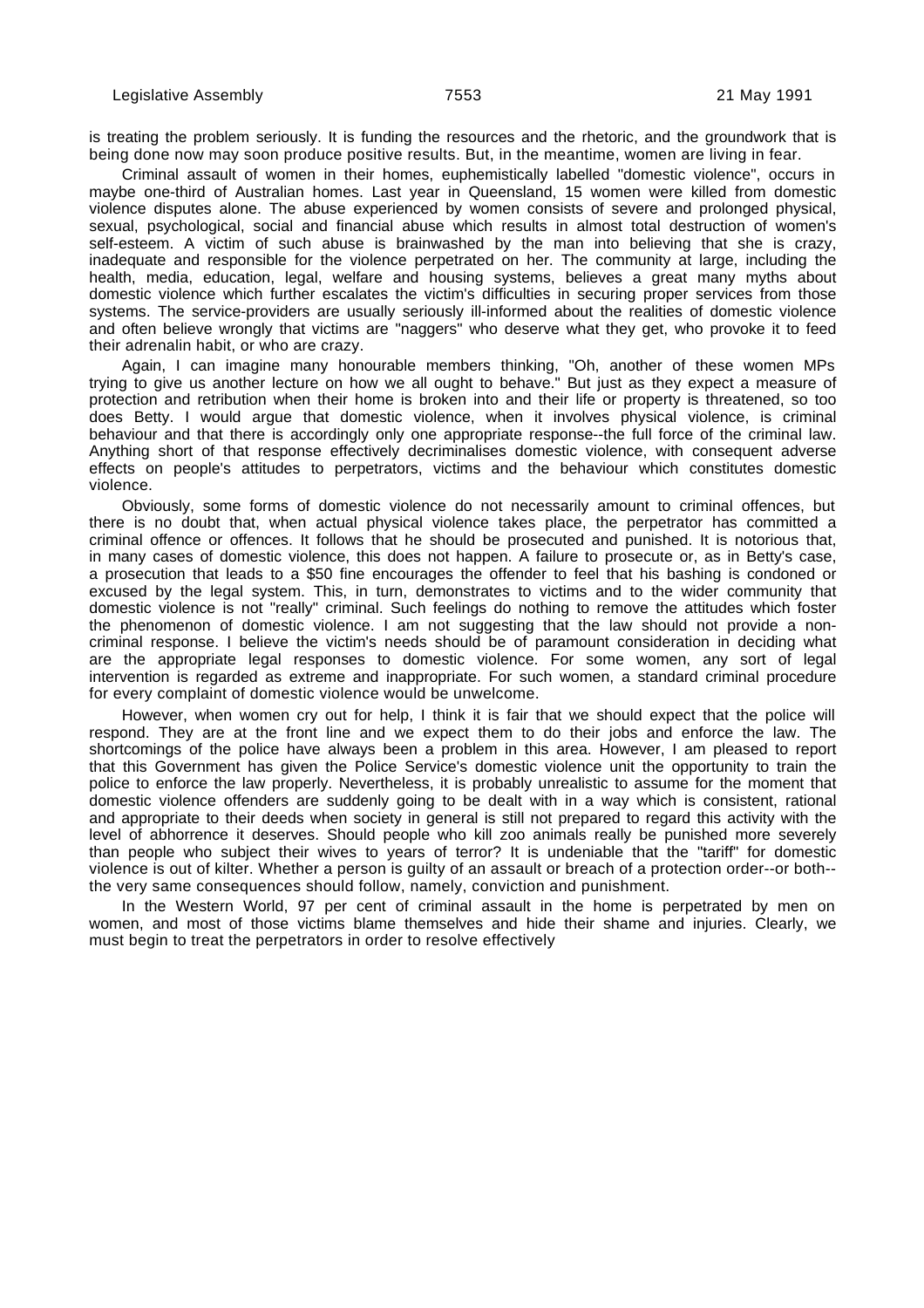this extensive social problem. This is not a women's issue, it is an issue for all of us. As a community, we endeavour to construct walls that shield us from acknowledging this problem and hope that someone else will take care of it. At the cultural level, to acknowledge domestic violence is to challenge the belief that the family is the unit of society that nurtures and protects its members from external harms. Domestic violence forces us to acknowledge that for some families this is not the case, and that for some individuals the greatest danger is the threat of harm from within the home. Our belief that positive family life builds a strong community with the potential for all to make a meaningful contribution is also tested if we acknowledge the damaging effects of domestic violence upon family life and the individuals concerned.

I return to Betty's case. She faces an uphill battle in leaving her violent partner, re-establishing a home for herself and her children, coping with stresses of single parenthood, overcoming the emotional trauma and building a happier life for her children. Betty is studying Senior and hopes to enter teacher training next year. She has few financial resources. Many of her friends deserted her. However, Betty could find a great level of contentment and happiness if she were allowed a greater measure of protection from the man who threatens her. I understand that the Criminal Justice Commission is investigating Queensland's domestic violence laws.

Time expired.

#### **Aboriginal Land Rights Legislation**

**Mr SLACK** (Burnett) (12.25 p.m.): I intend to speak about the Government's intention to introduce into this House legislation in relation to Aboriginal land claims. However, this issue is not about the merits or otherwise of land claims but very much about deceit and betrayal. It is about the raising of false hopes and expectations of a people whom everybody agrees are struggling to be part of our modern twentieth century white society.

**Mr SPEAKER:** Order! The member for Burnett may speak about an issue, but he may not refer to legislation that is pending in this House.

**Mr SLACK:** I am speaking about the Government's handling of this issue, not the actual legislation itself.

**Mr SPEAKER:** Order! I will listen to what the member has to say, and rule accordingly.

**Mr** SLACK: All members opposite should wriggle and squirm because, whether they like it or not, they are party to what can be described only as a cruel hoax. What has come forward from this Goss Government is not what the Aboriginal people expected. More importantly, it is not what they were led to believe they could expect. Firstly, I refer to the Labor policy document that was circulated prior to the last State election. That document stated that the loss of rights over land must be compensated and that this compensation will recognise original tenure of all parts of mainland Australia and recognise offshore islands. It also mentioned the granting of mineral rights and compensation in general.

Then there was the sorry saga of the submission by the Family Services and Aboriginal and Islander Affairs Department to the Fitzgerald inquiry into Fraser Island and the Great Sandy Straits region. Because that submission went forward with the authority of the department, it is only natural that the Aboriginal people would expect the department to be endorsing and supporting their land claims. Although the Minister attempted to distance herself from the submission, prior to her becoming Minister she was identified as being outspoken in her support of Aboriginal land claims. The Premier and Matt Foley, the member for Yeronga, have also been closely identified with Aboriginal land claims. They have all been found wanting, not because they failed to deliver but because they used a very sensitive, racially explosive issue for political purposes. For that they deserve to be totally condemned.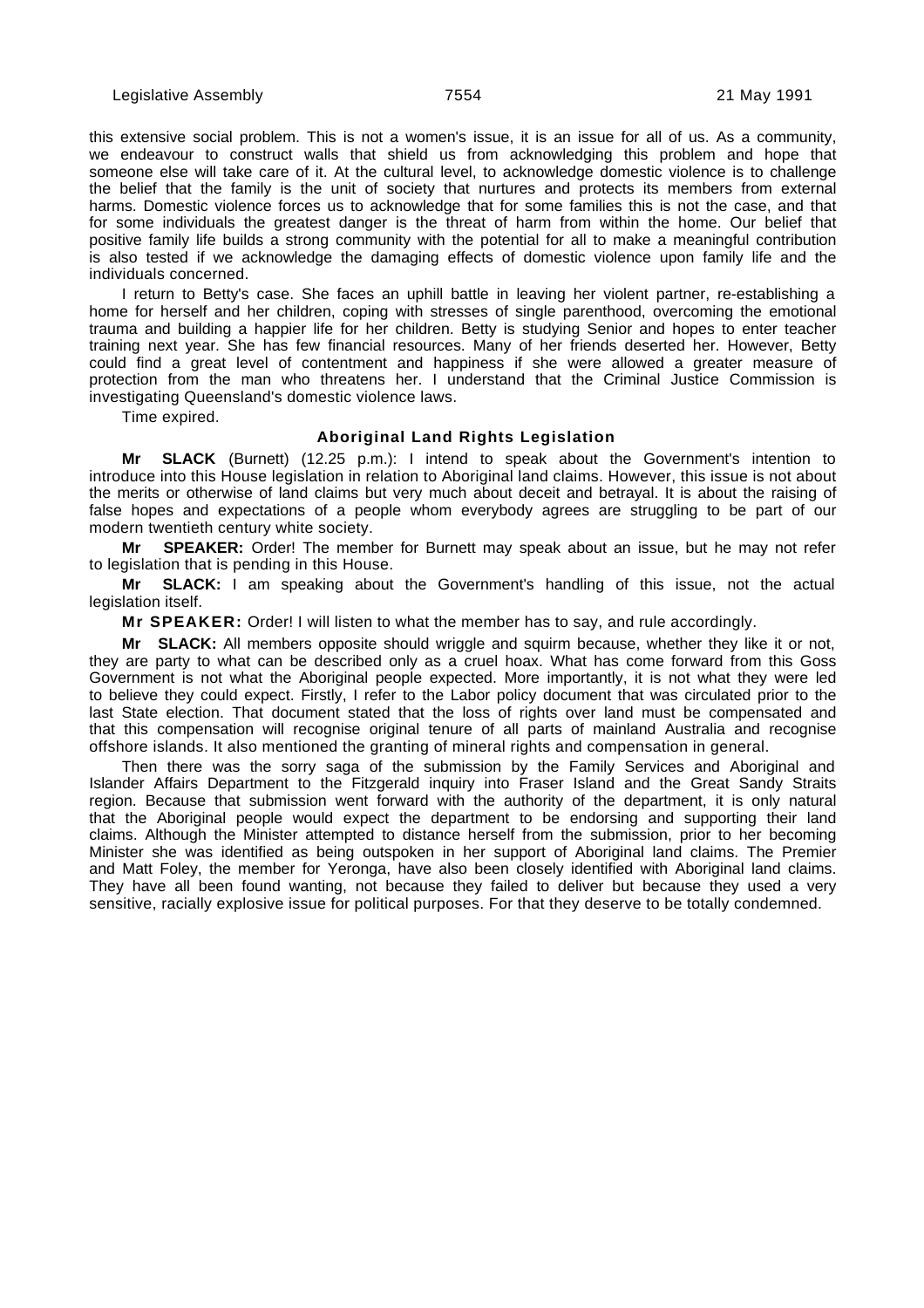Government members cannot escape blame, because they are quite happy to hang on to the Premier's coat-tails to ensure their political future. But at what cost? Their political integrity and credibility! I hope that they feel proud of their acceptance of the turning of the political agenda over to Wayne Swan and Kevin Rudd. Phil Heath may have had problems, but did he not hit a raw nerve about ALP policy? In the meantime, those Government members have been found wanting. They are a gutless mob of yes-men. What has happened with Fraser Island? Why has the report not been released? Apart from the Aboriginal implications, does the report create some problems for those Government members who believe in ALP policy? How can the Premier announce the land claims legislation at a news conference unless he was arrogant enough to believe that all the puppets would meekly say, "Yes"? I understand that, when that was announced, the issue had not even been discussed by caucus.

Let me return to the circumstances that led to the announcement of the legislation. All honourable members may ask: what led to the Premier announcing in the House a program for land rights legislation? If honourable members think back, they will realise that the announcement was made out of the blue. It would be an insult to the Premier to suggest that he would not be aware of the political implications of such an announcement, namely, immediate public interest and media interest in a controversial issue. Members would do well to look back and consider the issues that were receiving attention before the Premier made that announcement. Was it abortion? There was not much publicity about that. The departmental submission on land claims to Fraser Island was quickly dying. I remember distinctly that, on the Tuesday of that week, the issue of members' travel entitlements became very embarrassing for the Government. No-one wanted to talk about that matter. Incidentally, what has happened about the investigation into travel entitlements? Everyone has forgotten it, have they not? Do I detect some blushing faces?

It cannot be denied that, although many Government members with starry eyes enthusiastically embraced what they believed was a step to redress the social injustices that they felt were the lot of the Aboriginal people, their Premier was not nearly as naive. He approached the issue cautiously. Because the Premier wanted to placate the miners, he stated that no mining royalties would be given to the Aborigines. Because he wanted to placate the general constituency, he announced that no urban backyards would be handed over to the Aborigines.

**Mr SPEAKER:** Order! I have allowed the member for Burnett to speak generally, but I will not allow him to discuss pending legislation.

**Mr SLACK:** There is no legislation pending before the House. I am referring to the Premier's press statements.

The Premier wants to placate the general constituency, which may support his approach provided that it is not affected. In order to placate land-holders, the Premier stated that no grazing land will be handed over to the Aborigines. That is the action of a good, sensible, conservative Premier. Obviously, the Premier had no intention of following ALP policy. In fact, he has actually demonstrated a blatant disregard for it. The next step is to take the control of the legislation out of the hands of the controversial Family Services and Aboriginal and Islander Affairs Minister and place it in the hands of the professional hatchetman and realist, Kevin Rudd. All of that adds up to a cold, calculated approach to an issue that the Premier obviously realised could get out of hand if it were not carefully managed and controlled. To manage it carefully, a decision was made to form a large consultative committee, to lock some of the more outspoken people into it, to pay them a big consultative fee, and they should support the Government. It is my understanding that Noel Pearson was being paid \$750 a day, plus expenses. A question arises from that: what fees were being paid to the other people involved? Of course, that all came unstuck when Noel Pearson resigned. It appears that he could not be bought or placated.

Then a couple of other things went wrong. The Aboriginal people were not playing ball when what was previously considered to be a conservative, non-radical body came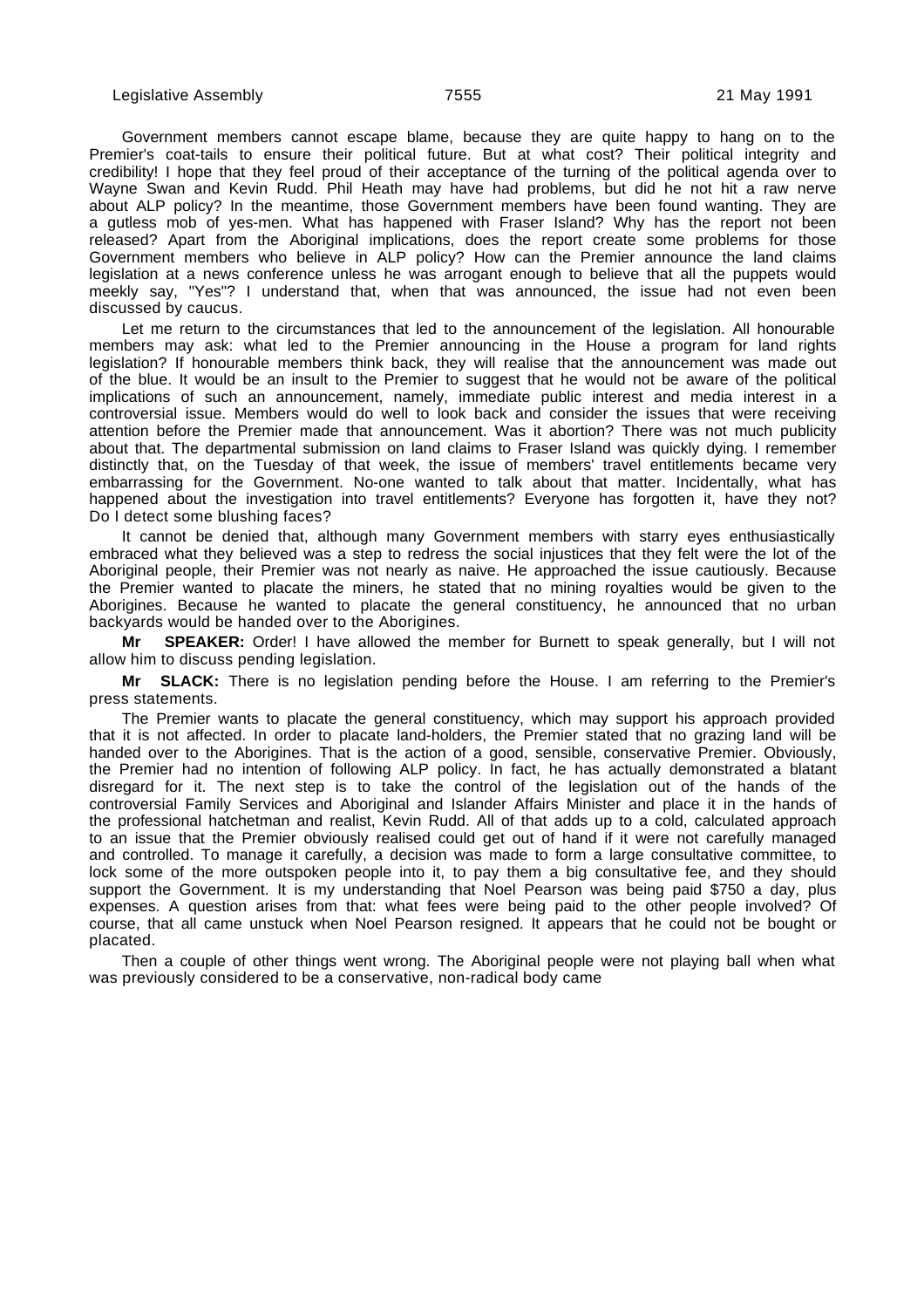-

out with unacceptable claims. The Premier did not want to know about it. As a result, the consultative process suddenly went out the door. His Environment Minister, Pat Comben, also had said on ABC radio that Queensland's land rights legislation should be along the lines of the Northern Territory model. Again, the alarm bells started to ring. Conservative Queenslanders were confused and were becoming increasingly uneasy. Besides, the issue had served its purpose.

It is obvious that the Premier, Wayne Swan--or was it Kevin Rudd--thought that it was time that they got on with it. Besides, it was not the sort of issue that they would want running into an election, and it was becoming increasingly apparent that, following a radical redistribution, it may not have been practical for the Parliament to run its full term. Following an extensive consultative process of legislation at the end of the year, the announced program was not politically tenable, so it was time to put it behind them. Then they thought that perhaps they could fool the people by referring to the impending High Court decision on the Mabo case. It was worth a try. Unfortunately, not too many people bought that excuse and it appears to have been dropped as a reason. It is time that this Parliament looked at the costs, both financial and social. Those costs must be borne by the community at large. It would be interesting to know how much money has been spent on that exercise, particularly at a time when money is tight, people are without jobs and many people are suffering incredible hardship.

This same Premier refused to provide \$90,000 to the Abused Child Trust, which would have enabled it to continue its valuable work. Are they the actions that one would expect from a sensitive Premier and a responsible Government? I sometimes wonder if it was not a premeditated exercise to demonstrate to the public that, although the Labor Party may have unacceptable social policies, the Premier understood and deserved the support of all Queenslanders as he represented a rational, balanced approach to difficult social issues. As a result, we are already seeing an escalation in Aboriginal discontent and a predictable reaction from both whites and blacks, which divides the races further rather than brings them together. We have not only division between whites and blacks over the issue but also division between blacks, which has undone much of the good work that was done in the past. Then, of course, there is increasing dissension among the people opposite. That cannot be denied.

I will close by quoting the Premier's own words when he spoke in relation to another issue. He said-

#### "At least everyone knew where they stood with the National Party."

I am sure that that is a sentiment with which the Aboriginal people would agree. I believe that the Aboriginal legislation will be introduced this week and debated next Friday. Why the rush?

#### **Energy Policy**

**Dr CLARK** (Barron River) (12.34 p.m.): In February, the Government launched a discussion paper on energy policy directions for Queensland into the twenty-first century. The lack of an energy policy framework in the past has prevented any comprehensive coordinated approach to supplying the energy needs of this State. Whilst growth in supplies has been encouraged and is desirable, continued growth at current rates will have catastrophic consequences. That is the nature of exponential growth. In 1948, when the State Electricity Commission first became responsible for coordination of supply, the estimated system maximum demand was only 156 megawatts. In 1989, electricity demand rose to 3 800 megawatts, and it is predicted to rise to just over 5 000 megawatts in 1995. By the year 2010- only 20 years away--if growth remains at current levels, the maximum yearly demand will have doubled to approximately 10 000 megawatts, which is equivalent to another three Stanwell Power Stations or eight Tully/Millstream projects. Because of the exponential nature of growth, the scenario after 2010 becomes really frightening. Thus, in another 100 years, peak demand will have escalated more than 130-fold above the 1995 level. That would require constructing another 450 power stations the size of Stanwell--clearly, an impossible situation. Even a 3 per cent growth in annual demand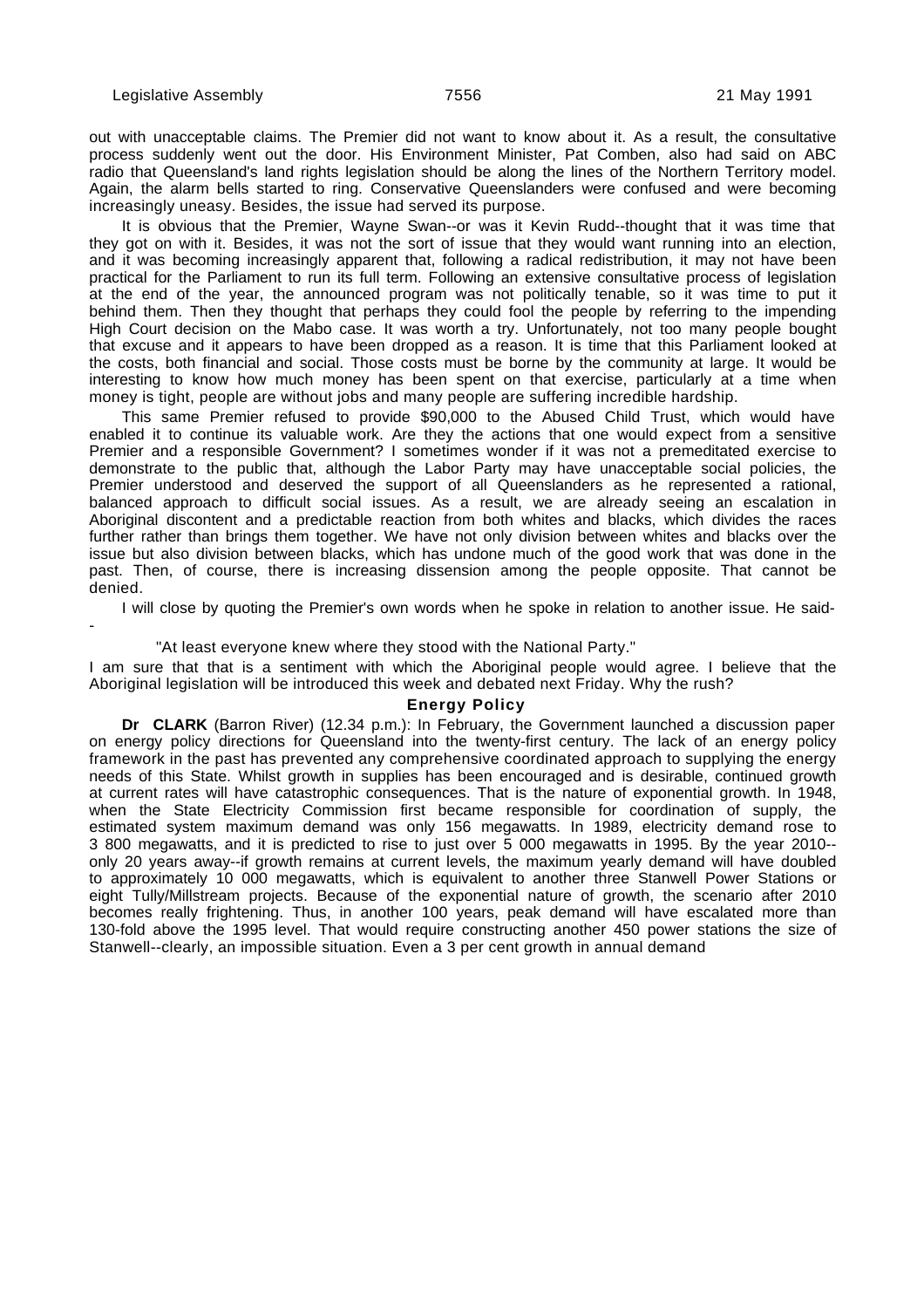would produce a 20-fold increase over the next 100 years. Saving power is not a luxury; it is a necessity. Now is the time to begin reducing peak demand for electricity and using electricity a lot more efficiently. Because Queensland relies so heavily on coal for electricity generation, such a strategy will not only conserve non-renewable resources but also cut down on greenhouse gas emissions.

The current debate over the proposal to build the Tully/Millstream dam to provide 600 megawatts of electricity has highlighted that question of demand management and State energy policy generally. Programs that attempt to meet people's needs for the services powered by electricity in ways other than by building and operating more generating plants are known as demand-management programs. Such programs attempt to encourage consumers to modify their demands for electricity. That can be achieved by more efficient use of energy so that less energy is used to obtain a comparable or superior result. Equally importantly, the time at which energy is demanded can be changed so that the maximum energy required to be generated by the system at peak times can be reduced.

 Those programs have been practised to a much greater extent overseas than in Queensland. In 1973, Japan introduced energy efficiency measures. Since then, the production of goods and services has risen by 46 per cent, but energy use has decreased by 6 per cent. The Californian Energy Commission has also a long history of successful demand-side management. From 1973 to 1984, the amount of energy required to produce a dollar's worth of goods and services in California dropped by 35 per cent, saving Californians US\$23 billion. By 1985, energy efficiency programs were saving consumers more than \$840m annually in lower electricity bills. These savings removed the equivalent of 15 power plants from the 20-year construction plans, and expenditure on the programs has never exceeded more than 1 per cent of gross operating revenue. While visiting Canada last year on a political exchange program, I received a comprehensive briefing from Hydro-Quebec. Its history of encouraging energy efficiency goes back to the 1960s. Hydro-Quebec estimates that residential energy consumption has almost halved since 1971 owing to the introduction of demand management programs.

I have documented at length these positive achievements because the assessment of the potential of demand-side management in the report of the Tully/Millstream task force has been so very conservative and subsequently questioned by the conservation movement. Thus the task force which commissioned SRC Australia Pty Ltd to examine the issue concluded that the net load reduction potentially achievable by cost-effective demand-management programs was only 270 megawatts by 1998 when Tully/Millstream is proposed to be complete. SRC indicated that this level of reduction in demand was equivalent only to one year's rate of growth in demand by 1998, thus deferring the need to build Tully/Millstream by only one year. But the task force recommended that even this delay of one year was a high risk strategy because of uncertainty about these savings from demand management. Subsequently, the task force concluded that the timing of the construction of Tully/Millstream should proceed as planned and that any possible energy savings from demand-side management programs should be ignored.

The position of the conservation movement on the question of demand-side management has been best summed up by Denny Green, an energy consultant who worked for the Federal Government. She claims that, for every \$5 invested in energy efficiency, there is a saving of \$15 on establishing new energy supplies and one tonne of carbon dioxide. The detailed analysis of potential savings from demand-side management has been carried out by Dr Ailo Keto, president of the Rainforest Conservation Society. That society concluded that the potential reduction in peak demand of 2 672 megawatts was achievable by 1999 from demand-side management programs in the industrial, commercial and domestic sectors. This compares to the SRC estimate of only 340 megawatts by that date. I have attempted to compare the analysis of demand-side management reported by the task force and that of the Rainforest Conservation Society. However, I found it very difficult because the task force provided no critique of the society's detailed submission and its data was not presented in a comparable form. No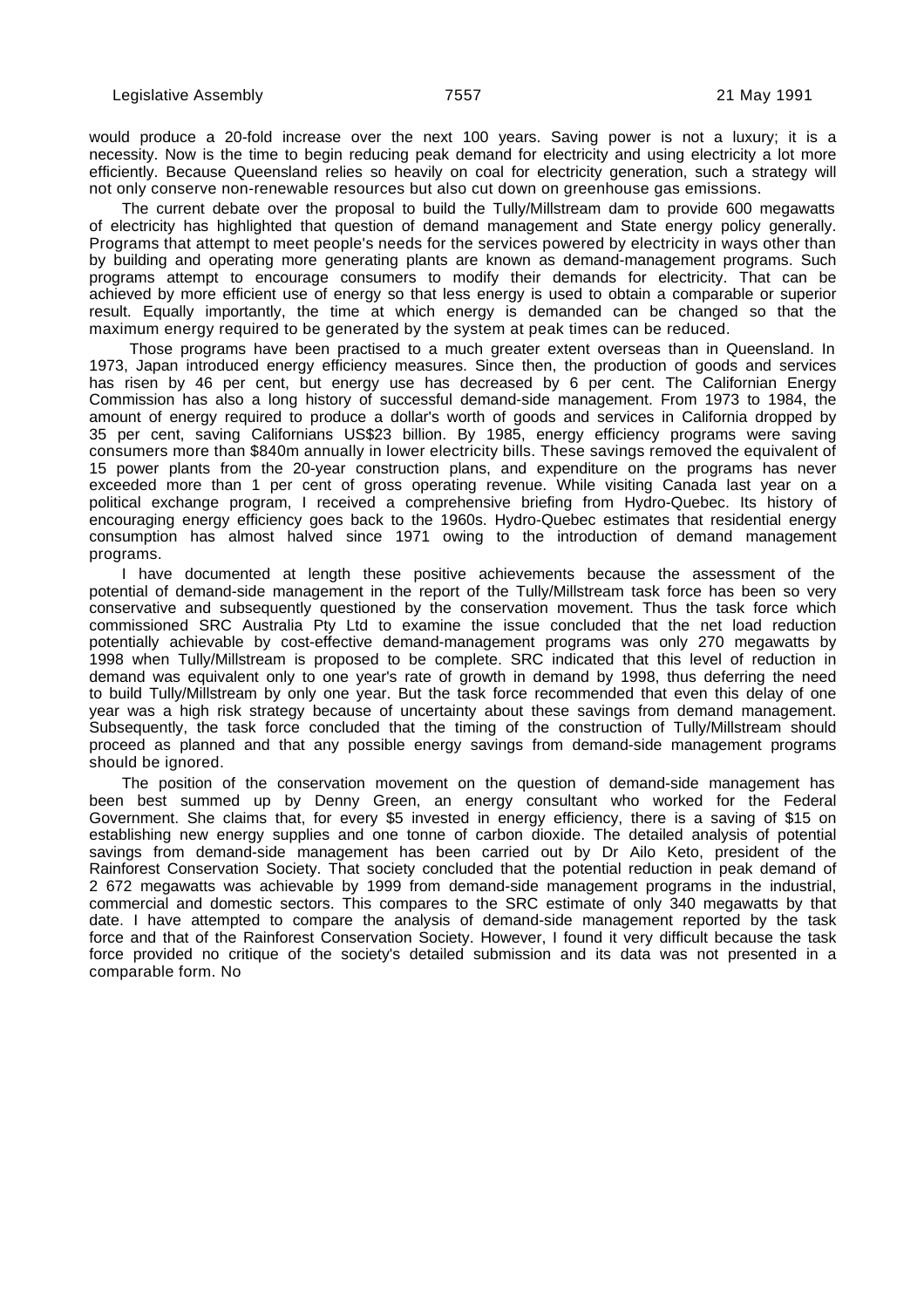doubt there were important differences in assumptions and methodologies in these two analyses to arrive at such very different conclusions.

A similar picture emerges from a comparison of the task force report and the Rainforest Conservation Society submission with respect to alternative means of supplying electricity. Cogeneration--the combined generation of heat and power--for example was sighted by the Rainforest Conservation Society as providing a potential saving of 540 megawatts compared to the task force estimate of only 100 megawatts. The possibility of linking the Queensland electricity grid to that of the other eastern States and South Australia provides a means of tapping into supply being generated in New South Wales and Victoria, where there is currently excess generating capacity. There are many advantages to Queensland in this proposal and it has been suggested by the conservationists that an interconnected grid capable of carrying 500 megawatts could be installed, thus alleviating the need for Tully/Millstream. The conclusion of the Tully/Millstream task force report, however, was that the construction of a link between Queensland and the other eastern States, while possible, was irrelevant to the decision as to whether Tully/Millstream should be constructed.

A similar conservative negative view was expressed by the Tully/Millstream task force report on the question of both non-renewable and renewable energy alternatives. Thus, natural gas was barely examined and was dismissed on economic grounds. On the question of renewable energy alternatives, the report concluded that none would be likely to be cost-effective providers of significant amounts of electricity at least up to the year 2005. This conclusion has been hotly contested by energy experts such as Dr Ian Lowe and Dr Mark Diesendorf. While I personally very much hope that we do not have to build the Tully/Millstream dam, there is no doubt that we cannot take the risk of jeopardising electricity supply to Queensland offices, homes and factories and, thus, it could be argued that the conservative approach adopted by the task force in its report is appropriate.

However, the conclusion of the conservation movement and those of the Tully/Millstream task force are at such variance that I believe further scrutiny is required of both the assumptions and the methodologies on which the report was based. While I make no judgments regarding consultants Ewbank Preece Sinclair Knight, who were commissioned by the task force, their professionalism and independence have been questioned by others. I therefore welcome the Government's decision to refer to the Tully/Millstream task force report to a working group consisting of Federal and State Government representatives and representatives from the World Heritage Management Authority. The opportunity for this working group to scrutinise the consultants' report on which the task force conclusions were based is a most important initiative and will, I believe, ensure that a final recommendation in respect to Tully/Millstream will be soundly based and should have the confidence of all parties. However, at the end of the day, whether the Tully/Millstream dam proceeds or not, we must look back to 1991 and say that this was the year that the control of energy policy in Queensland was wrested from the Queensland Electricity Commission and the year in which the basis was laid for a sustainable future in which promotion of energy efficiency and renewable energy resources became the order of the day.

The Federal Government has accepted this challenge with a distribution to every Australian home of an energy guide booklet which shows how we can both conserve energy and protect the environment. In Queensland, the Government discussion paper entitled, "Energy Policy Direction for Queensland in the 21st Century" is a step in that direction with its overall energy policy objective, which is to ensure that the energy sector operates in a manner which is economically efficient, environmentally responsible and socially acceptable. The tragedy is that, had we had this policy in place some 20 years ago, the current debate about Tully/Millstream would not be necessary. I wish, in the short time available to me, to endorse particular policy options outlined in this Government discussion paper, including adoption of at least a cost-planning approach under which the most cost-effective means are taken to balance demand for and supply of electricity. This implies that a mixture of programs will be undertaken, including the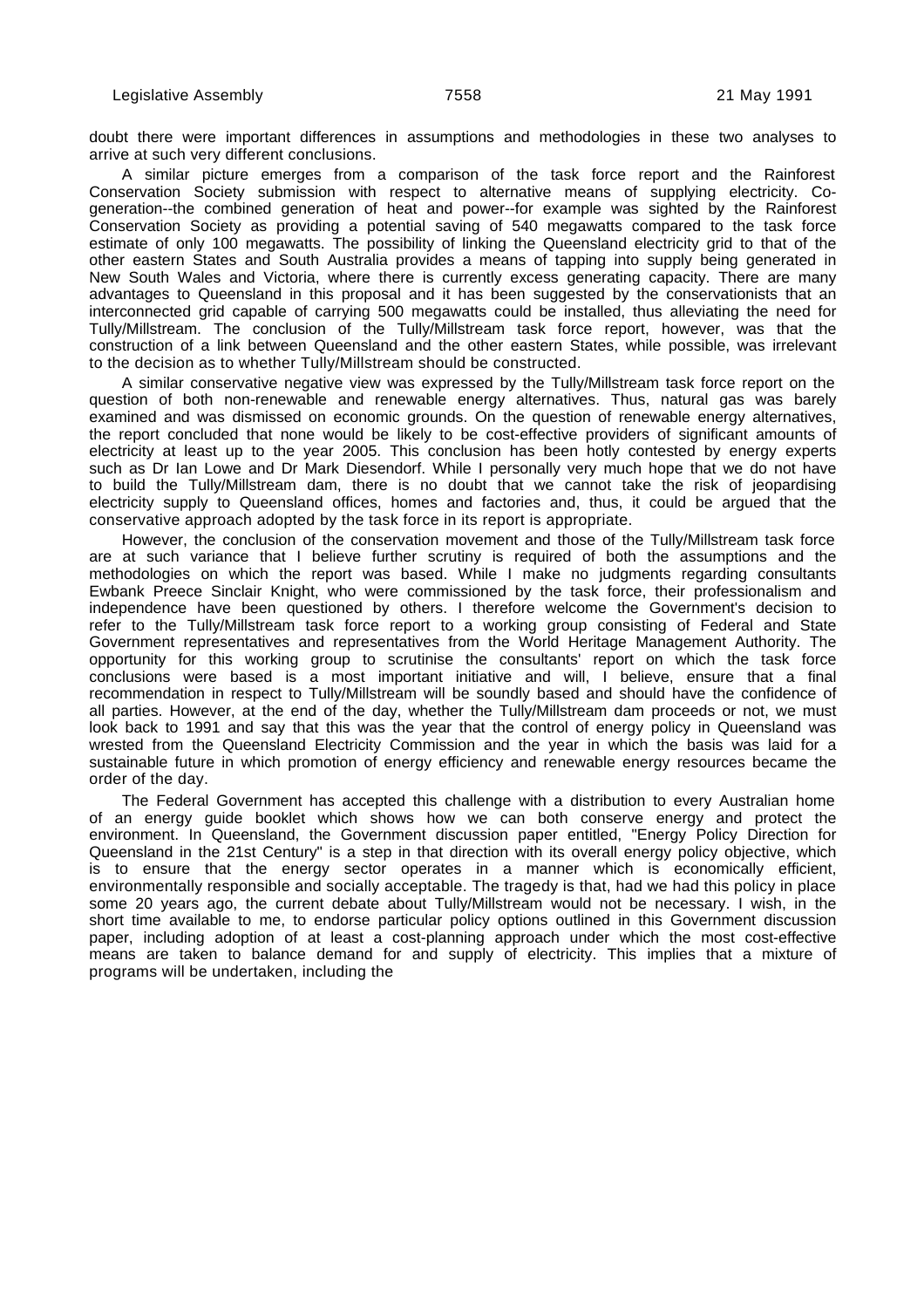reduction and modification of the demand for electricity as well as the installation of new generating plants and, in addition, monitoring of research into new technologies for electricity generation which have high efficiency or use non-polluting fuels.

Time expired.

## **Mr SPEAKER:** Order! The time allotted for the debate on Matters of Public Interest has expired. **TRANSPORT INFRASTRUCTURE (RAILWAYS) BILL**

## **Committee**

Debate resumed from 10 April (see p. 7507).

Clauses 1.1 to 2.1, as read, agreed to.

Clause 2.2--

**Mr SPRINGBORG** (12.45 p.m.): For my benefit, for the benefit of people in my electorate and, I would suggest, for the benefit of those throughout Queensland who are very unsure about the present restructuring of Queensland Railways and who would like some guarantees, I wish to clarify a couple of points with the Minister. I ask the Minister when he will be in a position to publicly inform people of a local area of the future of their small stations and what the particular function of those small stations will be? When will he be in a position to say whether or not those small stations shift enough freight to warrant their staying open, even as a small freight centre? I also want to know what will happen in situations in which there is a major freight centre 50 kilometres up the road to the north and a major freight centre 50 kilometres down the road to the south and people who want to transport small items, such as two cartons of fruit or a wardrobe, and who are only a few kilometres away from a small station? Will those people be required to travel to the small freight centre and leave an article, such as a wardrobe, to be collected by Queensland Railways employees and taken to a major freight centre, or will it be loaded straight onto a train at a particular station?

With regard to the restructuring of Queensland Railways--can the Minister inform me whether any impending closures of small stations have taken into consideration community service obligations and the social upheaval that closures might cause in some areas? I point out that, in some cases, three or four railways employees are involved and that they contribute quite significantly to the local economy. So that I will not have to keep rising in my place, I ask those questions in bulk so that the Minister can answer them now.

**Mr HAMILL:** As I stated in my reply, I acknowledge the concern felt by the member for Carnarvon, who has raised these matters with me before. I compliment him for his commitment to his electorate and for his recognition of the need to adequately service the needs of the community. First, I make the point that there are no impending closures of small stations, and I wish to make that very clear. As I have said all along throughout this small freight project, it is designed to provide a better quality service and at the same time arrest the very serious losses that are sapping the vitality of service by Queensland Railways. Individual areas will be serviced in a manner that is appropriate for a particular area. Whatever works near Goondiwindi will perhaps not work near Atherton. Whatever works in, say, the Quilpie area will not be appropriate for an area around Miriam Vale. The major objective of the small freight project is to win the freight for rail by providing a comprehensive, door-to-door service. As far as it is humanly possible, it will not be a case of people having to cart their goods and leave them at sidings, nor will it be a case of their having to go and pick up their goods at the station if they do not want to.

The important feature of the project is door-to-door servicing. This is an area that Queensland Railways had been prevented from servicing by previous Government policy, and I am pleased to say that that policy has been overturned. People demand the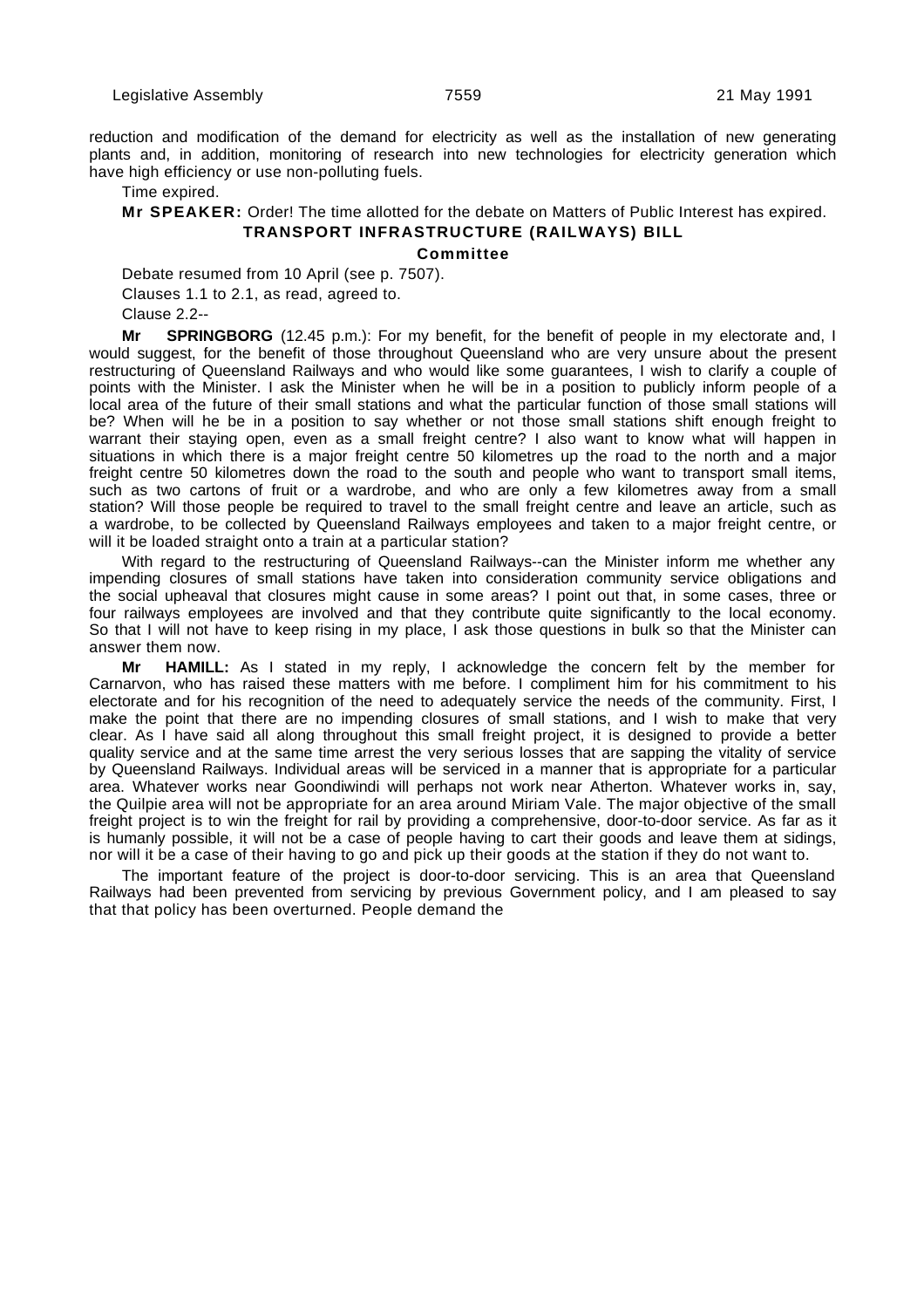convenience of deliveries and collection, and that is the principle behind the small freight project. The examples given by the honourable member of the wardrobes or the cartons of fruit fall very much under the principle of collection and delivery. It might involve Queensland Railways or it might involve a contracted carrier, but the formula must vary from place to place according to local needs. Queensland Railways certainly recognises that, in a number of centres in this State, the local carrier provides very useful employment and it is that carrier service that will be engaged. Queensland Railways knows only too well that the folk who live in the district could well reject the service if it was not perceived as providing and maintaining employment in local areas. Although I cannot provide the honourable member with specific details on the example of particular sidings, I can say that sidings are not being closed; nor are stations being closed. Queensland Railways is looking at the way in which business is handled and it is after more business, not less business. Consequently, there is great sensitivity to local community needs in servicing those areas.

I wish to make one last point. In discussions I have had with the honourable member, he has been very concerned with the centre at Wallangarra. This is an area that was under threat because there certainly was a low rate of recovery from the traffic on that line. It is pleasing that, through the efforts of station staff in that centre, additional business has been won, particularly in relation to meat that is being transported from that area. I am very confident that, as the months progress, an increase in freight task will come over the border from New South Wales, particularly in the transportation of cotton and wheat, which will be all to the benefit of Queensland Railways and the south-west area of this State.

**Mr SPRINGBORG:** The Minister mentioned a door-to-door service. I ask him to outline briefly for the Committee the extent of that door-to-door service within a local area. Will it be within, say, 5 kilometres of the town centre, or will Queensland Railways employees actually go out to properties to pick up and deliver goods? With regard to the closure or otherwise of small stations and whatever their function might be--how long does the Minister think it will be before he is able to outline for people who live in local districts the future of the station in a certain area? Will it be a matter of months, or will it be longer?

**Mr HAMILL:** I can state very briefly that Queensland Railways will look at the servicing of the centres away from railway lines as part of the provision of a transportation service. The small freight project has been rolling for several months. The final details and final business plans will be finalised by September, which is why extensive consultation has been undertaken throughout the length and breadth of this State. In most areas, following consultation with local industries, local rail employees, local chambers of commerce and local councils, Queensland Railways has obtained a pretty good idea of the way in which local communities see themselves in the context of rail services. There are particular places around the State where discussions are going on in the light of local needs that have been identified. I am confident that those issues will be resolved. The project is well on track to being implemented by September.

Clause 2.2, as read, agreed to. Clauses 2.3 to 2.9, as read, agreed to. Clause 3.1--

**Mr JOHNSON** (12.53 p.m.): This clause concerns the Opposition more than any other part of the Bill. It allows Queensland Railways to be governed by a body called the Queensland Railways Board. As I understand the Bill--I seek the Minister's confirmation on the matter--the policies of Queensland Railways will be determined by that board. That process takes the determination of policies away from the Government. We were elected to formulate and implement policies, a process which we are carrying out in this Chamber today. The Opposition is concerned at the make-up of the board. From what walks of life will the board members come and what qualifications will they be required to hold? Another aspect that concerns me greatly is: if Queensland Railways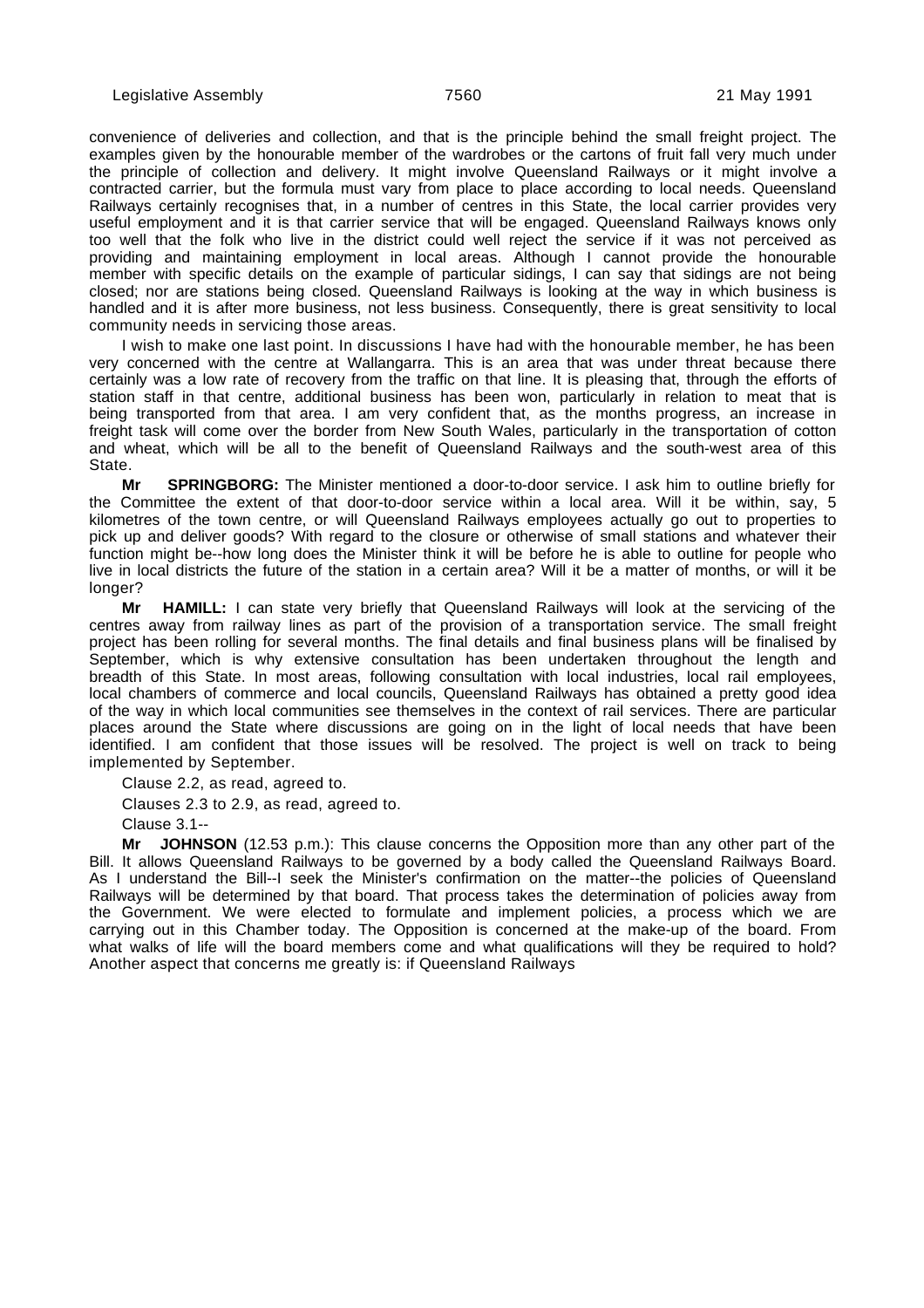does not run at a profit and that is not acceptable to the Government--I realise that Part 3 of the Bill allows the Minister to interfere--will consolidated revenue come to the rescue of the board?

**Mr HAMILL:** I take on board the honourable member's remarks. I shall try to deal with them and to give him the assurances that he desires. The establishment of a board for Queensland Railways is no different from what occurs in port authorities where boards are established to manage the affairs of those port authorities. However, I draw the honourable member's attention to a later clause in the Bill, that is clause 3.4, which provides the Minister with the capacity to make directions in the public interest. So that those directions can be quite clear and the Government can be removed once and for all from the taint of exerting undue political interference in people's promotions, transfers and so on, which we have seen in the past and which has been a sad and sorry tale and has demoralised the system----

**Mr Booth** interjected.

**Mr HAMILL:** I am disturbed to hear the honourable member say that, because it does not go on.

**The CHAIRMAN:** Order! If the honourable member for Warwick wishes to interject, he should do so from his own seat.

**Mr HAMILL:** If the honourable member can present to me evidence of my interference in the proper appointment or transfer of railway staff, let him put up the evidence now. I inform the Committee that I have not done that. In fact, I find that activity totally repugnant and inappropriate. The question of policy does indeed rest with the Government through the responsible Minister, as quite properly it should. Therefore, the Government has the responsibility also of making provision through consolidated revenue for those services which the Railways Board considers are not appropriate to be subject to commercial decisions. In other words, we are saying to the board, "Run the railways commercially and responsibly and husband those public resources, but for areas such as passenger services in country and city, in certain areas of the freight distribution network, particularly in remote areas, where quite clearly, if it were based on a purely commercial decision the railways would not be in those areas, the Government has the responsibility to determine the community service obligation and fund it accordingly." One of the first steps towards that CSO funding can be seen with the introduction of the seniors card. It irks me that for so many years the concessions which have been provided for rail transport, particularly for passengers and for pensioners, have always been borne as a cost to the railways. In other words, it was a loss over which the railways had no control. With the extension of the seniors card, there were others who, quite rightly in accordance with Government policy, were afforded benefits, particularly with rail transport. As a consequence of that extension of the entitlement, the additional cost is to be funded to the railways from the appropriate department budget which is funding the seniors card.

**Mr Schwarten:** That's welcomed by railway workers.

**Mr HAMILL:** Indeed it has been welcomed by railway workers. That is how it should be. I hope that gives the honourable member for Gregory a clear indication of the difference between what is commercial and what is of a social service nature. This Government does not retreat from its social obligations to the people of Queensland. However, this framework allows for everyone to know and to recognise that those social obligations are being met. Through the powers in the Act, it is up to the Minister and the Government to ensure that the board fulfils Government policy on those matters but, at the same time, runs the railways as a commercial entity.

The other question raised by the honourable member related to the composition of the board. The legislation does not specify two left-handed persons, three right-handed persons, a redhead, someone who lives south west of Quilpie or someone who lives north of Ipswich. It would be improper to do that. The Bill provides for a board to be appointed through the Executive Council, in the same way as other statutory authority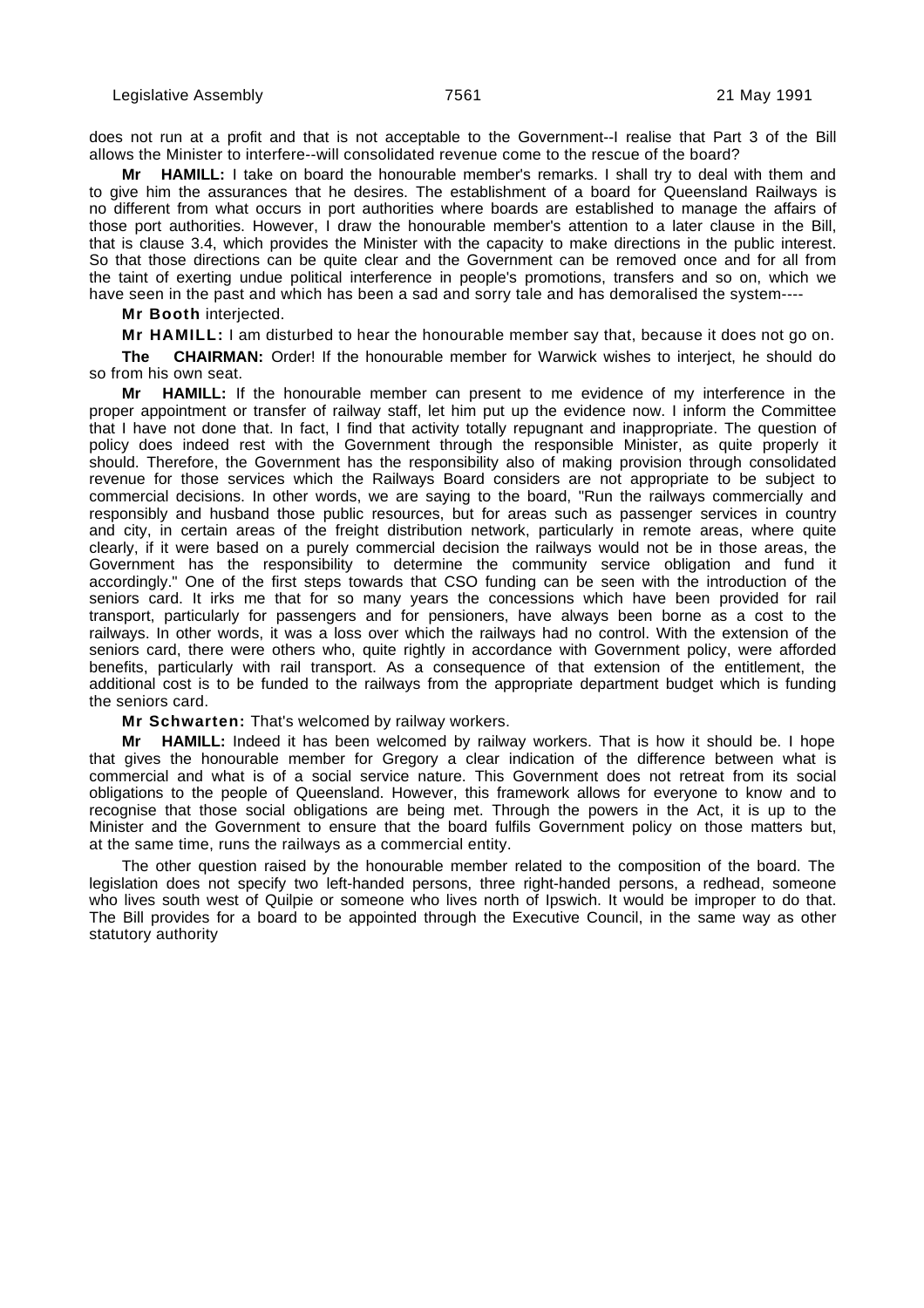boards are appointed. I assure the honourable member that the membership of such a board is broadly based. It will not be a case of having people from south-east Queensland in charge of the railways, because the railways has a responsibility across the State. It will be a broadly based board bringing together people who have expertise, capacity and a knowledge of the needs of the State but who also are canny and understand commercial realities. They are the types of people who will go onto the board. I am sure that the board will enjoy very strong support and, I trust, broad support from the other side of the Chamber.

Sitting suspended from 1 to 2.30 p.m. Clause 3.1, as read, agreed to. Clauses 3.2 to 4.4, as read, agreed to.

Clause 4.5--

**Mr SPRINGBORG** (2.31 p.m.): Because of the overwhelming amount of concern that has been expressed in my electorate about the continuation of employment of Queensland Railways employees, I want to speak briefly about this clause. Grave concern has been expressed to me by Queensland Railways workers about their future. They are very cognisant of the fact that the Minister for Transport has given an assurance that their jobs will be safe. However, they keep reading reports that 5 000 or 10 000 Queensland Railways employees may be----

**Mr Beattie** interjected.

**Mr SPRINGBORG:** It is nothing to do with that. The overwhelming restructuring that is taking place in Queensland Railways, the fact that some small railway sidings may be closed down, that employees may be relocated to other places and that some redundancies may occur is causing uncertainty. No amount of reassurance from the Minister seems to be placating some of these people. The railway workers may not be sacked. What might happen is that they may very well be offered jobs in other places. A railway worker out the back of Woop Woop might be offered a job as a clerk down at Cleveland because there is no position available where he comes from. That person might turn down that job on the grounds that he or she has longstanding commitments in that particular community. People may have their roots fairly and squarely established and may not want to move a long way away. Concern has been expressed that that may be a backdoor method by which many Queensland Railways employees may lose employment. Many hundreds or many thousands of Queensland Railways employees may lose employment not by being sacked directly but by being offered a job somewhere a long way from where they live because there is no job in their own area. They may refuse to go because they want to stay where they are. I ask the Minister to respond to that.

**Mr HAMILL:** Yet again I give an assurance that no Queensland Railways worker need fear the sack, and no Queensland Railways worker need fear compulsory, involuntary retrenchment.

**Mr Beattie:** Have it tattooed on Mr Katter's head.

**Mr HAMILL:** It would probably be the most sensible thing to do. In response to the other point raised by the honourable member, I make the point that in any process of restructuring and organisation there are always difficulties in dealing with the human factor. Queensland Railways has adopted a very compassionate approach to the restructuring within its ranks. Where changes and adjustments need to be made, it is the individual's welfare that is first and foremost in the mind of Queensland Railways management. That is a bit of a change from the past. All workers who join Queensland Railways realise that a part of their employment in the service is that they can serve anywhere in the system, much the same as teachers, police and, indeed, Government employees in general. However, as far as is humanly possible, the Government will seek to avoid dislocating families from areas where they wish to stay, and it will certainly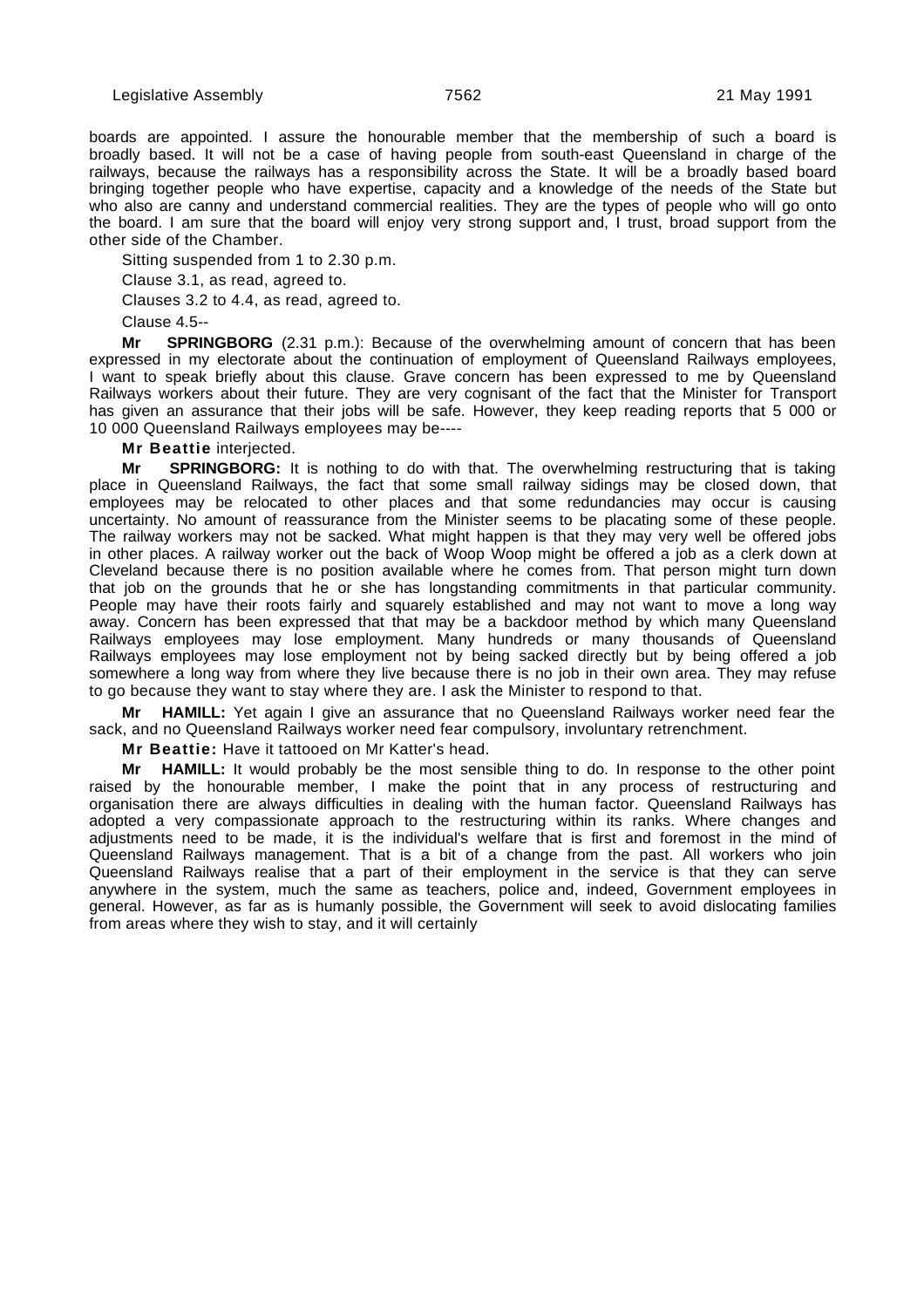not be adopting a backdoor approach to force people from Queensland Railways by giving them transfers that are totally repugnant or unacceptable. The Government will not be sending people to Woop Woop to get them out of the service. Those are the assurances that I can give.

This has been an issue that I have discussed at length with the commissioner. I know that his view on the matter accords strongly with my own view. Over the months ahead, these changes will come into place. They will be changes for the better. They will be changes that will generate a stronger railway service in Queensland. These changes will give Queensland Railways a future and a capacity to be a vital part of this State's transport network into the next century. That is the best guarantee that I can give to Queensland Railways workers in regard to their employment. The Government is providing them with a future. It is providing them with a railway service that will employ them in the future. I trust that, despite the best endeavours of some to sabotage the process, that message will get out into the community,

**Mr SPRINGBORG:** Just briefly on that point--the Minister does agree that a substantial amount of redeployment will be part of the new Queensland Railways structure.

**Mr HAMILL:** I did not say that. What I said was that in instances in which there could be a need for redeployment, it will be done compassionately, with the interests of the Queensland Railways employee and his or her family foremost in the minds of Queensland Railways management. I believe very strongly--which is totally consistent with my public statements on the matter--that there will be a total net reduction in Queensland Railways employment over the next few years. It will not be nearly as dramatic, nor as savage, as the sort of reductions that have been meted out in Queensland Railways over the past seven years. In less than the past decade, under conservative Governments in this State, the number of employees in Queensland Railways was reduced from approximately 28 000 to 20 000. These changes will be effected largely through natural attrition and, to some extent, through voluntary early retirement. I stress "voluntary early retirement", because that is exactly what it is. No-one will ask any Queensland Railways employee to apply for voluntary early retirement. That is a decision for the individual. It is up to the individual to decide that he or she wants to apply and wants to leave. The Government is not applying an open door policy, either. This Government will not go down the same road that has been gone down in some other places where these schemes were offered.

I will give honourable members an example. In Victoria, a voluntary scheme was offered--an opendoor policy. On Friday, all the shunters at Spencer Street station lined up with their hands out. On Monday, they lined up again and came back as consultants because the railways could not operate without them. That is a ludicrous situation. The Government's voluntary retirement scheme is very clear. It provides enhanced benefits--very good benefits--for railway workers and, in turn, through them, their families, but it is applicable only where people are surplus in those grades. It is a very well-managed system. It is one that is compassionate and is designed with the best welfare of railway families at heart.

**Mr SPRINGBORG:** I have spoken to many people about this matter. I am not referring to what the Minister described as misinformation in newspaper articles which stated that between 6 000 and 10 000 railway workers would be made redundant.

## **Mr Beattie** interjected.

**Mr SPRINGBORG:** If the honourable member for Brisbane Central will listen for one moment in his life, he might learn something. As I said before, not only the railway workers but also those people who use Queensland Railways will feel more secure when they understand the full implications of the new Queensland Railway structure to be put in place after September. Perhaps the Minister's rhetorical reassurances will come to fruition. Those people understand that there will be massive changes and restructuring.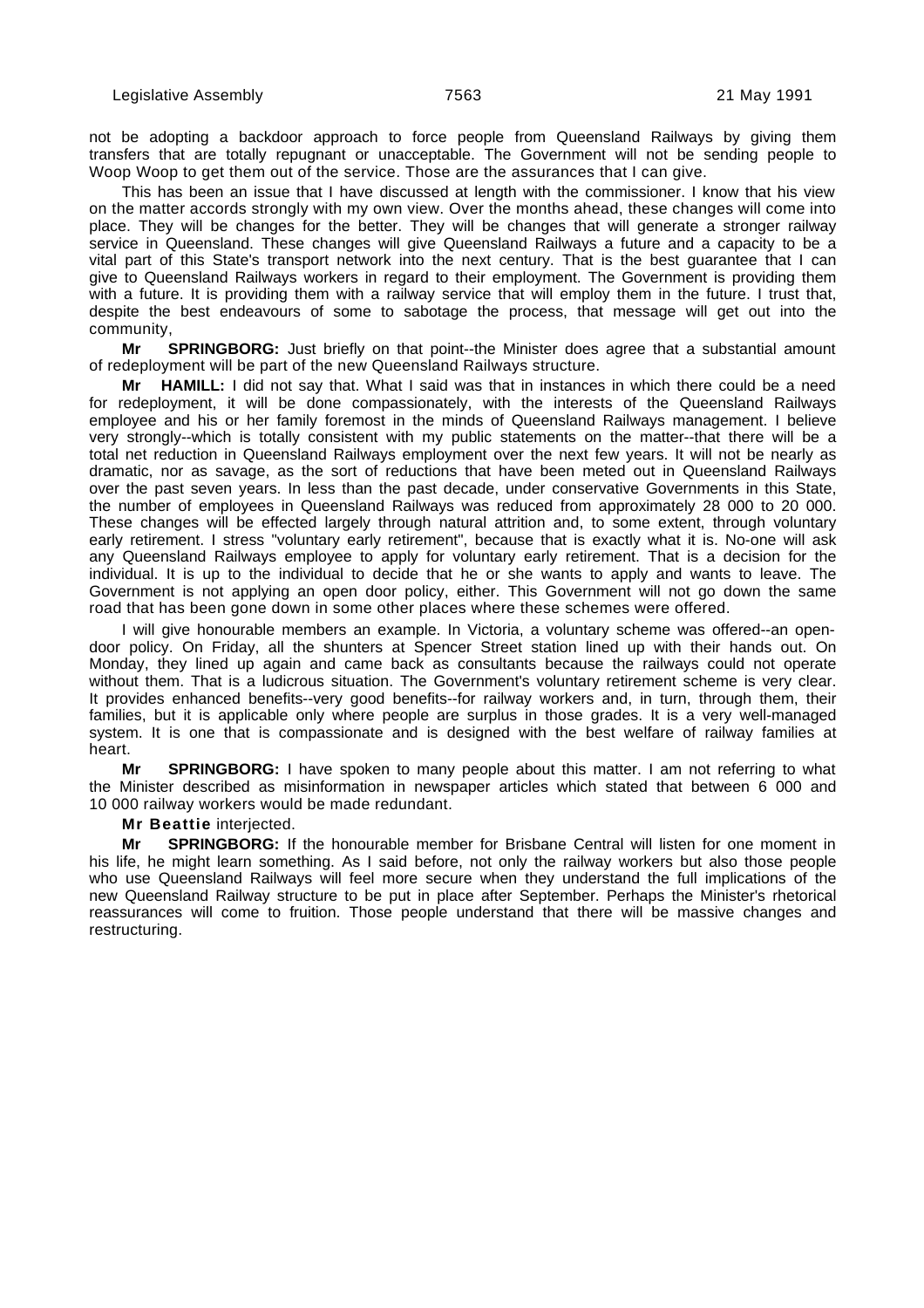Whilst they are not sure about what is to occur in their local area, they are unsure about their own employment. If the ramifications of the restructuring could be explained as expeditiously as possible, then the misinformation--whatever one calls it--and the uncertainty could be more easily addressed.

**Mr HAMILL:** I could not agree more with the honourable member. I will give him an illustration of the type of problem that has been encountered. In October last year, the honourable member's colleague the member for Flinders announced to all and sundry that 10 000 railway jobs were to be wiped, with 3 000 disappearing immediately.

**Mr Beattie:** What a disgrace!

**Mr HAMILL:** It was a disgrace. The fact is that both claims were absolutely untrue. Similarly, he claimed that 14 000 railway jobs would be lost from north Queensland. To begin with, there are not 14 000 railway jobs in north Queensland. He further stated that some 1 600 jobs were to go in Townsville. That is more jobs than there are in the railways department in Townsville. In addition, he cited some authority for this claim. Initially, he cited a Professor Colin Taylor. I spoke to Colin Taylor. He told me that he would not even talk to Bob Katter if Bob Katter rang him. Then the honourable member stated that it was not Colin Taylor, that it was Professor Michael Taylor from Western Australia. Contact was made with Professor Michael Taylor, who said, "Who is Mr Katter? I have never heard of him and I have never spoken to him." It turned out that the Professor Taylor to whom Mr Katter was referring was not up in Townsville talking at a transport conference; he was a geographer over from Western Australia for a conference. Certainly, the only fact that was true was that he was in Townsville. A lot of nonsense was being spoken and, as I said before, I believe that much of that nonsense was quite malicious and designed to cause maximum disturbance, concern, anguish and fear among railway workers and their families.

### **Mr McGrady:** Shame!

**Mr HAMILL:** It is a shameless tactic. It is about time that members opposite desisted.

I agree with the honourable member for Carnarvon--truth will out. The process is under way and we will find at the end of that process a stronger railways than we have had for a very long time in Queensland.

Clause 4.5, as read, agreed to.

Clauses 4.6 to 5.2, as read, agreed to.

Clause 6.1--

**Mr VAUGHAN** (2.42 p.m.): If I can say it, this clause is the real guts of the Bill. It is a complete invasion of people's privacy. It gives power to enter on a person's land. I believe that all honourable members would have read this legislation before the last recess. The clause states--

"Queensland Railways, by its authorised agents, may, for the purpose of ascertaining the suitability of any land for the purposes of Queensland Railways--

(a) enter on and inspect, the land or any adjacent land."

Members of the National Party believe that, if a National Party Government had introduced this legislation, Labor Party members in Opposition would have been outraged by this clause. Queensland Railways will be given almost impunity to enter on any land in this State in which it is interested. It could be a good farming block, a grain-grower's block on the Darling Downs or any housing estate worth a lot of money to a developer or a private individual. This clause is not acceptable to the Opposition. Queensland Railways will be totally protected by this legislation. In the past, it has never occurred that anyone could invade another person's private land to that extent. The provisions of this Bill could totally wreck the suitability of land for the owner's purpose.

**Mr Ardill:** Have a look at the Main Roads Act.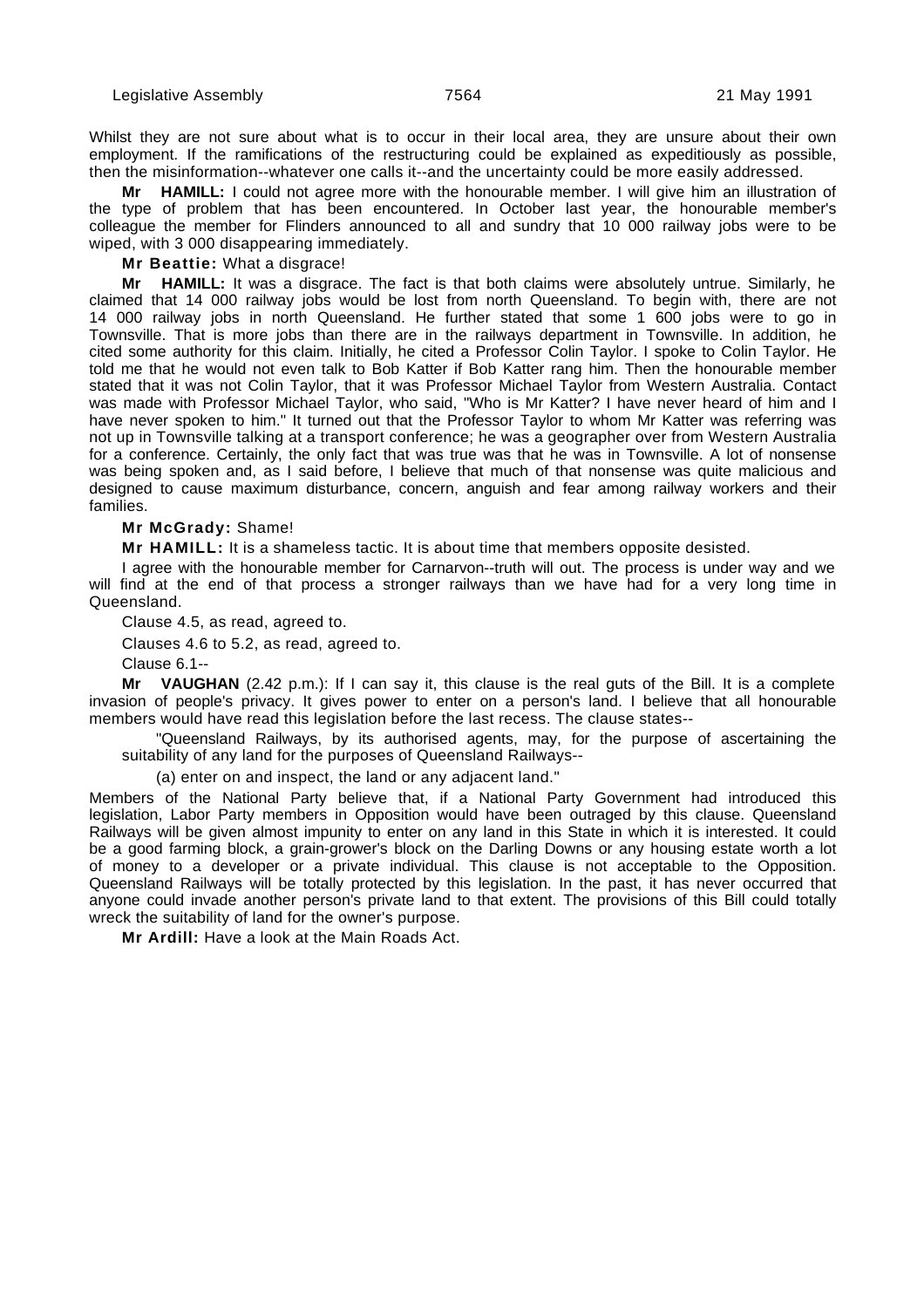**Mr JOHNSON:** I will refer to the Main Roads Act later. No doubt there are similarities between that Act and this Bill.

**Mr Hamill:** It is also in the old Railways Act.

**Mr JOHNSON:** Opposition members are concerned that this clause is so wide and gives such powers to Queensland Railways to virtually decimate good land, if that is desired. I believe that that aspect of the legislation should be looked at more closely. I do not know how deep the Minister's investigations into this clause have been, but it is certainly one that is opposed by Opposition members. At this stage, I indicate to the Minister that the Opposition will not be dividing on this point. However, I put on record that members of the National Party completely disapprove of this part of the Bill.

HAMILL: Quite frankly, I find the honourable member's remarks almost unbelievable. The provisions contained in this clause relate to "Power to enter land". A subsequent clause provides that, once the Railways has entered onto land, it should do as little damage as possible to that land. In fact, provisions for compensation exist to protect the rights of land-holders. I draw the honourable member's attention to the Railways Act, which will be replaced by this legislation. As long ago as 1863, the Railways Act prescribed power for the temporary occupation of land and power to be able to take things from land and to use land consistent with the purposes of the railway. I am not quite sure to which antediluvian source the honourable member refers in his opposition to this particular provision. However, the rights of land-holders are safeguarded in this legislation. The provisions are not significantly at variance with those which have been part of railway legislation in this State for as long as railways have existed.

**Mr JOHNSON:** It may be that such a provision has existed from 1863, or whenever the legislation was first introduced. However, this new legislation contains no provision at all for consultation with land-owners. This greatly concerns me and most other members on this side of the Chamber. In some instances, people may have land on which they have very valuable assets. It greatly concerns me that the Railways can ride roughshod over those people.

**Mr HAMILL:** I can only say that the honourable member's remarks betray his failure to actually read the Bill which is before him.

**Mr Prest:** A small boy in a big pool.

**Mr HAMILL:** And drowning. If the honourable member were to read clause 6.3, he would see that it states quite clearly--

"(1) Before exercising its powers under section 6.1 or 6.2 in relation to any land, Queensland Railways is to give reasonable notice, in writing, of its intention to do so to--

- (a) the owner of the land; and
- (b) if the land is occupied by a person other than the owner of the land--the occupier of the land.

(2) A notice given under subsection (1) is to specify the purpose for which Queensland Railways intends to exercise its powers."

Clause 6.4 sets out the grounds upon which compensation can be paid. I only wish that the honourable member would read ahead before he makes comments which cannot be borne out by the facts.

**Mr JOHNSON:** In answer to the Minister--fair enough. I have read clause 6.3. However, the Railways have the power to enter land at any time. This greatly concerns me. Another clause may provide that entry on to land can be done in the right way, with protection to the land-owners. That aspect will be addressed later when the clause relating to compensation is dealt with. However, I am greatly concerned that the Railways have more power than do land-owners.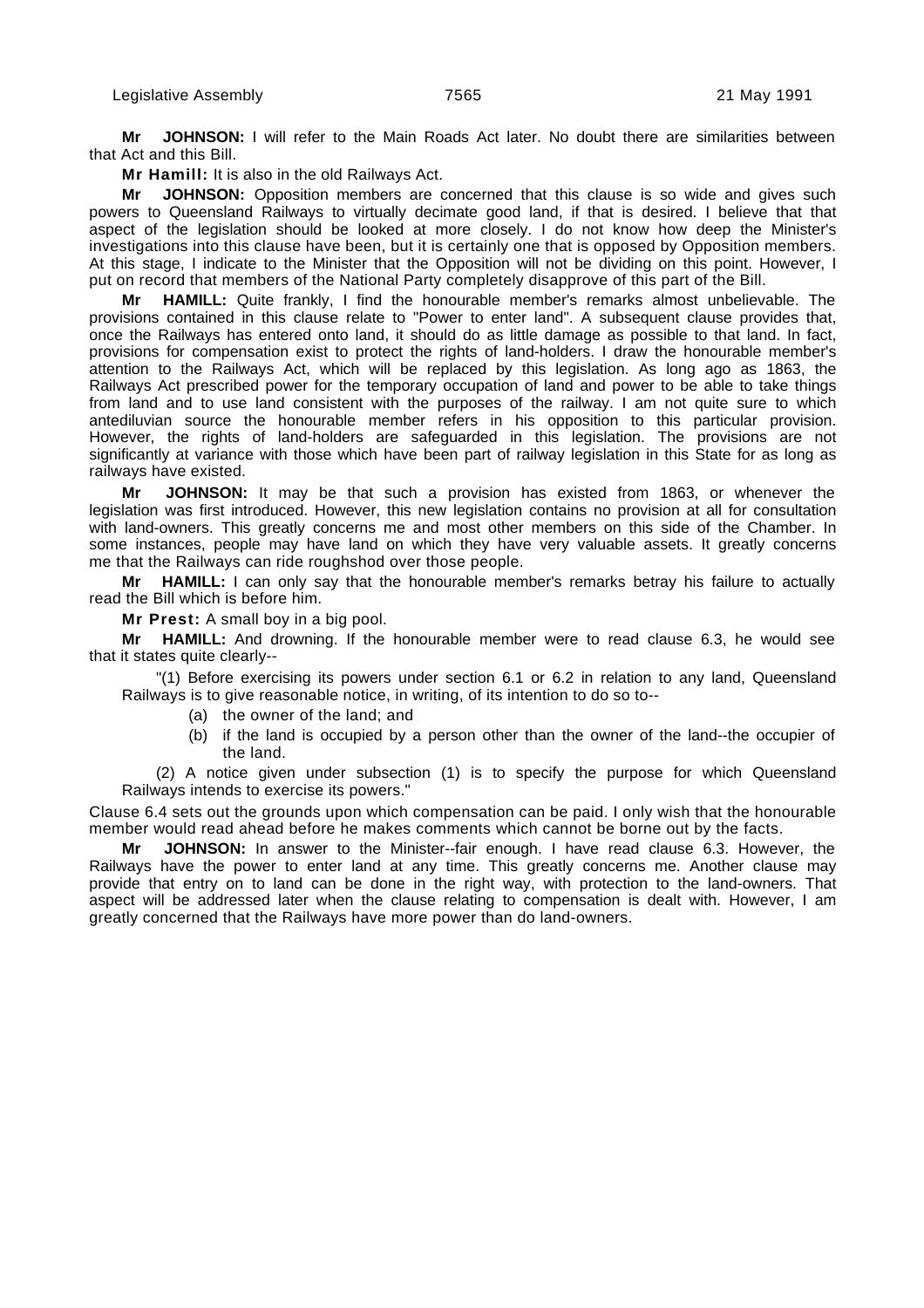Clause 6.1, as read, agreed to. Clause 6.2--

**Mr JOHNSON** (2.49 p.m.): This clause is virtually a flow-on from clause 6.1. It is probable that clause 6.2 should have been incorporated in clause 6.1. This clause also greatly concerns the National Party Opposition and my colleagues in the Liberal Party, which is in total agreement with the opposition to this clause. Everyone on this side of the Chamber disapproves of clause 6.2. This clause provides for "Powers relating to construction and maintenance of railways". This clause will allow for the wrecking of any superstructure that land-owners have in place. This is a totally unacceptable provision. The list contained in the clause is nothing short of a licence to vandalise and destroy. Queensland Railways can rip the land apart, change its physical profile, alter watercourses, take timber, gravel, clear trees and dig tunnels or construct cuttings. It can even take water from any stream or storage on land owned by people. This same Government plans to implement the Wolfe recommendations about land care and management. The Government knows all about the Wolfe report and what its ramifications will be. At the same time, the Railways can, at will, destroy people's private property. In essence, that is what this clause means.

It would be a nightmare trying to run a farming or stock-raising enterprise if Queensland Railways took an interest in it, particularly a property such as a good Darling Downs grain farm, a good grazing property somewhere else or a rural subdivision in which someone had a great interest. This clause, which is a violation of people's rights, should have been incorporated in clause 6.1. In common with our stance in relation to clause 6.1, we on this side will not divide the Chamber on clause 6.2. However, we are totally opposed to it. We feel that more research and more work should have been put into it.

**HAMILL:** Quite frankly, I find the honourable member's remarks yet again unbelievable. The provisions contained in clause 6.2 are similar in content to the existing provisions contained in sections 37 and 40 of the Railways Act. They have existed since there has been a railways system. As I made the point in relation to clause 6.1, reasonable compensation and grounds for compensation are contained in clause 6.4. Let me take the honourable member's point to its perhaps illogical conclusion. He is saying that, come any consideration whatsoever, the land-holder's rights are absolute. He is saying that a project for the community benefit cannot override in any way, shape or form a person's enjoyment of the land. That is not a principle which has been subscribed to by this Government, nor is it a principle which was subscribed to by the honourable member's party when it was in Government. In fact, no Government could subscribe to that principle. The principle to which we on this side subscribe is that where an infrastructure is being built, whether it be a rail line or a road corridor, and it is a benefit that accrues to the community as a whole--a communal enjoyment of that benefit--and where that communal benefit involves some detriment to the usage of the land by its owner or its occupier, then the owner and occupier are entitled to fair compensation.That has always been the principle that this Government has upheld. Indeed, it was the principle to which the conservatives subscribed when they were in office. I find it very surprising indeed that the honourable member has put forward a concept that is totally at variance with the way in which Government has operated in this State ever since it has had a Government.

Clause 6.2, as read, agreed to. Clause 6.3, as read, agreed to. Clause 6.4--

**Mr JOHNSON** (2.54 p.m.): This clause is of great concern to the Opposition, and I foreshadow an amendment to it. This clause calls on Queensland Railways to cause "as little detriment, inconvenience and damage, as is practicable". It also calls for rent at an agreed rate, and the payment of compensation for damage of a temporary or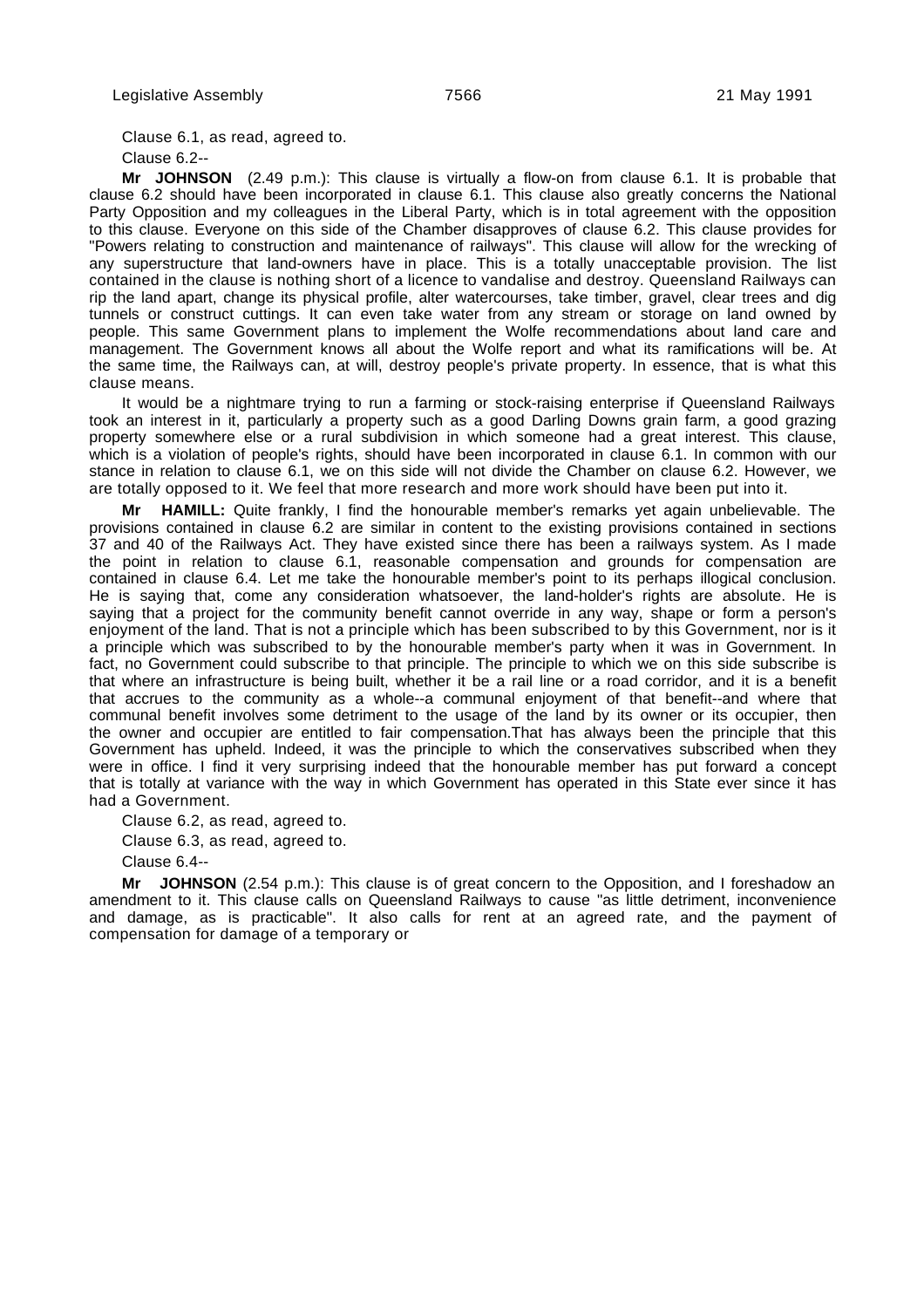permanent nature. The rub comes when agreement on compensation cannot be reached. The Bill calls for a determination in the Land Court. The future of the Land Court worries me greatly. If the court is to remain, the determination of that compensation will form the majority of the cases that it handles.

The Minister betrays his absolute lack of any common sense that would be gained from working in the real world. That most people would go broke while waiting for the hearing of an appeal in the Land Court greatly worries the Opposition. Many people have been waiting a long time for their appeals to be heard in the Land Court. I ask the Minister to reconsider this matter with the Minister for Land Management. It is up to the Minister to formulate a system that will give a land-holder access to immediate justice. If he does not, many people will be ruined by what Queensland Railways will do to their properties and the businesses that they operate thereon.

I believe that Queensland Railways still has the ability to do virtually what it wants to do. That worries me greatly. As I said in relation to clauses 6.1 and 6.2, we are not here for a holiday, we are here to protect and look after the interests of our fellow Queenslanders. I am not opposed to new railway schemes being introduced and new railway lines being constructed. I am concerned about retaining the existing railway lines. This Bill should contain a compensation clause that widens the parameters of land-holders in the event of new structure being laid down by Queensland Railways. As I discussed previously with the Minister, it is only fair that we look after the interests of those people. The Minister knows that an organisation such as Queensland Railways has greater access to the courts system than does the ordinary man in the street. Therefore, I move the following amendments--

"At page 18, line 36, omit--

'and' ";

"At page 18, line 39, insert--

'and' ";

"At page 18, line 40, insert--

'(c) loss of income or business trading, either temporary or permanent, as a result of the disruption caused by Queensland Railways.' "

**Mr HAMILL:** The honourable member's amendments are well intentioned but wide of the mark, as indeed were a number of his comments during this debate. Clause 6.4 adequately puts in place the means for fair compensation for land-holders and the occupiers of land for the usage of their property. I draw the attention of honourable members to the words "such rent or compensation as is determined by the Land Court". Provision exists for compensation by way of rental to be paid for the temporary occupation of a person's land.

To analyse the honourable member's amendments would be to embark upon some very difficult territory indeed. I come back to the question: what is a community benefit? Constructing or maintaining community benefits can produce short-term disadvantages to individuals. However, in all cases we must weigh up the overall community benefit and should not impede that benefit simply because an individual suffers a short-term disadvantage. For example, a local authority that resolves to repair a road and fill in its potholes may well cause a disruption to traffic outside a shop-keeper's premises. Should that shop-keeper then have a right of action against that local authority for doing what it is supposed to do, namely, providing a decent thoroughfare to the benefit of the community? I suggest not. If the local authority acts negligently and causes damage, certainly there is a right of action. But if a public authority or utility is doing work of a community benefit, surely the honourable member's proposition is inappropriate. Consequently, the Government cannot accept his amendments.

**Mr LITTLEPROUD:** This issue seems to be similar to the issues raised during the debate about mining exploration companies and land-owners. Has the Minister considered the developments that have taken place in regard to access to land and compensation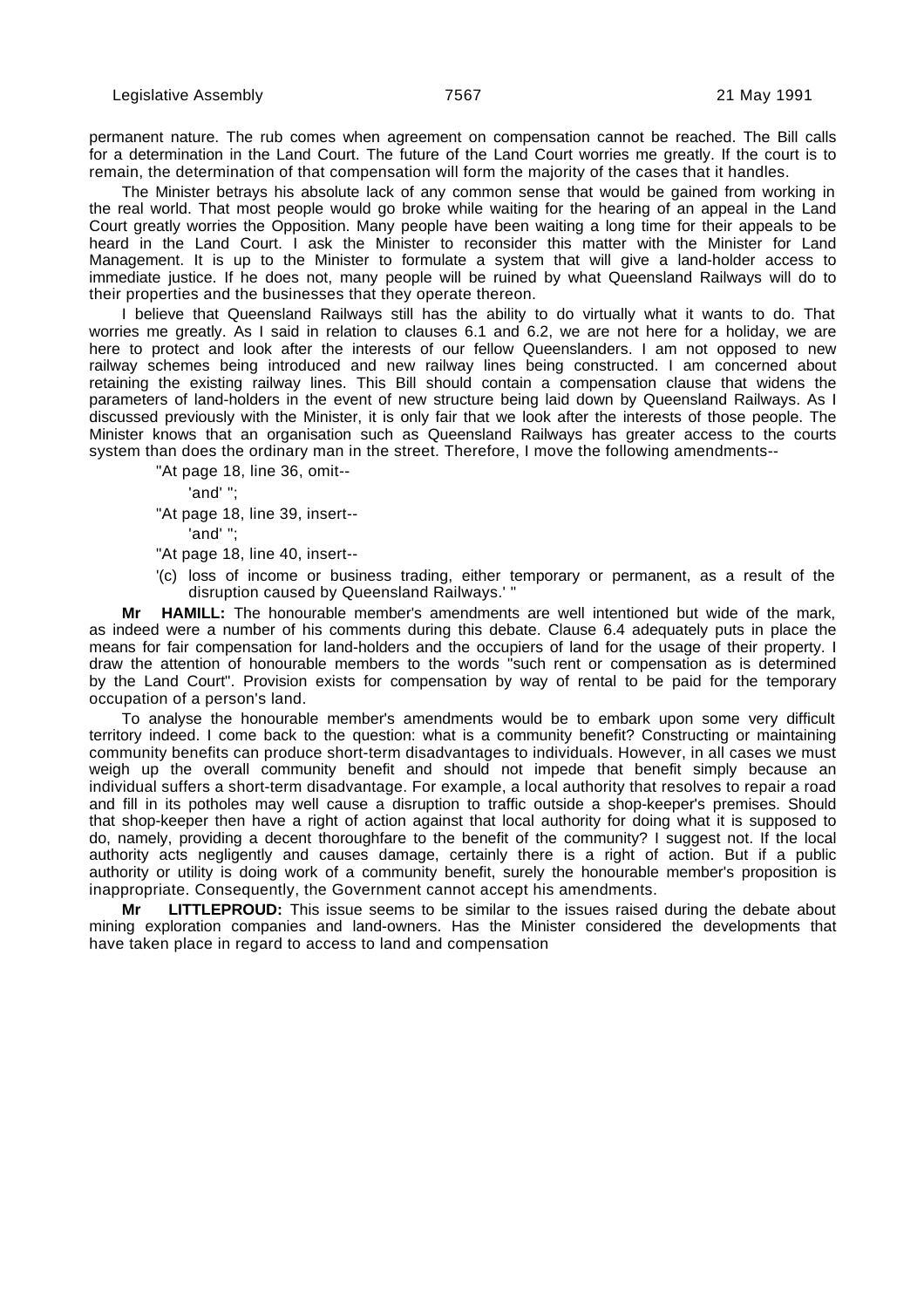to land-owners for loss of income that developed out of the protracted discussions that took place three, four and five years ago when this legislation was first formulated? It would seem to me that, in that context, we developed some wording and some actions that are more detailed than the provisions contained in the Bill before us.

Question--That the word and expression proposed to be omitted stand part of the clause--put; and the Committee divided--

AYES, 42

NOES, 27

Resolved in the affirmative.

Clause 6.4, as read, agreed to.

Clauses 6.5 to 6.9, as read, agreed to.

Clause 6.10--

**Mr HAMILL** (3.08 p.m.)**:** I wish to move an amendment to this clause. I apologise for having to do this in the Committee. However, upon proofreading the Bill, it was decided that some words should be deleted. I therefore move the following amendment--

"At page 22, line 28, omit--

'Queensland Railways or the Commissioner for Railways,'."

Amendment agreed to.

Clause 6.10, as amended, agreed to.

Clauses 6.11 to 6.21, as read, agreed to.

Clauses 7.1 to 7.12, as read, agreed to.

Clause 7.13--

**Mr JOHNSON** (3.10 p.m.): This clause really provides for invasion of privacy, because it commences--

"Any police officer who--

(a) finds any person committing;

or

(b) believes on reasonable grounds that any person has committed or is about to commit;

on any land vested in or under the control of Queensland Railways, any offence against this Act, may require that person to state their name or address (or both) and, if the police officer believes on reasonable grounds that the name or address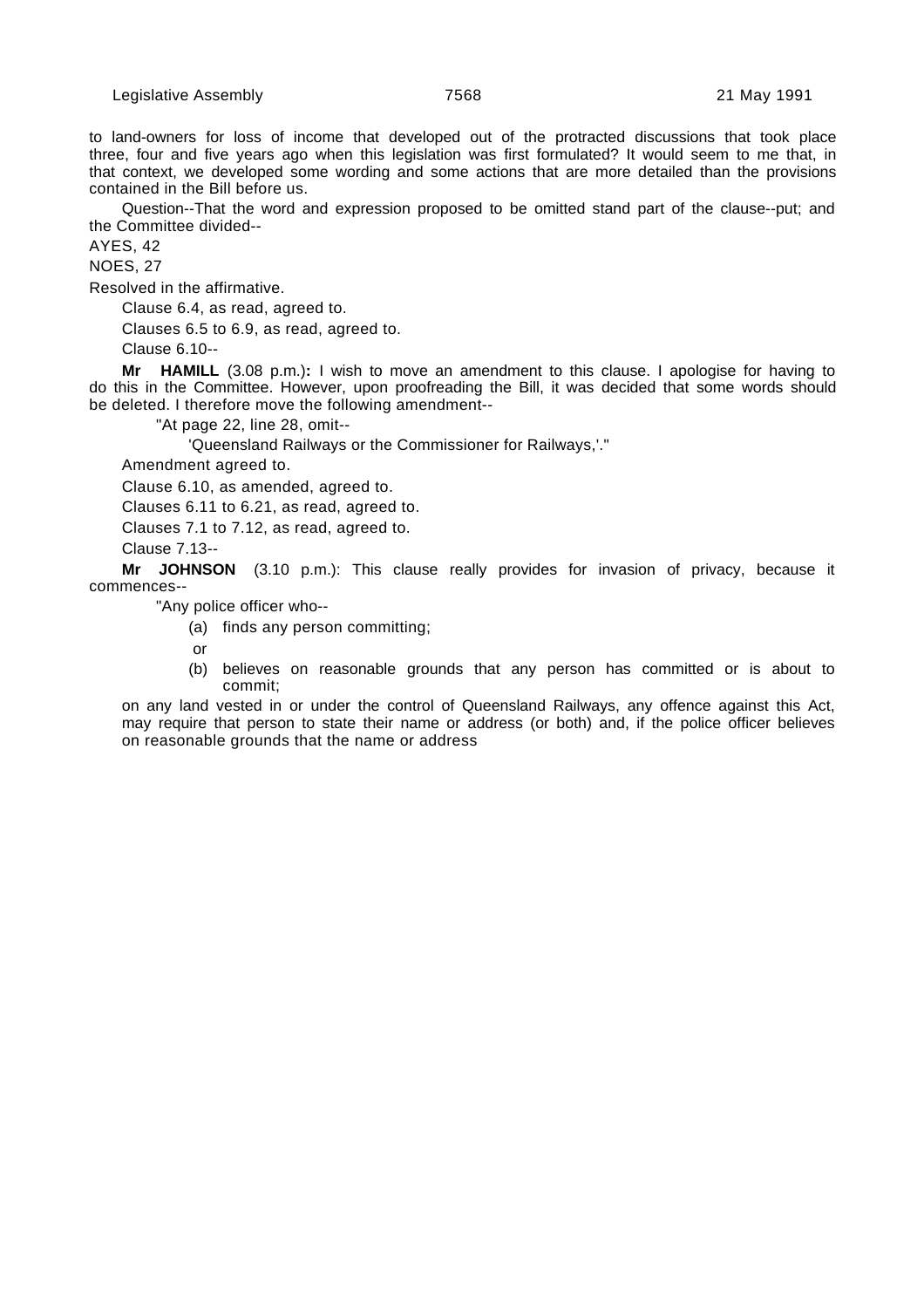(or both) stated is false, may require evidence of the correctness of the name or address (or both)." That might be fair enough for a police officer, but subclause (2) provides the same powers for an inspector. If an inspector forms the opinion that a passenger is about to commit a crime against the State, he has the same power as a police officer. It seems that every Bill passing through this House has some connection with the police and with the invasion of privacy. The old saying is that everybody is presumed innocent until proven guilty. These powers are far too extensive. If the passenger refuses to give his or her name, that person will virtually be called a criminal and will have to give a reason for that refusal. Subclause (4) reads--

"When required under this section to produce evidence of the correctness of any particulars a person is not to--

- (a) refuse or fail to produce that evidence;
	- or
- (b) produce false evidence with respect to those particulars."

That offence attracts 20 penalty units. We should be trying to place or create confidence in people, but it seems to me that we are not trusting people. I believe that the Committee should disapprove of this clause. We in the Opposition are totally opposed to it. It is nothing but an invasion of privacy.

**Mr HAMILL:** The honourable member's comments this afternoon never cease to amaze me. On the one hand, the argument has been put that Queensland Railways should not enter onto land in order to maintain or construct the network. On the other hand, the honourable member is now opposing powers for police and train inspectors to seek the name of a person committing or seeking to commit an offence on a train. All of the offences are set out in clause 7.12. The Government is very proud of the measures taken to enhance passenger safety on trains. We have sought to upgrade the suburban passenger network and have engaged security officers on those trains, so we are affording passengers a greater measure of protection.

I find it quite extraordinary that the honourable member would insult the intelligence of members of this Parliament by arguing against power being given to obtain the name and address of a person who is committing an offence of wilful damage of the type that occurred a couple of months ago when vandals threw a slab of concrete on the railway line and caused extensive damage to a passenger train. Fortunately, on that occasion, no lives were lost and no injuries occurred, but as recently as the other day, steel girders were placed on a rail track. I find it extraordinary that the honourable member would condone that type of behaviour and would deny the police or a train inspector the right to seek the name or address of a person who is causing that type of damage.

This provision contrasts quite clearly with the police powers that the National Party sought to have enacted, because this clause merely allows the police officer or the inspector to seek the name or address of a person who has committed an offence or who is believed on reasonable grounds by the inspector or the police to have committed, or to be about to commit, such an offence. If this had been National Party legislation, the provision would have given power to obtain thumbprints, toeprints, palmprints and headprints--and any other sort of prints. The clause merely provides power to obtain the name and address of the person involved. The clause hardly contains a pernicious policing power; rather, it contains a very proper power for the running of a railway service that passengers can enjoy without having to worry about the activities of vandals.

**Mr JOHNSON:** The part of the clause to which I refer states--

"(b) believes on reasonable grounds that any person has committed or is about to commit;".

This gives a police officer the power to require a person to give his name and address. Subclause (2) states, in part--

"(2) An inspector who--

(b) believes on reasonable grounds that a person has committed or is about to commit;".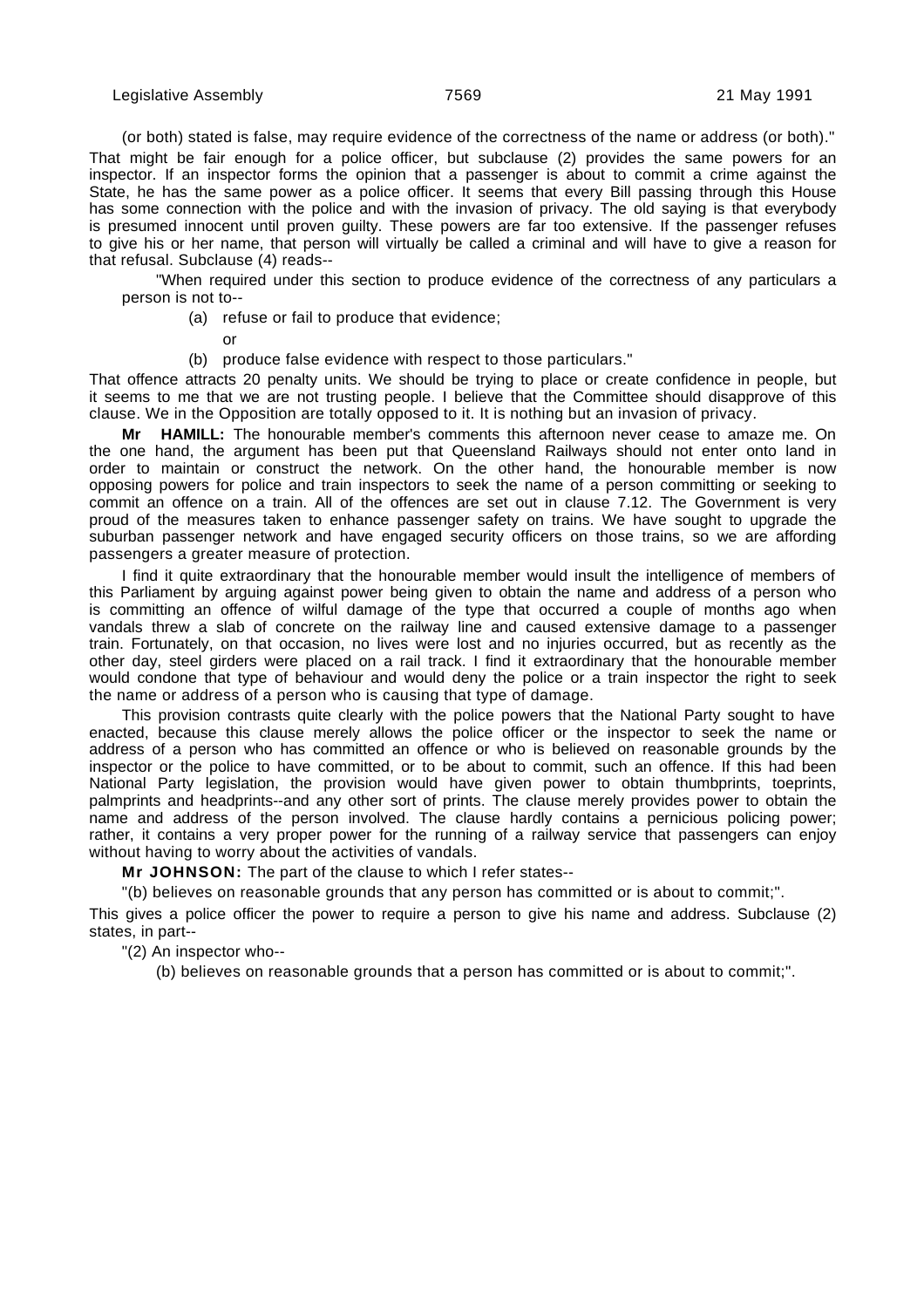I am not saying that anybody who commits an offence or causes damage to Queensland Railways property should not be apprehended or arrested. I have no time for those people, and I suggest that no-one in the Opposition would have any time for them. However, when the provision is based on suspicion, the question must be asked: are we supposed to be mind-readers? My concern illustrates the whole problem with the justice system in this State. If the justice system imposed appropriate penalties on some of the people who are convicted, Queensland may not be a bad place in which to live. In this instance, members of Parliament are persecuting people who have not been convicted, and this is what I am concerned about.

**Mr Hamill** interjected.

**Mr JOHNSON:** The Minister shakes his head, but I am concerned about the effect of that part of the clause.

**Mr HAMILL:** I can only express my dismay at the naivety of the honourable member and at his claims in respect of this provision. Let me put forward a scenario. A couple of months ago, a derailment occurred at Sandgate. It is presumed that vandals took slabs of concrete and put them across the tracks. If a police officer or train inspector had come along and noticed that there was a slab of concrete on the tracks and then saw a couple of people moving another slab of concrete, is the honourable member saying that that police officer or train inspector should not be able to ask them for their names or addresses, based on the reasonable expectation that they may have been the culprits who moved the initial slabs? That is the type of situation the provision is designed to deal with, and it hardly amounts to pernicious policing powers.

I will consider the honourable member's argument on its own terms. He is saying that the authorities would never be able to identify people who are causing damage to trains or railway facilities unless the police officer or inspector actually saw them committing the offence, or unless the offenders were caught red-handed. He is saying that there can be no grounds for a police officer or train inspector to believe on reasonable grounds that a person has committed an offence or is about to commit an offence. If the Government were to adopt that attitude, the police and the train inspector would be rendered virtually powerless.

**Mr JOHNSON:** I think the Minister is misunderstanding what I am talking about.

**Mr Ardill:** You have not read the Bill.

**Mr JOHNSON:** I have read the Bill, but I doubt that the honourable member has. At no stage did I say that a person who is carrying out wilful destruction should not be apprehended. This clause seems to be based on a person who looks suspicious. How does anyone know whether or not a person looks suspicious? The person involved has to be doing something that will cause damage to Queensland Railways. The clause contemplates the apprehension of someone who has not done anything, and that is what concerns me greatly. I place on record that it is the view of every member of the opposition parties that anybody who wilfully destroys the property of QR or is proven to have done so should not be defended. There is no way in the world we would stand up for that person, but in considering this clause we are talking about somebody who is suspected.

Question--That clause 7.13, as read, stand part of the Bill--put; and the Committee divided--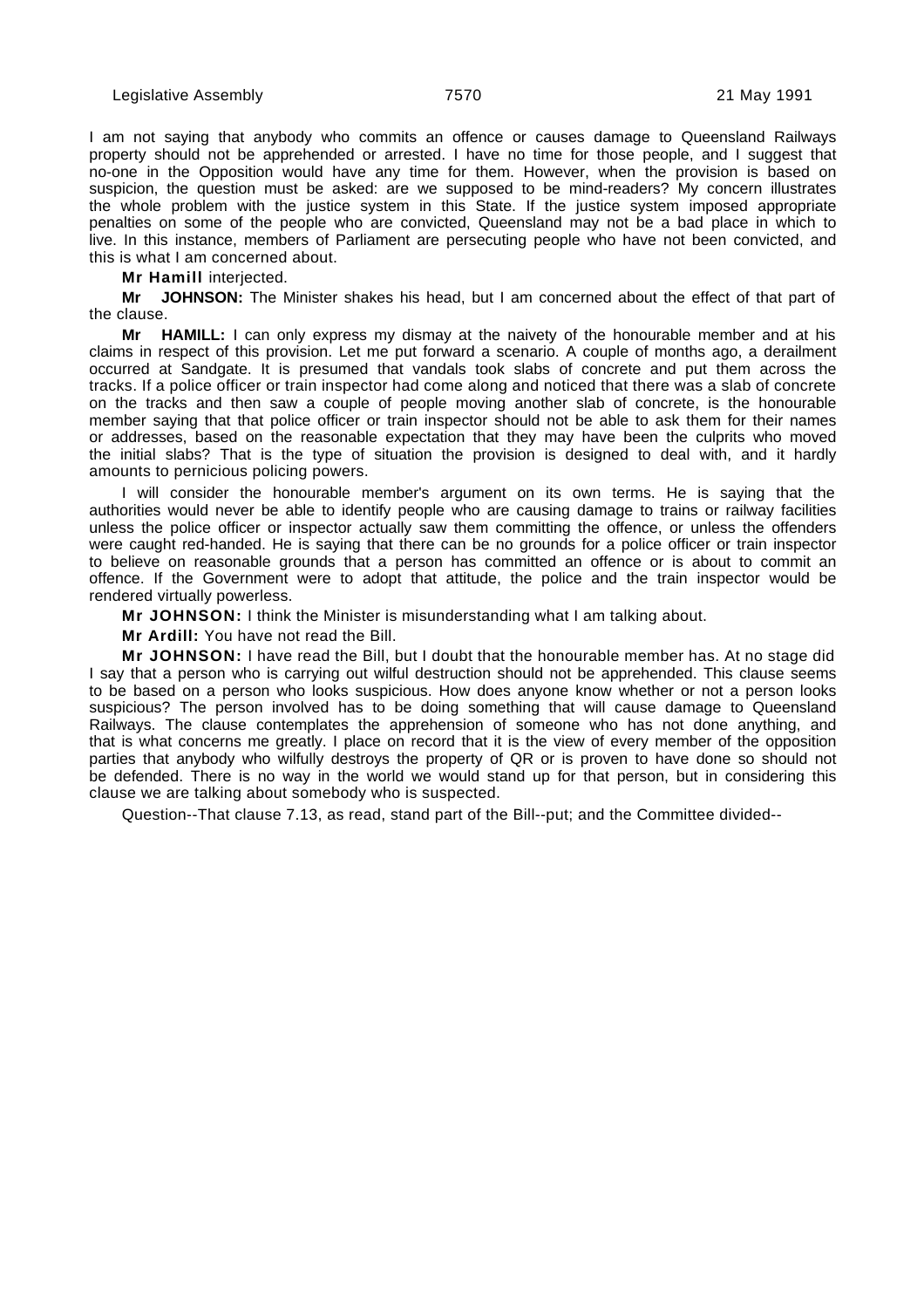AYES, 41

NOES, 27

Resolved in the affirmative.

Clauses 7.14 to 8.10, as read, agreed to.

Bill reported, with an amendment.

### **Third Reading**

Bill, on motion of Mr Hamill, by leave, read a third time.

 **TRANSPORT INFRASTRUCTURE (ROADS) BILL**

# **Second Reading**

Debate resumed from 10 April (see p. 7099).

**Hon. R. C. KATTER** (Flinders) (3.29 p.m.): This Bill has ramifications for a number of wider issues. The most important point that needs to be brought to the attention of the House is the fundamental change that the Bill will implement in the way in which accounting and financing is conducted in the Roads Division of the Transport Department. No longer will registration moneys flow automatically into the coffers of the Roads Division; they will go into consolidated revenue. The implication of that change in funding arrangements is that registration fees will no longer be a way of financing roads but a way of raising revenue for the Government. Anyone who saw this move as anything other than a cynical manoeuvre paving the way for the introduction of a road tax in this State would be kidding himself in a fairly magnificent manner. By channelling registration fees into consolidated revenue, the Bill provides the opportunity for the introduction of a road tax.

The second issue which I wish to address concerns the general concept of the removal of the Minister from the decision-making process. In fairness to the Minister, I concede that the creation of a giant portfolio such as the one he is administering must make it difficult for him to handle the day-to-day running of his department. The Bill ensures that he cannot be blamed or held culpable--at least, that is what he will claim--for anything that goes wrong in the administration of roads in Queensland. However, we can rest assured that he will be claiming credit for anything that goes well and denying responsibility for anything that goes badly. Any move that makes the people more remote from decision-making is a move against the principles of democracy and a move against better Government.

Because of the Bill's general concept, that is, that decisions will be made by a more remote bureaucratic system rather than a more immediate system, the Opposition opposes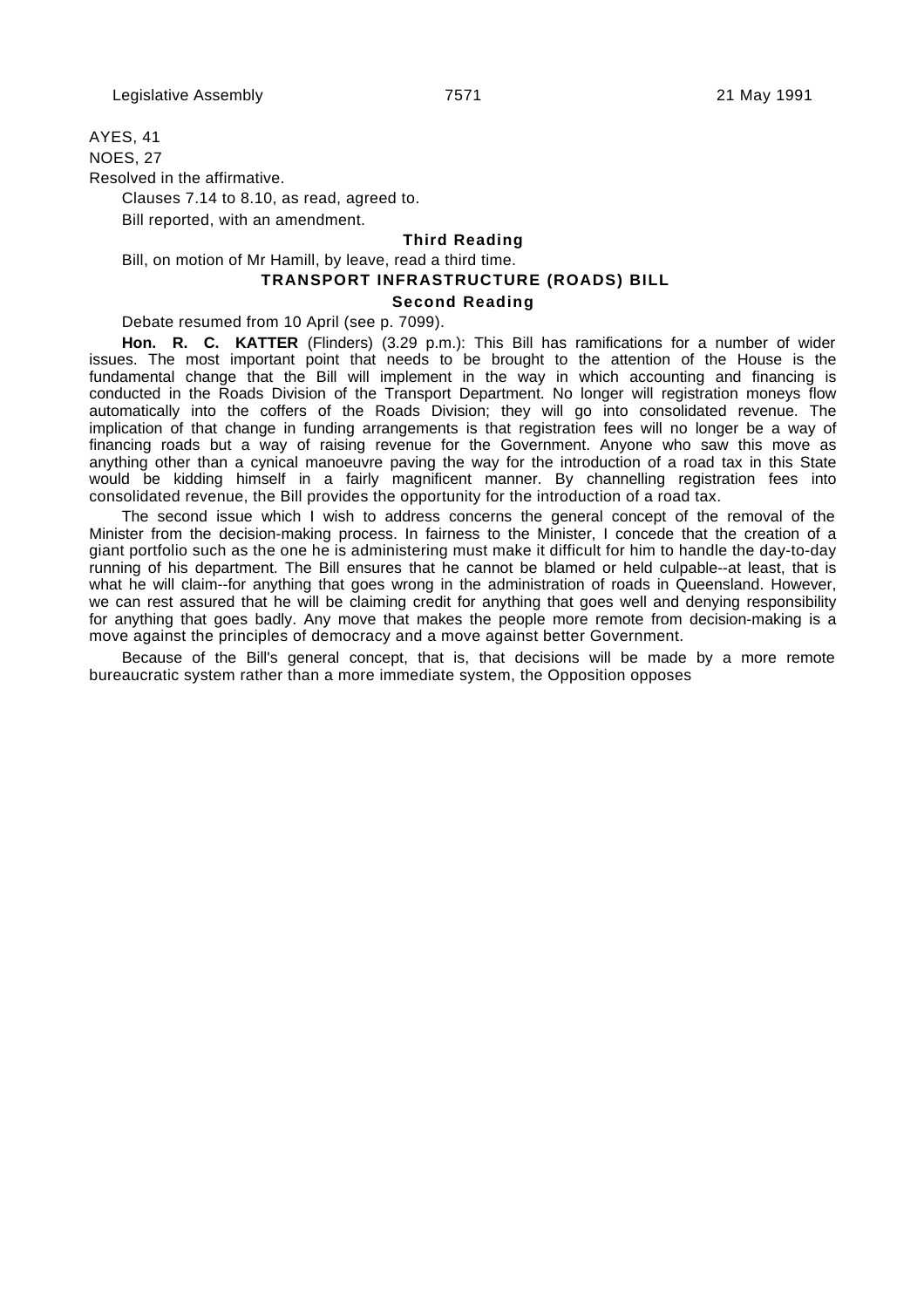it in toto. I do not wish to bore the House by detailing each provision that delivers that concept. However, previously funding in excess of \$120,000 had to be referred to Cabinet; now it does not. That is one of many examples which exist in the Bill relating to the introduction of remoteness from the parliamentary processes and the control of the people. It is the second concept of the Bill to which the Opposition objects strongly.

I now want to talk about the general thrust of the Bill in more detail. The Opposition will be objecting very strongly--both publicly and in this Chamber--to one particular clause. I refer to the clause that requires that the permission of what was the Main Roads Department be obtained for all subdivisions contiguous to a declared road or contiguous to a road that may in future become a declared road. It is an unpleasant and unhappy fact that widespread allegations have been made about corruption and the influencing of Government decision-making by corrupt people who have paid moneys to have certain decisions made. If ever I saw a manoeuvre that would once again expose the people of Queensland to those sorts of dangers, whether they be imagined or whether they be real, it is this particular manoeuvre. Every person who wants to carry out a subdivision in Queensland is going to have to be very nice to the regional director, or whatever the title is of the person in charge at Main Roads--whatever it is called these days. One has tremendous difficulty keeping up with these names; they change every five minutes. Whatever the title is of the person in charge in Main Roads, he will have immense power and the whole system will be open, in a very unfortunate and unpleasant manner, to corrupt practices. It is very hard to believe that people will not try to ingratiate themselves with Main Roads officers when the disposition of such a large amount of money will be so enormously dependent upon decisions made by Main Roads.

Quite apart from that consideration--exposure to these grave dangers, about which so much has been said--is the fact that yet another bureaucratic imposition is being made upon anyone who wishes to act in any manner whatsoever in this State. A person who recently asked for permission to set up a giant clam farm on Fitzroy Island informed me that he had to get 23 permits, permissions and licences to start operation. This took a period of seven years, and that person is still waiting to start. That industry was very important to Queensland. Yet Ministers such as the Transport Minister can make decisions with gay abandon that impose yet another layer of bureaucratic structures upon anyone who wishes to create jobs in Queensland. In the case of a subdivision, jobs are invariably involved. Somebody is going to build houses or buildings upon subdivided land. That is why land is subdivided. Yet another bureaucratic layer, yet another hurdle that people have to jump, yet another time delay that in many cases will cost hundreds of thousands of dollars, will be imposed and added to the cost of a piece of land in this State. This requirement is totally unnecessary.

The system that has operated up until now has worked amazingly well. I do not think that I have ever heard any member of this Parliament complain about the existing system. To create another huge bureaucratic structure and impose it upon one of the most basic development proposals in the State at any time--the subdivision of land--is an example of the sort of impositions that have been made upon the working and risk-taking class in this State and this nation. The working and risk-taking class has been crippled and the economy of the nation has collapsed because Ministers can impose with gay abandon yet another bureaucratic structure upon these people. When honourable members vote for this clause, they should understand that they are condoning the sorts of impositions that have created the disastrous economy in Australia today. The Opposition objects in the strongest possible terms to the changes that are proposed in this clause.

During my time as a member of this Parliament--most certainly in the party room and on two or three occasions in this Chamber--I have not crossed the floor but I have absented myself from the Chamber when vicarious liability has been involved, that is, when a person can be blamed for something that he simply has not done and for which he is really in no way culpable. I understand the Minister's concerns and the concerns of the bureaucrats about the difficulty in regard to prosecution of road-users, particularly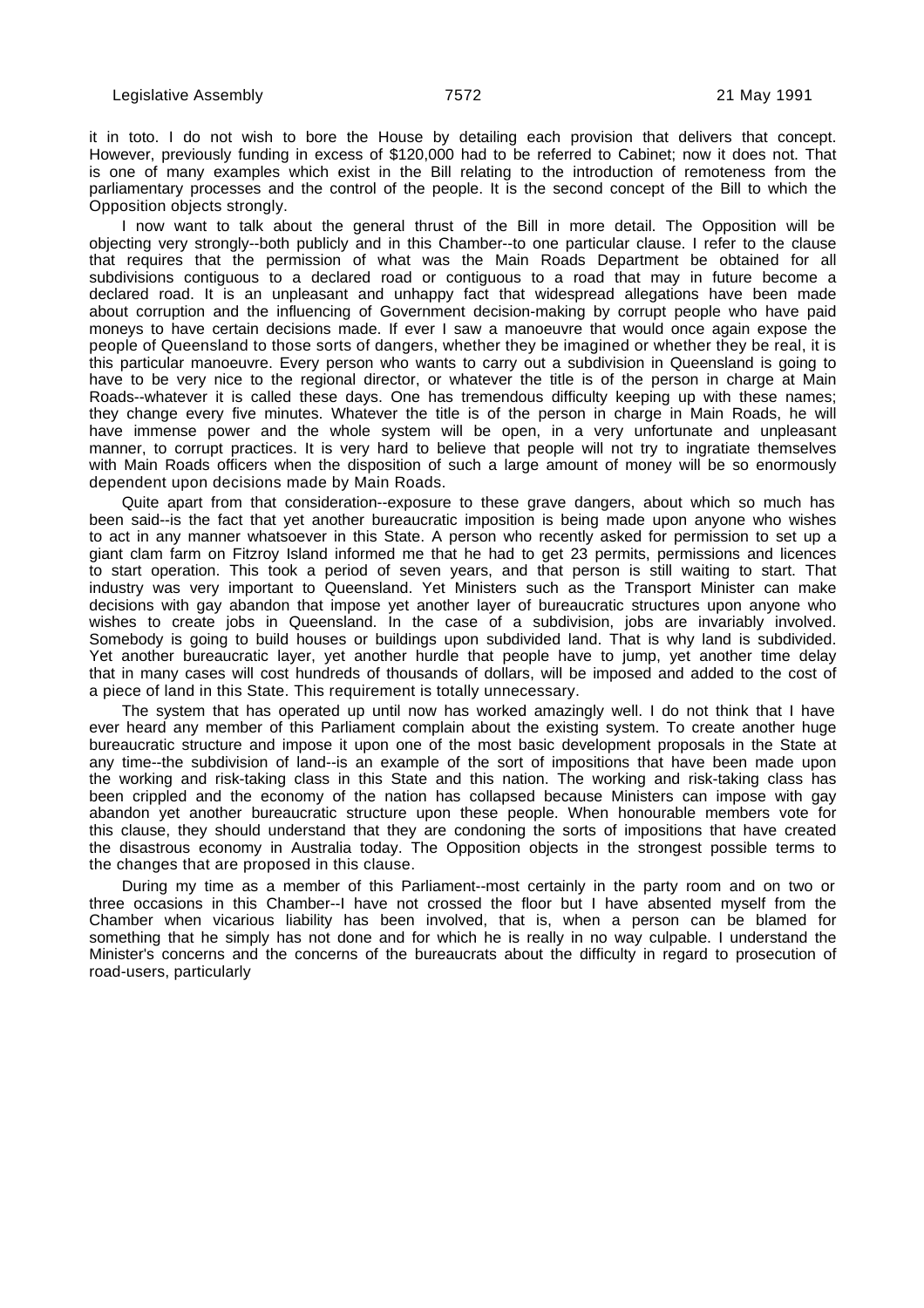in the case of offences involving overweight trucks. I understand the sorts of forces that have worked upon the Minister and led him to introduce this proposed change. But one cannot blame the truckowner for something that the truckie does. Those honourable members who have mixed with truckies will be aware that at times they can be a pretty wild bunch. It is the nature of the job that they do. If one wants the job to get done, one needs people like them to do it. They are prepared to do a very tough job, to be away from home for protracted periods and to take advantage of any opportunity that is afforded to them to earn a quid. I can understand the types of forces that have worked upon the department and the Minister to propose what is a complete abrogation of the principles of British justice, such as the reverse onus of proof and vicarious liability, which has made countries such as Australia enviable places in which to live. For those members in the House who are not familiar with the term "vicarious liability", it means people can be blamed for having done something even though they have not done it.

**Mr Hamill:** That's a fairly bodgie piece of law.

**Mr KATTER:** I accept the interjection from the Minister.

**Mr Hamill:** That's a fairly bodgie piece of law that you are expounding. That's about master and servant, employer/employee relationships. It's a basic part of British justice.

**Mr KATTER:** If the Minister is saying that a concept of reverse onus of proof or blaming somebody for something that he has not done is an acceptable practice, I most certainly hope that the Government never makes him the Minister for Justice. Honourable members can only hope that he is not moved over to that portfolio. In fact, because of the assistance that he has been able to give the National Party in the State, I would hate him to be moved out of the portfolio that he is in.

Most certainly, in the Nundah hotels at which I was campaigning, it was very gratifying to hear the remarks made by the people with whom I spent a considerable number of pleasant hours.

**Mr Hamill:** Have you been hanging around bars?

**Mr KATTER:** Unfortunately, that is a vice that I have to own up to.

However, I will return to the Bill. A very tough and rough and ready bunch of people, the truckies of the Queensland, at times are wont to do things which they should not do: make the trucking industry of this State one of the most efficient industries in Australia. In fact, the livestock hauliers of this State–

### **Mr Ardill** interjected.

**Mr KATTER:** I hear laughter, scorn and derision from the Government benches. I can state to honourable members that the livestock hauliers in this State are carting for much the same price now as that for which they were carting nearly 40 years ago. Can any honourable member tell me any other industry in Australia, or in the world for that matter, that is being paid the same amount of money now as it was being paid nearly 40 years ago when the industry commenced? If one wants that sort of performance, one has to have the sort of tough men who man the big rigs. Of their very nature, they are people who do not worry too much about whether the load is a bit more than it should be or whether some other particular problem exists. I am not for one moment trying to justify that type of action. However, to say to a person who owns the truck that he will be liable, even though he has absolutely no knowledge and has given very specific and detailed written instructions—I think that many of them do this—that the laws of Queensland are not to be broken by the person who drives the truck, and then to blame him when the laws are broken is unfair. As all honourable members know, that can occur.

The roads in my area were closed for three months of this year. Because the roads are closed, the truckie goes down to the local hotel and has a few sherbets. Having spent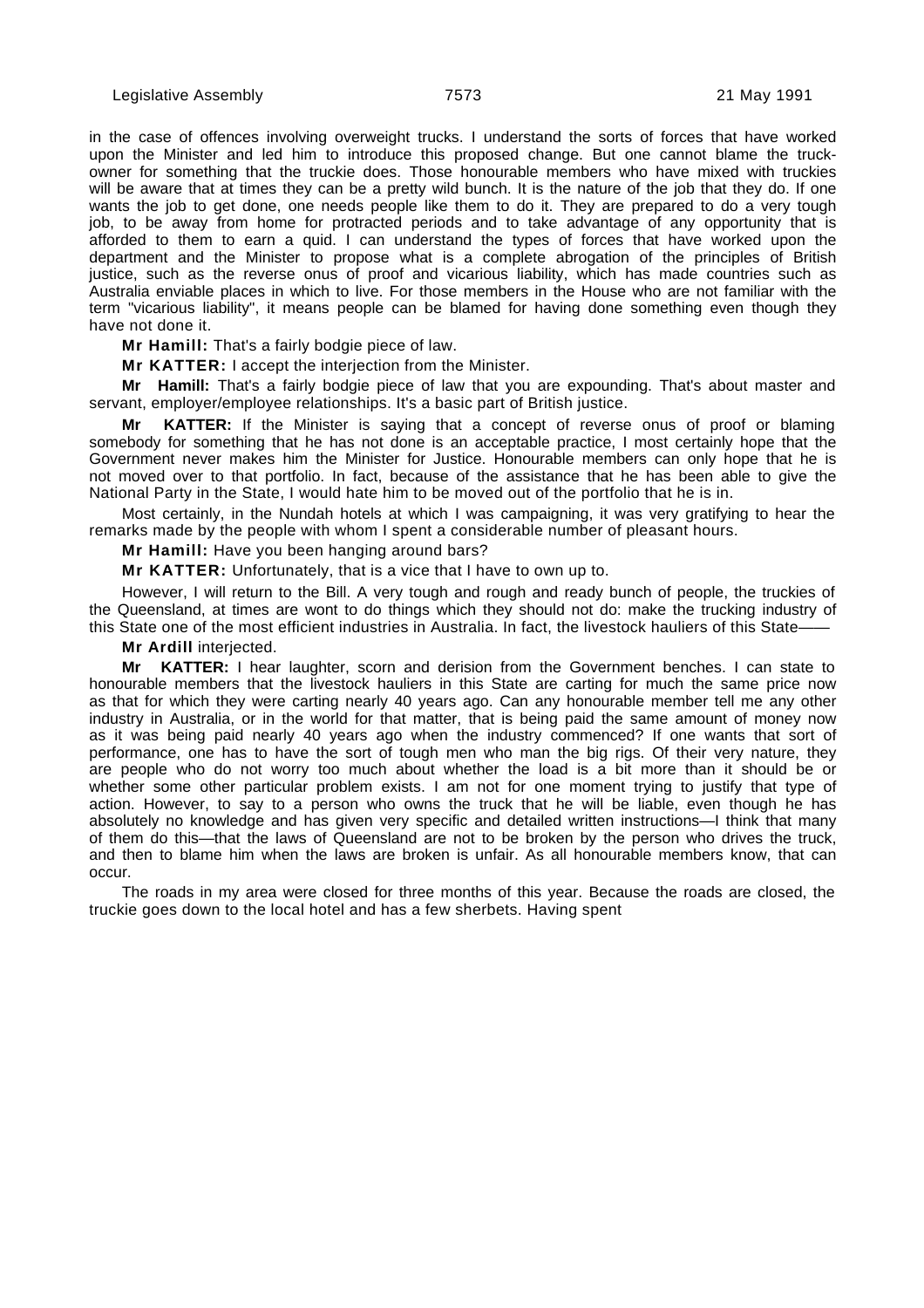a pleasant afternoon with the boys, he is not over the limit to drive a truck but he is in a pretty merry frame of mind. Upon seeing a big sign up advising not to drive on the road, he says, "I am going to drive on the road." As a result, he does a million dollars worth of damage and his boss has to find the \$1m for the damage or be bankrupted. That is what the Government is proposing by this Bill, that the owner of that truck is vicariously liable, even though he has given specific recommendations-

**Mr Hamill** interjected.

**Mr KATTER:** I am quite happy to take an interjection from the Minister. He is laughing. If that statement is incorrect, I ask the Minister to tell me. I would like to know so that the Opposition will not waste the time of the House by calling for a division.

**Mr Hamill:** I can assure you that I am laughing at you, not with you.

**Mr KATTER:** The Minister laughs at me constantly and regularly. In fact, I took great delight in taking to all my railway men his speech in the House where he interjected and called me a fool on 15 occasions——

**Mr HAMILL:** I rise to a point of order. The honourable member has misrepresented me. I never said he was a fool. I said only that he was mad.

**Mr SPEAKER:** Order! There is no point of order.

**Mr KATTER:** He called me mad and a fool and various other things. All I can say is that I was very pleased to be able to take those denigrating remarks horde to show to my people. Some of them thought that I was not being harsh enough upon the Minister. After they saw the type of remarks that were made by the Minister, it was quite clear that there was a very strong antagonism between the two of us. I thank the Minister for his remarks and hope he continues with them.

During the whole of a debate on railway matters in the House, I presented eight separate pieces of hard evidence that railway jobs were to be taken away. In his speech the Minister did not make a single, solitary reference to the evidence that I had presented in the House and that I asked him to address. Again here today I have stated that a person who owns two or three trucks—some little battler who is trying to make a quid for himself and for his family and his country—is going to be wiped out completely even though he is totally innocent. He can have the most reliable of truck-drivers. Anyone who knows truck-drivers will agree that the type of scenario that I have painted during this debate is not only probable but also one that we can expect to be repeated again and again. Yet, if any significant damage is caused to the road pavement, the truck-owner probably will be liable for up to \$1m.

Opposition members do not have the advantage that Government members have of having specialists available to assist them with the interpretation of the legislation. If my interpretation is incorrect, I invite the Minister to interject and advise me that I am incorrect. He has not. He has only called me a fool, and that is something that he does fairly regularly. If the Minister wants to say that I am incorrect in my statements, [ will gratefully accept any advice that he wishes to give. However, on my reading of the Bill, that is the position that prevails. It is just another nail in the coffin of the small business operators of Queensland. Most of the carriage is being done by small operators, because they work for virtually nothing. The big boys find it a lot better to use them than to actually own the trucks themselves. They do not expose themselves to the terrible liabilities that are being imposed by the outrageous proposal that is being put forward in this Bill, namely, to hold the owners of those trucks vicariously liable. That is the situation that will prevail from now on.

People who are employers—the job-creators, the risk-taking class in society—say again and again to the Government, "You are putting so many impositions upon us that we do not want to be in business any more; we want to get out." That is what is happening across Australia. I do not think there is anyone, even on the opposite side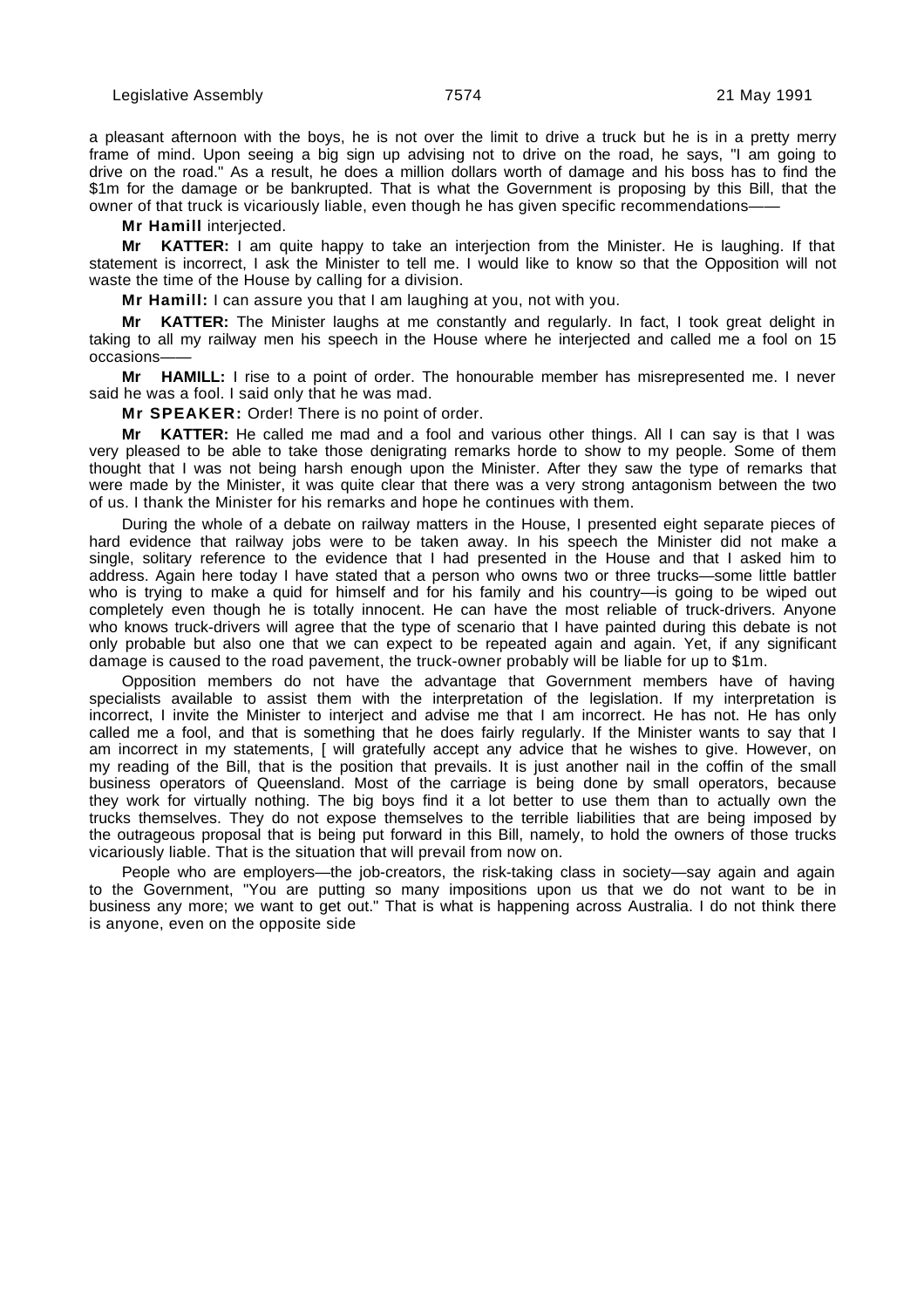of the House, who does not honestly know that that is what is occurring in the community. The Government must understand the huge burden of oppression that this legislation is placing upon the working and risk-taking people of Australia. It is creating dangers and traumas. It was sad to read in today's newspaper that the number of suicides in this State has risen dramatically. That is clear-cut, objective evidence of the way in which many people are suffering a life of misery, hardship, worry and torment. That suffering will worsen as a result of this legislation and its proposal for vicarious liability.

I have spoken about the general background against which this legislation has been introduced. We on this side applaud minor parts of the legislation which we think are good moves that will streamline the operation of the department. But it is being introduced against a background of the creation of an underlying structural system whereby moneys received from the registration of vehicles will go into consolidated revenue. Whereas those registration moneys once went directly into roads, now they will become part of a revenue-generating exercise for the Government. When that happens, it will be a very sad day for Queensland. When the Federal Government introduced a road tax, it received about \$1,000m a year. All of that money was spent on roads. At present, about \$7,000m a year is raised by way of a road tax and only about \$1.3m or \$1.4m is spent on roads. The imposition of that road tax has been a massive revenue-raising exercise for that Government. We can see the same thing happening in this State with the socialist Government going down exactly the same road as the Federal Government went down. Instead of putting registration moneys into roads, the first move will be to put them into consolidated revenue, and consolidated revenue will be able to take whatever percentage it likes. We can rest assured that, as the years pass, that percentage will increase.

The other matters that the Opposition wishes to take the Minister to task on relate to the remoteness of decision-making. The Minister will no longer make the decisions in the department, they will be made by the bureaucrats. As a result, the people of Queensland will be very much removed from the control of the bureaucratic arm. Neither the Minister nor anyone else in this House would deny that that is what is contained in the Bill. The Opposition sees two other objectives as being the more obnoxious elements in the Bill. The first relates to the issue of contiguous lands onto declared roads and the requirement for subdivision. The second highly obnoxious aspect, as far as we on this side are concerned, is the concept—or whatever one wants to call it—of blaming a person who has had no responsibility for, or who has in no way whatsoever been responsible for, the law-breaking event that has occurred. In most cases, such events would probably relate to overloading or driving on roads when it was not permissible so to do.

I point out to the Minister that, during the wet season, I approached his office in an endeavour to persuade him to reopen the Flinders Highway. I sympathise with him, because it was a great and grave risk to him to reopen that highway against the advice of technical staff who said that it was dangerous. The Flinders Highway was closed to commercial traffic such as heavy vehicles. All of the commercial operations in the midwest and far west of north Queensland came to a standstill for three months. Quite frankly, I cannot remember, before the sealing of that highway, that road ever being out of use for three months of the year. For a quarter of the entire year, road transportation was unable to use that road. In addition, the railways were out of action for a significant proportion of that time. Surface transportation was affected. Part of the reason for Mount Isa Mines' massive cut-back was that, during that period, its production levels dropped because it could not get the product from Mount Isa to Townsville. I regret very much that MIM did not contact me sooner than it did. I think it was trying desperately to hold off for as long as possible before going to the Opposition. Over a period of three months, MIM received absolutely no satisfaction from the Government.

The cattle and sheep operators in the area, the shearers, contractors and all the other people who depend upon those industries had no work for a quarter of the year. Although it was a big wet season, it was nowhere near the biggest wet season that has occurred. I can remember three or four wet seasons that were bigger. Once every three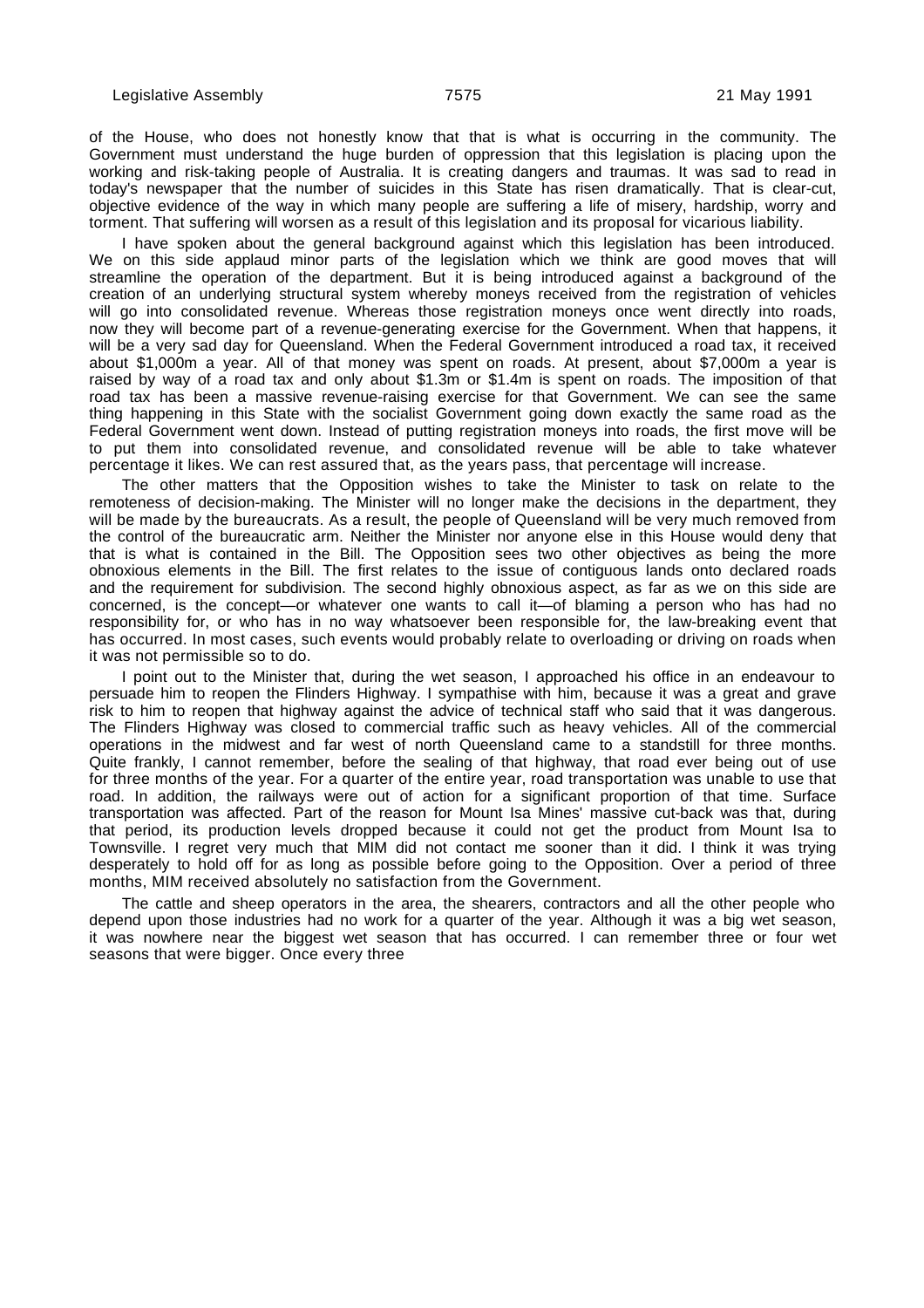or four years, people in that area lose the use of their highway for three months of the year. All sorts of technical mumbo jumbo was forthcoming about the angle of deflection on the road being such that no vehicles could be allowed to travel on it. That is all very well. If the Minister seriously considers that this State has an operational road system when one particular sealed highway can be used for only nine of the 12 months of the year, then I say to him that there is no road system or communication system operating at all. By not intervening in that case, the Minister must take full responsibility for the commercial carnage and economic destruction that was wrought on the mid-west region of north Queensland, and what we know is the north-west region of the State as well.

I sympathise with the Minister to some degree, because technical evidence was put to him, as it was to me. However, the bullet should have been bitten and that road should have been opened. This legislation puts a great deal more power into the hands of the people who made those decisions and curtails very significantly the Minister's ability to be able to intervene in those cases. I am deeply disappointed that this year the Minister did not intervene in that particular case. Because of these structures that the Minister is putting in place, it is becoming increasingly impossible for him to intervene. Because of the way that the system works, people complain to their local member of Parliament who then rings the Minister's office. The Minister should react to that sort of pressure. Because of these proposals, the Minister cannot intervene even if he wants to or has the courage to do so. Ultimately, he can sack all of the people involved, but it is very rare that a Minister would go to those lengths to solve a problem. A Minister should not have to do that. I use that issue to demonstrate graphically to the House and to turn into pounds, shillings and pence—to use the old-fashioned jargon—the sorts of problems that exist and are being created and exacerbated by this Bill. Many less important issues and other aspects of the Bill that the Opposition does not like will be discussed at the Committee stage.

**Mr NUNN** (Isis) (3.55 p.m.): It is with pleasure that I support the Minister in his intention to replace the former Main Roads Act with a Bill that will adjust to the changes that have occurred since 1920 when that Act was passed. During the ensuing 70 years, there has been no fundamental review of the Main Roads Act, which has had bits added to it, bits removed and other bits altered. It should really be known as the ad hoc Main Roads Act, because that is what it is. Although it was within the scope of the previous Government to do something about the legislation, it chose not to—probably for its own reasons—and I am not about to question it.

It is the Government's intention to make the legislation easier to understand. In all sections the legislation is expressed in the quaint language of a past era. The old blokes who drafted the Magna Carta would have been really proud of this legislation as it stands today. The fact remains that the only people who understand the old Act are some very old public servants. Honourable members would know them. They are the ones with the ear trumpets. They are the only ones who would understand the old Act, which is full of obsolete and irrelevant provisions that mean nothing in today's circumstances. It is necessary to make substantive changes that will improve the effectiveness of the whole organisation and simplify various administrative procedures. I believe that it goes without saying that many Acts and departments need simplification.

I intend to speak about the opening-up of avenues of appeal contained within the new Bill. As all members would be aware, the Government is committed to open and honest dealings with the public. Therefore, it is necessary and important to provide for appeals against particular decisions. It is reasonable to suppose that the appeals process will help to keep all parties on not only an honest course but also a fair and reasonable one. The Transport Infrastructure (Roads) Bill has incorporated appropriate internal and, external appeal mechanisms against particular decisions that affect people. Alternatively, those people have the right to utilise other existing administrative law appeal mechanisms that are available outside the Act. Existing appeal provisions have been reviewed in this Bill. I refer to the summary of them contained in chart 10.3 of the Outline of Bill document contained within the Explanatory Notes. That chart contains a simple, direct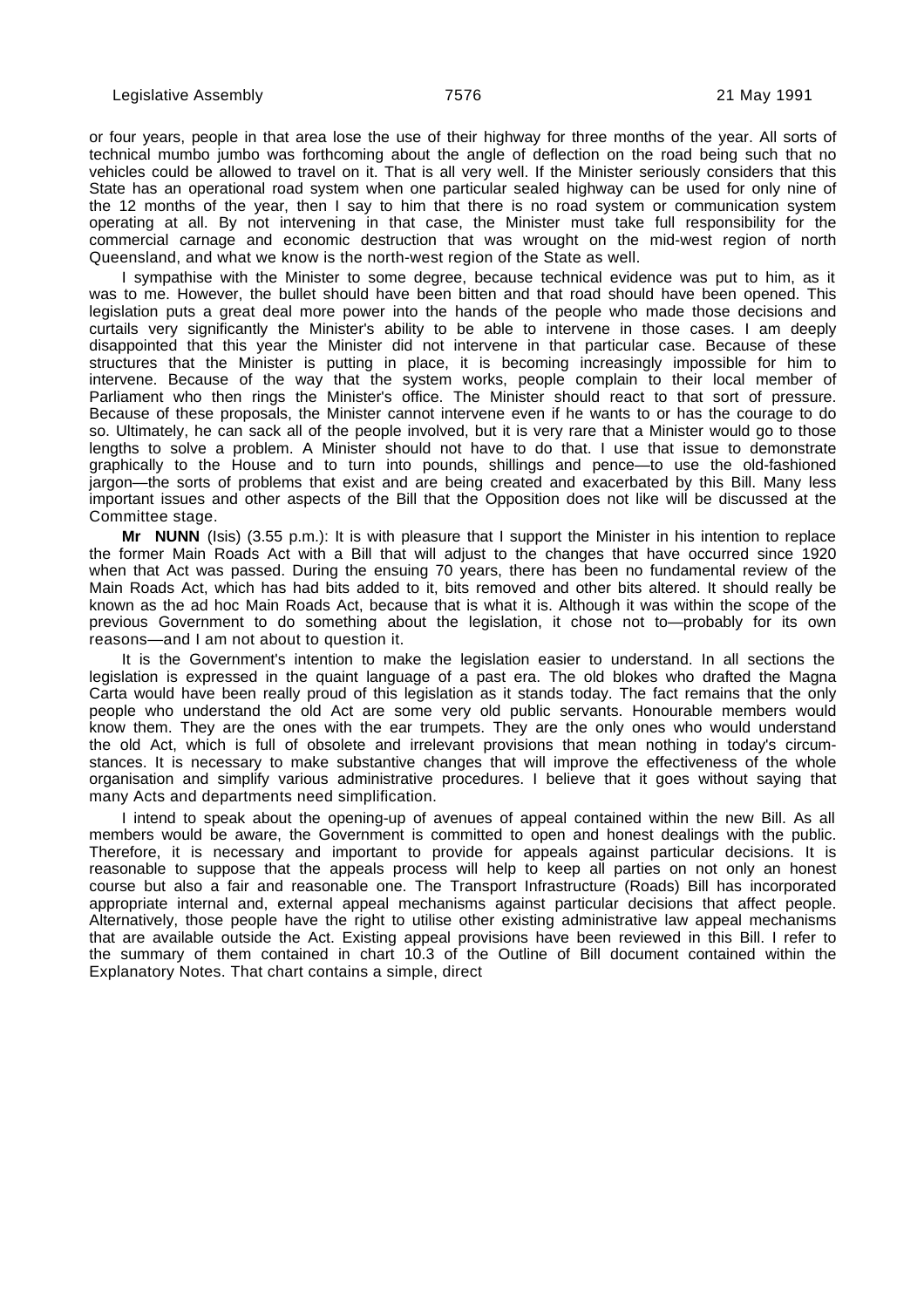set of mechanisms whereby appeals may be made either to the Minister, the State Supreme Court, the Land Court or the Local Government Court. It even contains a provision for an internal appeal on administrative arrangements. Obviously, the previous speaker read selectively from the Bill. He read only those parts with which he is intent on scaremongering the population at large.

**Mr Ardill:** That's typical of him.

**Mr NUNN:** It is typical of him. He did it with the railways Bill. Any figures that he proposes to put forward should be ignored. When the member spoke about the railways legislation he mentioned a figure of 10 000 job losses, and then changed it to 6 000. From private conversations that I have had, I believe that one could take a figure anywhere between those two figures, or even outside them. One cannot take too much notice of what the honourable member said.

Some of the more significant matters in the Bill are worthy of further explanation. Clause 2.12 gives authority to the corporation to obtain from local authorities information that pertains to roadworks. Such a provision exists in section 34 of the current Main Roads Act. However, this Bill has added a protective mechanism for a local authority to appeal to the Minister for Transport against what it considers to be an unreasonable request. Again, provision exists for an appeal and protection exists for the appellant. Inter alia, clause 3.4 of the Bill provides that a local authority may appeal to the Minister for Transport against a proposal by the corporation to declare a local authority road to be a declared road, that is, a road that is to be the responsibility of the Transport Department. Given the cost of maintaining roads, I have a deep suspicion that the number of appeals by local authorities to the Minister will be few. Under the Acts Interpretation Act 1954-90, it follows that an appeal lies against a proposal for a declared road reverting to the responsibility of a local authority. Clause 3.4 also allows appeals against proposals to change the classification of a declared road, limitation of access or its status as a motorway. I mention that only to show that the appeal process exists. It is not new. Similar appeal mechanisms exist in the current Main Roads Act.

Clause 3.7 of the Bill enables the corporation to place restrictions on the means of access to and from any land that is contiguous with a declared road. A similar provision exists in section 21A of the Main Roads Act. However, unlike the current Act, this Bill allows an appeal to the Minister concerning a total prohibition against direct access to and from a declared road. Of course, compensation is payable in that situation. Again, the Opposition spokesman had not read the Bill. I will grant him that he read the first part of it, but at about that time his concentration span ran out and he did not read on. He should have read subclause (2), which addresses any concerns that he has about the first subclause. Clause 3.7 (2) states—

"The Corporation is not to make a determination under subsection (1) (b) or (c) totally prohibiting access unless it is reasonable and necessary for the present or future safety and convenience of road users or the efficiency of the road system in the vicinity of the land."

What is his argument against that? I remind the honourable member that any responsible local authority would do what that clause states. I do not know what he was talking about. He said that the Minister called him a fool and that he was insulted. I thought that the Minister praised him.

Local authorities can approve subdivisions on certain terms and conditions. Under their by-laws, that has always been possible. When the land is contiguous with a declared road, it is sensible that those terms and conditions take into account the effects of any proposed subdivision on the proposed road. The Bill places a requirement on the local authorities to refer such applications and to not approve applications for subdivision without the consent of the corporation. That is just what I said before. I emphasise that the Bill provides safeguards in every respect. Currently, local authorities have a legislative requirement to consider the impact only on declared roads that are subject to limitation of access. Whilst most local authorities cooperate with the corporation, that discretionary requirement is an inconsistent approach to dealings with developers. In many of the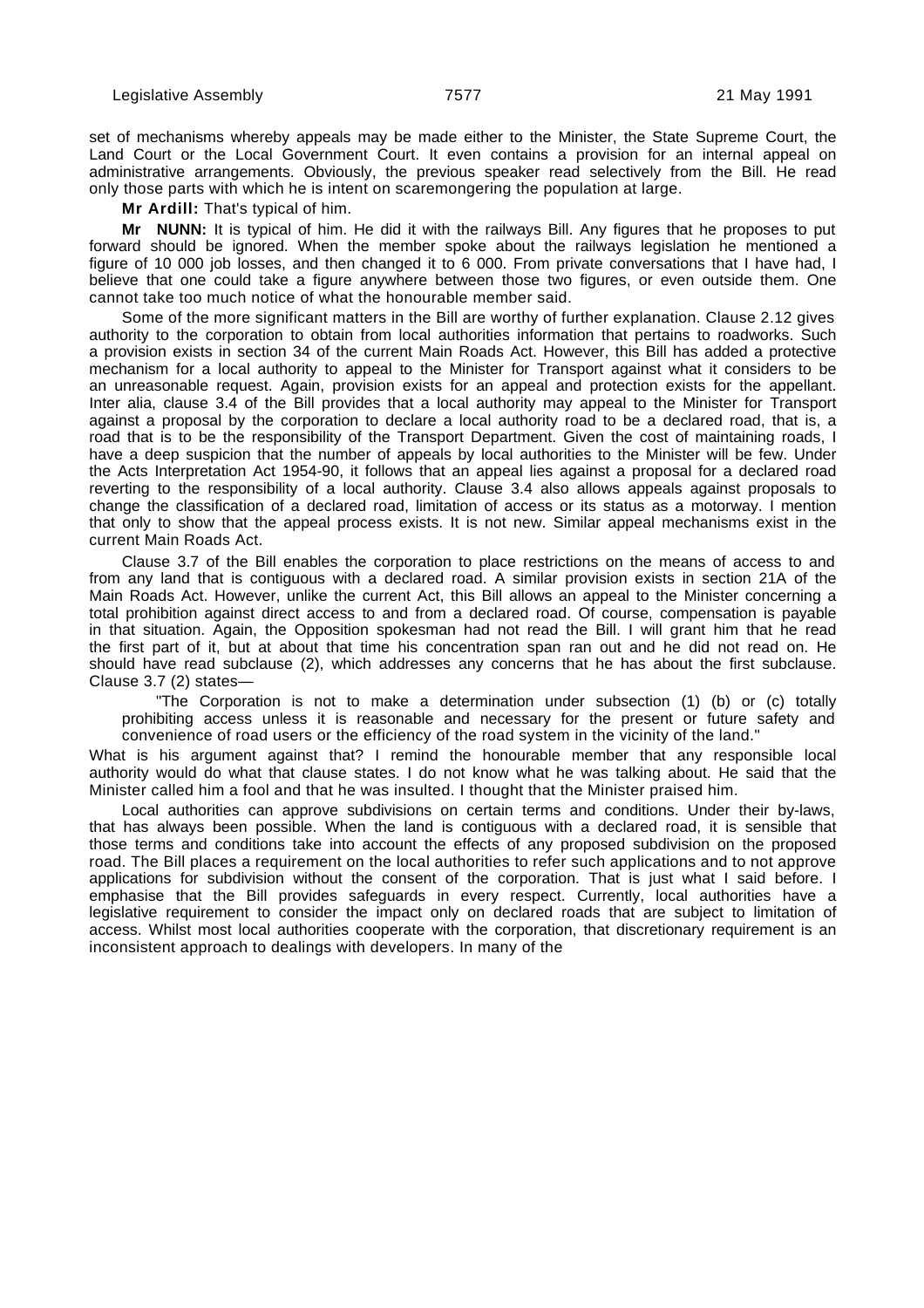Bills that the Government is introducing, we are trying to get rid of that inconsistency. Members may be reassured by the fact that an appeal mechanism has been provided for the local authority to appeal to the Minister if it considers that the corporation's requirements are unreasonable or if it has failed or refused to consent.

Clause 3.15 provides the mechanism for determining compensation where access to or from a declared road has been affected. If no agreement can be reached as to whether compensation is payable or as to the amount of compensation, the Bill provides for an appeal to be made to the Land Court. When the corporation temporarily occupies private land for the duration of construction of a road project or for use as a temporary road, clause 7.9 of the Bill provides for compensation for physical damage to the land. Appeals against the amount of compensation are made to the Land Court, which is the mechanism that is already established for land-related issues. The Opposition spokesman complained about the time taken by the Land Court to hear certain matters. However, he must remember that the Land Act is complex. Land Court decisions are never taken lightly, although some complaints have been made at times that the Land Court is inclined to be a bit conservative. If a backlog of cases exists in the Land Court, surely the previous Government must take some responsibility for it. The former Government could have done something about the mechanisms, but it did not. It was probably a wise decision not to interfere with the processes of the Land Court.

Members will see from those few examples that the Government is conscious of the rights of people who are affected by Government decisions and has protected those rights through the extension of not only appropriate appeal mechanisms but also compensation provisions in the Bill. I applaud the Minister for his endeavour to widen the appeals process and to include the compensation provisions. I support the Bill.

**Mr BEANLAND** (Toowong--Leader of the Liberal Party) (4.05 p.m.): The legislation before the House is very important. It puts in place the Minister's favourite child, the superdepartment--the Department of Transport. When I read the legislation and the Minister's introductory remarks, I was interested to note that they contained no indication of what savings will be made and what benefits will flow to the people of Queensland. Since the Government came to office, we have seen a number of people appointed and others reappointed, and the department has been rearranged. A great many changes have occurred. However, at the end of the day, apart from a great deal of confusion, very few benefits have flowed. Certainly, we have a number of wonderful-sounding terms such as executive managers, executive directors, and principal advisers. That is all very well, but one must ask what benefits will accrue to the people of Queensland? I contend that, to date, very few benefits have flowed to the people of this great State following the rearrangement of the superdepartment.

The previous Department of Main Roads was a very efficient, effective department in its operations. In travelling around the State, I talked to people who have had a great deal of involvement with the department. They had nothing but praise for it. That department was one of the Government's most efficient operations. Unfortunately, with all of the changes that have occurred and because it takes time to adjust to those, we do not hear the same words of congratulations about the new Department of Transport. Therefore, to make his new Department of Transport--his superdepartment- work and function effectively in the interests of the people of this State, the Minister should give it a great deal more attention.

One of the previous speakers mentioned road-funding. According to the Minister's speech and the changes that have been made, the Government will not have a separate fund for roads. The funds will be placed in the Consolidated Revenue Fund, out of which the Government will be able to take more or less funding for roads. The Government of the day might decide that some of the funds could be used for other than road purposes and, to make up those funds, might consider, for instance, horrific increases in registration fees or the introduction of a road tax. From reading the small print, I do not think that benefits will flow through to the people of this State by simply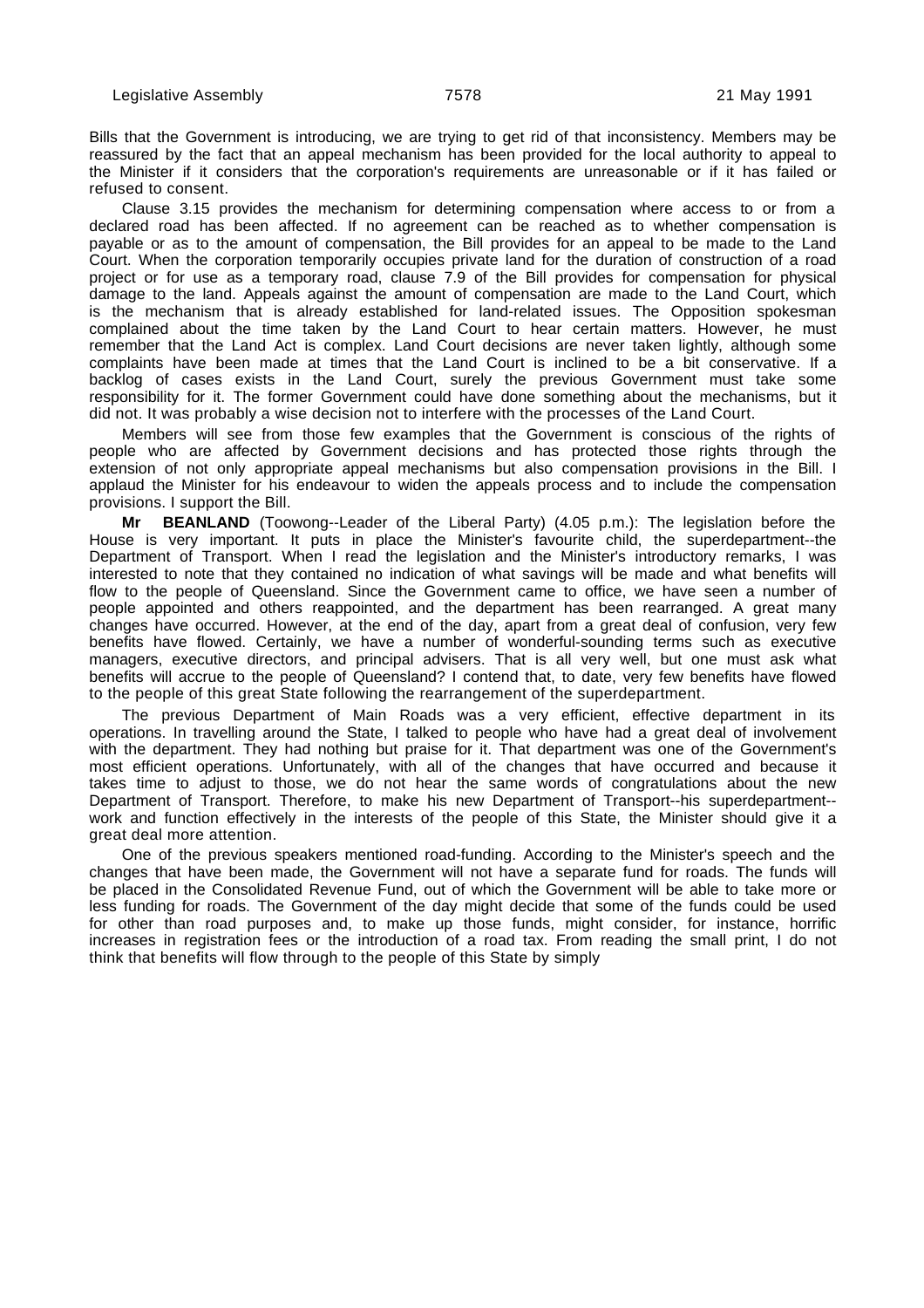allowing for the funds to go through consolidated revenue. In one line of his second-reading speech, the Minister glibly overlooks the very significant change that that can have on road-funding in this State.

At the end of this financial year, because of the economic situation, we could find that there has been a cutback in road-funding over the past 12 months. I would like to know from the Minister how the road funding allocation is proceeding and whether the full allocation will be spent this financial year. This is a particularly important area. Queensland is very reliant on road transport and all Queenslanders are wary of how the Government spends road funds. People have been bitten too often by what has happened federally. The Federal Government started off taking a few cents per litre of petrol. Over a period, the amount taken has grown until now more than half the cost of a litre of petrol goes to the Federal Government by way of fuel tax. The State receives only a meagre portion of that amount for roadworks.

We do not want the same sort of situation to arise under the current regime because it is this Government's Labor colleagues in Canberra who have made an art form of transferring to one purpose funds raised specifically for another purpose. Until recently, this has allowed the Federal Treasurer to declare a large surplus, but that will not be the case this year because the credit will be required to prop up the Budget and keep it out of the red. Under this State Government, road-funding has played a lowkey role. We have not seen the Minister tackling his Federal colleagues for road funds and that is very disappointing. The previous National Party Government did that and the Liberal Party campaigned vigorously over the years for a greater share of road-funding to ensure that the State's very important infrastructure was not only maintained but improved. Road-funding is very important because the Government is considering the closure of railway lines that are uneconomic. If there are to be changes to the rail service because of the economic situation, it is terribly important that there be an improvement to the roads particularly those leading to country towns. The people in those areas must be assured of an adequate transport service. So I again ask the Minister, if there are to be changes made to Queensland Railways, to give very careful consideration to increased road-funding to make sure that the roads are upgraded.

Local authorities have always been the thin end of the wedge or have drawn the short straw in any cut-backs in road-funding. We all know how road-funding has been cut back in recent times, and this has meant that many local authorities have been forced to tear up bitumen roads and convert them into gravel roads. The people living in the areas where that has happened are starting to question the Government's wisdom in closing some railway lines, particularly when the roads are not good. This is happening in many country areas, and some of them are not very far from Brisbane.

**Mr Elliott:** It is happening now on the downs.

**Mr BEANLAND:** Yes, it is happening in a number of nearby areas. The people living in those areas are starting to feel the pinch of the attitude of this Government. It has happened in areas such as Hervey Bay, the Darling Downs, central Queensland and north Queensland. The local authorities have suffered a great deal through the general cut-backs in road-funding. The legislation refers to the franchising of roads, that is, the toll road system. I will not talk at length on this subject but I hope that the Minister will explain his broken promise to the people on the Sunshine Coast in relation to the Sunshine Motorway. I know that the honourable member for Landsborough will speak at length on that matter. It is disappointing that the Minister has not come to the party and honoured the very clear Labor Party election commitment to the people on the Sunshine Coast in relation to the Sunshine Motorway.

I want to say something about road safety. Again this is a very important area in funding. Recently, an allocation has been made to overcome some of the black spots, that is, the dangerous sections of our road system. But nowhere near enough has been provided for a worthwhile program to remove all the black spots. Unless additional funding comes from the Federal Government--not the half-hearted attempt we have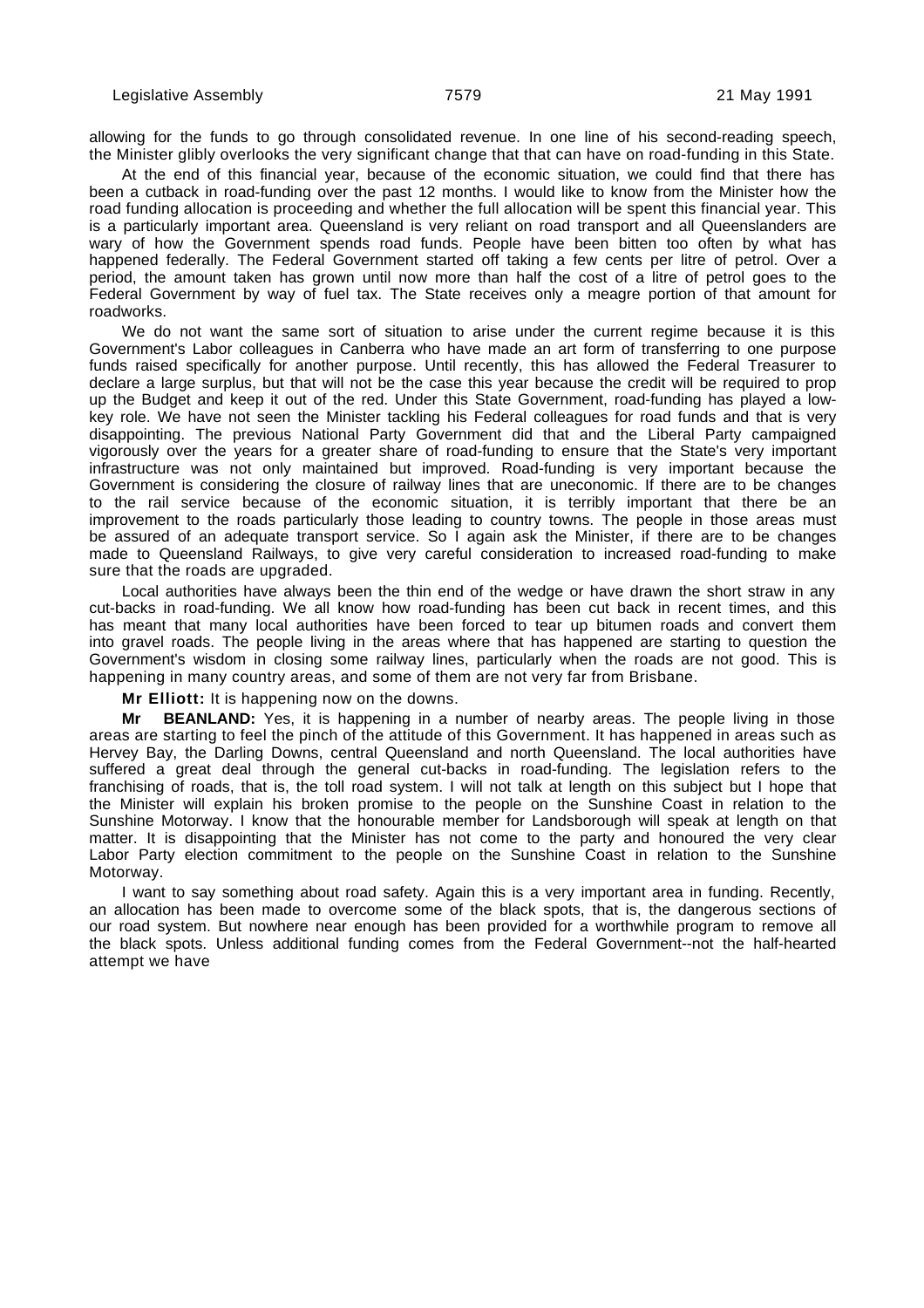seen from the Federal Minister--we will not be able to get on with this program.The Bruce Highway, which is part of Highway 1, is still far from satisfactory and is another project in need of increased funding from the Federal Government. In spite of that need, not one single word has been said by Queensland's Minister for Transport. It could be that he is too busy creating his superdepartment and changing personnel, but his juggling of departments from one hand to the other does not gain benefits for the people of this State. The people of Queensland know that they are being ripped off by the Minister's Federal Labor colleagues.

I believe that the Labor Government has failed to campaign for the removal of sales tax from safety items. In recent times, there has not been very much activity on the part of the Government in relation to road safety. The bicycle helmet wearing campaign started six months late because of a lack of Government funds. This is unfortunate, especially when it seems that there are adequate funds to fly the Government jet around this State and when it is remembered that this Government has three jets, which is one more than the previous Government had. In spite of that, basic funding that is required to implement the bicycle helmet wearing campaign is not available. I point out to the Minister that this is a very important matter for young people. I hope that, as the campaign has now begun, the people of Queensland will see a greater involvement on the part of the Government as it brings its publicity machine to bear to encourage young people to wear safety helmets.

I ask the Minister to clarify the Government's position in relation to the Inter-State Commission's report on road use charges and vehicle registration. As the Parliament is considering the changes that will be brought about by this Bill, and because representatives of many of this State's industries are alarmed at the huge costs with which they will suddenly be faced if the recommendations are implemented, I believe it is an appropriate time for the Government to spell out its position. Grain industry representatives believe that costs would increase by 6.5 per cent, or a total of \$12m in the first year of the report's implementation. This increase would then lead to increased costs of approximately \$7m in subsequent years--and those costs relate to one industry only. All types of industry, including the tourism industry, could be affected by the Inter-State Commission's report and recommendations, and this could mean that tens of millions of dollars will be added to transport costs in this large and diversified State. The discussion of this Bill is an opportune time for the Minister to spell out the Government's position in relation to this report. Many people in this State are concerned about its ramifications. I notice that in more recent times the Government has been curiously silent about these recommendations.

The legislation contains some good provisions that will assist in resolving a number of problems. On the whole, this legislation will have the effect of updating the Main Roads Act and will enshrine the policies that the Labor Government has wanted to put in place since it came to office.

**Mrs EDMOND** (Mount Coot-tha) (4.19 p.m.): It comes as no surprise to me that the Opposition will oppose the Bill. The only role I have noticed the Opposition playing in this Parliament is providing a negative response and opposition to all reforms. However, it comes as some surprise to me that the Opposition opposes the Bill because it provides for some separation of responsibility from the Minister's portfolio because each other piece of legislation that has come before the Parliament has been opposed by members of the Opposition on the ground that it provided for more responsibility to be given to a Minister--a prospect that terrifies them. This Bill replaces the Main Roads Act 1920-1990. The Main Roads Act was passed in 1921 and has been amended many times since that date. As the member for Isis indicated, there has been a range of ad hoc changes, but a complete review of the Main Roads Act has never been undertaken. It remains a document that is difficult to understand because it was written in the style and language of an earlier era which was more fitting for the 1920s than for the 1990s. It shows that the legislation was in need of a good spring clean.

The Main Roads Act was appropriate for Queensland in the twentieth century, but this Bill is designed to see road transport into the twenty-first century and provide an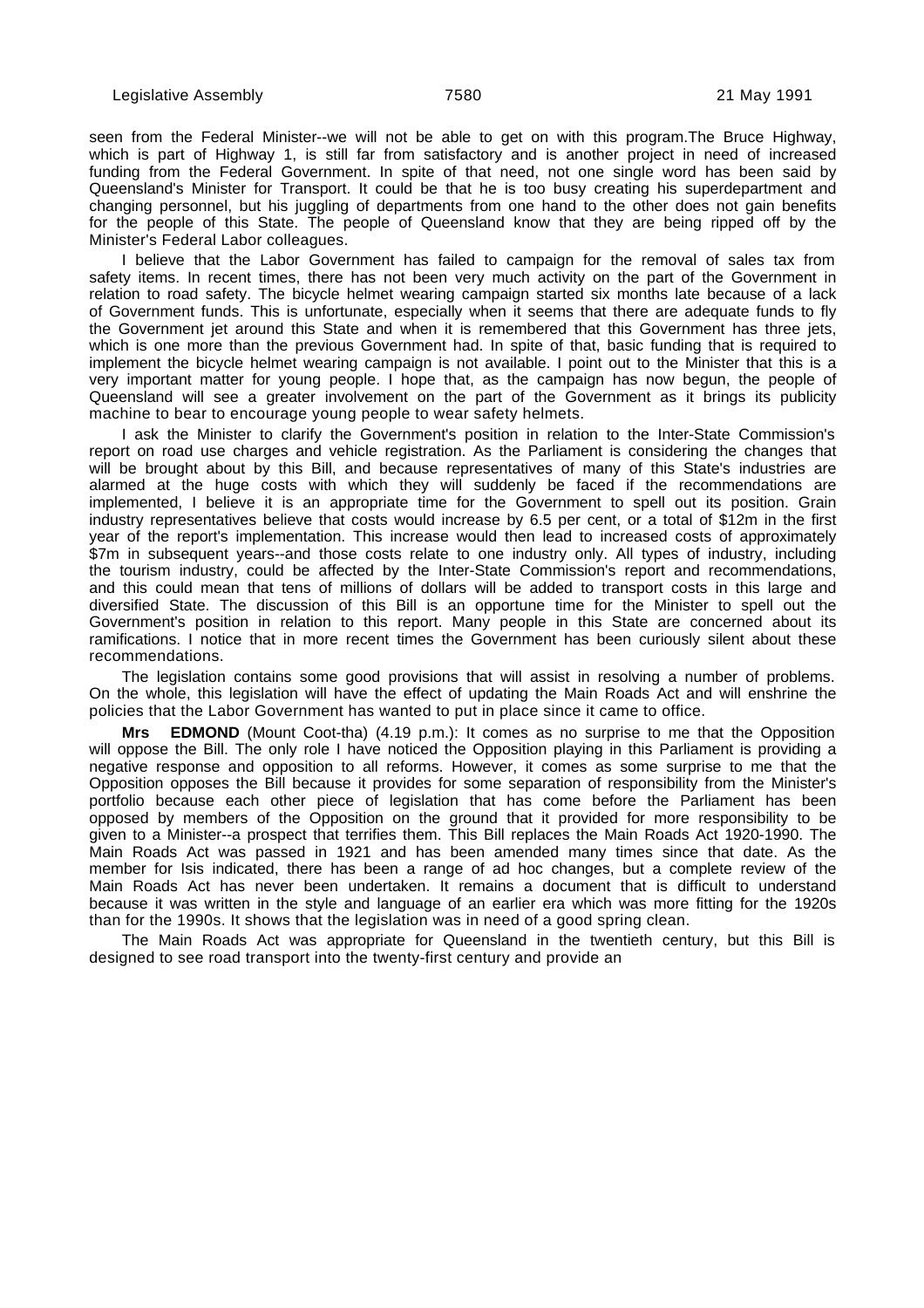interface with other transport functions of rail, sea and air. In keeping with Government policy, it has been written in language that is easy to understand and has been restructured into a logical sequence. It deletes many obsolete and irrelevant provisions and simplifies administrative procedures to improve the effectiveness of the organisation. In today's terminology, this Bill is designed to be user-friendly. A significant deletion is the reference to the Main Roads Trust Fund.

**Mr Elliott:** Can you tell us who it is user-friendly to?

**Mrs EDMOND:** It is user-friendly to people such as me--people who have been involved in community groups that have tried to read through the many amendments. The member for Somerset, Mr Gunn, knows how much trouble community groups in my electorate have had in the past in interpreting the Main Roads Act. It was difficult to find the sections applying to various areas and decide which little pocket of funding was applicable out of the Jindalee funding, the Everton Park funding, freeway funding or funding for the Western arterial road. The honourable member should sit quietly because this Bill is a large step forward. It makes the legislation understandable by the people of Queensland, if not by the member for Cunningham.

**Mr Elliott:** The Minister says that the transport operators are going to find that it is user-friendly.

**Mrs EDMOND:** Yes. I wish to comment on the transport operators because I find it surprising that the member for Flinders would insult them by claiming that they had no knowledge of what their drivers were doing. I always understood that they were responsible people who would have some understanding of and control over their employees.

The Main Roads Trust Fund was established in the main to retain the net proceeds from collection of motor vehicle fees for use in the construction and maintenance of declared roads. Under this arrangement, funds from motor vehicle registrations were hypothecated for use on declared roads. The disadvantage was that this mechanism provided little flexibility in the way that funds were used.

I wish to comment briefly on the arguments advanced by the member for Toowong. The argument for full command of fuel tax for road-building purposes is one that is very popular, but it is simplistic and conveniently ignores the other effects that roads have on the community. It ignores the quite obvious health problems, the traumas resulting from road accidents and the welfare payments needed for those people left behind or injured. It ignores research into road safety and the need for necessary education in road safety--just to name a few of the wider social aspects that are involved with roads. It is highly appropriate that we spend fuel tax income on things other than roads. I would like to see it going to funding public transport rather than being spent on roads to encourage some of the eggheads I have seen driving around.

Since 1 July 1990, funds for roads have been provided from the Consolidated Revenue Fund and from loan funds arranged by Treasury, as is the case for many other elements of the Department of Transport. Thus, the Main Roads Fund and borrowing mechanisms by the Main Roads Department had become anachronisms. Prior to July 1987, local authorities were required to make a contribution to the cost of construction and maintenance of certain declared roads running through their areas. In July 1987, the Department of Main Roads negotiated with the local authorities for them to accept responsibility for secondary roads in exchange for the waiving of a contribution by local authorities for expenditure on declared roads. Since that time, several sections of the Main Roads Act have been made obsolete and the opportunity has been taken to delete those provisions from the Bill.

Also, the Bill changes the title of the chief executive and the corporation. "The Commissioner of Main Roads" is being replaced by "The Director-General, Department of Transport" as the legal entity for the department. Accordingly, section 3 of the Main Roads Act has been deleted. Section 9A of the Main Roads Act provides for the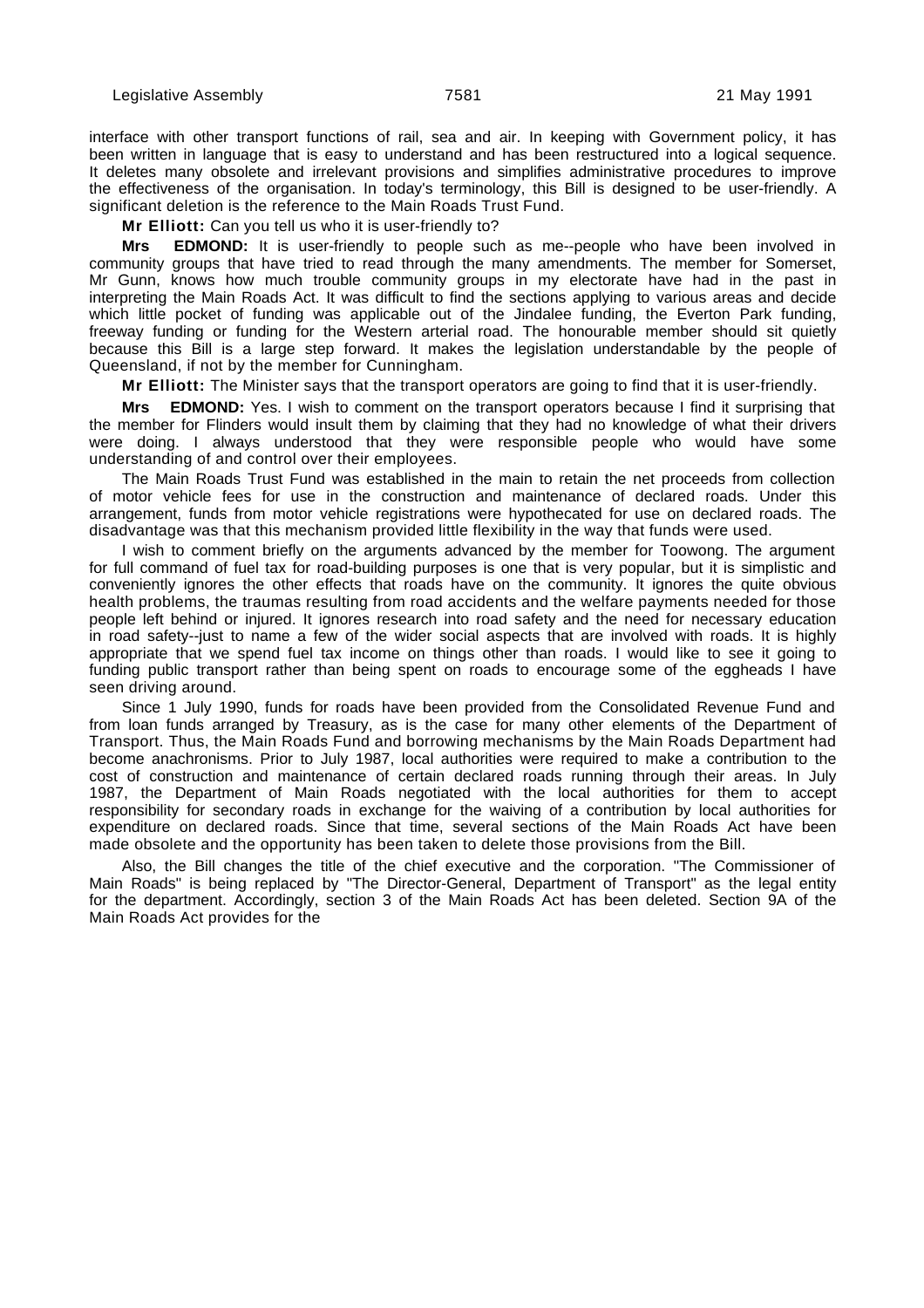Commissioner of Main Roads to belong to interstate organisations. As the need for such a legislative provision is seen to be unnecessary, it has been deleted. Section 9B of the Main Roads Act provides for the Commissioner of Main Roads to have involvement in some aspects of traffic management. That provision has not been incorporated into this Bill on the basis that the necessary powers exist in the Traffic Act, which also is administered by the corporation. Section 19 of the Main Roads Act allows for the allocation of funds from the Consolidated Revenue Fund, rather than from the Main Roads Fund, for roads to new settlements. That provision has been deleted on the basis that funding for all roads now is provided from the Consolidated Revenue Fund. Several other minor matters have been deleted. Pages 50 and 51 of the Bill list in detail the Acts affected.

Many of the changes reflect the new role of road transport within the amalgamated Department of Transport. The incorporation of the former Main Roads Department into the Transport Department is a move that I not only fully endorse, but it is one that I actually advocated and worked for prior to the last State election. It allows traffic management and transport decisions to be made using logical, national strategies rather than being locked into unimodel decision-making. I know from bitter experience that if one asks a road engineer--I ask those present to excuse me, but I am sure their memories are the same as mine--how to solve a traffic problem, he--and I say "he" advisedly, not carelessly--will almost invariably return with magnificent plans for bigger roads, flyovers, etc. that often create bigger traffic problems as well as social and environmental problems. The new structure allows transport solutions to be found outside traditional road-engineering solutions.

The Minister is to be congratulated on the initiatives being shown by the amalgamated Department of Transport. I am pleased to serve on his committee. One initiative in particular that I naturally fully endorse is the change in attitude to community consultation. I do not believe that he will be surprised to hear that. The formation of local area consultative committees has been well received and is providing an effective medium for community input into the planning process. Another important research project is examining techniques for minimising traffic noise. Traffic noise can cause severe distress and consequent health problems to people affected, and obvious loss of living amenity. It is much harder to deal with in our subtropical, open life-style than in European countries, of course, and it is vitally important that we find, if possible, some method of ameliorating its effects before we continue to harm people, as has happened in the western suburbs along the Western Freeway. I congratulate the Minister on his concern about this issue, for so long ignored by road-builders and road-users alike.

I comment briefly also on the matter of road safety raised by the member for Toowong. I note that neither he nor any member of his party were interested enough to remain in the Chamber.

**Mr Johnson:** There's one here.

**Mrs EDMOND:** I thought he was a member of the National Party. I hope that honourable members will forgive the mistake. It is sometimes difficult to tell members opposite apart.

**A Government member:** A coalition forming.

**Mrs EDMOND:** They are holding hands. Well, now we know. It is a coalition forming. It is legal now.

**Mr Johnson:** Have you got 15 per cent?

**EDMOND:** Ten per cent hold hands. Under the present Minister, road safety has been upgraded enormously to a division. I have been very impressed by the work that has been done. The baby capsule program has been enormously successful. The program on bicycle helmets has been aimed not at solid enforcement but more at targeting the age groups concerned--the groups that are most resistant to wearing bicycle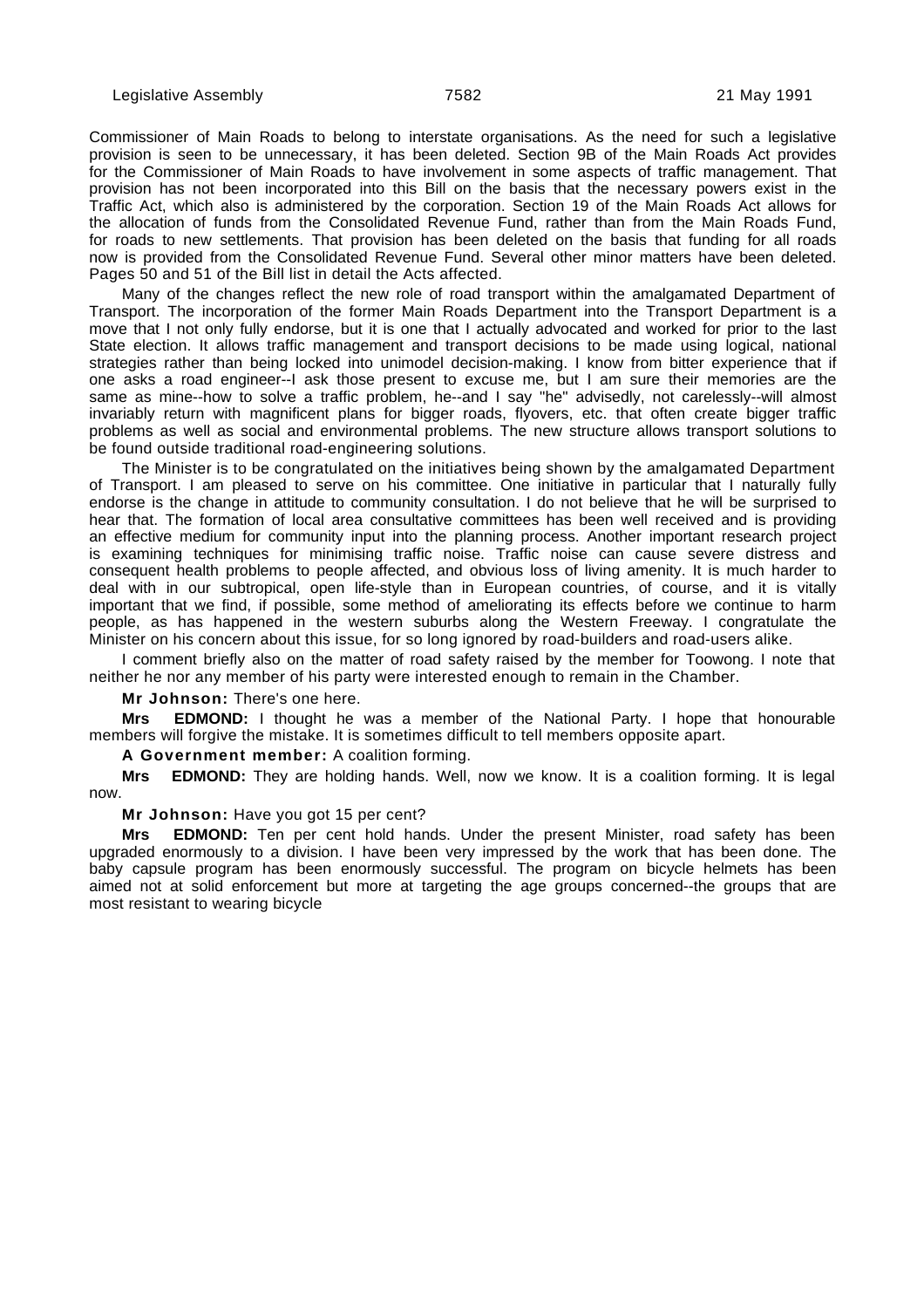helmets--with a very good advertising campaign. If honourable members have not seen that campaign, I advise them to go and see it. They will find that it is most impressive. If the member for Toowong took one opportunity to look at any of the material sent to him, he would be terribly impressed. The fact that he has not done so shows that he is wasting his time in the inner city. He should be out on the Darling Downs where his party received such a wonderful result at the recent by-election and which is an area about which he is so concerned.

## **A Government member:** Who with?

**Mrs EDMOND:** For the Liberal Party. The Queensland Department of Transport is also undertaking a series of research projects designed to provide greater value for the road dollar and to better integrate its roadworks and the environment. One of the most visible projects will be the Full Scale Pavement Performance Study to be carried out at the Beerburrum test site. That study will be a cooperative venture with the Australian Road Research Board and the Australian Pavement Research Group. The study will test commonly used crushed rock materials as well as western Queensland--I note that Opposition members are not listening--fine-grained gravels under accelerated loading using the 45 tonne accelerated loading facility. The jointly funded trial will lead to better utilisation of those crushed rock materials and the ability to safely utilise local materials in western Queensland, which is very important.

In the past, the allocation of road funds to construction projects and maintenance throughout the State has been a somewhat ad hoc affair and has caused a great deal of community concern. This Government supports a more strategic and rational approach, which will enable the competing needs of the various regions and types of roads to be compared fairly. It will establish a road network strategy to examine these needs and opportunities and also economic significance. The aim is to provide direction to the allocation of funds for the development and management of those roads for which the State is responsible and to ensure that scarce resources are put to best use. The major criteria for investment will be the potential to generate new economic activity and/or to facilitate existing activity where it is currently hamstrung by transport conditions. The principles behind a road network strategy approach are well advanced and will form the basis for future planning of the road network. The pork-barrel approach of the past is a totally inappropriate means of determining funding priorities.

**Mr JOHNSON** (Gregory) (4.32 p.m.): I rise to speak on this important Bill with very mixed feelings. In some instances I agree with what the Minister is endeavouring to do, particularly the cutting of bureaucratic red tape. At the same time, I have some serious concerns about parts of the Bill. I also have some questions that I believe the Minister should answer in his reply before the Bill is put to a vote. I say that because if my presumptions are correct, the Bill will have substantial long-term Statewide implications.

I might say at the outset that this Bill once again raises the concern that Bills that are being introduced provide very substantial powers to be invoked by regulation alone, without having to come before Parliament for ratification. I believe that legislating to allow the implementation of regulations not yet available to honourable members to check opens the door to possible abuse of ministerial and bureaucratic power and that things need to be tightened up. I noted in the Minister's second-reading speech an impressive array of organisations that were consulted in the drafting of this Bill. I commend him for that, but I note with concern that two major rural organisations, whose members cover most of this huge State, were not included. I refer to the United Graziers Association and the Cattlemen's Union, which are two very important grower organisations in this great State. I believe that they should have been consulted. As the vast majority of Queensland's roads affect the section of the community that those organisations represent, they had as much a right to be consulted as, say, the Australian Workers Union, the Federated Engine Drivers and Firemen's Association and the Transport Workers Union. I suppose that rural Queensland and I should be grateful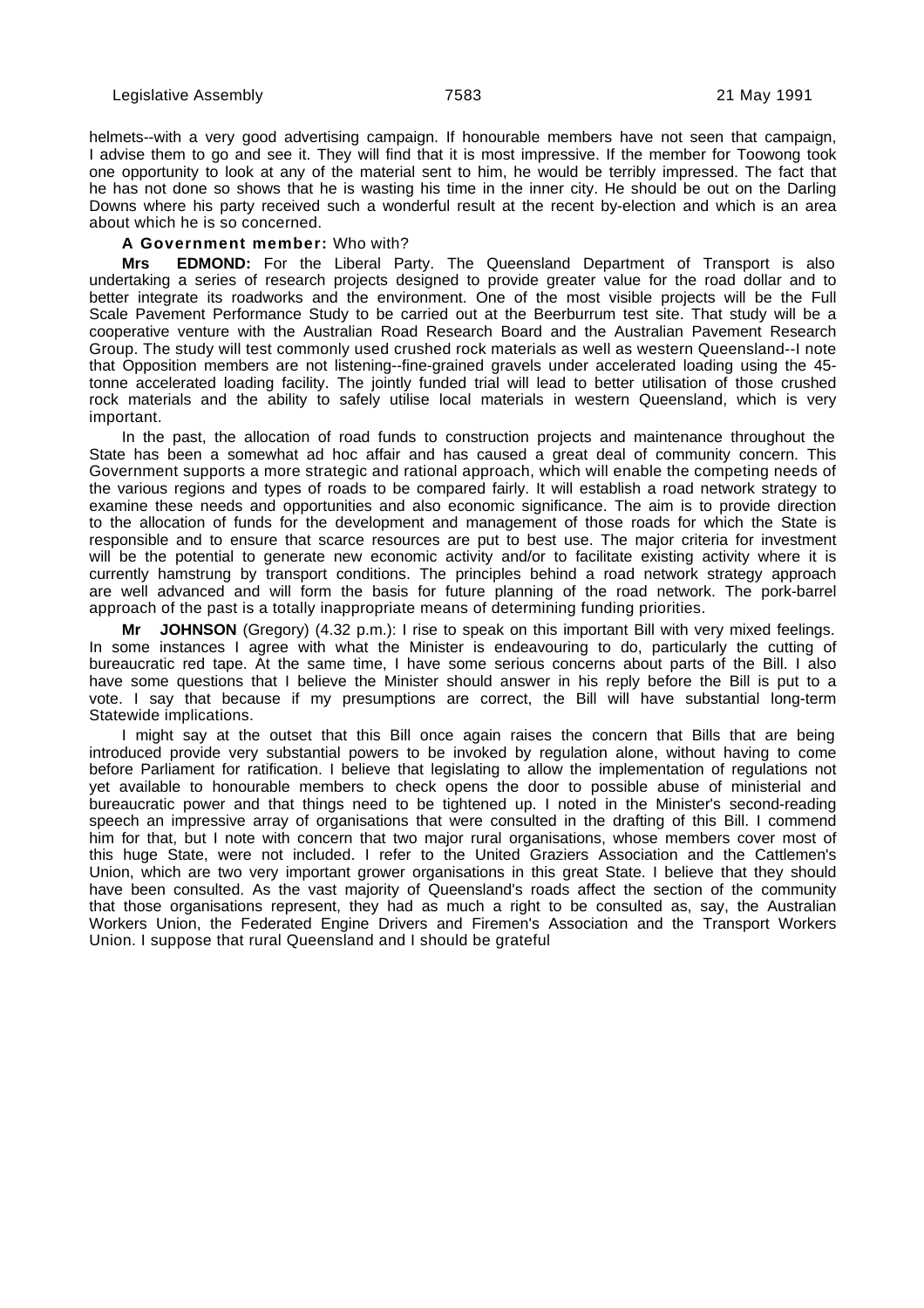that at least the Queensland Farmers Federation was on the list. However, that federation is not the governing body of a lot of the growers in this State.

As the Minister stated in his second-reading speech, the regulations that will be required to complement this Bill, to come into effect from 1 July, are not before this House, nor have they been given to the consultative organisations so that they could be checked. The Minister stated--

"The opportunity has been taken to rationalise the provisions that should be in the regulations rather than in the Act."

 He went on to advise that the provisions in the old Main Roads Act had been significantly reduced, but he also said--

"However, it is still expected that there will be fewer regulations in all."

After receiving that tantalisingly and intriguing bit of useless information, it would appear that honourable members should be grateful that they are blind to the facts. The point is that these as yet unclear or unknown regulations will reflect the department's extended responsibility across all areas of transport in Queensland, be it by road, rail, air or water. Honourable members have before them a very substantial area of Government administration which, on the Minister's own statement, is undergoing substantial change and restructure. It is a very unsatisfactory state of affairs. In his second-reading speech, the Minister is at pains to point out that the changes to the department's hierarchy and its legal status as a corporation under this Bill should not be construed as foreshadowing an intention to privatise it. However, I believe that the Bill indicates that the way is definitely left open for privatisation of Roads Division vehicle registration services at least. Whether or not the ISC report is implemented remains to be seen. It would also appear to be clear that the way is open for the department to operate associated business enterprises and provide technical, consulting, property and business services. Just what are the associated businesses referred to? Does this mean that the department wants to farm out the vehicle registration business on the one hand but on the other hand go into business itself? I ask the Minister to clarify the position so that honourable members know exactly what they are debating and what they are voting on. Or are these points to be clarified by regulation?

I welcome the decision to make the allocation of funds more flexible, particularly where it relates to what I call shire link roads. These are a very important part of the road network in this State. They are the roads that are commonly used by both locals and interstate tourists as short-cuts between highways and declared roads. They are linked with main highways and railways. At present many of these roads are in a bad state of disrepair. In many areas, the desire of the tourist to get off the beaten track, so to speak, has led to heavy use of shire roads, some of which have become de facto highways. Some people get a thrill out of driving on these roads.

Our roads should be kept and maintained in a condition so that this State can progress, and do so in more ways than one. I speak of tourism, transport of livestock and produce to rail heads, as well as local use. This has resulted in higher than expected maintenance costs to quite a few local authorities. I believe that this provision will be welcomed by those shires. However, I question the department's being totally responsible for conditional approval of applications for subdivisions of land contiguous with a declared road subject to limitation of access. I believe that more input occurred at a local level between local authorities and the Main Roads Department under the former Government and the former Main Roads Minister, Mr Hinze. I believe that was a healthy course taken by the Main Roads Department and the Transport Department in this State. However, it seems that we have a Government of regionalisation in Queensland today and, until the next election, I suppose we will have to put up with that.

I believe that the officers of the relevant local authorities are the people on the spot who should retain an input in the decision-making process and not have to rely on an appeal to the Minister if they disagree with the department's bureaucratic decision from afar. I am not against the idea of limited access on to Queensland's major freeways and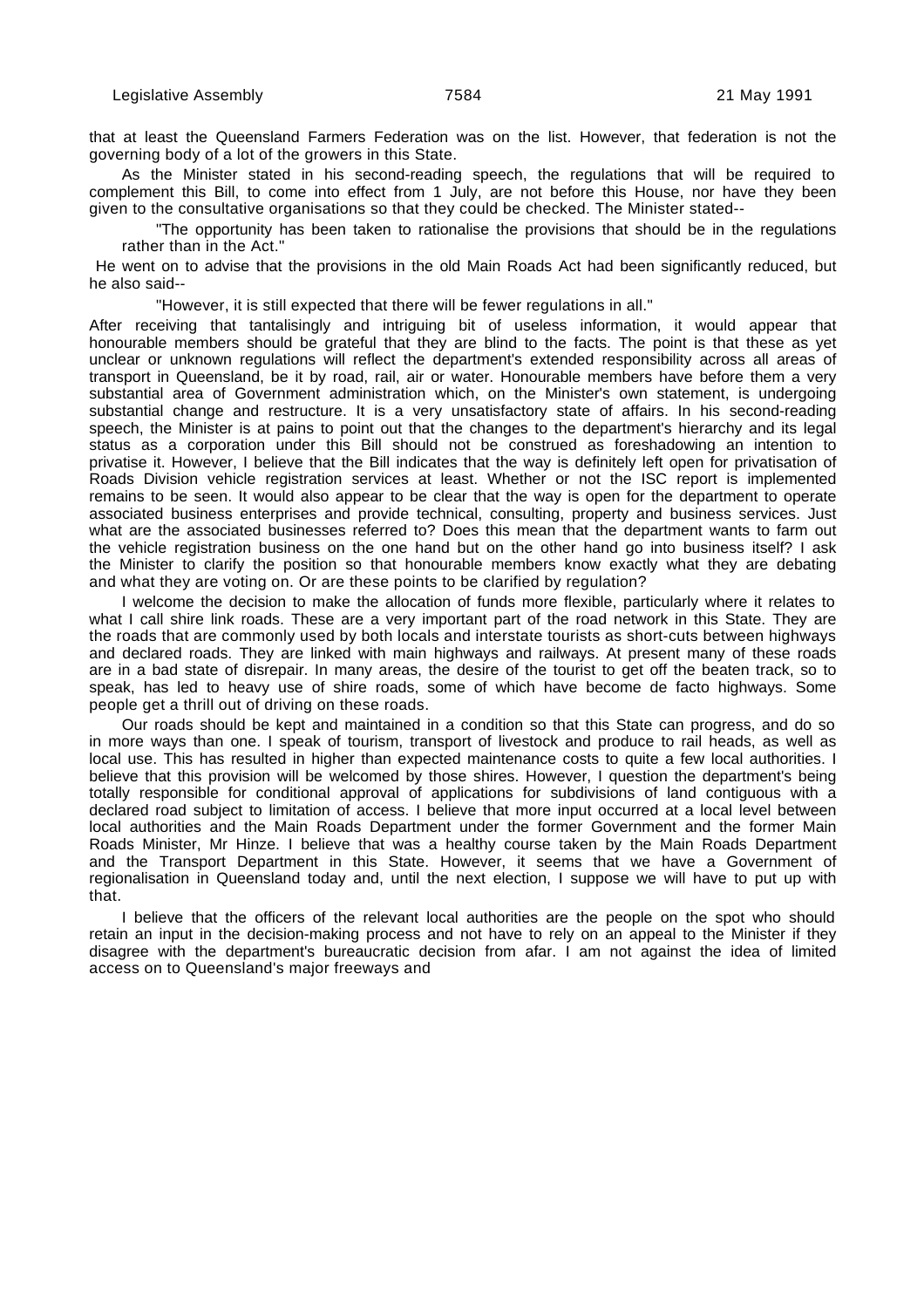highways so that subdivisions will not eventually create the very bottlenecks that the freeways were designed to eliminate. However, having said that, I urge the Minister to ensure that the department declares its proposed location of future freeway and highway routes and their likely limited access as soon as practicable. This would assist people buying land in the area for future business or residential purposes from coming into conflict with access problems.

I note also at the top of page 5 of the Explanatory Notes that the courts have ruled that current provisions do not empower the department to prohibit access, although, quite obviously, this has been done on a fairly widespread scale. I ask: how liable does this leave the department and the Government to litigation, or will this legislation be made retrospective by regulation to block this loophole? I would also seek clarification from the Minister on the basis of a section of the same Explanatory Notes. Midway down page 6, dealing with "Part 5. Property Provisions", which relates to property acquisitions, it states--

"Limitations are to be removed regarding the types of land over which declarations for reservation of future declared roads can be made. Currently, lands in a city or town or lands being built upon at that date are excluded from such declarations.

Does that section mean what it indicates, that additional powers will be given to the department to freeze large stretches of urban land, say, in Brisbane for future freeways? I ask the Minister to clarify that point for me.

A very important aspect of the Bill is that it simplifies agreements with local authorities to carry out construction and maintenance work on declared roads outside their own area. I agree that many shires, particularly the larger shires, are better equipped to do this type of heavy construction work than smaller shires, which may not have the necessary machinery. I emphasise that this is a very important aspect of country shires. I not only refer to those shires in my electorate but also to all shires throughout the State. This work is a source of employment to many people in those country towns and shires. At the same time, I voice a note of caution that most shires, particularly those in the more remote regions, depend to a larger or smaller degree on Main Roads work to help defray their plant costs. I request that, up to the capacity of their equipment, the smaller shires be given preference for this type of work within their boundaries. I believe that it is of paramount importance that work of this type continue to function within the parameters of the local shires.

I also agree with the dropping of the need for an Order in Council for any construction project exceeding \$120,000. Back in the 1920s this might have been considered a major job but, in today's terms, it represents only the cost of moving an on-site Main Roads camp from one location to another.

On the matter of imposing extended road load limits after prolonged flooding--I agree that there is a need to avoid additional road damage. I commend the Minister for his efforts during the recent floods. At the same time, I point out that, as a result of those limitations, much hardship was faced by transport operators in rural Queensland and other parts of the State. I ask the Minister to bear that fact in mind. I know that he has worked in close liaison with Main Roads personnel in various locations throughout the State. However, I urge the Minister to bear in mind the hardship that has been imposed on those truck operators. On various occasions I have discussed this problem with the Minister. I am aware that in the Cloncurry region some people had to wait six months before they could transport their fat cattle out.

**Mr Elliott:** The difference between buses and transport has been a bit of a bony contention.

**Mr JOHNSON:** The honourable member for Cunningham has raised an important point. There is no difference in weight between a loaded bus and a loaded road train. I make special reference to that point.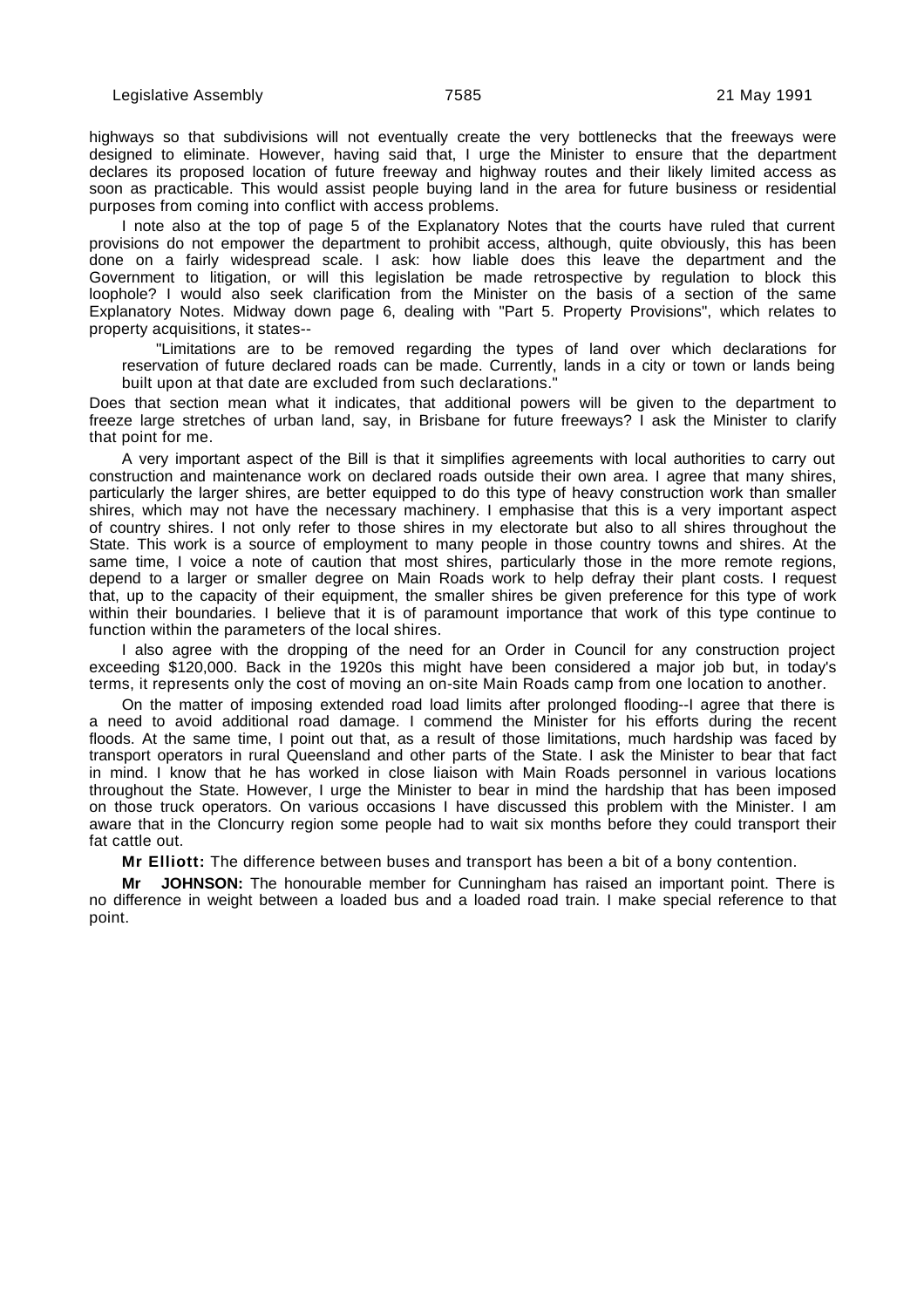The people in the bush are suffering considerable hardship. If flooding occurs in the future in those remote areas, I ask that those restrictions be lifted as soon as possible. Many such centres are far from rail services and virtually depend on their local road transport operators for their continued existence. Honourable members will be aware that that is the case throughout the length and breadth of this State. In order to feed Queensland's rail network, the road transport division must be in operation at all times. As I have said before, one cannot do without the other.

I am well aware that in this day and age costs are rising. However, I do not support the doubling of penalties contained in this Bill. I am well aware of the unfortunate need for penalties for breaches of the Act, but a fine of \$2,000 is substantial in anyone's language, even allowing for inflation. I fear that this provision is just another camouflaged tax grab on behalf of the Treasury.

On a somewhat related matter, I ask the Minister to clarify the implications relating to the statement "Granting and managing vehicle registrations and permits" which is specified as a subject matter for regulations and which is contained in the First Schedule on page 48 of the Bill. The Minister might also expand on the subject of "Tolls payable through use of transport infrastructure" which occurs a few lines above the previous statement. Does "Granting and managing vehicle registrations and permits" propose what it indicates, namely, the opportunity for privatising this major phase of the department's operations? I ask the Minister to clarify that at a later time.

I also ask him to provide some clarification of the point made near the bottom of page 5 of the Explanatory Notes relating to the Land Court. For various reasons, as I mentioned during the debate on the Transport Infrastructure (Railways) Bill, the Land Court plays a very important part in relation to security of tenure within this State. In the Explanatory Notes, under Division 5--Compensation Concerning Access, the point is made that--

". . . matters to be considered in determining the amount of compensation are specified in the Bill, whereas, under the current legislation, the Land Court is not compelled to take account of such relevant matters".

On the surface, it appears that this impinges on the independent powers of the Land Court. Is it the thin end of the wedge to dictate the powers of the Land Court to the point at which it could be claimed to be unnecessary and eliminated? Is this the dawning of the era of bureaucratic decisions without the tried and true safety net provided for many years by the Land Court's independence? I sincerely hope not. I ask the Minister for his immediate assurance that there is no move within Cabinet to eliminate the Land Court.

I congratulate transport authorities right throughout our great State on the outstanding work they are doing in their local areas. Their input will still be very important. I can see what this Government's intentions are in relation to regionalisation. However, I believe that the people who have the hands-on experience and who are in the field know best the needs of the people in their areas. That is the case whether they be in remote areas, on the coast or in south-east Queensland. I ask the Minister to bear that in mind. With this Bill, if everybody works together it is possible that a great road infrastructure could be provided in Queensland.

**Mr BEATTIE** (Brisbane Central) (4.48 p.m.): I rise, naturally, to support the Transport Infrastructure (Roads) Bill. In doing so, I indicate that I am delighted that a more sensitive approach will be taken to main roads. Because I represent an electorate such as Brisbane Central, I know that roads have a direct impact on the quality of people's lives. I will refer to that point later. As the Minister for Transport rightly commented, the current Main Roads Act is difficult to read and understand. One of the objectives of those drafting this Bill was to develop legislation which is comprehensible by the public and by those charged with the responsibility of its administration. That objective has been achieved. Indeed, we continue to make sure that Bills presented to this House are in plain English and not in some legal gobbledegook. The Bill has been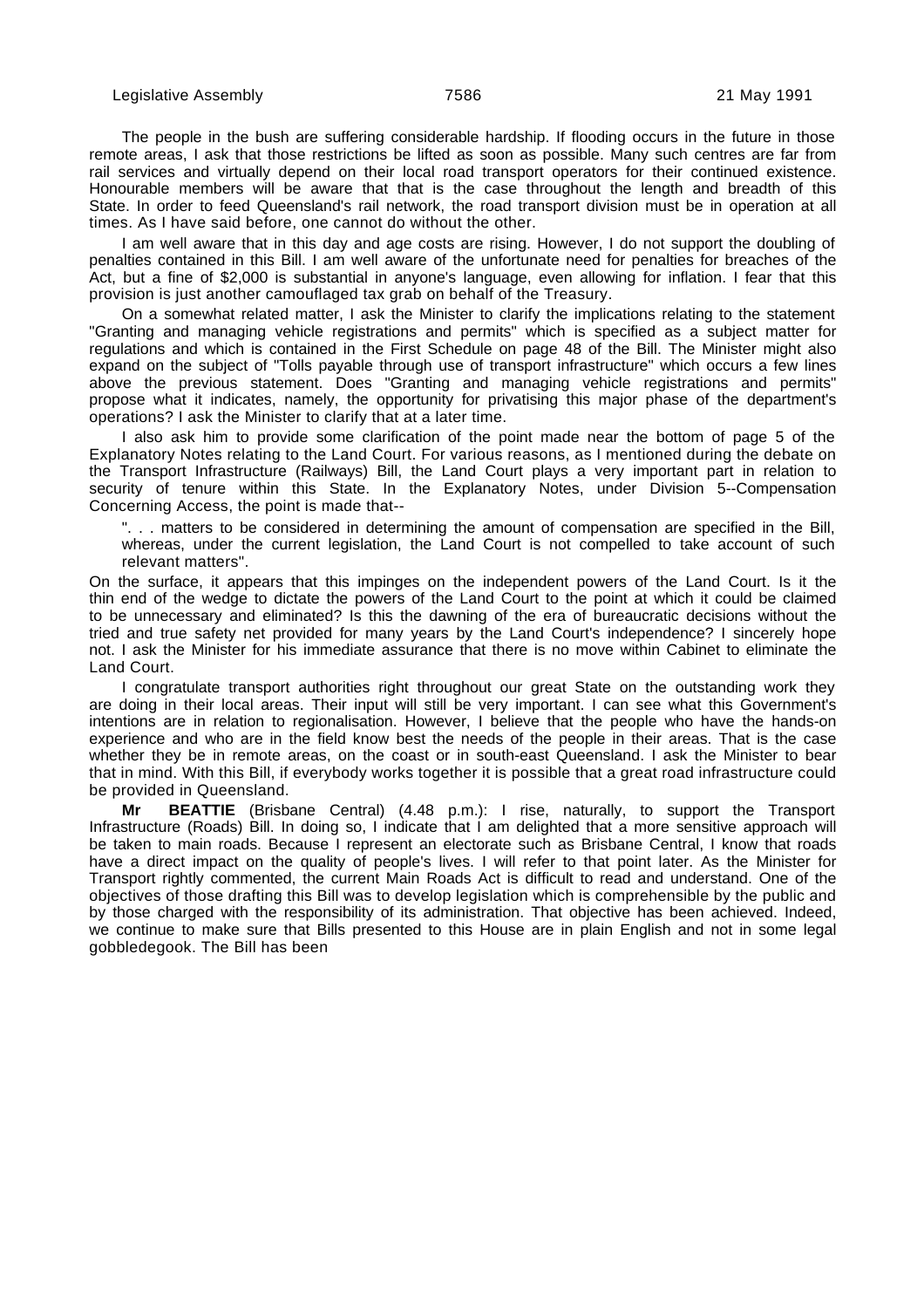structured in a logical fashion and in this regard is light years ahead of its predecessor. It addresses the rights of and interrelationships between those organisations which have the authority to occupy the declared road corridors throughout the State, the owners of adjoining land and the road-users.

**Mr Elliott** interjected.

**Mr BEATTIE:** It is obvious that the honourable member has been hit by a truck on the road. It is important to understand that the road is all of the land between boundaries with contiguous land--it is not just the black part in the middle. That is something that the honourable member should take up and understand. This is illustrated in chart 10.6 of the Outline of Bill contained within the Explanatory Notes. Additionally, whilst the corporation has property in the land, others continue to have rights--for example, road-users, owners of statutory utilities and owners of contiguous land.

The Bill uses terms which accurately describe roads-related matters, and those terms have been applied consistently throughout the legislation. Those terms include transport infrastructure, road transport infrastructure, ancillary works and encroachments, statutory utilities and means of access. Some of these terms may seem confusing at first but they do have precise meanings which, once understood, make this legislation far simpler than the current Main Roads Act. To aid in members' understanding of this Bill, I refer to chart 10.5 of the Outline of Bill contained within the Explanatory Notes. As can be seen on the diagram, transport infrastructure is the broad umbrella which covers all of the transport options--for example, road, rail, marine and air. Road transport infrastructure refers to the roads and everything contained in them which is managed by the corporation.

Chart 10.5 contains the expression "Works for RTI"--which is works for road transport infrastructure. That expression is common in the Bill because it relates to the primary visible activity of the corporation. The term is defined in the Bill but, in short, it refers to the construction and maintenance activities associated with man-made items within a road. It replaces the outdated terms "permanent works" and "permanent improvements". "Naturally occurring materials" are those provided by nature, such as grass, trees, soil and gravel. These are important to the travelling public because they need to be maintained so as not to obstruct vision. These materials are part of the road transport infrastructure and are the responsibility of the corporation.

"Ancillary works and encroachments" is a mouthful but it has a precise meaning. It replaces in the current Main Roads Act the term "obstructions", which is both a misnomer and somewhat offensive to owners of cane railways and such which exist legitimately within a road. Cattle grids are the best example of ancillary works which form part of the road transport infrastructure, but their purpose is ancillary to the movement of traffic. Petrol bowsers and awnings are examples of encroachments which have permits to exist in the road. Road transport infrastructure includes works for road transport infrastructure, naturally occurring materials, ancillary works and encroachments. This Bill expects the corporation to consider the best transport solution rather than to restrict its focus to road solutions. Accordingly, the corporation will be empowered to construct and maintain works for transport infrastructure and to maintain the associated naturally occurring materials.This could involve the corporation in the provision of items such as a road/rail interchange or a jetty, as illustrated in chart 10.5. Honourable members will be aware that this Bill replaces an Act that has not been restructured since it was introduced in 1920. That becomes obvious when one reads it. The Minister is to be commended for the excellent job that has been done to bring order out of something approaching chaos.

I turn now to deal with environment and urban environment which, as honourable members would appreciate, is a matter of considerable importance to my electorate and me. The Minister for Transport has already told the House that the Main Roads Act has not undergone a fundamental review since its inception in 1920. I have just made that point. Perhaps not surprisingly, that Act talks only about the construction and maintenance of roads and makes no mention of the impact of those activities on the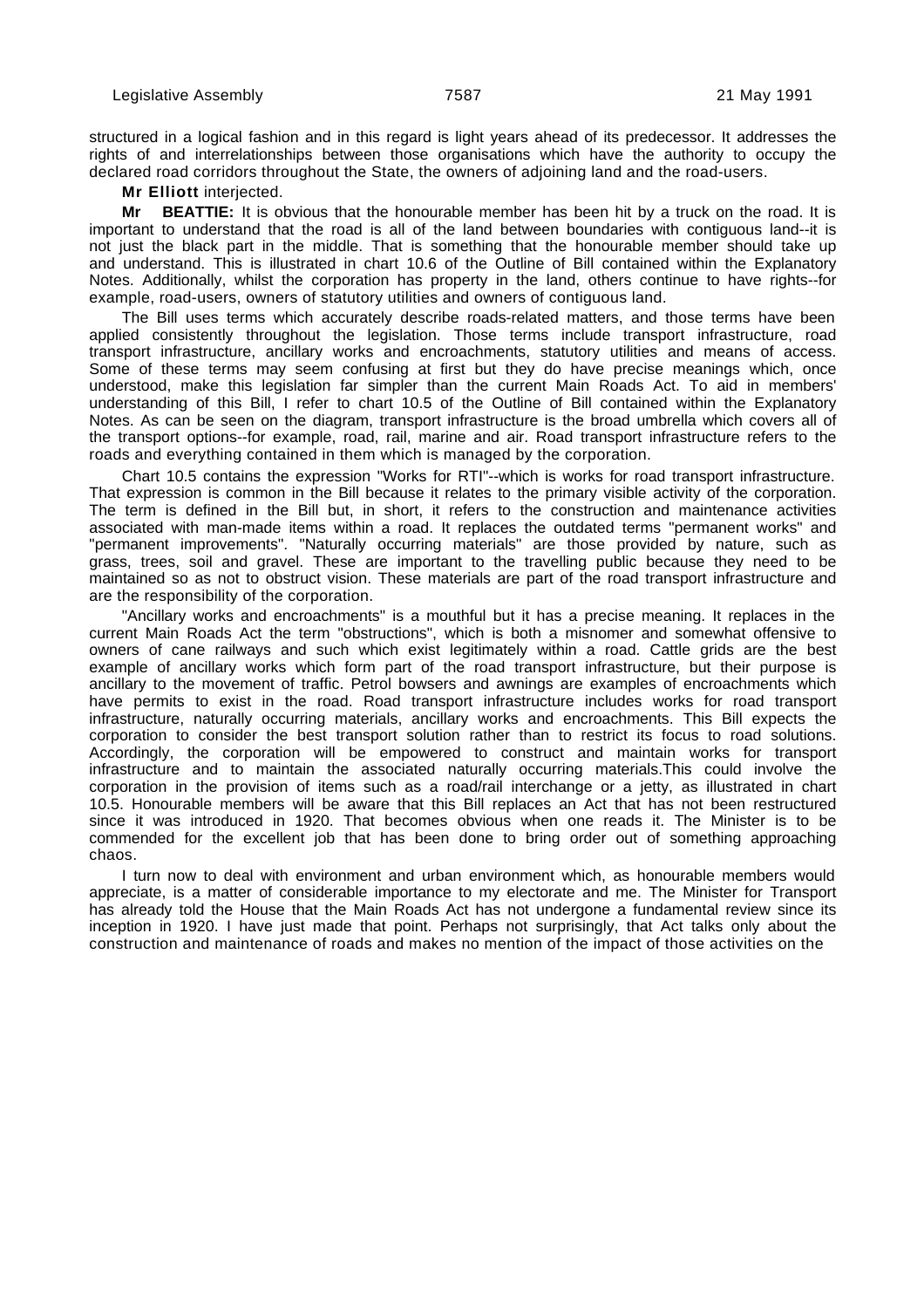environment. That matter has been of some annoyance to people in my electorate. In this more enlightened era, the corporation is expected to have regard for environmental assessments in carrying out its primary function of developing and managing road transport infrastructure in this State. That is something that was not done terribly well in the past by the former Main Roads Department. Clause 6.1 of the Bill authorises the corporation to carry out surveys and investigations, inter alia, regarding the avoidance and mitigation of negative environmental effects. This State has had a Main Roads Department that was efficient at building good-quality roads. However, it did not always deal sensitively with the people who lived near those roads.

**Mr McGrady:** And a good commissioner.

**Mr BEATTIE:** I am happy to accept that the former Main Roads Department had a good commissioner. The Department of Transport is also working with the Australian Road Research Board on the development of practical noise amelioration policies and with the Griffith University on basic research into particular noise factors. The honourable member for Mount Coot-tha made reference to that matter. Trials are already under way to test various methods of minimising traffic noise problems. I stress that noise, particularly in the inner-city areas and inner suburbs of my electorate, directly impacts upon the quality of life of people who live there. When one bears in mind that the inner suburbs have a disproportionately high percentage of elderly people, one understands why noise is not only a political issue but also a health issue.

It is worthy of note that the Department of Transport has established an internal heritage committee to manage its responsibilities to preserve the transport heritage of this State. That is of considerable importance. This Government, which has an enlightened view about the environment and heritage, is enshrining that commitment in legislation. The Department of Transport is putting those policies into effect.

I return to the issue of quality of life in the inner suburbs. I quite happily acknowledge that the former Main Roads Department made a significant contribution to the development of this State. As I said, it was a good builder of roads. However, when one talks about the quality of life of people in the inner suburbs, one cannot adopt an engineer's mentality about where to build a road. That is not an attack on engineers. The former Main Roads Department employed many good engineers. However, where the building of a road severely impacts upon the quality of life of people in the inner suburbs, a more sensitive approach must be adopted to the construction of that road. On several occasions in this House, I have mentioned the Hale Street project. Although it is a council responsibility, that project has had a devastating impact upon the quality of life of people living in Petrie Terrace and Paddington in my electorate, to the extent that some of them have suffered a detriment to their health and, because of their age and because their lives were disrupted, a couple of them have died. That is the sort of consideration that must be given to the construction of a council road or a Transport Department road.

At present, I am experiencing difficulties with the roadworks on Kelvin Grove Road. Although the construction of that road is a magnificent physical achievement, it has had traffic spin-offs about which I have written to the Minister. Indeed, I have obtained a sensitive response from him, and I thank him for that. The problems with that project, which was commenced under the former Main Roads Department, have had an impact. At 9 a.m. tomorrow, in an endeavour to resolve some of those problems, I am meeting with a representative from the Transport Department and one of my local constituents, Mr Frank Messina, who lives on Kelvin Grove Road and is concerned about what has happened to traffic in the area. Inevitably, when a road such as Kelvin Grove Road is widened, when traffic islands are constructed to deal with the widening of the road, and when traffic management difficulties are created, that severely impacts upon the traffic flow in nearby streets. One cannot be insensitive when dealing with road construction. One cannot be insensitive to the impact that the widening of a road will have on nearby areas. That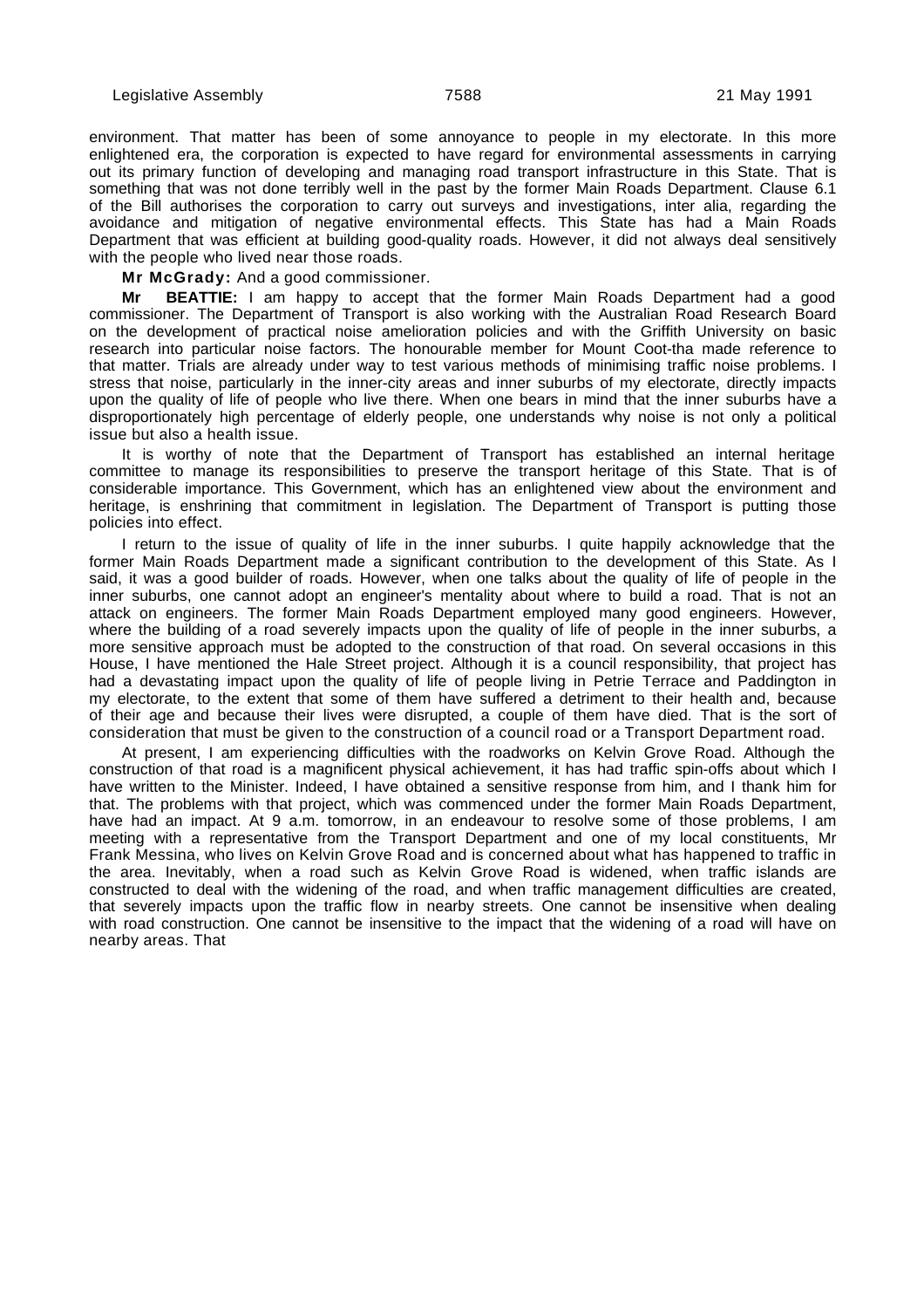includes not only the flow of traffic but also factors such as traffic noise. I have raised the matter of Kelvin Grove Road with the Minister and the department, and I am happy with the responses that I received.

**Mr Hamill:** We looked after some trees very well.

**Mr BEATTIE:** I am delighted to take the Minister's interjection, because he has shown a willingness to ensure that trees are maintained not only to beautify the inner suburbs and minimise the impact of major roads but also to reduce noise. There has been some debate about this issue. I believe that, if the correct types of trees are planted in a particular area in the inner suburbs, they do reduce noise and give people in those areas a feeling of protection from the large roads that are being built there.

When major roads are planned, what will happen to the traffic that flows off those major roads must be carefully evaluated. I return to the Hale Street example. The Brisbane City Council has created the huge monstrosity of Hale Street that will dump a very large number of cars outside the Royal Brisbane Hospital and there will be very little ability for them to get away from that area. I am aware that all sorts of engineering solutions are being formulated at the moment, but I have grave concerns that, at a later date, there will be a push for a freeway through the northern suburbs of Brisbane. The Minister is aware of my total opposition to such a concept, which would be detrimental to the quality of life of people who live in my electorate--all of whom are very intelligent people, because they vote overwhelmingly for the party in Government.

In his speech to the House, the honourable member for Toowong talked about there being some confusion. The only confusion is in his mind. Again, he has not taken the trouble to read the Bill. This Bill goes a long way towards resolving the concerns that I have expressed to the House today, which relate to the past, not to the present. The Bill has gone a long way towards achieving some sensible planning in roads. I acknowledge the contribution made by the Minister in that area. This is the second major Bill that the Minister has introduced this year, the first being the Transport Infrastructure (Railways) Bill. I pay tribute to the contribution that he is making towards improving transport in this State.

**Mr BOOTH** (Warwick) (5.01 p.m.): When I speak to Bills, I often follow the member for Brisbane Central. On this occasion, I agree with some of the things that he said--not all of them, but a good many of them. He made the point that roads have a significant bearing on quality of life. That is so in the city, particularly with regard to noise, but it is much more so in the country. If good roads are not constructed, people cannot travel anywhere within a reasonable time. I also agree with the member for Brisbane Central that the old Department of Main Roads did a good job. It managed to keep construction happening and to spread that expenditure fairly well throughout the State. I am sorry to see the change in name of the department, but I guess the name is not everything.

For country people particularly, along with health and education, roads are one of the main factors that affect people's quality of life, and they also affect commerce. Roads can also have a variety of other smaller effects on the community. As I said, I am not particularly pleased to see the change in funding or administration of the superdepartment of transport, as it has been called in the press. It is all very well to call it "the corporation". However, all that calling it "the corporation" does is to set up a buffer zone so that, if something goes wrong, the Minister can say, "Oh, no. I had nothing to do with that. It is those terrible corporation people." That is the perception of the people in the country and in the workplace. They think that this idea of setting up corporations, apart from the fact that it might make some jobs for the boys----

**Mr Hamill:** You know better than that. You would be telling them the right thing.

**Mr BOOTH:** Of course, I would. I will tell them the right thing. I will tell them that I am worried about it. That is what anyone would tell them.

The other matter that worries me is the change in funding. It is all very well to say that funds will be paid into consolidated revenue and that funding will remain the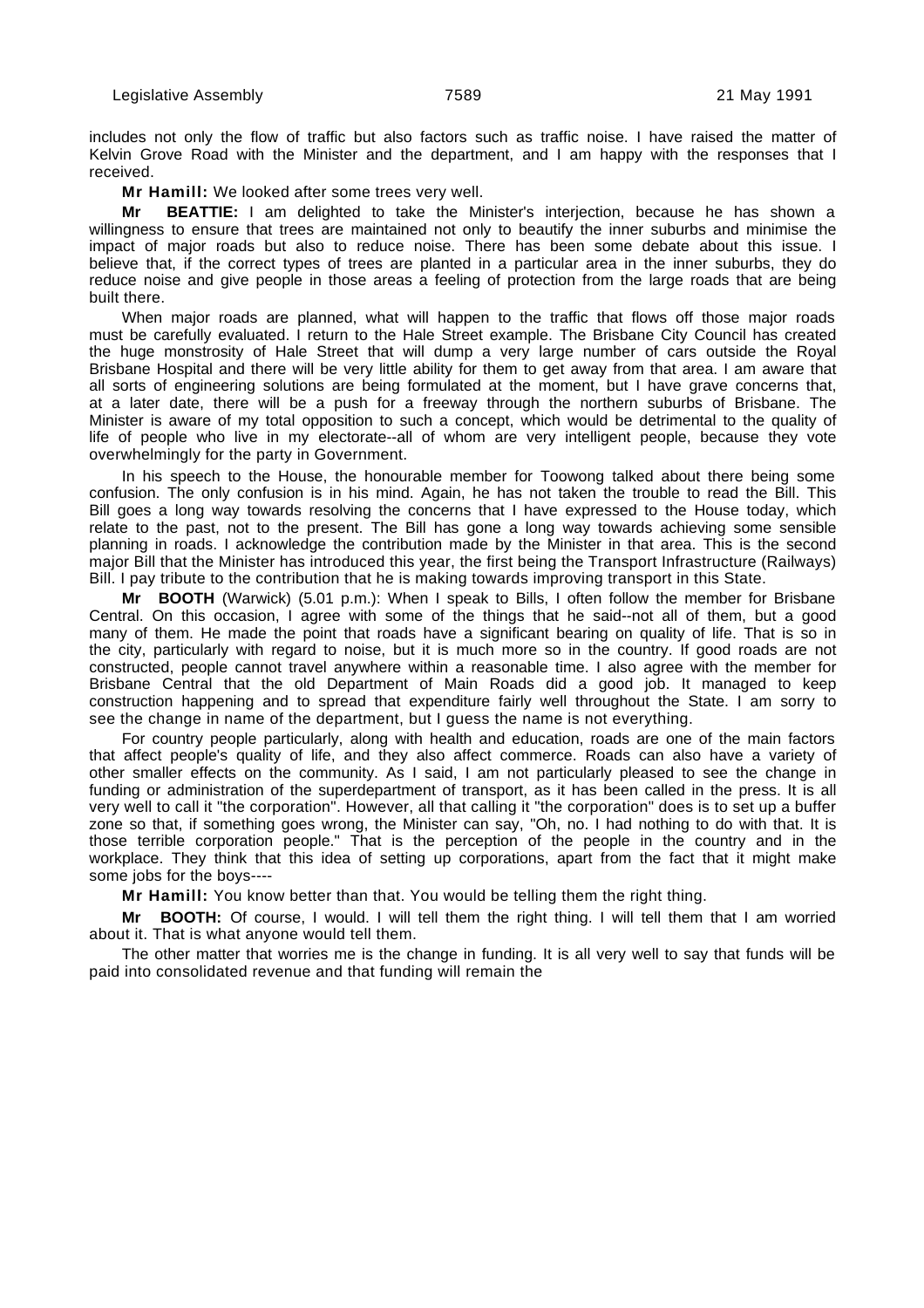same. There will be problems. Earlier in the debate, one of the Opposition speakers in the debate pointed out that, when the Federal Government imposed the petrol tax, States were going to get a lot of it back. How much do we get back now? The terrible tax is still there. It is the reason why many people are unemployed. In some areas, people cannot pay that huge fuel tax and run a business successfully. That worries me. It worries me also that any change in the collection or distribution of revenue could result in some people wanting to get some revenue and perhaps impose another tax. I hope that that is not the idea of the change in funding, but I worry about it.

I mentioned earlier that the funding of roads is very important in the country. I am probably a bit biased, because I live in a road-junction town. If the roads were not good, that town would nearly cease to exist. It would lose a lot of its revenue. The many motels in the town rely on the roads, too. I am not saying that the Government will do the things about which I worry, but the opportunity might be there to do so. The matter that worries me more than anything is that, everywhere I travel, both within and outside my electorate----

**Mr McGrady:** You look very smart when you walk around with your trilby hat on--very, very smart.

**Mr BOOTH:** I am well aware of that. The honourable member does not have to tell me that.

**Mr McGrady:** We are most impressed.

**Mr BOOTH:** That is very good. I went to the honourable member's meeting. I did not show any bias. All of the local government people whom I talk to tell me that they will have less funding for roads and that road-funding has been cut. To some extent, they blame the current Government for that. Of course, they never received enough funding when the National Party was in Government, either. We would have liked to give them more.

**Mr Springborg:** They are getting less now.

**Mr BOOTH:** They think that they will receive less funding, and that worries them a lot. I do not think that their views should be down-graded. They are entitled to state their views. I am only doing what the people in my electorate want when I plead to the present Minister to try to give us as much money as he can to reconstruct roads. It appears that a lot more repairing of roads has been done than complete reconstruction. I will not say that that is a completely bad thing. If a road can be repaired for half the cost of reconstructing it, surely that is okay. In some instances, roads have been widened by placing a one-and-a-half-metre or a two-metre apron on each side of the road and filling it in with bitumen. It will take a while before we know whether that will work. If it works, it is okay. If a partial reconstruction can be done for half as much money as a complete reconstruction, that must be a plus. I will not knock it completely.

I wonder whether enough money is spent on research into roadworks. When aggregate or whatever foundation is laid for a road, one must know whether it will last. I wonder whether enough research is done. I have asked that question of Ministers, and they always assure me that enough research is done.

**Mr Beattie:** Your roads are a bit potty.

**Mr BOOTH:** They are not too bad but we do not want them to get any worse.

**Mr Beattie:** But you admit that you are wrong?

**Mr BOOTH:** I thought the honourable member's last remark was a lot of common sense. The honourable member for Brisbane Central referred to busy roads, expressways and freeways. I know that they are a problem because they divide the city and they divide suburbs, but we need a few of them now and we might need a few more in the future. The mug driver from the country finds it much easier to drive through Brisbane using the freeways and expressways than without them.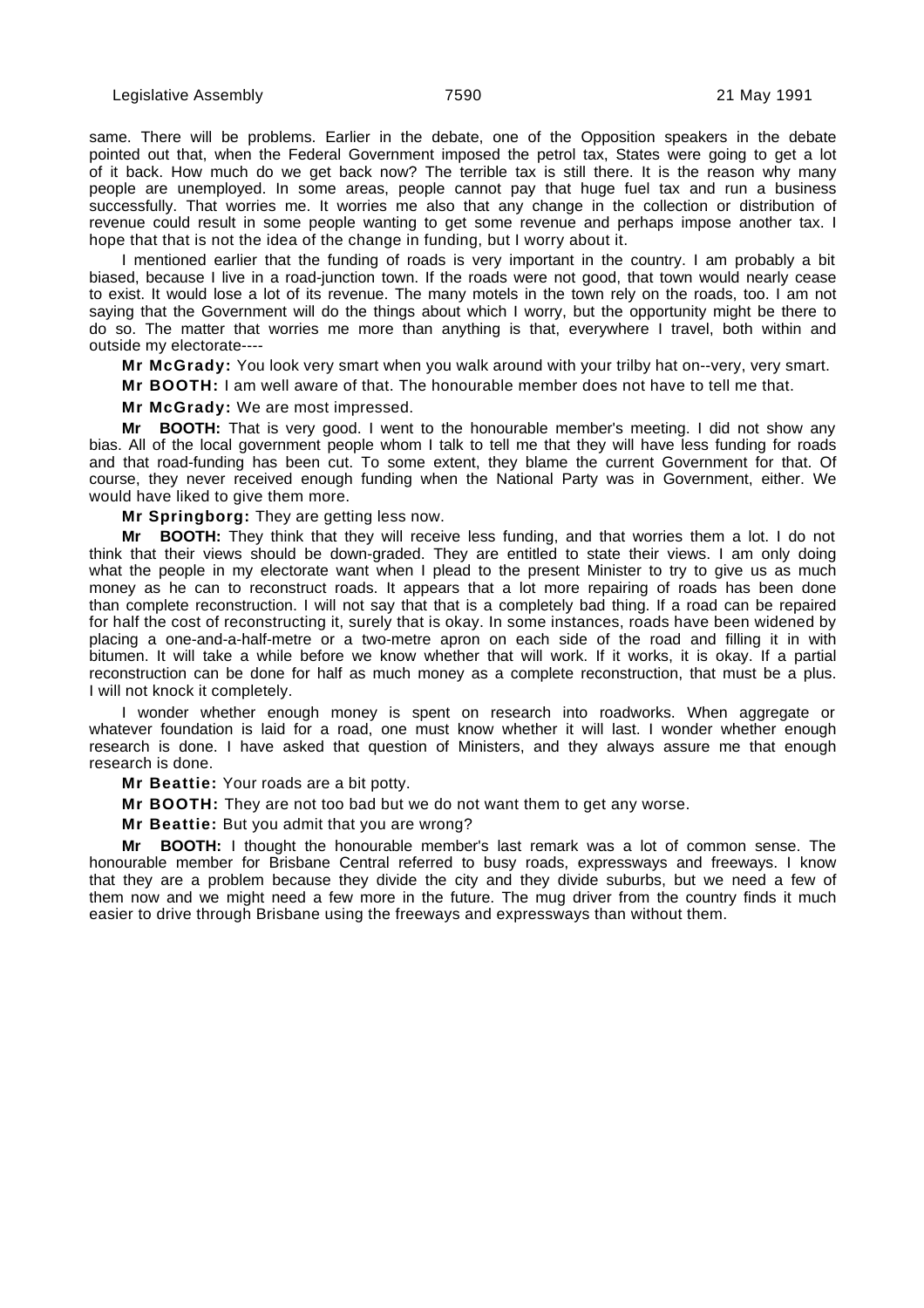## **Mr McGrady:** You mean you can't get lost?

**Mr BOOTH:** Not as easily. Signboarding has improved terrifically. I do not think it has gone downhill under this Government. It was bad 15 or 20 years ago and a driver could get lost just about anywhere, but it is much better now.

**Mr Beattie:** You don't get lost in Warwick, anyway.

**Mr BOOTH:** Some people do. Once the honourable member gets past Moorooka, he is lost. The Minister's second-reading speech was not bad--it contained some information.

**Government members** interjected.

**Mr BOOTH:** Some Government members will leave Parliament at the same time, but they do not realise it yet. I think they will get the message; that is, if they did not get the message last Saturday. Their boss was not too happy. I am happy because I know where I am going and when I am going. In his second-reading speech the Minister said--

"Drafts have been reviewed by the Bar Association of Queensland, the Queensland Council for Civil Liberties, the Criminal Justice Commission and the Electoral and Administrative Review Commission."

I guess they looked at it to see that it was all nice and legal and they must have approved it, but I do not think anybody connected with those bodies would have much sympathy for the country people of Queensland. They think that Queensland finishes at Moorooka on the south side of Brisbane and the Sunshine Coast to the north of Brisbane. One Government member referred to baby capsules. That has been a very successful idea.

**Mr Elliott:** A good idea, too.

**Mr BOOTH:** Yes. I do not think anyone would knock that idea. We are all grateful for having a better way of carrying a baby in a car. It is a reasonably cheap device. It is a breakthrough in safety. I do not know what to say about bike helmets, but many more riders are using them than previously.

**Mrs Edmond:** Thanks to the advertising campaign.

**Mr BOOTH:** Yes, that is right. Some riders are not using them but many are, and we should be grateful for that. Many people are worried about the overloading of vehicles. We do not like to see overloaded trucks. I am not saying I want to change anything in regard to the transport of cattle, but it is fairly hard for a driver on a property to weigh his truck. I would like the present system to be left alone as much as possible.

**Mr Dollin:** There has been about 80 per cent overloading.

**Mr BOOTH:** I do not think that 80 per cent would be right. I have had a look at some but I have never found any overloaded to that extent. Anyway, I want to get away from cattle and talk about ordinary freight. Who pays the fine for an overloaded truck? It is all right to say it should be the owner of the truck but, if somebody else has done the wrong thing, I do not know that making the owner pay is right. The truck-owner should be fined only if he ordered his man to put too much on the truck. That will cause some trouble. It has been claimed that the new penalties are quite in order. I think that the Minister made that point in his second-reading speech.

**Mr Hamill:** If I did, I stand by it.

**Mr BOOTH:** I am not suggesting that the Minister will not stand by it, but it might not be easy to administer it. People are worried that the penalties might be too severe. As many trucks from my area operate in New South Wales, I know that that State has severe penalties for overloading. The Minister said that the corporation is responsible for major roads which are termed declared roads. I can understand that. There was one part of the Minister's speech that I thought was very sensible. He said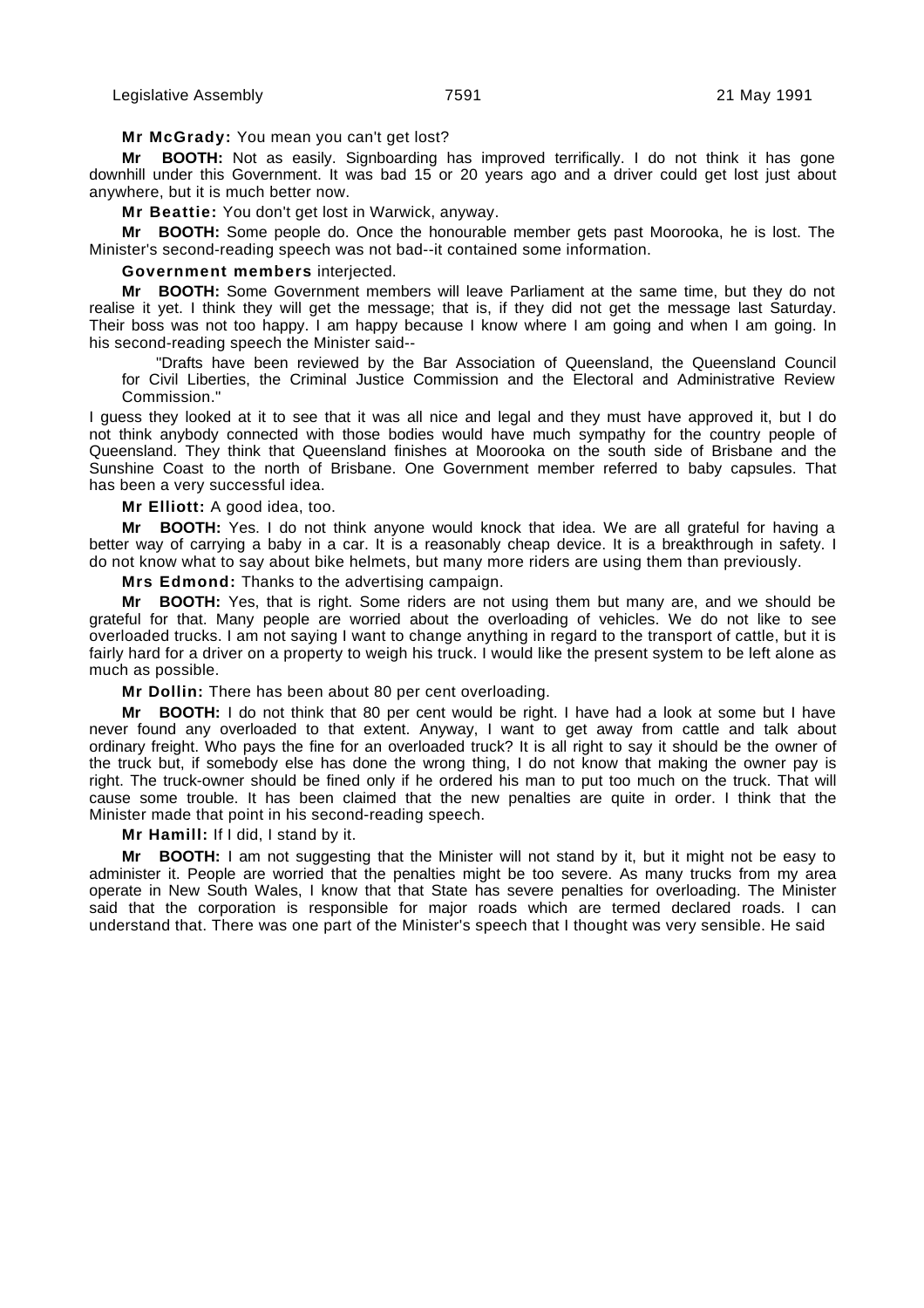there would be consultation with Telecom about the use of corridors for the installation of underground or above-ground wires. Cables are often damaged when roads are being repaired. This results in hundreds of people being without their telephones and huge bills being tossed around. Any consultation to reduce this problem is in the best interests of the people.

I agree with the thrust of some of the proposals outlined in the Bill, but I am not sure that I can see the necessity for making such a complete change. My opinion might be altered after a period, but presently I am concerned about change for the sake of change. The Premier said, "If we get beaten in Nundah, it will stall the reform program." There are many people who would like to stall the reform program, because to my mind it is change for the sake of change.

**Mr Palaszczuk:** Be specific.

**Mr BOOTH:** I cannot, because my comments must relate to the Bill.

**Mr Hamill:** What was the National Party's submission for the electorate of Warwick?

**Mr BOOTH:** I do not know. I think the Minister has a copy, but I have not had a look at it. It will not affect me personally. As the Minister has asked me about this matter, I would have to say that I would like to see the electorate of Warwick retained. It has been in existence since 1860 when the Letters Patent were granted to establish the State of Queensland.

**Mr Hamill:** It has been there almost as long as you have.

**Mr BOOTH:** Just a bit longer than that. However, when I was young, I used to read about things that happened a hundred years previously and I have since altered my opinion on those matters. The place in which a person lives and the time of his life have an effect on the way in which his opinions are formed. When a person looks back, he realises what a short period a life-time is. The aim of this legislation should be to try to improve the roads as much as possible. I hope that, whichever Government is in office, it will do exactly that.

**Mrs SHELDON** (Landsborough) (5.17 p.m.): I am pleased to follow the worthy contribution to this debate made by my colleague the member for Toowong and Leader of the Liberal Party. The inane comments directed at my leader by the member for Mount Coot-tha were somewhat typical of the poverty of content and lack of substantive matters of her speeches.

In his second-reading speech, the Minister said that one of the aims of this Bill was to simplify the legislation. It would appear that the Minister's ideas on simplification do not extend to the offices of other Government Ministers. On 20 February, the Caloundra City Council wrote to the Premier requesting information on the operation of the Sunshine Motorway only to be advised that the Under Treasurer had already responded and had outlined the Government's position in that regard. The actual letter from the Under Treasurer stated--

"The matters including the maximum debt profile are properly ones initially for the Department of Transport and Treasury . . . The information you requested . . . is the responsibility of the Department of Transport."

However, when the Minister for Transport attended a public meeting, he told the Caloundra City Council that it should write to the Under Treasurer for that information. Perhaps the Government is running its departments within the guidelines provided by the producers of Yes, Minister. The Sunshine Motorway's toll plaza debacle would seem to suggest this, and has proved to be a real thorn in the side of the Minister for Transport. A most vocal and energetic group of objectors, namely, the Tollbusters, certainly feel that the Minister and the Premier have been exceedingly stubborn and disparaging over the whole issue. Later in my speech I will refer to this matter when I illustrate to honourable members the extent to which the Tollbusters are willing to go and the hard work and expense they are willing to contribute to have the tolls removed.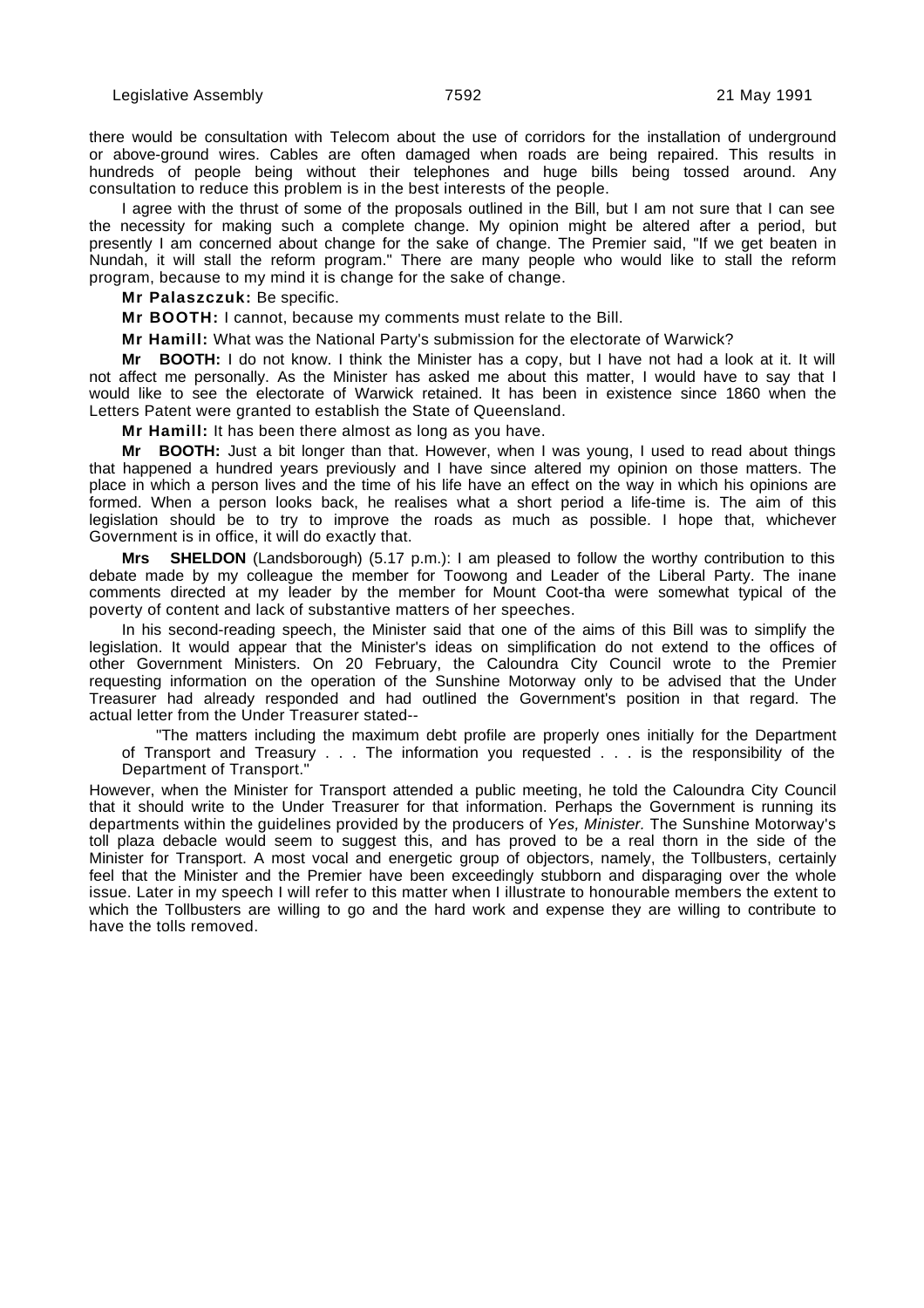### **Mr Santoro:** They are good people.

**Mrs SHELDON:** They are indeed good people. The Mooloolaba toll plaza is more than a white elephant. It is a monument to political insanity and insensitivity. It must be removed and the whole question of road-funding by tolls in Queensland should be re-examined. "Ill-planned"--what an understatement! This story really started in 1970-71 when the Sunshine Coast was on the brink of a surge of prosperity and the Maroochy Shire Council was working on the original town plan. In that same era, the think-tank in the Main Roads Department--that mass of intelligence--had a power surge. The Sunshine Coast will need a coastal by-pass highway in the future. Forward-planning was the catchcry.

The Sunshine Motorway--the toll-road as we see it today--hides the true history and reason for its creation. Two events in the early and mid-eighties were significant. First, the Maroochy Airport was upgraded to handle jet aircraft. Secondly, the four-lane Bruce Highway to Caloundra was completed. The four-lane highway development put immediate and immense pressure on the region's internal road system which was further worsened by Expo 88 traffic. It was obvious that poor planning by the State Government left the roads system in crisis and unable to cope with the major influx of new traffic. The business community of Maroochydore saw the immediate need for a new bridge across the Maroochy River to provide an efficient and last link to new jet services. Government plans for a new bridge in 1986 were 15 years away. A group of local businesspeople put a proposition to the State Government through the former Main Roads Minister, Russ Hinze, for a privately funded toll bridge across the river at a toll of 60c. Hinze agreed, the Maroochy River Toll Bridge Company was formed, and tender documents were prepared. The political demise of Russ Hinze led to the former member for Nicklin, Brian Austin, reversing the decision, and the concept of the Sunshine Motorway was put in its place. The original motorway announced by Mr Austin had five toll gates, and a massive public outcry resulted. Public pressure forced Mr Austin to reduce the toll plazas one by one from five plazas to one plaza on the bridge.

In those days, with a high degree of economic wizardry, the cost was calculated to be \$45m to be paid for over 30 years at a toll of \$1.60 for full travel over Stage 1. After some concerned folks started asking questions, the Main Roads Department stated that local traffic would have free access to all the major road sections in accordance with the Main Roads Department Sunshine Coast Road Network Study 1984. This concession would potentially eliminate at least 50 per cent of the paying traffic, and added to that was a cost blow-out of \$22m, which took the predicted \$45m cost to \$67m. This was further increased to \$67.5m. In May 1988, the cost of the motorway rose to nearly \$84m. Through changes to the plans made midstream, \$42m was wasted. By the end of 1989, the rush to get the road completed before the election--at any cost--also raised the cost. Eighteen months after the tollroad opened, the debt--in accordance with evidence given to the Parliamentary Committee of Public Accounts by the motorway company--stood at \$107m. I wonder what that debt level is now?

For many years, the people who live in this region watched the Gold Coast receive new, beautiful internal roads with the promise and expectation that their turn would come. For years, they paid more than \$30m per year in motor vehicle registration fees of which approximately \$3m, on average, was returned for local roadworks. The rest was spent elsewhere, and some of it was spent on the Gold Coast. When their turn came, they got toll-roads. Of course, there is a need for the road, but I believe that there will never be any sunshine in the Sunshine Motorway because of past and present maladministration and political negligence.

The National Party Government was responsible for the concept and design of the Sunshine Motorway. It also imposed the motorway on the residents of the Sunshine Coast without consultation either with the people or with local councils. As originally announced, the motorway was to have five toll plazas. To give it credit, the National Party Government listened to the people and reduced the number of toll plazas first to three, and later to one only, on the Maroochy River Bridge. Had the ALP left it at that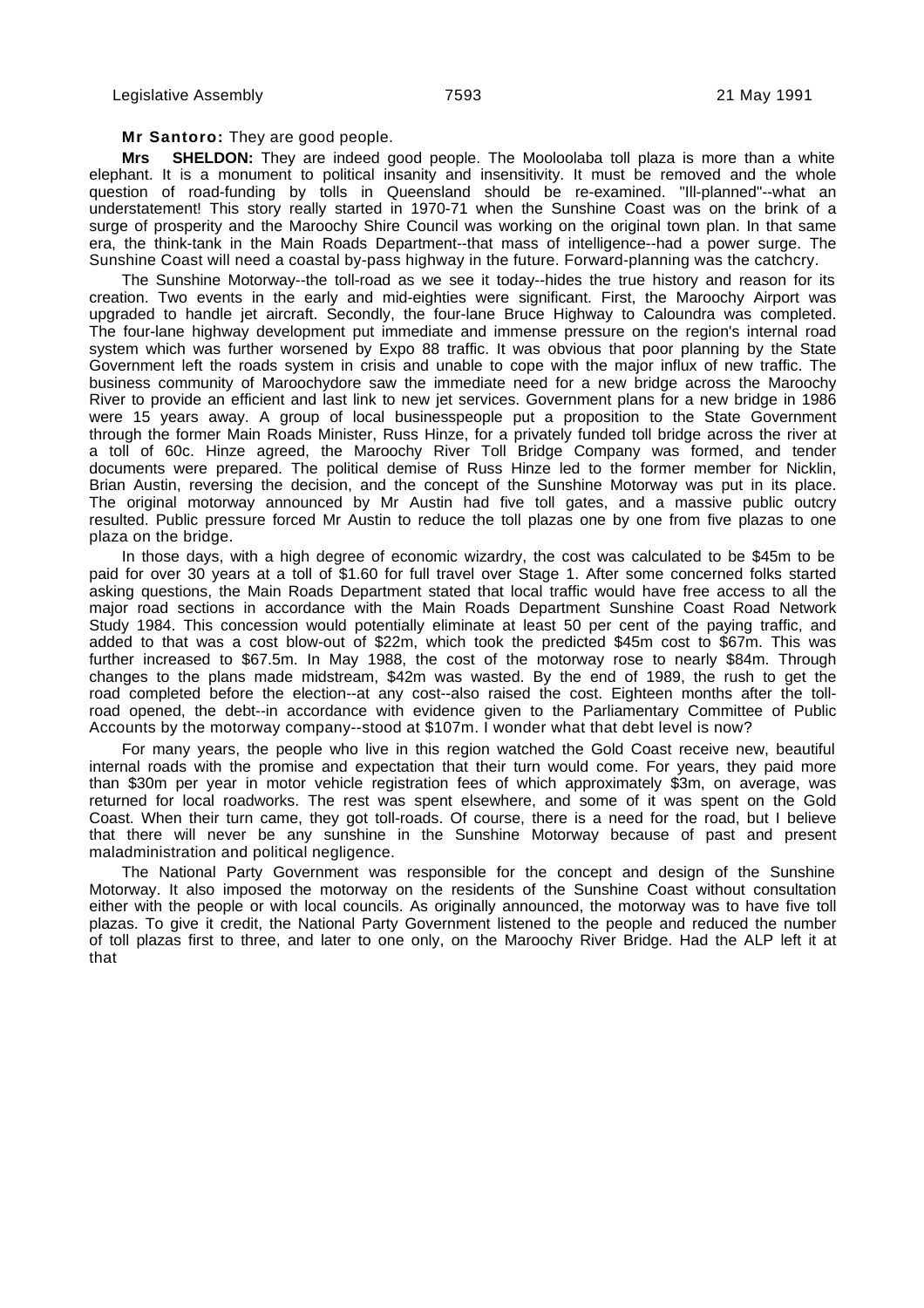after winning the last election, the present battle might never have developed. As it was, it could not let well alone. It had to take political revenge on the adjoining conservative electorate. Two years ago, the ALP, headed by Wayne Goss, campaigned on the basis that it would remove the toll on the motorway. Subsequent events revealed that that was nothing more than a blatant attempt to win votes. We were then faced with an election with the toll as one of the most important issues. Along came a knight in shining armour, the then Labor candidate for Cooroora, who claimed that he was the only one able to remove the tolls. Many people believed his promise--they have since found out that they should not have--and voted his party to power. Soon after Labor took over, his promise was withdrawn. He did indeed remove the tolls, from his own electorate down to the border of the conservative electorate to the south. The speed with which Labor moved to explain its retention of the toll after the December 1989 election suggested that it never had any real intention of removing it. Here we had a Government which had promised us no tolls on the road--in fact, it had announced no tolls as a platform--but it continued with building a toll plaza. Shortly after the Labor Party win, Tom Burns is on record as saying--

"I am sorry we made a promise to take the toll off in the first place. I am sorry we had to break the promise."

Again, at a later date he said--

"The people have got to know this. The toll will come off the bridge and there will be two tolls put down in Mike Ahern's electorate of Landsborough for him and his friends down there. People could protest all they liked. Let them go for their lives but let them get it clear in their minds we will not be changing that decision. The tolls will be on and the tolls will stay."

And indeed they have. Well, I am now the member for Landsborough and I assure the Government that I will continue to speak up whenever my constituents, because of the nature of the issue, demand that I do so. The people of the Sunshine Coast are the real losers. They are the ones suffering from Labor's despicable act of revenge. The toll was imposed by the Nationals and retained by the Labor Party. Only the Liberals have been consistent in their opposition to the toll. We opposed it when it was introduced by the National Party Government----

**Mr McGrady:** That's because you have not been in Government, and you will never ever be in Government.

**Mrs SHELDON:** Just give us time. Members of the Labor Party once comprised a cricket team. Under the Labor Government, we have maintained our opposition to the toll. The issue is quite simple: should certain Queensland taxpayers have to pay for by way of a toll essential services which other Queenslanders receive as a result of paying their taxes? It is intolerable that the Government should impose a new tax on local residents who want to travel on local roads. If a similar toll had been suggested in parts of Brisbane--say Brisbane Central--or Ipswich, or any other areas that vote Labor, the public outcry would have forced the Labor politicians to back off. There is no doubt that the toll is simply a punishment. People who live in areas that have not traditionally supported the ALP are sitting targets for Labor taxes.

At present, Queensland is the only State not to have a fuel tax, but the Federal Labor Government takes almost 32c from each litre of fuel purchased. In 1988-89, Commonwealth revenue from crude oil, natural gas, LPG and petroleum products was \$6.5 billion. Unfortunately, the toll issue has divided a community; it has hindered access from one end of the Sunshine Coast to the other. It is not only a barrier to free movement about the coast; it is a physical, economic and psychological barrier. It is a barrier between homes and schools of many Kawana children and it is a barrier between others who have to make the return trip twice a day. Many people who work north of the river live in Kawana and have to cope with this farcical situation on a daily basis. I hope that justice will be done, as the motoring public has for far too long been a milking cow, funding other Government projects far removed from roads and motoring. Tollbusters has welded together a community to defend democracy.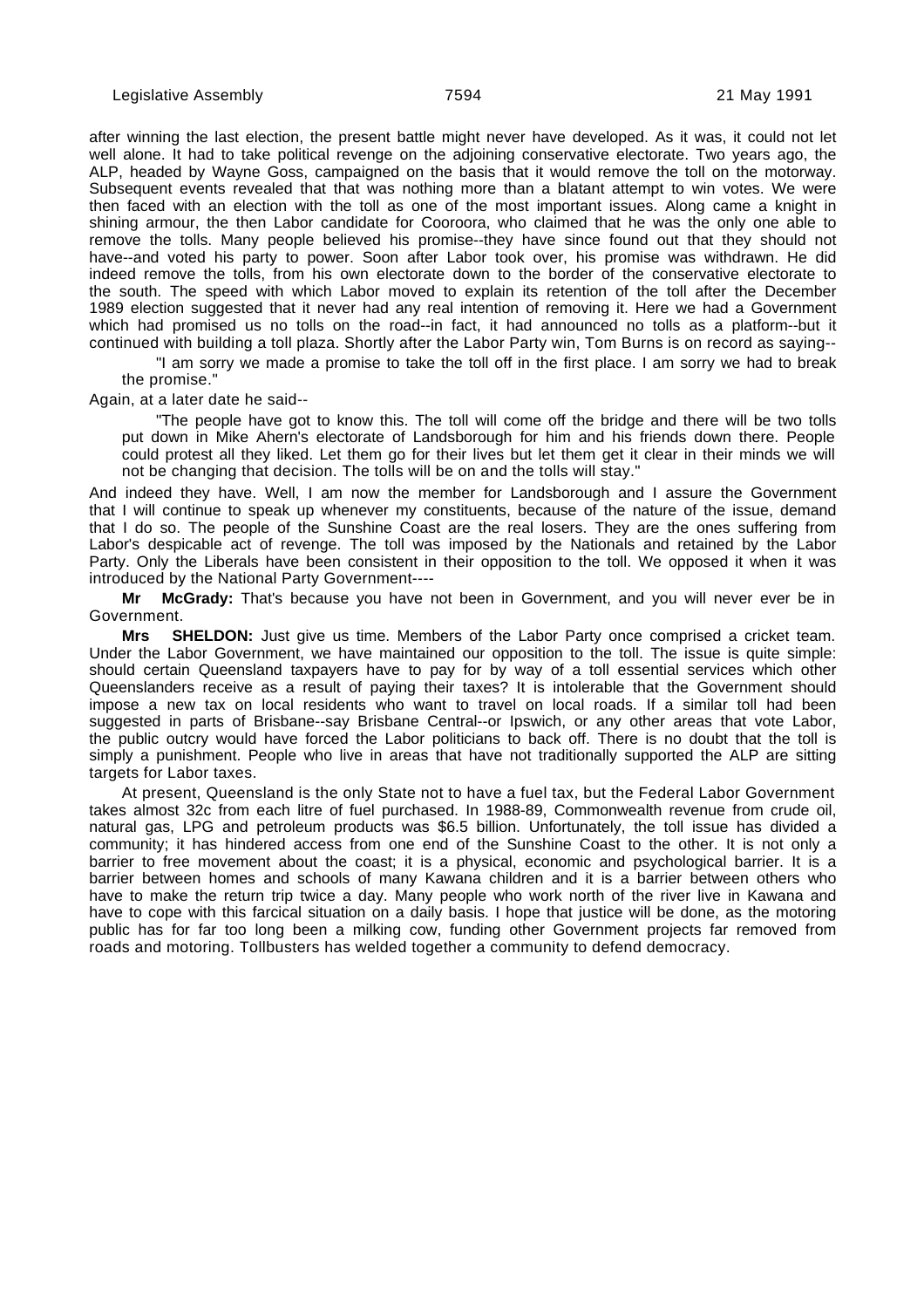**Mr Schwarten:** How did they go in the local council elections up there?

**Mrs SHELDON:** I imagine that the honourable member would not know the real meaning of the word "democracy". As the chairman of Tollbusters very succinctly put it--

"If politicians were honest there would be no need for an organisation like Tollbusters. If deceit is permitted to flourish then democracy suffers. When candidates make promises which they break once elected, the people have no solid basis on which to choose between candidates. On that choice rests the whole structure of democracy. Remove it and democracy collapses."

That is why most Sunshine Coast residents oppose the tolls. It is about standing up for a principle.

**Mr Schwarten:** But they didn't at the local council elections.

**Mrs SHELDON:** I correct the honourable member. They did. The toll is not in the Maroochy Shire. The Caloundra City Council campaigned very strongly against the toll. As well, many members of the Maroochy Shire Council campaigned against the toll.

**Mr Schwarten:** And they got done.

**Mrs SHELDON:** No. Notably, one member was Bob King, and he did not get done. A public opinion survey on the tolls carried out between 9 and 15 April 1991 showed some very interesting results. The survey covered an area from Caloundra northwards to Peregian. It revealed that only 0.9 per cent of the residents use the toll-road and pay the toll more than ten times a week, while 80 per cent use the road regularly but avoid paying any tolls. Tollbusters had an average support of 84 per cent. That survey shows a massive rejection by the population on the coast of tolls on the Sunshine Motorway and an equally massive support for Tollbusters in its ongoing fight with the Labor Government. Those people show their views on the tolls. They are voting with their steering wheels and by-passing the tolls. By their refusal to make the Mooloolaba toll plaza profitable, sooner or later the Government will realise that the present siting of that toll plaza just will not pay its costs. It will become politically embarrassing.

There is no clearer demonstration of the reason why people are becoming more and more cynical about their politicians than the Labor Party's backflip on the Sunshine Motorway. History shows that many wars have been fought over matters of very little honour or principle. Surely this motorway issue, however, can clearly be seen, by those who wish to see, as an undisputed and obvious matter of principle, a case of a blatantly broken election promise by those whom we should be able to respect and trust, namely the Premier and the Government of our State. To allow that broken political promise- that lie--to be victorious would mean that those of us with a conscience would forever feel the weight of guilt if we had not fought against it to our utmost. The people of that area by way of population, time and taxes have already paid for and now deserve those roads. When Premier Wayne Goss made the decision to break his election promise of no tolls, he not only lost his credibility, but he brought by his actions a renewed lack of confidence in politicians that is being reflected in polls Australiawide. Wayne Goss ducked for cover as soon as he realised he would lose his credibility and sentenced Mr Hamill to 12 months' hard labour. A boy on a man's errand, it turned out.

**Mr Schwarten:** Ha, ha!

**Mrs SHELDON:** I am pleased that the honourable member liked that. Other factors have contributed to the problem. The tolls are not financially viable. One mistake after another has been made in locating the toll plazas. The road is overdesigned in some places and inadequate in others. The people least able to afford the tolls have been affected most.

The restrictions on free movement caused by the tolls are having an impact on the profitability of many local businesses. When this happens, employment prospects are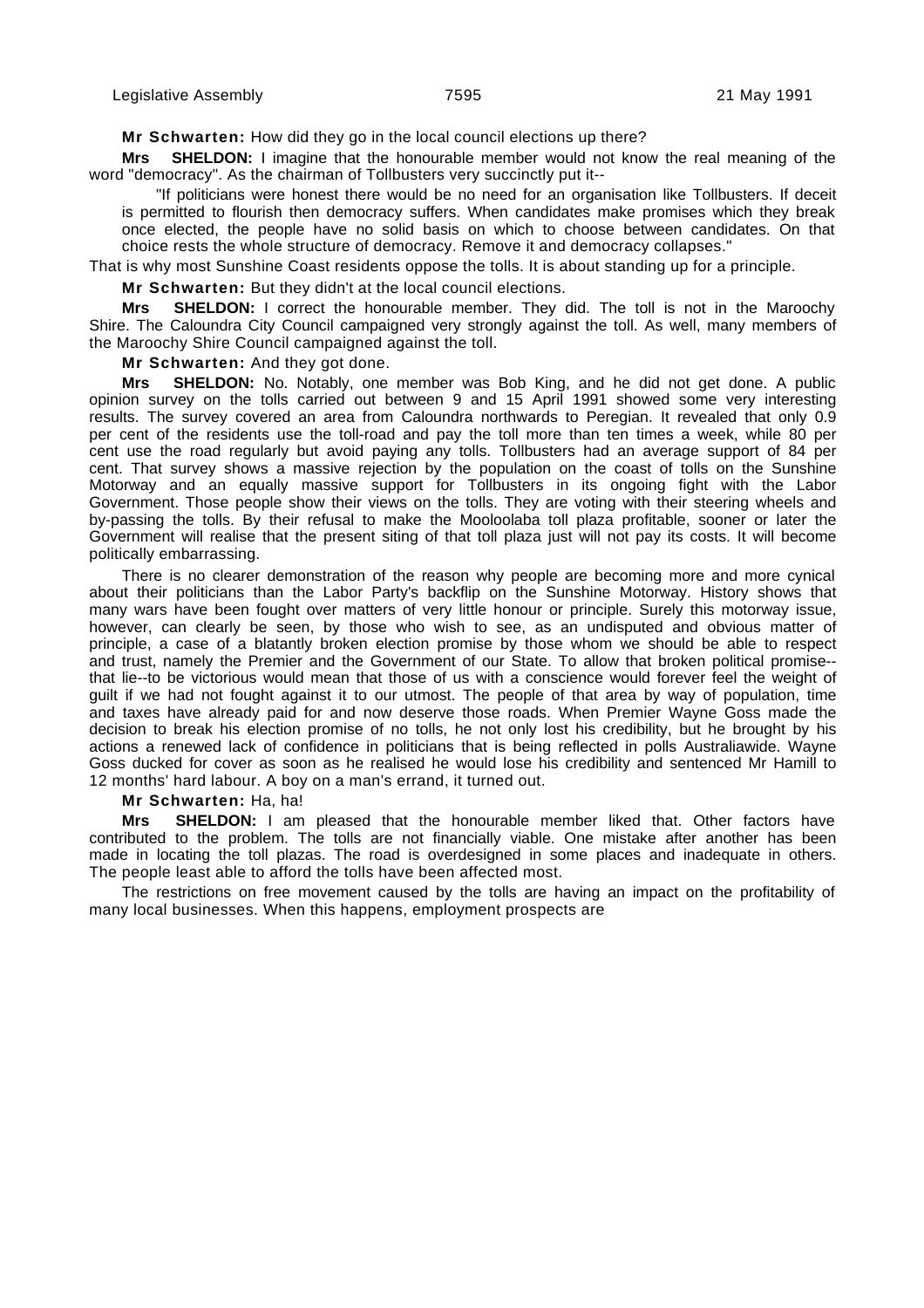diminished and, in fact, jobs are lost. This has a ripple effect that is felt through the whole community. Despite almost weekly armed robberies on the Sunshine Coast, the Mooloolaba Toll Plaza has been left alone. This is not because of its status as the Fort Knox of the southern hemisphere but because every member of the general public knows that, through lack of patronage, the vaults are empty. The Armaguard vehicle does not have a role to play when it draws up. It must keep up the supply of wages to toll personnel--something the six lonely Mooloolaba toll booths have failed to do.

The Government has hidden behind one excuse after another. Not one of them has stood up to any test. Even the private company structure of the Sunshine Motorway Company has been blown out of the water by the Public Accounts Committee hearings. Only recently has any attempt been made by the Government at accountability when the Public Accounts Committee exposed the tender underbelly of all three motorway companies--Gateway, Logan and Sunshine. The Public Accounts Committee identified 44 Government companies, the existence of many of which Parliament had no knowledge. It is significant that half of the transcript proceedings of the inquiry was devoted to the worst culprits, that is, the three motorway companies. The Public Accounts Committee found that the Commissioner of Main Roads has an effective 90 per cent controlling interest in the motorway companies. It also found that the Government, through the Queensland Treasury Corporation, was the sole financier and now carries all the debt--Gateway, \$225m; Logan, \$104m; and Sunshine, \$104m.

The Public Accounts Committee found that not only had the State raised these loans without being subject to Loan Council constraints but also that the State had entered into agreements which included provisions for it to fund the financial deficiencies incurred. The operational risk of these companies has effectively been undertaken by the State. The committee found that there was no legislation to provide for these Government companies to have the Auditor-General draw attention to any deficiencies in the financial administration. It is a matter of concern that the authority of the Auditor-General to report on such cases to Parliament could be open to question. The Government should run its business the same as the rest of us--constrained by commercial reality. Throwing unlimited credit at a failed project is a recipe for financial disaster.

Even if the tolls were increased immediately to \$2 and even if there was no toll-avoidance by the public, the Sunshine Motorway Company would have no hope of paying its debt. User-pays is a catchphrase that is gaining acceptance not only in Queensland but also throughout the world. As applied to toll-roads, there is nothing wrong with user-pays, so long as the payer gets genuine advantage from the amount paid. A toll on a fast multilane highway between city centres or a toll on a new bridge which saves motorists time, distance and money is indisputably acceptable. A toll on a road or bridge which links two communities previously closely associated without tolls is, however, totally unacceptable. That is the situation on the Sunshine Coast. The toll is a tax on shopping, on taking the children to school and on working in one's own community.

It is about time that proper guidelines were laid down covering what constitutes a road suitable for tolls. Those within the community on the Sunshine Coast who resent the imposition of tolls on our local roads have been variously described by the Minister, Mr Hamill, as dishonest, cheats and liars----

**Mr HAMILL:** I rise to a point of order. I understand that the honourable member is reading from a supplement in the Sunshine Coast Daily. Perhaps she could save the time of the House by tabling the document.

**Mrs SHELDON:** I am not reading from any document. This speech was prepared by me. It just shows that the Minister does not even read things of importance that happen on the Sunshine Coast.

**Madam DEPUTY SPEAKER** (Dr Clark): Order! The honourable member should continue.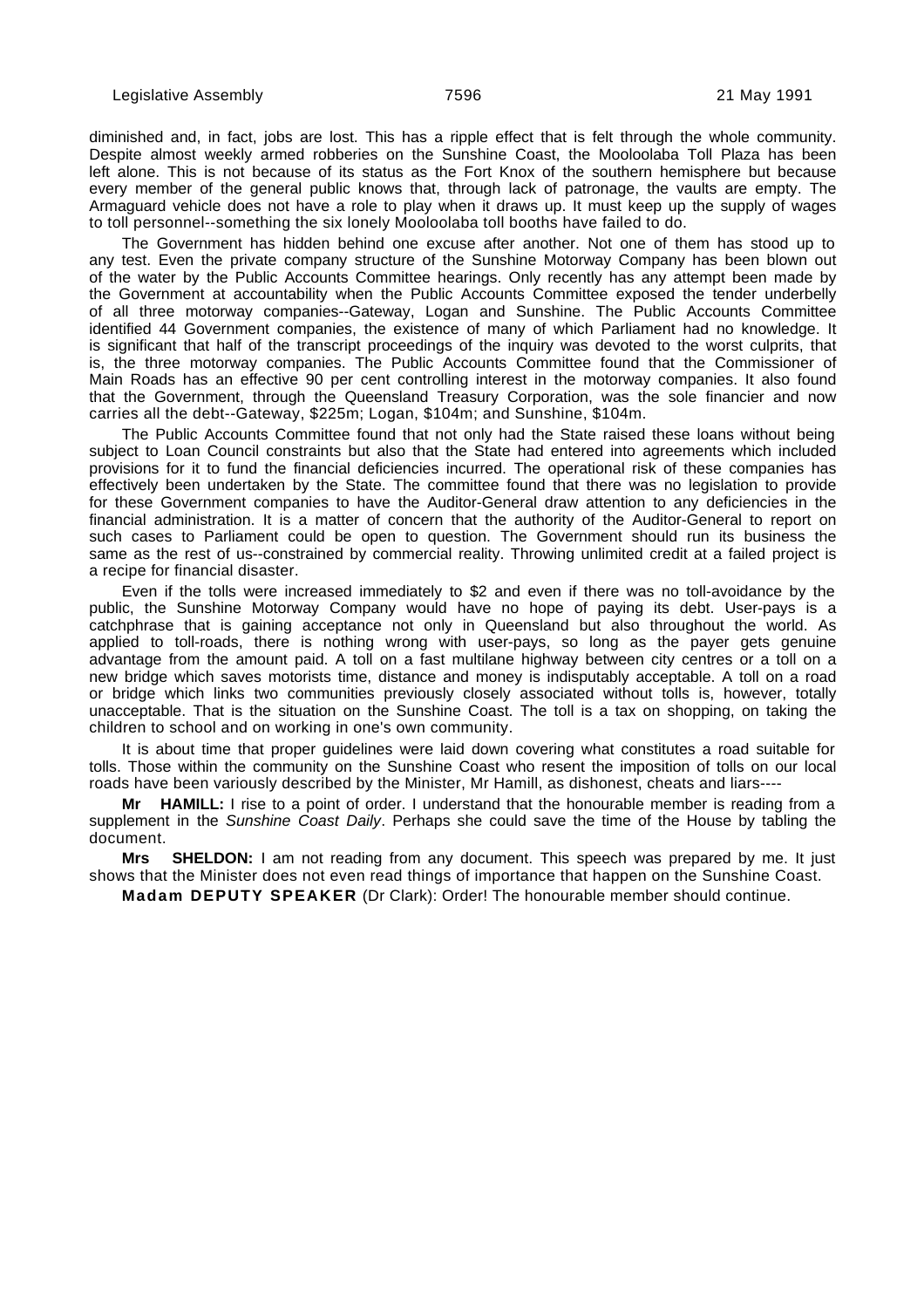**Mrs SHELDON:** Thank you, Madam Deputy Speaker. While the Transport Infrastructure (Roads) Bill appears to be a reform along the lines of the Goss Labor Government's reform-making process that we hear so much about, I fear that it may be yet another futile attempt by this Government that is so obsessed with process and not outcome. How can this Government expect the people to believe any new promises made by the Premier and the Minister for Transport when past promises were not kept, when written campaign material outlining the Labor Party's promises is referred to as "just a letter" and not to be believed. The people of the Sunshine Coast will not believe this Government again. In fact, they believe that not only does the Government break promises but also that it is uncompromising and exceedingly hard-headed. To this end, the Tollbuster group has sent a series of "coconutgrams" to both the Premier and the Minister for Transport, as they feel it is symbolic of their hard-headedness and uncompromising position in regard to the toll. It was also because neither the Premier nor the Minister for Transport has answered any of the group's previous paper-written correspondence. It was hoped that by sending the coconuts, their attention would be attracted.

The Tollbusters have been constantly stonewalled by the Government, and they feel--quite rightly- that they should at least be given the courtesy of acknowledgment of their plight and suggestions. After all, it is the people of the Sunshine Coast, not the Premier and the Minister for Transport, who have to pay for the use of their roads. I understand that the secretary of the Minister for Transport has acknowledged receipt of one bunch of "coconutgrams" but, other than that, it looks as though they are being ignored yet again. Their questions have gone unanswered for too long. The idea of the coconuts is similar to that of the picador in a bull fight. The Tollbusters seek to attract the bull's attention and prod him a bit. To this end, I have received my own coconut from the Tollbusters, with a request that I table it to draw the attention of all honourable members to the farce that now exists on the Sunshine Coast and was created by this Government. I now seek leave to table this coconut.

#### Leave granted.

**Mr ARDILL** (Salisbury) (5.36 p.m.): First of all I congratulate the Minister and the department on such a lucid Bill. It is a model of information for the House, and it is deserving of the congratulations of the House. As the Minister said in his second-reading speech, it replaces the Act that was drawn up in 1920 when there were very few privately owned motor vehicles in the State and when we had no highways. When I received my first motor vehicle driver's licence, the Bruce Highway was bitumen only as far as Eumundi. We certainly saw a lot of changes in the years that the Main Roads Department was in existence. It did some wonderful work throughout the State. I believe that the reorganisation of that department will be to the benefit of the State as a whole because now not only will there be emphasis on building roads but also on overall transport management. That is exactly what this Bill is about.

A lot of effort has been put into improving Queensland's road system, but it is still not in a good state. The Australian road system in fact is suffering from severe underfunding of the maintenance aspect of roadworks. Most funding has been allocated to the construction of new roads and the reconstruction of existing roads to a higher standard without putting in place the infrastructure to maintain the existing roads. This was borne out in the Taror report that was commissioned by the previous Government. It showed very clearly thatunless there is a radical overhaul of the road-funding system, considerable difficulties will be experienced in the years to come. The unsatisfactory proportion of road-funding that is allocated to maintenance is most apparent on what is known as the farm to market town section of the road system. That sector has been severely underfunded for many years while Governments have concentrated on building highways which could be seen and used by the majority of the people. Governments have failed to put in place the infrastructure that is needed to get farm produce to markets and also to provide for country people.

The problem of overloading in this State, which the member for Flinders, from the way in which he treated it, considers to be of little consequence, has to be tackled. I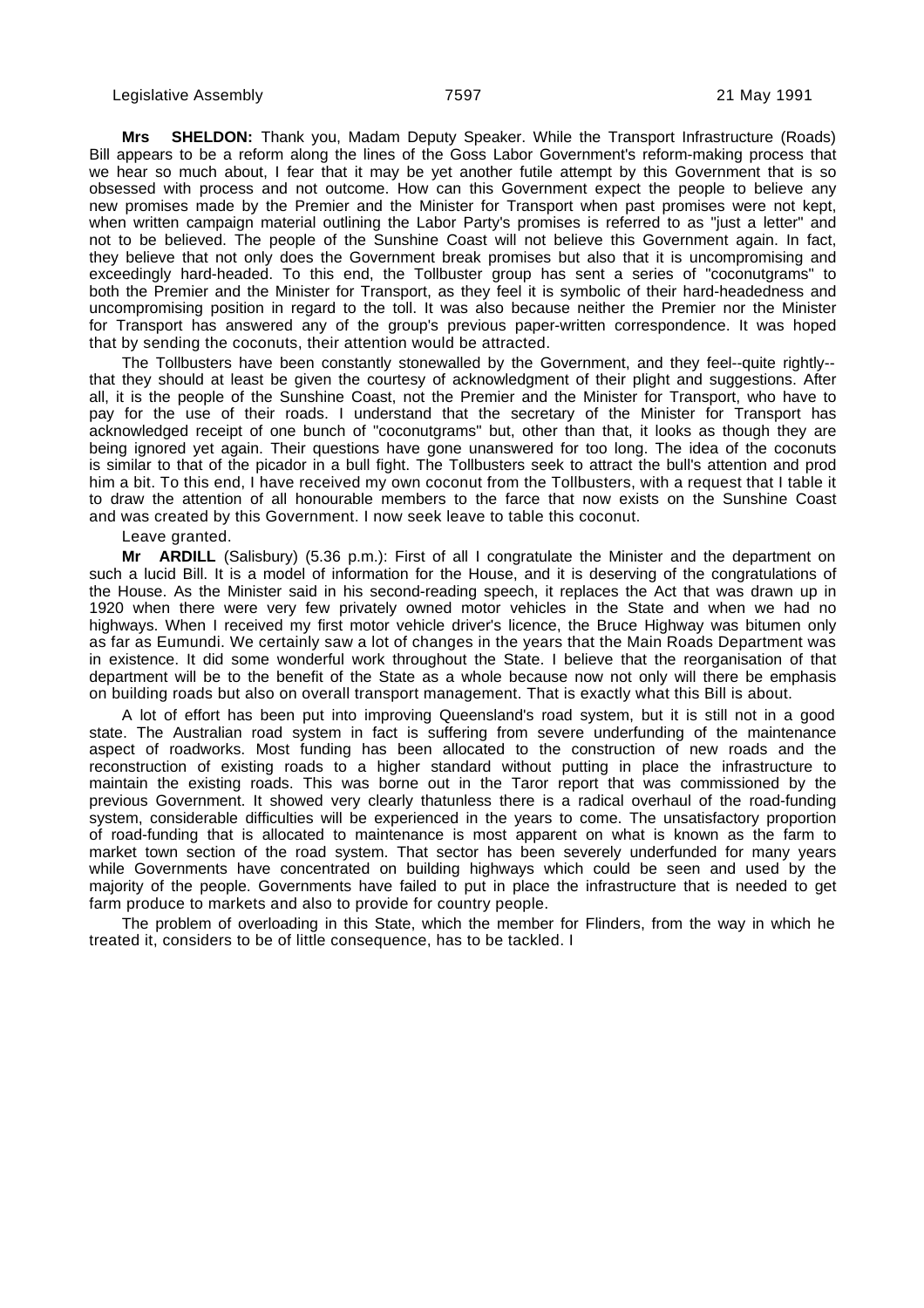believe that the new Transport Department, together with its various constituent bodies, will be in a better position to do that than has been the case in the past where various aspects of transport have been fragmented, not only around the State but also within the structure of government. It is a very serious problem that just has to be redressed. It is all very well to say what fine fellows those overloaders are, but we all know that the damage that a heavy vehicle causes to the road each year exceeds \$32,000. That cost has to be taken into account and steps have to be taken to address that problem.

Honourable members have heard talk about the motorway on the Sunshine Coast. I was pleased to hear the member for Landsborough mention the previous Liberal Party Minister who changed courses during his time in Parliament and caused many of the problems that are now being faced by the people on the Sunshine Coast who have to pay the toll. He removed the toll from his own area and placed it on a bridge across the Maroochy River, which brought in the people from the adjoining electorate who used the shopping facilities in Maroochydore. The Labor Party very clearly said that that was not a satisfactory way in which to fund the motorway. That is how all of the confusion has arisen.

**Mrs Sheldon** interjected.

**Mr ARDILL:** When he introduced that Bill into the House, I pointed out to the former Minister, Mr Gunn, that what was being proposed was not what he thought the position to be. It was a toll not on the Brisbane leg of the motorway but on the Maroochy River bridge, with all of the impost being put on the people of the Cooroora electorate. The speech of the member for Landsborough obviously hinges on one clause in the Bill. Perhaps I can speak about a few matters other than the specific clauses in the Bill.

Reference was made to inadequate funding being provided to improve the black spots on Queensland roads. I do not believe that this is the case. I believe that the funding that is allocated to improve those black spots is very important. I had the privilege of looking at those black spots. Many of them were on western roads. It is significant that with some improvements, the road toll in western areas is considerably less today than it was two years ago. I believe that the provision of funding to improve those black spot areas will be a major and significant step in reducing the road toll.

One of the problems that crops up with road-funding is that whoever provides the most clout gets the most funding. The people of New South Wales have attempted to do that by seeking to upgrade the Pacific Highway to four lanes virtually from Newcastle to the Queensland border. As a regular traveller through northern New South Wales, travelling both locally and to and from the southern States, I have often been impressed at the very sparse amount of traffic on that road during daylight hours. I found it hard to accept that the two horrific overnight bus crashes justified the spending of an immense amount of money on that road at the expense of all other roads in Australia. I decided to check out just what sort of traffic volumes were travelling on that section of the Pacific Highway during daylight hours. The figures that I obtained were surprising. On an average day, 423 vehicles an hour travelled northbound between Murwillumbah and Ballina. Between Ballina and Maclean, the figure was down to 183; between Maclean and Grafton, it was down even further to 171; and between Grafton and Coffs Harbour, it was up again to 393. Quite clearly, large volumes of traffic travel on some sections of the highway but, apart from the very heavy transports and the bus traffic at night, the highway does not carry the volume of traffic that we see daily using highways in Queensland, such as the Cunningham Highway and the Warrego Highway.

Because of two accidents which resulted in horrific loss of life, New South Wales is putting in a claim for more road funds. However, those two accidents do not justify all of Australia's road funds being spent on the road on which they occurred. The best way of obviating such accidents would be to get the public off the road at night and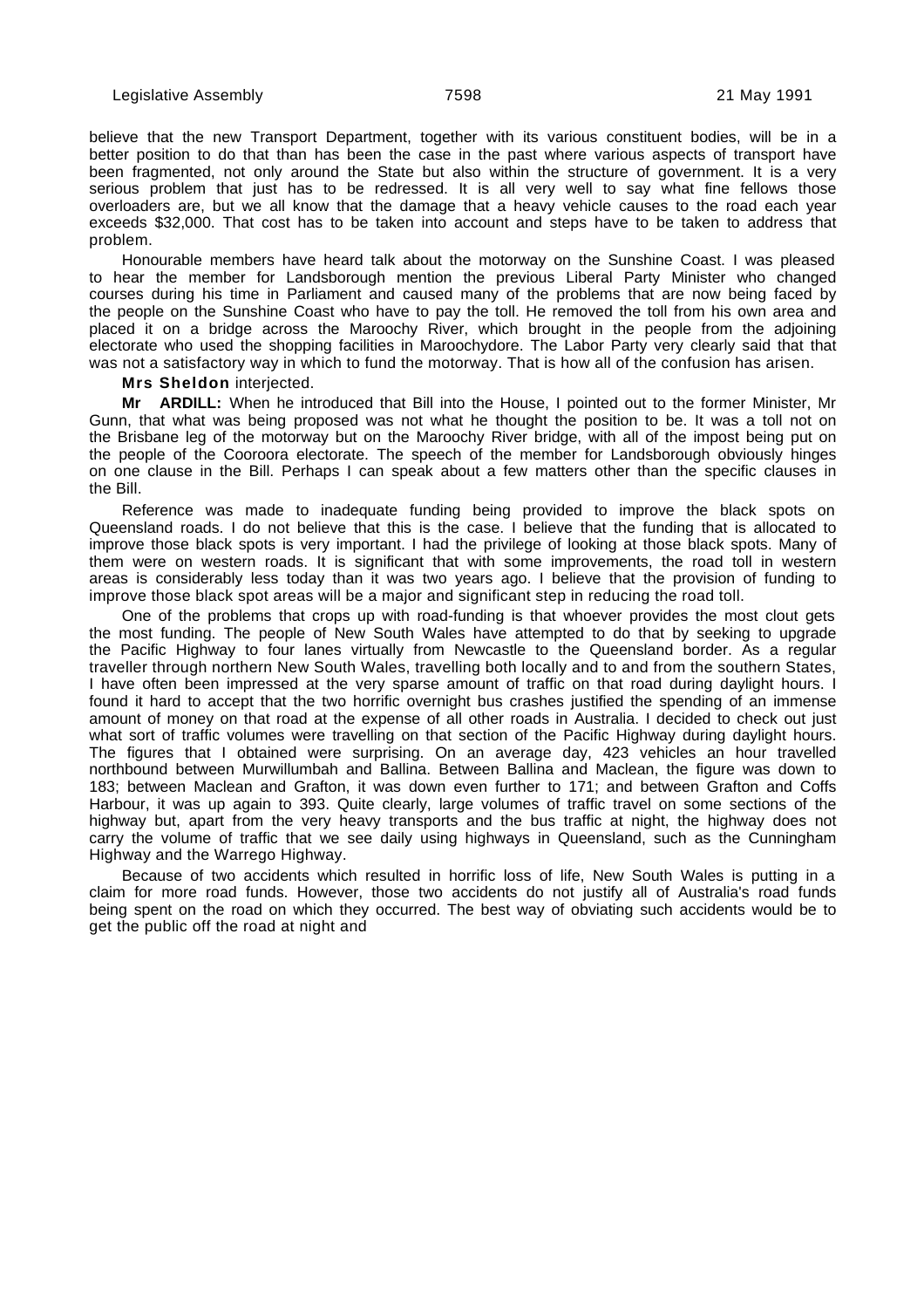particularly to get overnight buses off that highway. In his second-reading speech, the Minister said about the Bill--

"It is a part of a strategy by the Government to provide the necessary legislation for the different arms of the transport portfolio to plan beyond their traditional boundaries"--

and other members have already mentioned this--

"and to seek the most cost-effective solution to the transport needs of the community. A major advantage of this Bill is that it does not limit options to road alternatives only, but provides a basis for formulation and implementation of other transport solutions."

I endorse those remarks to the greatest extent possible. Planning and management of transport is the most important aspect. A road should not be built only because pressure is being applied to do so. Consideration should be given to the planning of the overall traffic operation. That is what the Minister and the department are doing. It is very important to realise that that is what the Bill is about. It is not about the various aspects that have been mentioned, such as one motorway on the Sunshine Coast.

It is also very important that the technology of the Queensland Transport Department be upgraded. In Sydney and Melbourne, technology plays an important part in dealing with the volume of traffic. Without technology in the Sydney system, traffic would not move. In Sydney, it is not the building of roads or the construction of freeways that keeps the traffic moving--not flowing, but moving--it is the technology that is being used. Without the use of that technology in Sydney, there would be no movement of traffic at all. Sydney has such narrow streets and short blocks that it is impossible to upgrade the road corridors without totally wiping out the city. If the best technology possible were not employed in Sydney, it would have a traffic system similar to that in Los Angeles.

In Melbourne, a different technology exists. It is based on the same principle as that existing in Sydney, but it keeps the traffic flowing. Brisbane should be aiming for much better use of technology to keep traffic flowing. Brisbane's traffic light system is inadequate, because the cycle times of the lights are far too long. That causes drivers to become frustrated. It is one of the major causes of red light running. If a driver comes up against a red light, he feels that he will have to sit there for another two minutes. A lot has to be done in that regard. The overall management of traffic and transport is a very important consideration that this Bill enables the department to carry out.

Also, the amalgamation of the entire transport operation will have a very significant effect on road safety. The setting up of the Road Safety Division in the Transport Department was a great step forward by the Minister. I do not want to go on all night, but I do want to mention a couple of things. The criticism by members of the Opposition of limited access to roads is quite illogical. Limited access was introduced by the previous Government. It is here to stay. The Government cannot afford to allow access to everyone at any point on the highway. Factors such as traffic flow and traffic safety have to be taken into consideration. The person wanting access has to accept that. Compensation is included in this Bill as a consideration. Where access is limited without other access being provided, compensation will be payable. I think that is a good idea, too. As I said, this is a very good Bill. I congratulate the Minister and his department on bringing it forward.

**Mr SANTORO** (Merthyr) (5.51 p.m.): Today, I wish to take the opportunity presented to me by the passage of this Bill through the House to touch briefly upon an issue which is of considerable importance to people in my electorate and which relates very much to the Minister's area of responsibility. I refer to the issue of the construction of new roads and bridges in the Brisbane region. Prior to the last State election, much was made by so-called certain action groups in New Farm and, without in any way wanting to be provocative, by members of the ALP of an allegation that a system of roads complemented by bridges across the Brisbane River would be constructed and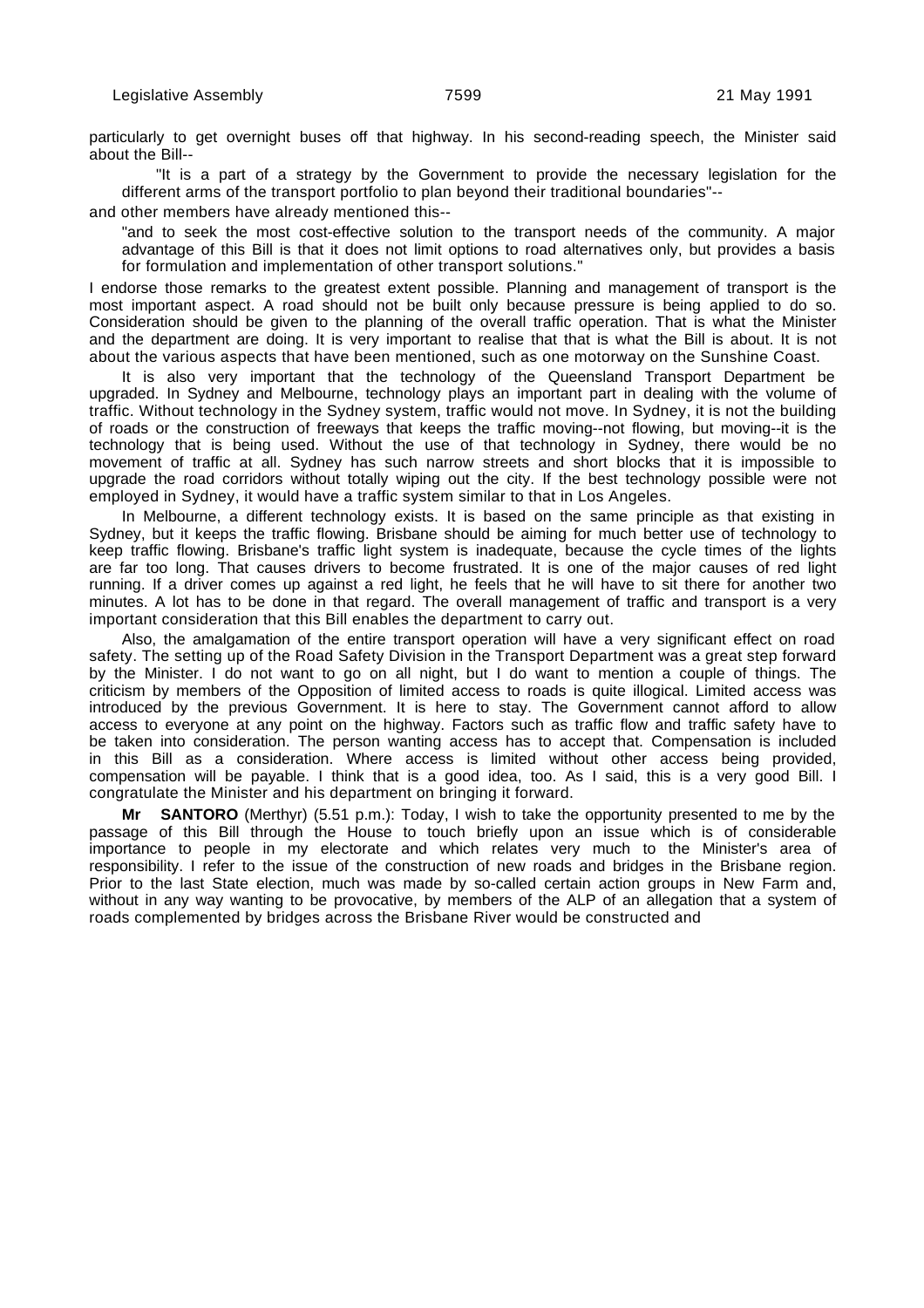affect in a fundamentally detrimental way the residents of New Farm, Teneriffe, Fortitude Valley and Bowen Hills. These spurious allegations found their genesis within a report titled the Brisbane City Council Traffic Study, which was released in 1989, obviously before the last State election.

This report was commissioned by the Brisbane City Council. As the then Lord Mayor, Alderman Sallyanne Atkinson, said at the time, the Brisbane traffic study was just that--an investigation into the traffic and transport problems of our city. It was the work of a committee of volunteers and experts from a wide cross-section of the community, and it took approximately two years to compile. The Brisbane City Council appointed the committee to carry out this very important task for one very simple reason, and one reason alone. For two decades, no attempt had been made to gather basic information on the travelling habits and needs of the people of Brisbane and surrounding areas. The committee was asked to identify the problems and suggest some solutions, and to recommend a strategy for managing Brisbane traffic into the next century. The study looked at what had happened during the previous 20 years, what the problems are, what they were then and what might be able to be done to solve them.

The study came up with many worthwhile conclusions, recommendations and options. Again, as the then Lord Mayor stated, they were only recommendations and options which were to be--and in fact were--assessed by the council, individuals and groups in the community and other levels of government before decisions were to be made. I recall attending several large community meetings that were attended by officers and aldermen of the then Liberal administration, and also Labor aldermen. At such meetings, one of the main concerns expressed by many of my constituents was related to one of the suggestions--in fact, one of the options--in the Brisbane City Council study for a freeway and river crossing to be located somewhere in the vicinity of New Farm Park with an alleged four-lane freeway hugging the suburb of Teneriffe. In fact, and in all honesty, the concern could be described really as overwhelming and hostile opposition to such a cross-river link and freeway. The then Lord Mayor, the local alderman and I, as the local member, got the message. We all got the message and assured the residents of New Farm, Teneriffe, Bowen Hills and Fortitude Valley that a bridge and freeway, as suggested in a very hazy option, were just not on. We made this decision not because it was politically expedient but because we genuinely believed that the residential amenity of the previously mentioned suburbs would be greatly compromised if indeed such a hazy recommendation were to be implemented. We also pointed out to concerned residents that the roadworks and bridge suggested in the traffic study could not go ahead without appropriate and necessary State Government funding and approval, which had been ruled out. We went into print in the mass media and in specific pamphlets. Together with the local alderman, I totally denied our personal or party support for any bridge or fourlane freeway. Yet there were people in the community--and I believe that some of them were politically motivated--who, right from the outset and up to the 1989 State election, sought to misrepresent my personal position and that of the Liberal Party on the issue.

On polling day in December 1989, placards dishonestly accused me of favouring a bridge and a four-lane highway and urged a vote for some other candidate. Surprise, surprise! It was the Labor Party candidate. Prior to polling day, a furious and intense campaign was conducted against me on the basis that I was in favour of a bridge and four-lane highway through the suburbs of New Farm, Teneriffe, Bowen Hills and Fortitude Valley. Today, I go on record again as being totally opposed to such a bridge and freeway. I oppose such a bridge and freeway because of the reasons that were neatly summarised in a letter that was forwarded to me at that time. Those reasons included the potential loss of character and amenity that would far outweigh any benefits to the communities that I represent in this place. They also included the impact of projected traffic volumes. Such traffic levels would increase local traffic congestion, local air pollution and local noise levels. This is especially relevant, because New Farm has the highest population density for a residential area in Brisbane. The infrastructure to support such traffic levels would seriously jeopardise the existing character of riverfront land, for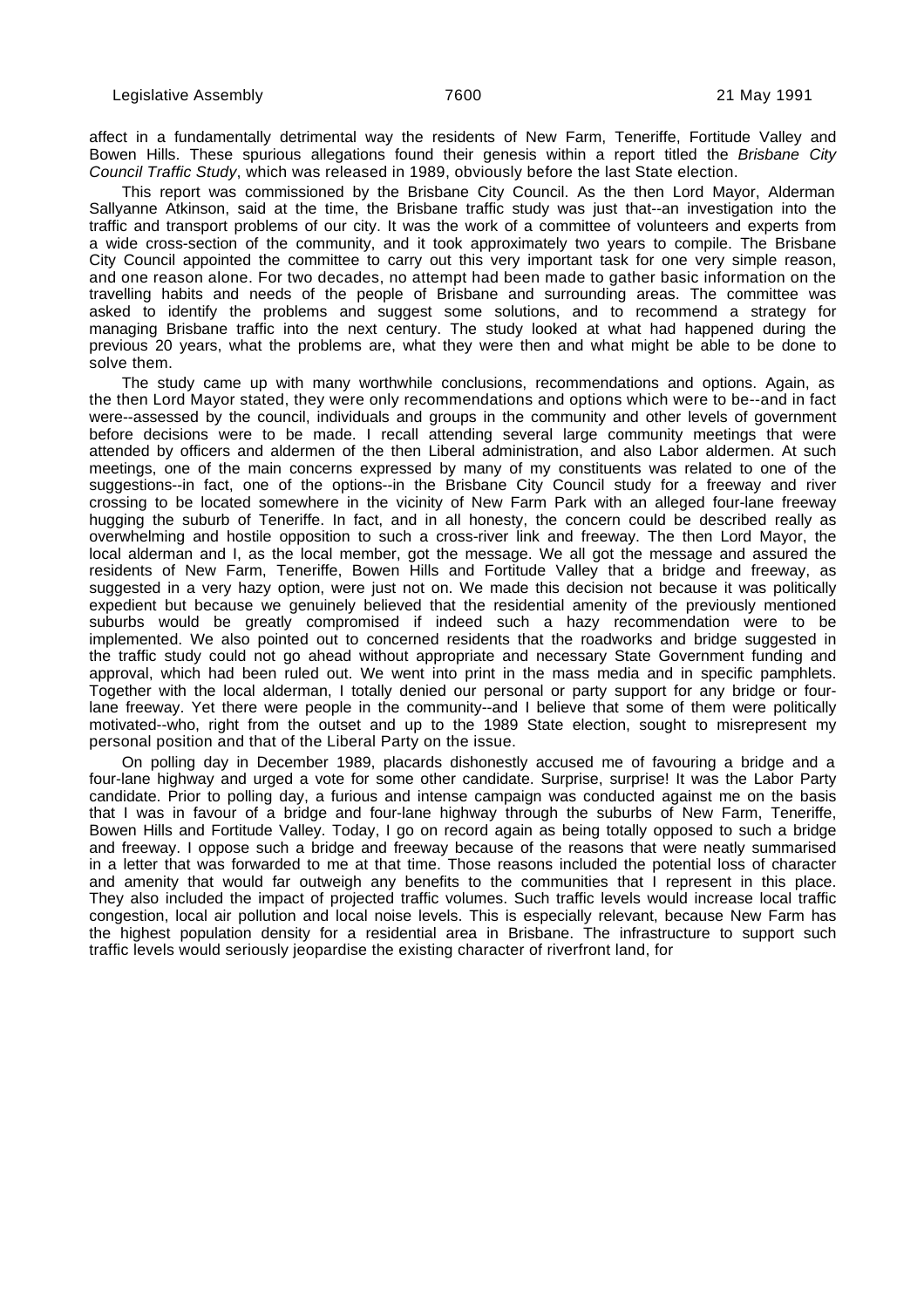example, established trees, historic wool stores, quiet parks and proposed pedestrian riverfront pathways, which are currently in the process of being built. The proposed city and Fortitude Valley bypass would dissolve the character and attributes of New Farm and Teneriffe as inner-city suburbs, representing a loss in real terms to the whole city. Because of their inherent characteristics, such suburbs should be seen as a valuable commodity to this city.

It is interesting to note that, immediately after the 1989 election, all talk of such a bridge ceased and, as I expected, the issue faded away. However, it resurfaced again--surprise, surprise--before the recent city council election. As an example of that resurfacing, on 11 March 1991 the Courier Mail carried a report to the effect that 500 east-side residents and municipal ALP and Green Alliance members called on the then Lord Mayor, Alderman Atkinson, to rule out two proposed Brisbane River bridges. How convenient it was that the issue should be raised just before the Brisbane City Council elections. Again, the then Lord Mayor denied any intention by her council to build such bridges. The point of my speech is----

**Mr Hamill:** I was wondering about that.

**Mr SANTORO:** I am about to refer directly to the Minister. I respectfully ask him to help to clear up this issue once and for all. The residents in my electorate, particularly those in the suburbs of New Farm, Teneriffe, Fortitude Valley and Bowen Hills, have asked me to ask the Minister for an assurance that no further cross-river links will be built by the Labor city council or this Government, particularly in stretches of the Brisbane River that hug the above suburbs. I should be grateful if the Minister could give that assurance in his reply at the end of this debate. My constituents and I look forward to the Minister's assurances. I do not want to give the Minister an opportunity of having a go at me, so I point out to him that I probably will not be in the House after the dinner recess. Because I am required to attend an official reception, I have changed my place on the list of speakers. I am grateful to the member for Carnarvon for allowing me to change places with him. I look forward to reading in tomorrow's Hansard the Minister's assurance to my constituents. I promise him that I will faithfully circulate to all of them not only a copy of the Minister's speech but also his comments in response to the request that I respectfully make of him.

Sitting suspended from 5.58 to 7.30 p.m.

**Mr SPRINGBORG** (Carnarvon) (7.30 p.m.): It gives me great pleasure to rise and participate in this debate tonight. I want to outline some of my concerns and the concerns of people in my electorate. Tonight, we are talking about the system of main roads in this State, the system of road-funding and any other aspect of roads that comes into the legislation, which is the ambit of what we travel every day whether we are coming to work or travelling around our electorates. Each day, many millions of Australians travel on the roads. This is an extremely vexed issue which unites passions and concerns many people. The Government is confronted by many people who want extra funding for roads and for other necessary public infrastructure. As a member of the Opposition, I recognise that it is not always possible to provide that funding. It is one of those matters with which we must come to grips. We must sit down and work out which areas are a matter of priority and which areas can wait a bit longer.

I continually come across a large number of people in my electorate who are concerned about the state of the roads in Carnarvon and around Queensland in general. I, for one, do not believe that we can judge what should be done with a road by the number of vehicles that travel on it. In Queensland, I hope that we are not moving towards that sort of criteria. I will not misquote the Minister when I quote briefly from a speech that he delivered to the Local Government Association conference in Rockhampton last September.

**Mr Hamill:** It was a good speech.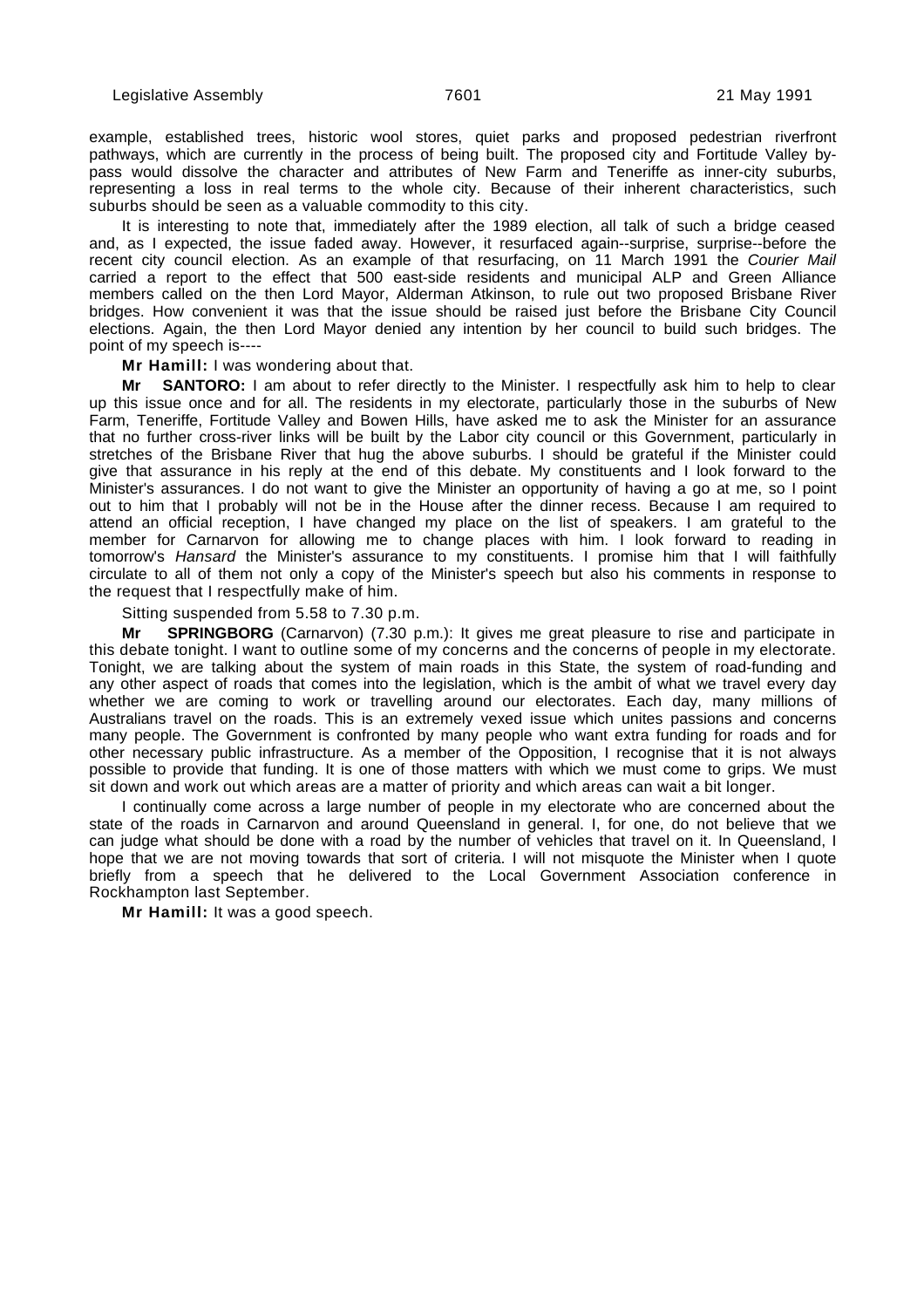**Mr SPRINGBORG:** I was not there to hear it, but I will have to take the Minister's word. He said-- "Those declared roads in Queensland"--

that is, in relation to the new categories of roads--

"which are our responsibility will be grouped into just two sets. . . one set I will call 'State Arterial', and another set that I call 'Principal Local'.

Our road improvement programs will be aligned with these sets. In fact, the second set of roads may attract only ongoing maintenance and minor improvements. It is my intention to align the Federal and State categories during this reassessment."

As the Minister would be well aware, that move is creating some concern amongst local authorities and amongst people in general.

**Mr Hamill:** Everyone wants a State arterial.

**Mr SPRINGBORG:** Yes. Everyone wants the best quality road that can be achieved. I believe that it is my duty as a member of Parliament to espouse in this place some of the problems that exist in my electorate.

**Mr Elder** interjected.

**Mr DEPUTY SPEAKER** (Mr Campbell): Order! If the honourable member for Manly wishes to interject, he should be so from his correct seat.

**Mr SPRINGBORG:** Thank you for your protection, Mr Deputy Speaker. I am sure that, without it, I would not be able to survive in this place. Three roads in my electorate are of utmost concern to me. Those roads would be included in the second category. They are the Stanthorpe-Texas Road, the Texas-Yelarbon Road, which is in an absolutely abominable state, and the Yelarbon-Goondiwindi Road. Nobody wants anything to do with those roads. The Department of Transport is quite happy for local authorities to take over the control and maintenance of those roads. However, in order to make those sorts of roads better and safer, increasing capital works are needed. I believe that drivers adapt to bad road conditions. Once one has driven 20 000 or 30 000 kilometres on bad roads with stutter bumps and loose gravel, one becomes adept at observing those conditions. However, it does not make it any easier.

# **Mr Smyth** interjected.

**Mr SPRINGBORG:** One gets used to them. There is no doubt about that. However, it means that people who are not familiar with those sorts of roads come to grief on them. I accept that people in both city and country areas need good roads. I am not trying to deprive metropolitan or provincial members of this House of anything. One point that people do not seem to understand about country areas is that we do not have the ready access to public transport that people have in the cities, whether it be to the suburban road system, the rail system or buses.

**Mr Hamill:** Schoolbuses.

**Mr SPRINGBORG:** Tell me about schoolbuses. I will not enlarge on that. Those people become increasingly reliant upon their cars. Quite often, because of the damage that is inflicted upon their vehicles, they have to buy a new car every couple of years. I extend to the Minister an invitation to join me one day and survey some of the roads in my electorate. I suppose that the Minister gets those sorts of requests from every member of this Parliament, every local authority and every interest group. It is extremely important that we recognise those problems and that we provide the capital funding to maintain and improve those roads. Recently, I heard something alarming that I hope is wrong. I heard that there will be a cut-off point of 250 vehicles----

# **Mr Hamill:** That was Vince Lester's story.

**Mr SPRINGBORG:** Yes. Quite a few other people have heard that. I heard that, if the daily vehicle movements on a road do not exceed 250, it will be deemed to receive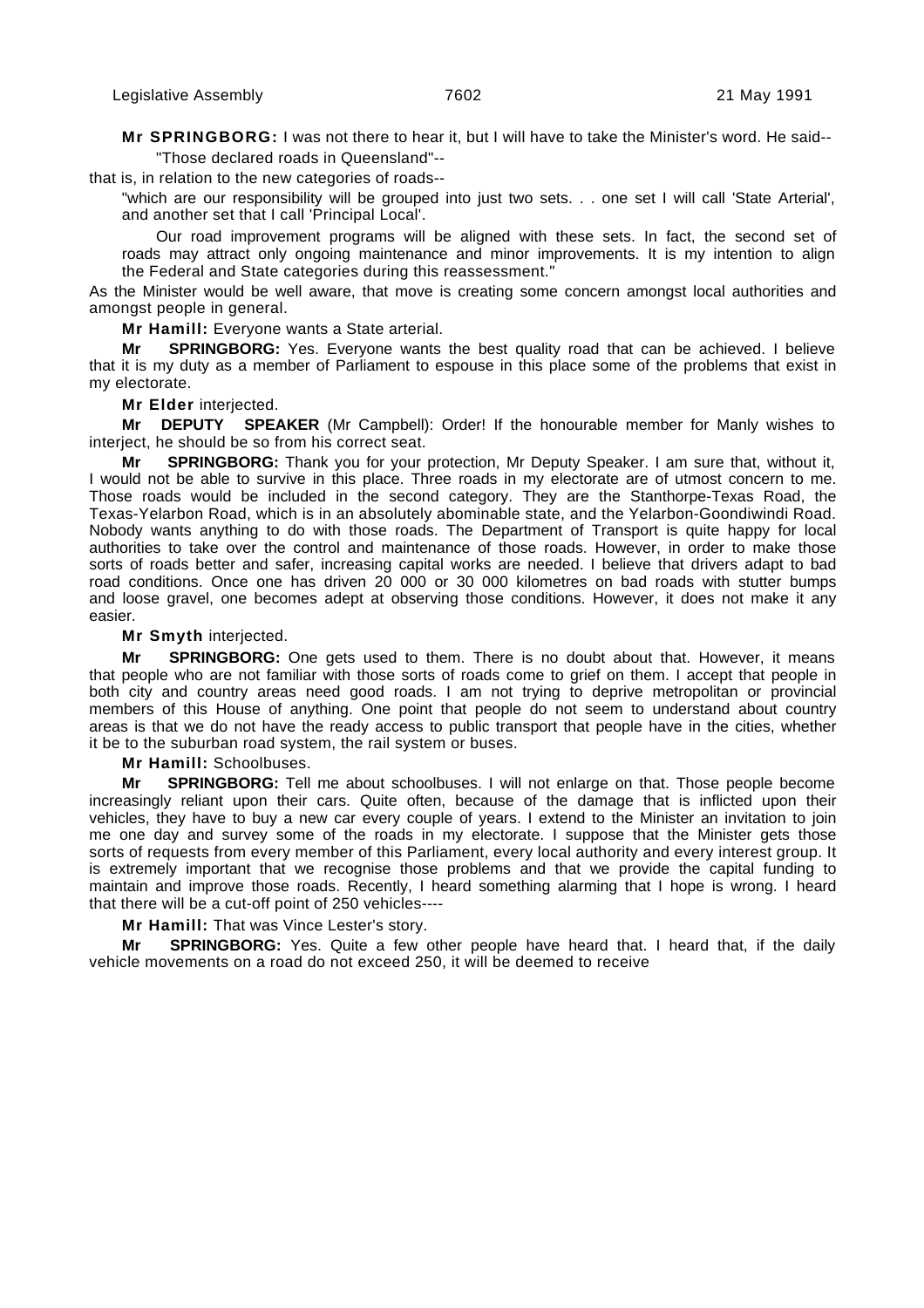only maintenance and not any increased infrastructure. It is important that we get away from those cutoff lines, if they are ever considered. I do not believe that the effectiveness or the importance of a road can be judged by the number of vehicles that it carries during the day-time.

#### **Mr McGrady:** Who said this?

**Mr SPRINGBORG:** This is my opinion. Of course, a road that carries 10, 15 or 20 vehicles a day should not necessarily have the same funding as a road that takes 5 000 vehicles a day. However, we must sometimes go past the argument that there are not enough vehicles on those roads and consider the greater economic benefit to the area and the fact that mothers are running their children to school every morning and picking them up in the afternoon. Sometimes, life-endangering situations occur. One night, I nearly came to grief on the Yelarbon-Texas Road. I was unfamiliar with the ever-changing landscape of that road. That can catch people. I suppose that that is driving my passion towards getting those roads in my electorate improved. It is the same thing that drives the passions of all members of this place. We should get away from those lunatic cut-off points, if there are any. We should not be categorising roads so that they get maintenance only and very little, if any, improvement. There are, in my electorate, bitumen roads that would be entitled to increased maintenance and increased upgrading. I instance the Texas-Inglewood Road along which coal trucks travel every day to the Ashford power station. There are quite a few bad stretches on that road. This is one of the problems the Minister faces in being lobbied by members of Parliament. I ask him to understand our arguments and to understand that there is a world west of the Great Dividing Range, as some Ministers do, and to realise that sometimes the situation in the west is different. The importance of the west cannot be judged by its lack of population; other necessary criteria come into it. I look forward to the Minister's response.

**Hon. D. J. HAMILL** (Ipswich--Minister for Transport and Minister Assisting the Premier on Economic and Trade Development) (7.39 p.m.), in reply: I thank honourable members for their participation in this very important debate. The legislation is very important because it provides the framework by which a very important part of the program of the Department of Transport can be delivered. It refers to road programs specifically but, of course, there are other parts of the program, such as the provision of transport infrastructure. Honourable members have alluded to that during the debate. A number of issues have been raised and, whilst I do not propose to go through each and every issue raised, I do think it is fair to draw together some of the threads of the arguments and try to provide some illumination in relation to some of the comments made, although some of them strayed wide of the mark.

Some comments from Opposition members concerned the basic administration of the legislation. Again I was somewhat surprised that they had learned very little from their long period in Government. The legislation establishes a corporation sole as a legal entity. That corporation sole is the Director-General of the Department of Transport. Honourable members opposite are quite wrong in suggesting that that legal entity sets up some sort of statutory authority, which puts it at arm's length from the Minister. It does not. I draw their attention to the provision in the Bill that the administration of this Act is subject to the control of the Minister. The corporation is subject to the Minister's control. If this seems to be somewhat anomalous or if the suggestion is that this provision is somewhat at variance with what preceded it, I can only draw the attention of honourable members to section 5 of the old Main Roads Act, which was passed in 1920. It established the Commissioner of Main Roads as a corporation. This legislation, unlike the old legislation, actually guarantees the position of the Minister and makes it quite clear that the responsibility rests ultimately with the Minister.

The other theme that seemed to creep into a number of the speeches of honourable members opposite was the lamenting of the Main Roads Fund and, more particularly, the concern that registration moneys were no longer going to the roads program. Nothing could be further from the truth. In 1990-91, some \$337m was collected from Queensland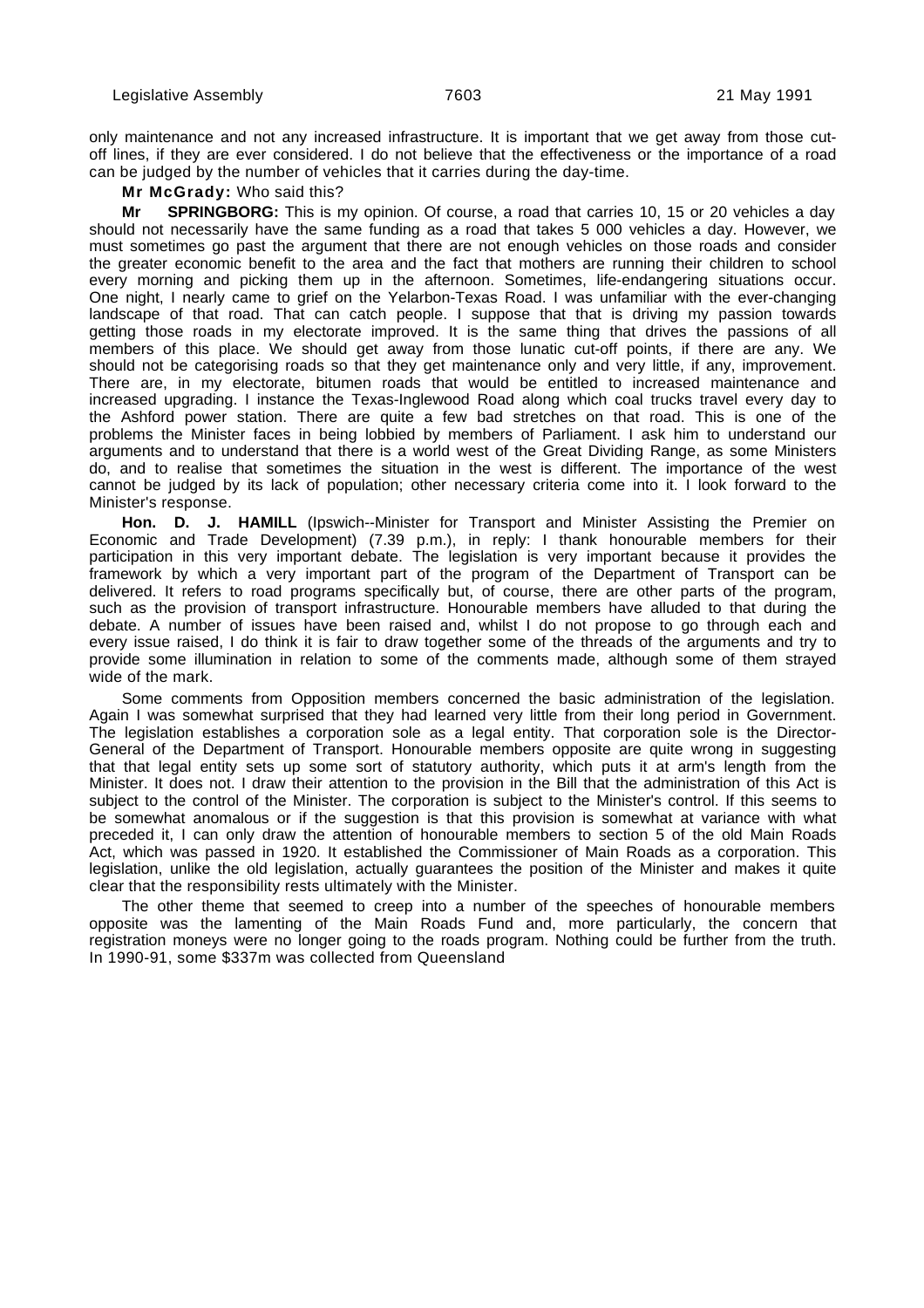road-users through vehicle registration charges. Road-funding from the Queensland Government--not Commonwealth road money which passed through the Queensland Government--exceeded the collection from vehicle registration. In fact, some \$368m was spent on the road network in Queensland from Queensland Government sources. That means that other sources of consolidated revenue were in fact subsidising the vehicle registration money for the delivery of the road program.

The honourable member for Toowong sought information as to the funds already delivered to the road program this year. As all honourable members would recognise, the extensive flooding in central Queensland and north Queensland had a very detrimental effect not only on the road network but also on transport infrastructure in general. The damage to roads within the province of the State Government and administered through my Department of Transport exceeded \$30m this year. That has had a very dramatic effect on our capacity to deliver the program. It has meant that a number of projects in the program that we sought to have in place cannot be put in place for two reasons. The first is that the flooding delayed the completion of works that were in train, and some \$23m worth of work was delayed because of the floods. We are seeking to catch up on that backlog. The second reason that needs to be recognised--and all honourable members need to show some forbearance in this regard--is that, in regard to the natural disasters that hit Queensland this year and last year, whilst a certain proportion of the funds that come through natural disaster relief goes to restoring the road network, the State has to bear some of the cost. There is no compensation under the natural disaster funding arrangement to repair damage that rain does to our roads. It is only where there is saturation and the pavement breaks up because of the action of the flooding, scouring and so on that natural disaster money is granted to repair that part of the road network. All we can do is restore the network to its condition prior to the natural disaster. It would be absolutely ludicrous to repair potholed pavement to its condition prior to the inundation. Consequently, the natural disaster funds have been used to restore effective parts of the network. Of course, other programs that were to come into effect had to be postponed to bring the pavement back to a satisfactory and usable level. Consequently, this year considerable havoc has been caused to this State's road program, and had been caused last year because of flooding. However, I give the assurance that the department is seeking to extend the available funds on very carefully prioritised programs.

The other issue that was mentioned several times during the debate was the ISC report. Some people are running around this State brandishing copies of last year's ISC report and have claimed that the document heralds some sort of Armageddon. Those people seem to have conveniently forgotten that no Government in Australia has endorsed the ISC report, which was superseded by the Special Premiers Conference that took place in the Legislative Council Chamber of this Parliament. At that Special Premiers Conference, agreement was reached by the Chief Ministers, the Premiers and the Prime Minister. Indeed, all political parties were represented. Agreement was reached in relation to a national system of heavy vehicle charges, and a heavy vehicle was defined as a vehicle under 4.5 tonnes. Extensive consultation had taken place with industry and that issue will be dealt with further at the next Special Premiers Conference. I must stress most particularly that the charges that were heralded in the first and, indeed, the second ISC report have not been adopted. In fact, in the discussions that have taken place charges are being considered that are in no way similar to those contained in the report.

**Mr Springborg:** They are still pretty severe, though, aren't they?

**Mr HAMILL:** I will take the honourable member's interjection. If I knew what the final outcome of the forthcoming Special Premiers Conference was to be and if I had a crystal ball and was able to foretell the future, I could answer the honourable member's question. Some of the critics of the process have failed to recognise that it is not simply a question of the charges on the vehicle. The most important issue is the net cost of running the vehicle. Some of the most detrimental consequences for the road transport industry do not come from heavy registration charges but, rather, come from a lack of uniformity in regulations and often contradictory regulations that apply across State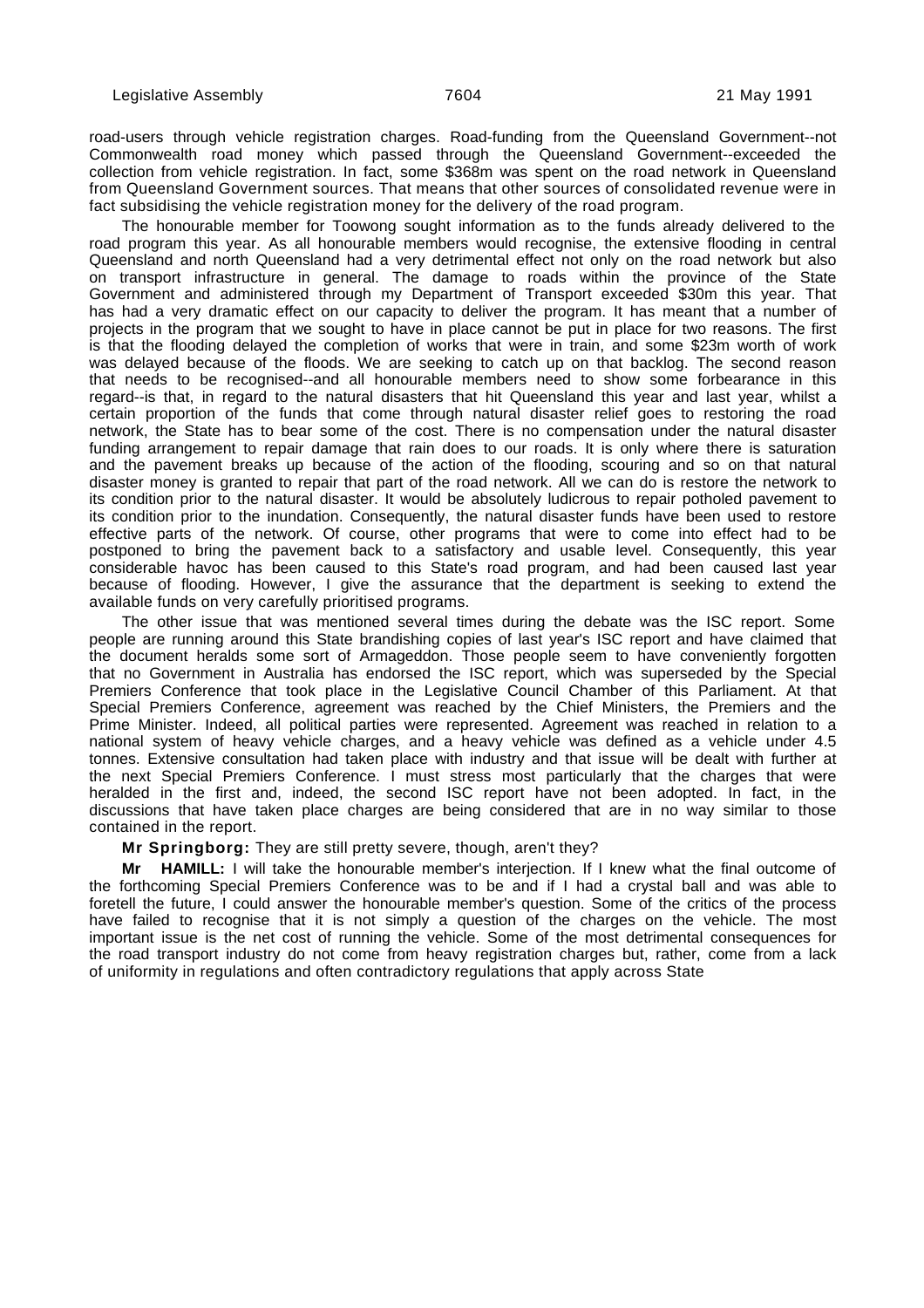jurisdictions. The approach that has been adopted by this Government is one of cutting through the red tape. This Government is in favour of greater uniformity across the nation in terms of the plethora of regulations and charges that apply to the operations of the road transport industry. The bottom line is the issue in relation to this matter, and the bottom line is what this Government is concerned about. The road transport industry has been very much involved in the consultations regarding the forthcoming Special Premiers Conference.

Just as there was extensive consultation in the development of this legislation which is before the House, likewise the Government has maintained close consultation with the road transport industry with respect to the whole question of road transport reform. I was disturbed to hear some of the comments made by the honourable member for Flinders regarding the state of the Flinders Highway earlier this year. It was suggested that the road was totally impassable for three months. That is not true, and the honourable member should know that owing to the severe inundation that had taken place in that section of north Queensland, my department--the responsible custodian of the State arterial road network--ascertained that very severe damage would be incurred to that road if heavy vehicles were allowed to pass over it before the pavement had adequately dried.

**Mr Beattie:** Which is a very logical thing.

**Mr HAMILL:** It is a very logical thing. The options presented to the department, including me as Minister, were twofold: either the road was closed, or the road was left open. Quite frankly, neither was a terribly satisfactory option. Therefore, the approach adopted by the department was a far more reasonable one. In order to facilitate the maximum amount of movement of heavy freight in that region, the road was not closed. A limitation was applied to the extent of 80 per cent of the normal axle load able to be carried by heavy transport vehicles and there was a suspension of volumetric loading. In other words, consignments and vehicles could get through, but the department was not prepared to sacrifice a substantial investment by Queensland taxpayers in that very important section of arterial road.

**Mr Katter** interjected.

**Mr HAMILL:** For the information of the honourable member, let me say that last Saturday I had the pleasure of addressing the annual conference of the Livestock Transporters Association and I had the opportunity to thank its members for the letter of support that the association's secretary, Liz Schmidt, had sent me in relation to the flooding and in relation to the way in which the Department of Transport sought to meet the needs of the industry during those very difficult times. In particular, the association had referred to the situation on the Flinders Highway. Perhaps the honourable member would like a copy of that letter.

**Mr Katter:** You are going to take that back because Liz Schmidt, if that is true, is in very serious trouble.

**Mr HAMILL:** The honourable member may think that she is in very serious trouble, but last Saturday I acknowledged her and praised the association for that letter of support, and nobody seemed to point the finger at Liz Schmidt. I believe that that bears testimony to the confidence that industry has in the administration of this Government's roads program and shows that in difficult times when the system is under duress, the department can respond sensibly, reasonably and compassionately to the needs of industry.

**Mr Katter:** When are you going to take an interjection? There is no road system anywhere in the world where heavy transport has been cut off for three months. Name me one single instance.

**Mr HAMILL:** I take the interjection because, contrary to the assertion made by the honourable member, the Flinders Highway was not closed. He cannot get it through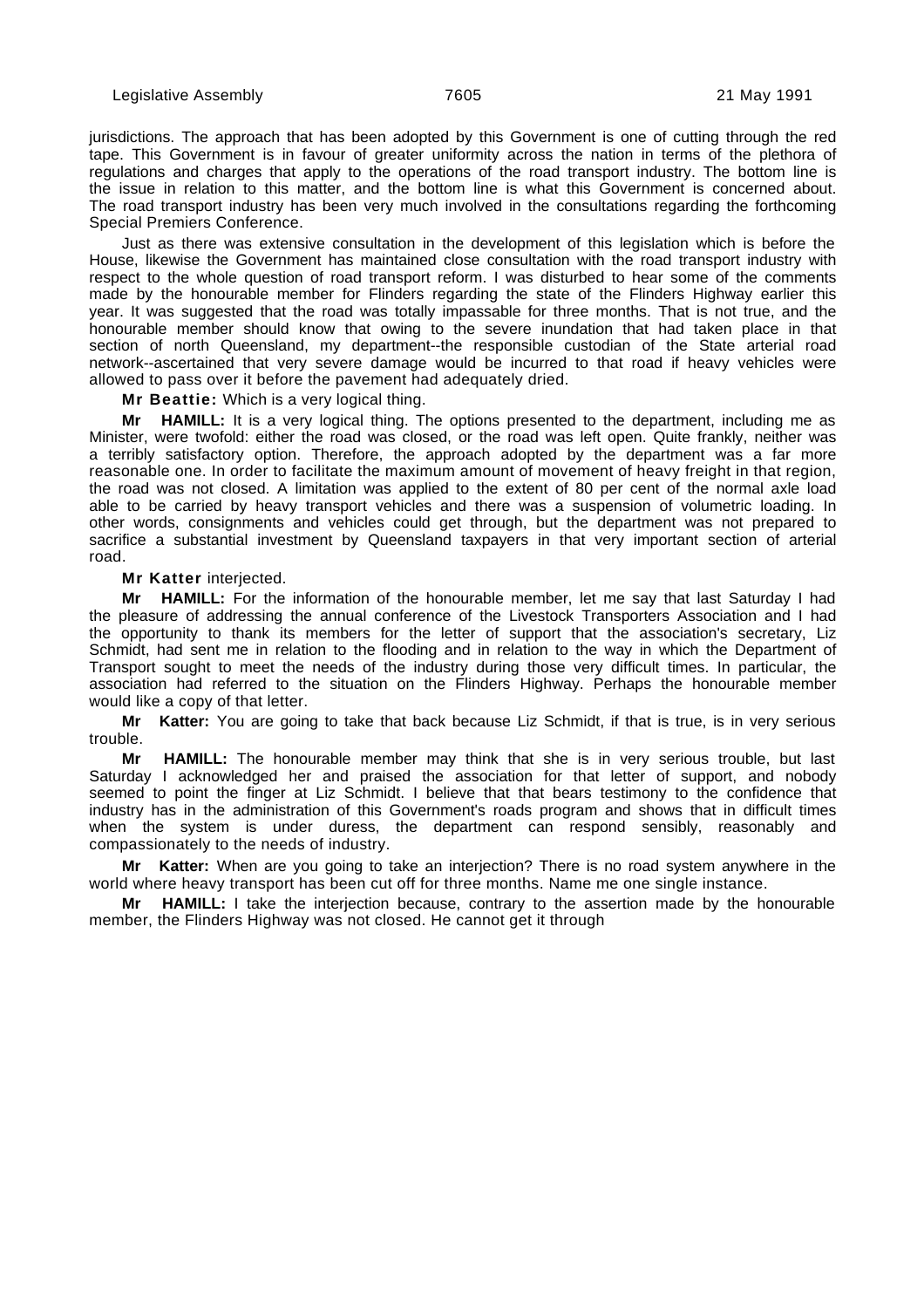his thick head that the Flinders Highway was not closed. The department applied restrictions to ensure that the pavement would be maintained. The heavy trucks could travel over the road, but with a restricted load. I hope that that takes a load off the honourable member's shoulders.

The member for Toowong was long-winded in a number of the comments that he made. However, one of the areas in which I felt he was on particularly shaky ground was the delivery of our road safety program. The honourable member had the audacity to say that the road safety program was strapped for funds. One wonders where he has been. This year, in very tight financial circumstances, we doubled the funding available for road safety measures and programs. More than \$13m was committed to road safety. We had the benefit of debate on this subject in the House not so long ago. However, perhaps to refresh the minds of some honourable members, let me run through just a few of the initiatives that we have put in place. I refer to the baby capsule hire scheme and the recent announcement of \$1m on a dollar-for-dollar basis for a pilot program to provide school set-down areas outside schools throughout the State.

## **Mrs Edmond:** In Toowong.

**Mr HAMILL:** Even Toowong got one. However, the honourable member for Toowong would not know about that. The money was distributed without fear or favour, which is the way it should be, with the priority being road safety. We committed half a million dollars for bikeways. We initiated the black spot program and other programs for cyclist helmets, zero blood alcohol level, red light cameras, school safety--the list goes on and on. Those programs were a very proud achievement by this Government in the furtherance of road safety in this State.

In the context of the debate, I welcomed the very constructive remarks of my colleagues the members for Isis, Mount Coot-tha and Brisbane Central. I note particularly the comments of the member for Brisbane Central about sensitivity in the delivery of the road program, particularly the environmental sensitivities in the delivery of the road program in urban areas. We have certainly given that area high priority. Studies have been undertaken in respect of road noise in order to help us at long last to develop a policy in that area. However, the areas which received the lion's share of funding in our road program are not the urban areas. In my view, that is quite appropriate. Eighty per cent of the roads budget is spent outside the Brisbane metropolitan area. I might point out that approximately 60 per cent to 70 per cent of the State roads budget comes from the metropolitan area. Consequently, country and provincial Queensland are being subsidised by Brisbane for the delivery of the road program. The only way that we can do that is by providing for adequate passenger transport in southeast Queensland to allow people to get off the roads. It irks me when critics such as the honourable member for Flinders point to the subsidy for passenger transport as some sort of illegitimate process, when it is only one aspect of delivering a total transport program. I stand by the commitment that we have given country Queensland in terms of the road program. It is very important to those areas of Queensland--the regional centres and the remote areas--that a decent road network is in place to service the social and economic needs of those communities.

I would be remiss if I did not respond to the diatribe from the member for Landsborough--the Sunshine Motorway revisited. It was a bit like Brideshead Revisited: the story goes on and on. If anything could be gleaned from the discussion this evening, it is that the Sunshine Motorway is a saga of the sort of political interference which should never have been countenanced with respect to the determination of the priorities of the road program. When the previous Government stated that Treasury funding for Stage 1 of the motorway was arranged, we were all led to believe that the funding was in place, that it was a sound proposition. It was of considerable disappointment to me to find that the assurances that we were given, quite frankly, were totally fallacious. It was never funded. When the honourable member for Landsborough talks about principles, I only wish to remind her that the principle that bears down in all of this is the principal at the bank that has to be repaid. I want all honourable members to think about this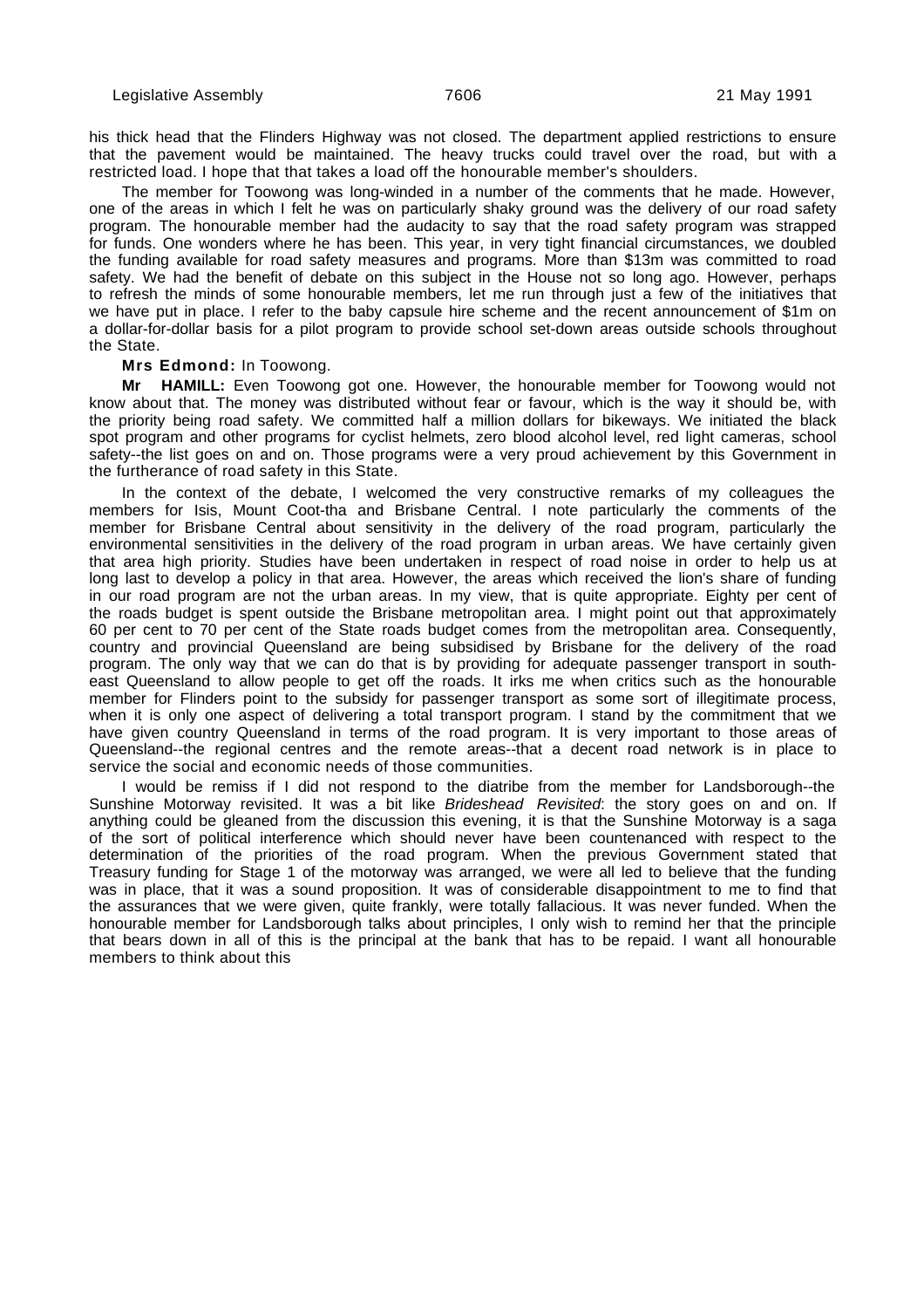very carefully. As I said earlier, last year, approximately \$337m was collected from the motorists of Queensland in vehicle registration charges. From those State sources, we spent \$368m on the road network. A number of letters have come to me asking for more money here and more money there. We could have taken the easy way out with the Sunshine Motorway. We could have caved in and said, "Look, to hell with fiscal responsibility; to hell with the road program across the State. We'll bail out the irresponsible financial arrangements of the previous Government with the Sunshine Motorway and we will forget about the road program." If we were to forget about the road program, let every honourable member who represents a constituency outside the metropolitan area consider the point that 80 per cent of the road program is spent in their electorates. If they want to bleat and howl, back up the current member for Nicklin, who seems to have changed his tune about the Sunshine Motorway, and say that we should all be good boys and girls and take the tolls off and find the millions of dollars for that motorway out of that \$337m contributed by the motorists of Queensland, then so be it. However, I cannot subscribe to that view. I believe that such an action would derogate from our responsibility to deliver the program.

#### **Mr Neal:** You did before the election.

**Mr HAMILL:** I take the interjection from the honourable member for Balonne. Prior to the election, we thought that we could believe the statements of former Premier Ahern and former Finance Minister Austin, who told us that the road was funded--that the funding arrangements were put in place. We thought we could believe Bill Gunn when, as Minister for Main Roads, he told us the motorway would cost \$45m. We believed them, but we will not believe them again. The Sunshine Motorway is a sad and sorry saga of public deception by our predecessors in office.

As for the tabling of a coconut today--I think that that speaks volumes for the sort of activity that is taking place on the Sunshine Coast. The people of the Sunshine Coast had their opportunity to vote on the question of the motorway and the question of the tolls in the local authority elections earlier this year. The Tollbusters, who have been active over a period of time on the Sunshine Coast, ran a wellfunded campaign. Their chairperson, Ms Connolly, ran for the Maroochy Shire Council and she got a drubbing in the area where she claimed to be carrying the public with her. I believe that there are enough people on the Sunshine Coast who see through the grubby tactics that are being given succour by Liberal Party and National Party representatives in the area--the same people who, prior to the State election, were quite happy to see the motorway go ahead. They can see through those tactics. Those people also recognise the fundamental issue here, which is the provision of the infrastructure. People want the infrastructure, and the Government will seek to provide it.

The population growth in some areas of the State is far outstripping the capacity of the Government to provide services. There is an extensive road network throughout the State. To provide some of the expensive infrastructure that people are clamouring for in the fast-developing areas, particularly in south-east Queensland, the Government would have to forget about the rest of the State. In my view, that would be totally irresponsible. The Government needs to look at other ways of funding this expensive infrastructure. I believe that if people want the infrastructure ahead of when it could otherwise be provided, the people of Queensland are prepared to make a contribution towards it. After all, they are getting the benefits now, not in 10, 20 or 30 years' time. The critical issue is to be able to plan for that infrastructure ahead of when it is required, ahead of the time when the congestion is so bad that the infrastructure, when it is constructed, is already overdue. The only way that that can be done is by adequately prioritising the Government's program.

The member for Carnarvon expressed concern that if fewer than 250 vehicles a day were using a particular road, it would receive no funds. That is simply not the case. However, clear priorities have to be established. The Government must ensure that the dollars that it has are spent correctly and give the best value for money. That is why I have announced that there will be a reclassification of Queensland roads. The Government's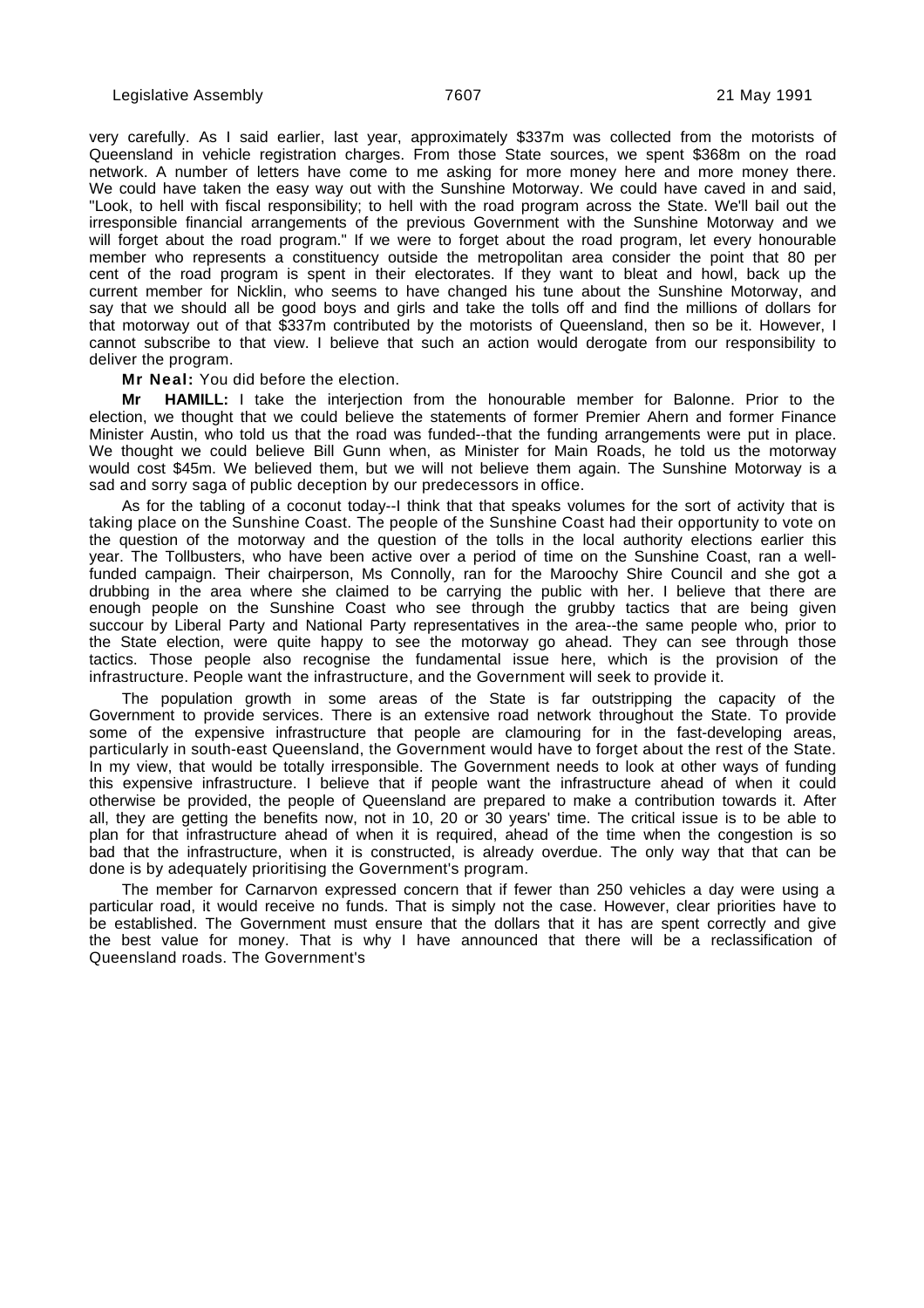funds will be directed to those roads that are very important for social and economic reasons. The work to upgrade them will be carried out. But it is not a cop-out for the rest of the State. There is a commitment to maintenance and to improvements, particularly in relation to safety issues--the sorts of issues to which the honourable member for Carnarvon referred. What this new legislation will allow the Government to do is to put in place a more flexible regime in which the road program can be delivered. Under the old Act, funds from the Main Roads Trust Fund could only be spent on declared roads. That meant that local authority roads could not receive funding from the trust fund. I envisage a new era being ushered in in which there is scope for cooperation in regard to road-funding arrangements between the Government and local authorities. That is something that local authorities are calling for. After all, they have been very pleased with the continuation of the matching grants program over the last 18 months.

Before I conclude, I want to pay tribute to the dedicated officers of the Department of Transport. The Department of Transport, the Roads Division and the Transport Technology Division pride themselves on and are recognised for the excellent service that they provide. The commitment in my department to research is very strong indeed. In fact, research budgets of some \$6m have generated local work. My department contributes to the Australian Road Research Board and the accelerated loading facility which is looking at pavement wear occurring at Beerburrum. In the next two years some \$1.6m of our funds will go towards the furtherance of road research. The department has in place a quality assurance scheme to ensure total quality management. All in all, it is a very professional outfit indeed. The quality of the work that is done is seen throughout the State. The Department of Transport is a very decentralised department. The regional operations, district engineers and regional officers do a very fine job of liaising with local members and local authorities, and ascertaining local views in the formulation of priorities. The work is ongoing. In times of stress, such as during the floods, it was officers of the Department of Transport who were out there in the floodwaters seeking to ensure that the road transport industry was not unduly affected. I believe that the work of the Department of Transport is well regarded throughout the State. I can give an assurance that as the department strives for continued excellence, it will have my strong support and, I dare say, the support of all honourable members. I commend the Bill to the House.

Question--That the Bill be now read a second time--put; and the House divided--

AYES, 42

NOES, 26

Resolved in the affirmative.

#### **Committee**

Hon. D. J. Hamill (Ipswich--Minister for Transport and Minister Assisting the Premier on Economic and Trade Development) in charge of the Bill.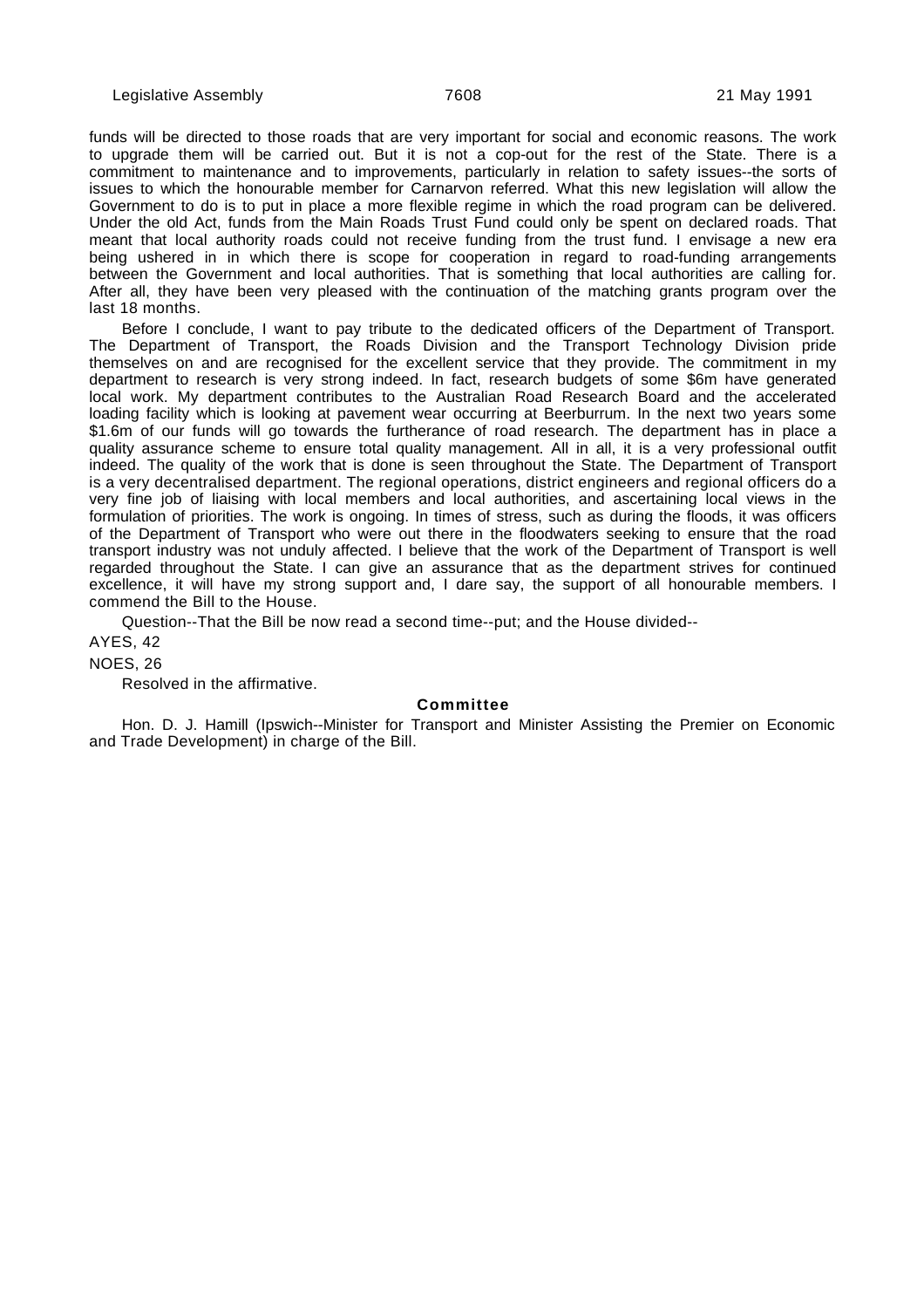Clauses 1.1 to 3.5, as read, agreed to.

Clause 3.6--

**Mr KATTER** (8.14 p.m.): I do not wish to take up the time of the Committee unduly, but the Minister's statement that I was totally incorrect in saying that that road was closed deserves reiteration and clarification. I said that it was closed to heavy vehicles.

**The CHAIRMAN:** Order! There is too much audible conversation. The Minister would like to hear the honourable member.

**Mr KATTER:** The Minister rejected the fact that it was closed to heavy vehicles, but then admitted that it was closed to only a particular type of heavy vehicle. If he had continued for long enough, the technicalities would have become so specific that the Minister's sweeping generalisation would have been referred to hardly anyone at all.

**The CHAIRMAN:** Order! I ask the honourable member for Southport to stop his conversation. He is interrupting the member for Flinders.

**Mr KATTER:** Mr Chairman, I would hate to differ with your judgment, of course, but I would very much doubt that that was the case. I do not wish to reflect upon the Chair.

Seriously, clause 3.6 considerably strengthens the hands of those people on the ground out there who really have a vested interest in considering nothing other than the condition of the road. The fact is that Mount Isa Mines had to start putting off people. The Minister is screwing up his face, but I was told that because the railway was out and the Minister put the heavy vehicles out, there was no way of getting a sufficient amount of product through to Townsville for processing and that, because of that, people at the refinery in Townsville and some at Mount Isa were laid off. The Minister set a limit of 80 per cent of capacity. Quite frankly, those vehicles cannot operate at a profit at 80 per cent of capacity. Therefore, they were not prepared to carry product at that loading level. Similarly, the livestock hauliers could not run at a profit on the terms and conditions which the Minister gave them. So, in effect the road was simply closed down for one quarter of the year.

My original remarks were that commercial operations on that highway were stopped for one-quarter of the year. The commercial operations on that highway are substantially--and there is hardly anything that does not come into this category--the carriage of cattle and products from Mount Isa Mines. Commercial operations involve the transport of products to the coast. For three months of the year, they were prevented from getting through. What sort of a road system is it that cannot take commercial vehicles for one-quarter of the year? I venture to submit to the Minister that the criteria that were being used were absolutely ridiculous and were rubbish. The only thing that was happening was that an instrument of oppression was worked upon the people in that area by some officer exercising extremely indulgent terms and criteria upon the situation that existed. In spite of the tough line that the Minister is using tonight, I do not doubt that he did endeavour to secure some sort of justice for us. I would be deeply disappointed in him if he did not. But having been told that, he is placed in a very difficult situation.

# **Mr Hamill** interjected.

**Mr KATTER:** The Minister will not be placed in a difficult situation this time because he will be able to say, "These people are independent of me. There is nothing that I can do." Because of that, some obscure officer out there on the ground will be blamed. We in the Opposition object in the strongest possible terms to subclause (5). In saying that, I cannot help taking into account the remarks that were made concerning the Tollbusters, who have a similar sort of problem in relation to the use of a road. In that case, the criteria for using the road centred on the imposition of a toll. Some very disparaging remarks were cast upon Suzelie Connelly and the Tollbusters, whom the Minister said did not have support. In fact, the figures are quite staggering. The support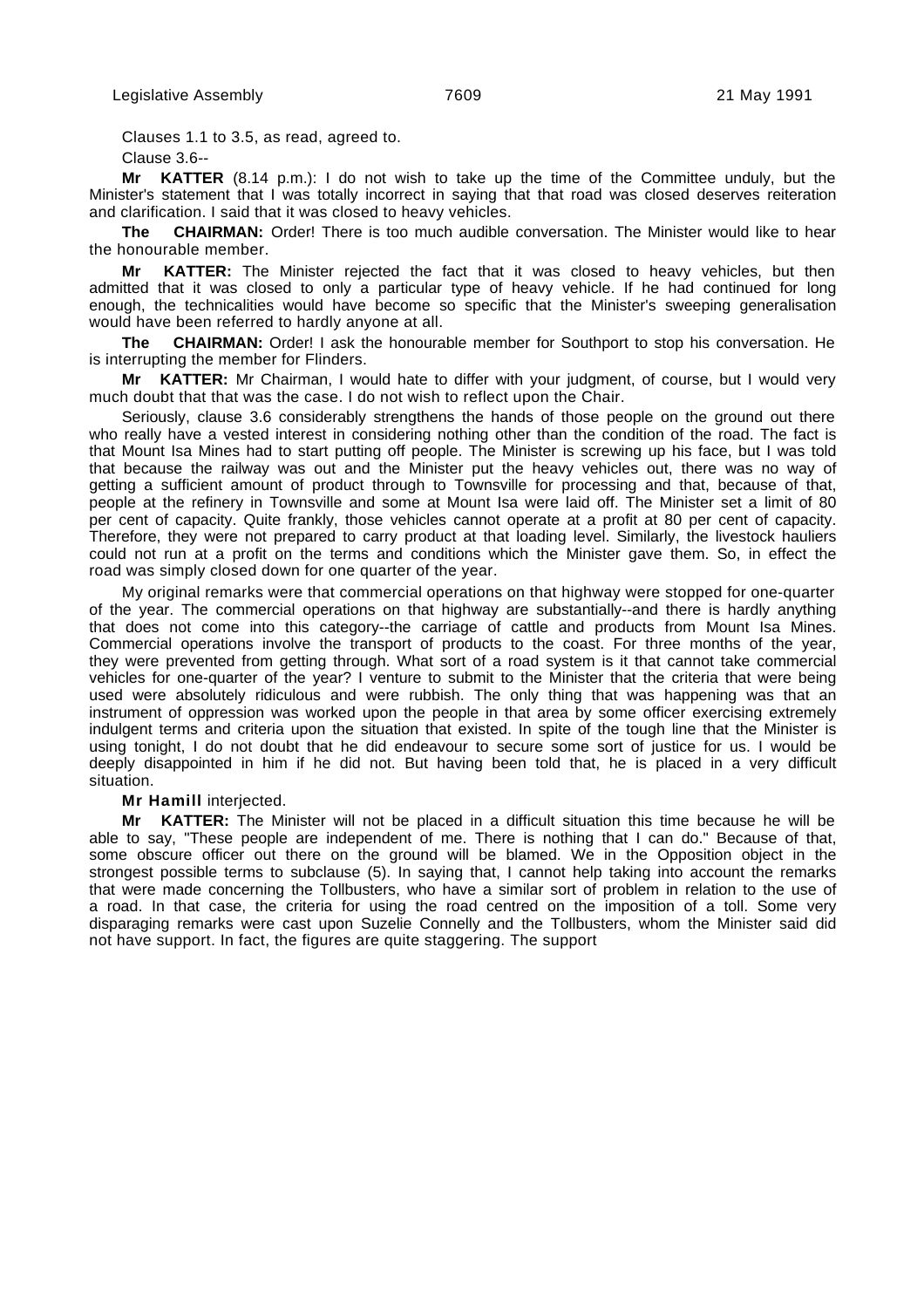indicates that an average of 84.3 per cent of the people are behind them. I am quoting from the results of the formally taken survey.

**The CHAIRMAN:** Order! I am afraid that the honourable member is not speaking to the clause. I would like him to return to the clause.

**Mr KATTER:** I defer to your judgment, Mr Chairman, and add by way of leaving the subject that 4 500 people voted for her and she was not even in a team.

**The CHAIRMAN:** Order! I warn the honourable member under Standing Order 123A.

**Mr KATTER:** I accept your ruling, Mr Chairman, with alacrity. I think that the matter has been dealt with more than adequately.

The Opposition will not divide the Committee on this clause. As the Opposition does not have the numbers to win a division, it seems to me to be fairly needless and opprobrious to do so and to take up the time of 70 or 80 members of Parliament. However, I state clearly that we on this side of the Chamber are totally and utterly opposed to subclause (5). We request the Minister to delete that subclause and see if it can be doctored up in such a way that it is not anywhere near as offensive as it is at present.

**Mr HAMILL:** The honourable member asked how we could justify this road and who could build this sort of road. The answer to that is that the road was built during the time when the National Party was in office.

**Mr Katter** interjected.

**The CHAIRMAN:** Order! The Minister is replying.

**Mr HAMILL:** Our responsibility, from which we will not resile, is to protect the road pavement and the road network. As I pointed out to the honourable member during the second-reading debate, the industry recognises that. The Livestock Transporters Association wrote to me and complimented me on the action we took in relation to the Flinders Highway.

**Mr Katter** interjected.

**The CHAIRMAN:** Order! I have already warned the member for Flinders under Standing Order 123A. I warn him again.

**HAMILL:** Contrary to the repeated assertions by the honourable member for Flinders, the road was not closed. The road was open to the traffic of heavy vehicles, but with load restrictions and a suspension of volumetric loading.

**Mr KATTER:** I rise to a point of order. There has been a misrepresentation of the phrases that I used. That most certainly reflects upon me because it looks like I have misrepresented the people. I have never at any stage said that the road was closed. It was never closed. It was closed to heavy commercial vehicles. That is in fact what I said. That is a fundamentally different proposition.

**The CHAIRMAN:** Order! There is no point of order. The honourable member has made his point. I call the Minister.

**Mr HAMILL:** The road was not closed to light commercial vehicles nor to heavy commercial vehicles. What occurred on the Flinders Highway--indeed, what occurred on many other sections of the road network during the time that it was inundated--was that the passage of vehicles was restricted. It was restricted to 80 per cent of the normal axle loading and the practice of volumetric loading of livestock was suspended. Therefore, it was quite clearly seen and recognised by the industry that the Department of Transport did everything in its power to ensure that the road network was kept open to traffic.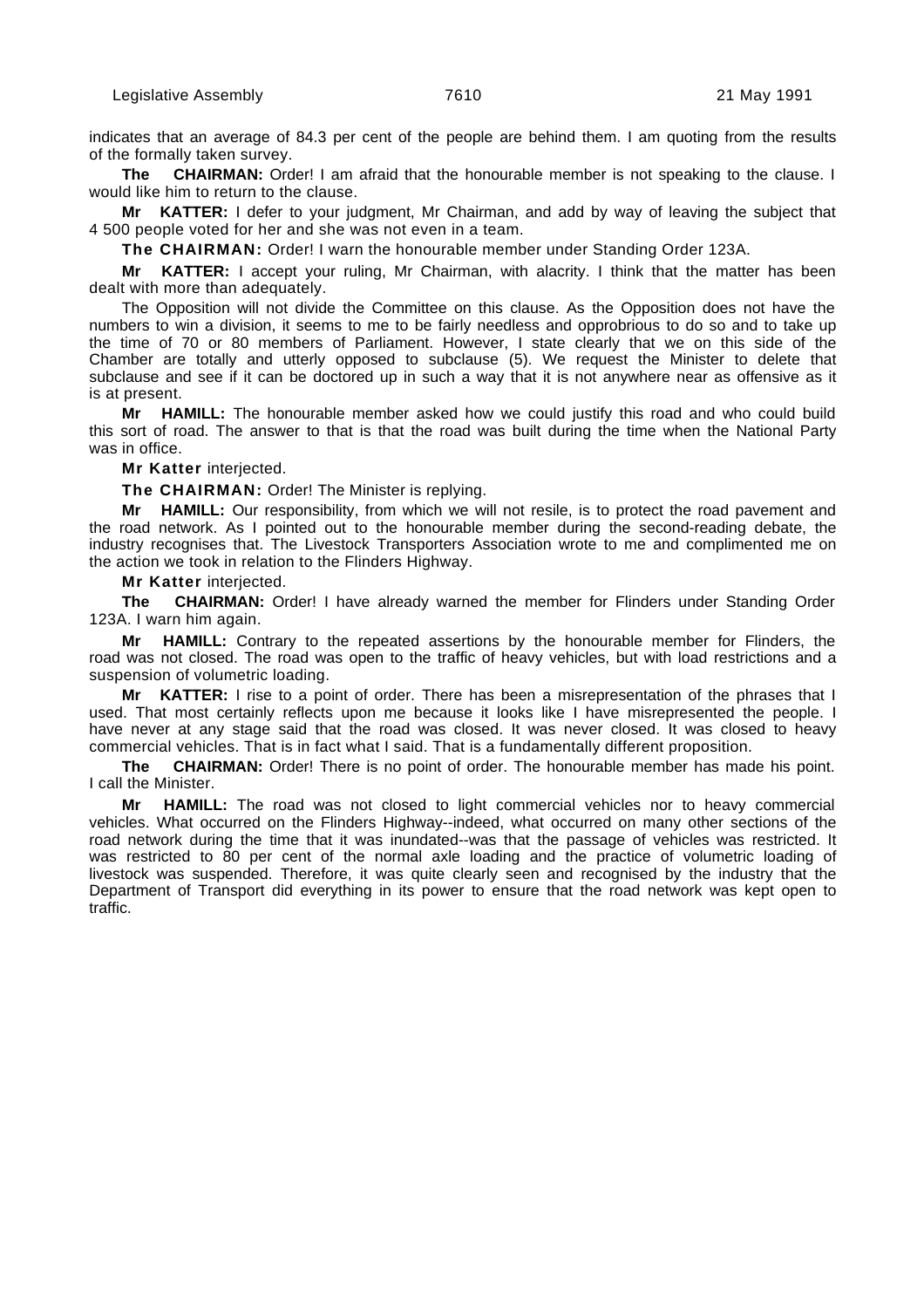#### **Mr Katter** interjected.

**The CHAIRMAN:** Order! I warn the honourable member for Flinders for the last time. If I have to warn him again, I will order him to leave the Chamber.

**Mr HAMILL:** The department ensured that the necessary supplies could make it through to the affected centres. I believe that the communities in those areas appreciated the department's actions.

**Mr JOHNSON:** The honourable member for Flinders has made particular reference to the overloading of heavy vehicles. I believe that interstate truckies are the ones who are most responsible for the damage to central and western Queensland's roads. Because of their violation of this State's laws relating to loading, overloaded road transports from the south are jeopardising the future of volumetric loading in this State. I refer to what happened earlier this year with the Thomson River at Longreach. No doubt the Minister is aware of that situation. The volumetric loading on the Flinders Highway was also cut to 80 per cent.

**Mr Hamill:** It wasn't, it was suspended.

**Mr JOHNSON:** It was suspended. However, I am aware of one particular transport that went through Longreach carrying 105 tonnes. That jeopardises the volumetric loading system. As I said earlier this afternoon, for up to six months some people in the electorate of Mr Katter did not sell livestock. I believe that the people who use that volumetric loading system are very responsible. They have the road network of this State at heart and understand the problems. Those other hungry operators who are jeopardising the system are wrecking our roads, not the people who use volumetric loading.

**Mr HAMILL:** The protestations of the Opposition are difficult to reconcile with its actions when it was in Government. There is nothing new about these provisions to restrict loads on roads in special circumstances. The existing Main Roads Regulation 87 outlines similar powers, which were exercised when the party that sits in Opposition sat on this side of the House. Furthermore, similar powers to regulate traffic exist under the Traffic Act, which was put in place by a coalition Government. What is all the bleating about? It is about posturing. Quite frankly, the powers under the legislation exist to protect the public investment of the people of Queensland from irresponsible actions of those who have no consideration for the welfare of local communities or, indeed, other road-users. Those people would be more than happy to plough ahead over a saturated pavement and to do massive damage in order to get their loads through, but to hell with the rest.

**Mr KATTER:** With all due respect, the Minister's remarks are quite spurious. Many people lost their jobs during that flood period. The Minister did not have the courage to stand up to the officers in those areas who were acting in a most excessive manner. During four flood periods that were far worse than the recent flood period, the highway was closed for no longer than three or four weeks. On this occasion, the highway was closed for more than three months. The Minister was responsible for people losing their jobs during that period. Many hauliers in that area have been pushed to the point of bankruptcy.

#### **Mr Veivers** interjected.

**The CHAIRMAN:** Order! For the second time, the member for Southport is warned under Standing Order 123A.

**Mr KATTER:** The powers exist in a far more limited manner than is being proposed in this legislation. The Government is asking for far more excessive powers and greater ability for those people to do whatever they damned well please. The Minister has stated that the road was not closed. At all times the Opposition has stated that the road was closed to commercial operations. Quite frankly, operators in those areas need that extra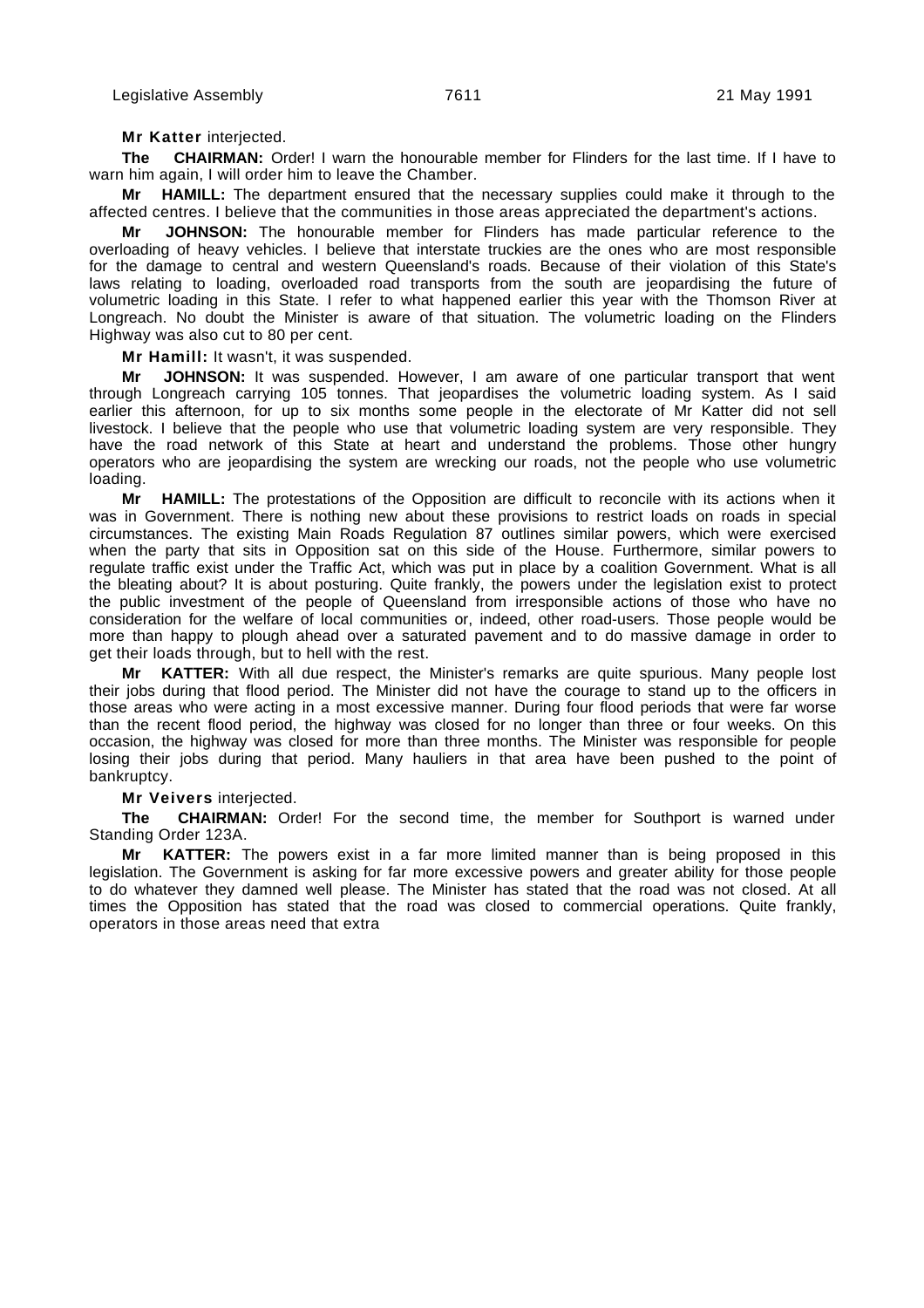20 per cent to be commercially viable. The Minister might not understand it, but that extra 20 per cent represents the profit margin for the operators. If that profit margin is removed, they cannot operate commercially. That is why none of the hauliers carried anything during that period. Does the Minister believe that if they could have carried anything for a quid, they would not have carried it? Of course, they would have! If they could have turned a profit, they would have carried the goods. Mount Isa Mines took a very dim view of the people who were not prepared to carry that amount of freight during that period. The Minister's remarks are quite spurious. I am pleased that none of the people from that area is here tonight to hear what the Minister has said. I will convey to the livestock hauliers the Minister's comments about their secretary. If his comments are correct--and I suspect that they are not- what will happen inside that association will be most unpleasant. The Minister has publicly offered me the letter. I have accepted his offer. I require that letter.

I point out to honourable members that all of that area is black soil plains. At least six weeks prior to the reopening of that highway, vehicles were moving over those black soil plains. Although operators could drive on black soil plains with impunity, they could not drive on bitumen roads. What absolute rubbish!

**Mr HAMILL:** By his own mouth, the member is condemned. He often denied that he said that the road was closed. However, on how many occasions during that last tirade did he say that the road was closed to commercial traffic? Indeed, the road was not closed to commercial traffic.

**Mr KATTER:** I rise to a point of order. I do not like to waste the time of the House. I said very clearly to the Minister----

**Mr HAMILL:** I rise to a point of order.

**The CHAIRMAN:** Order! I also remember clearly what was said. I will listen to the member's point of order, and then I will rule on it. What is the member's point of order?

**Mr KATTER:** My point of order is exactly the same as the previous point of order that I took. The Minister is claiming that I said things that I did not say. The Minister's misrepresentation reflects extremely badly upon me. I do not know on how many occasions the Minister will continue to make misrepresentations to the House.

**The CHAIRMAN:** Order! There is no point of order. I call the Minister.

**Mr HAMILL:** My point of order is that the member was trying to speak to the clause for a third time, when he is only entitled to speak to it twice.

**Mr ELLIOTT:** To take up the point raised by the Minister--and leaving aside the issue of volumetric loading--the Opposition spokesman is saying basically that if people who are carting goods for Mount Isa Mines or carrying produce, cattle, horses or whatever are told that they may carry only 80 per cent of their legal load, that effectively makes it totally non-viable for them to operate. Whether or not the Minister likes it, that is the bottom line. He is perfectly correct in saying that, when the National Party was in Government, it did close those roads for short periods. As was indicated by the member for Flinders, the Minister, upon advice, closed the road for months. That is what he said. The Minister is trying to misrepresent what the member for Flinders said and to make out that he said that the Minister totally closed the road. He did not say that at all. The Minister is misrepresenting the facts.

**Mr JOHNSON:** One aspect of the debate that I wish to bring to the attention of the Committee is the Flinders Highway. A couple of months ago, the Minister rightfully imposed the 80 per cent restriction on volumetric or livestock loading. At that time, the restriction was lifted on freight. As Bob Katter said, at the same time, Mount Isa Mines was carting on the Flinders Highway with special permits heavy loads, which would have been much heavier than those carted under volumetric loading. Livestock hauliers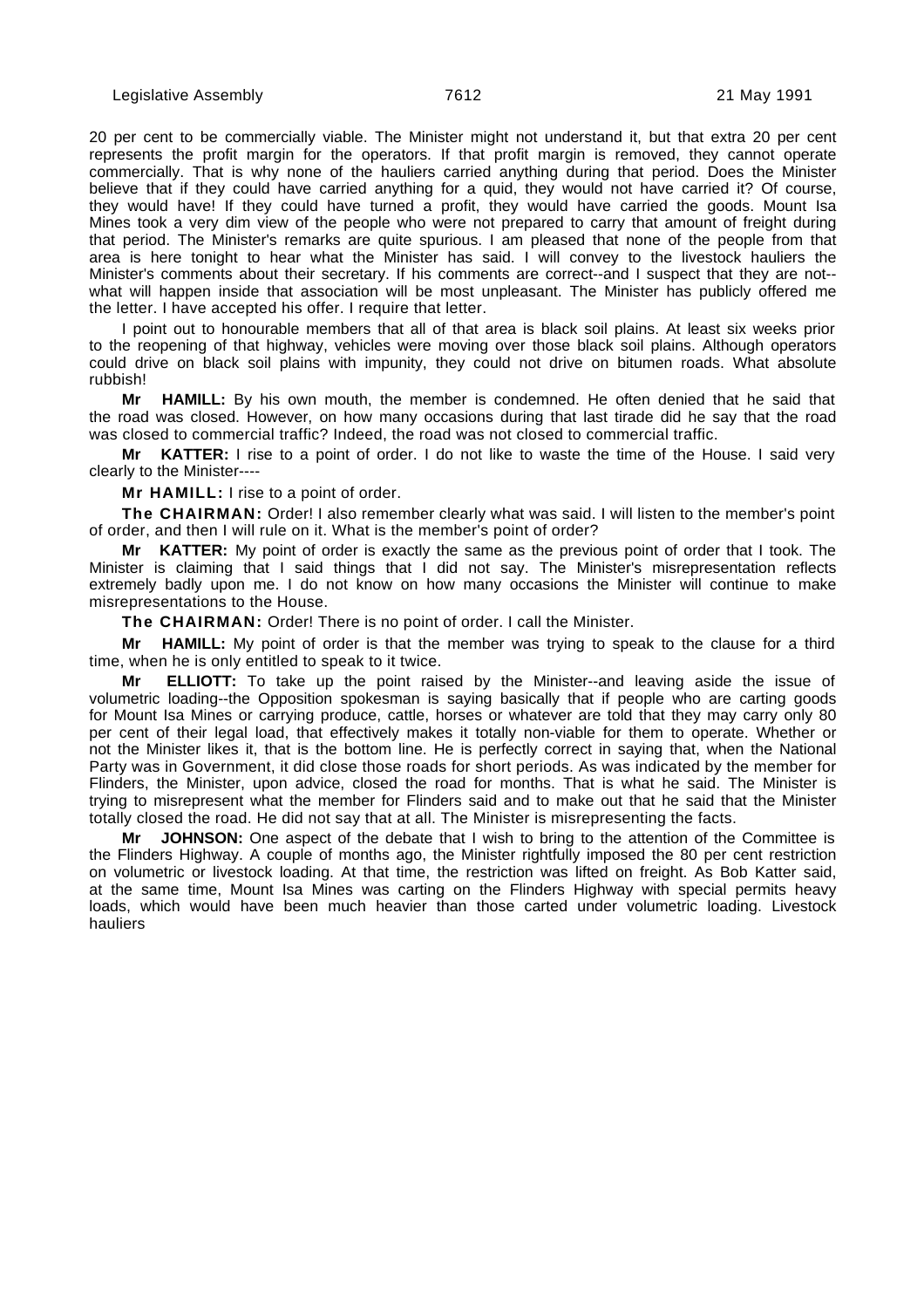in this country often travel on very, very unstable roads and sometimes in wet weather. As the honourable member for Flinders said, much of this country is black soil country. However, in the gulf country, when one reaches the Flinders Highway, there is definitely no black soil. Many of the roads there have very solid foundations. Much of the Flinders Highway has a very sound foundation. There seems to me to have been some victimisation in regard to volumetric loading.

Clause 3.6, as read, agreed to.

Clause 3.7--

**Mr KATTER** (8.32 p.m.): The Opposition is extremely troubled by this clause. It is excessive in its ambit. It is drawn far more widely than is necessary. It gives the power to make life very, very difficult for anybody. I notice that a large part of the Bill is taken up by the clause concerning access onto highways. The Opposition is not saying that access should not be controlled. However, it seems to me that the powers in the Bill go well beyond the ambit that should have been drawn. I submit to the Committee that the public servants ran amok with this Bill and that the Minister was too busy or could not care enough to apply himself to the Bill and to cut it down as he should have. The Opposition opposes clause 3.7. Fairly complex redrafting would be needed to cut down its ambit to an appropriate level.

Clause 3.7, as read, agreed to.

Clauses 3.8 to 3.15, as read, agreed to.

Clause 3.16--

**Mr KATTER** (8.34 p.m.): This is a most unfortunate clause. Everywhere, we see the cost structures that are imposed by Governments increasing dramatically. I will not say that the clause will dramatically or greatly increase the price of land, but it will increase very significantly the price of land. For every single subdivision--not only onto declared roads but also onto roads that in the future may become declared roads--people will have to obtain permission not only from the local council but also from the Roads Division of the Department of Transport. That the Roads Division should decide whether a subdivision should go ahead seems to me to be wildly excessive.

**Mr Ardill:** They've been drawn already.

**Mr KATTER:** The honourable member should let me finish what I am going to say. The Bill could have been drawn to state "where it affects the flow-on to the highway in some significant manner", but that is not how the Bill reads. The Bill gives an arbitrary power. We will all be surprised at this: there is an appeal mechanism. That appeal is to the Minister, and his decision is final. That is an excellent appeal system, is it not? After his department has made the decision, we can ask the Minister, and whatever he says is final. We have Caesar judging Caesar--a classic example of no appeal system at all. It is the appeal system one has when one does not have an appeal system. The very right of young people to own their own homes depends upon the price of land. The land available in the marketplace will be held up interminably while officers who are supposed to be building roads involve themselves in subdivisions all over Queensland for not only declared roads but also roads that just might, at some future time, be declared roads.

**Mr Ardill:** That's not what it says.

**KATTER:** The honourable member can have his say after I have finished. I would be happy for him to point out to me any holes in my argument. This is another classic case of an imposition being placed needlessly upon people. The Opposition has no difficulty in saying that there should be some input into subdivisions and access onto main highways. However, a blanket, across-the-board approval system, as the widening of the ambit of the clause provides, is totally unacceptable. It is a classic example of the way in which cost structures that are imposed by Governments will increase the price of commodities coming on to the market--in this case, subdivided land.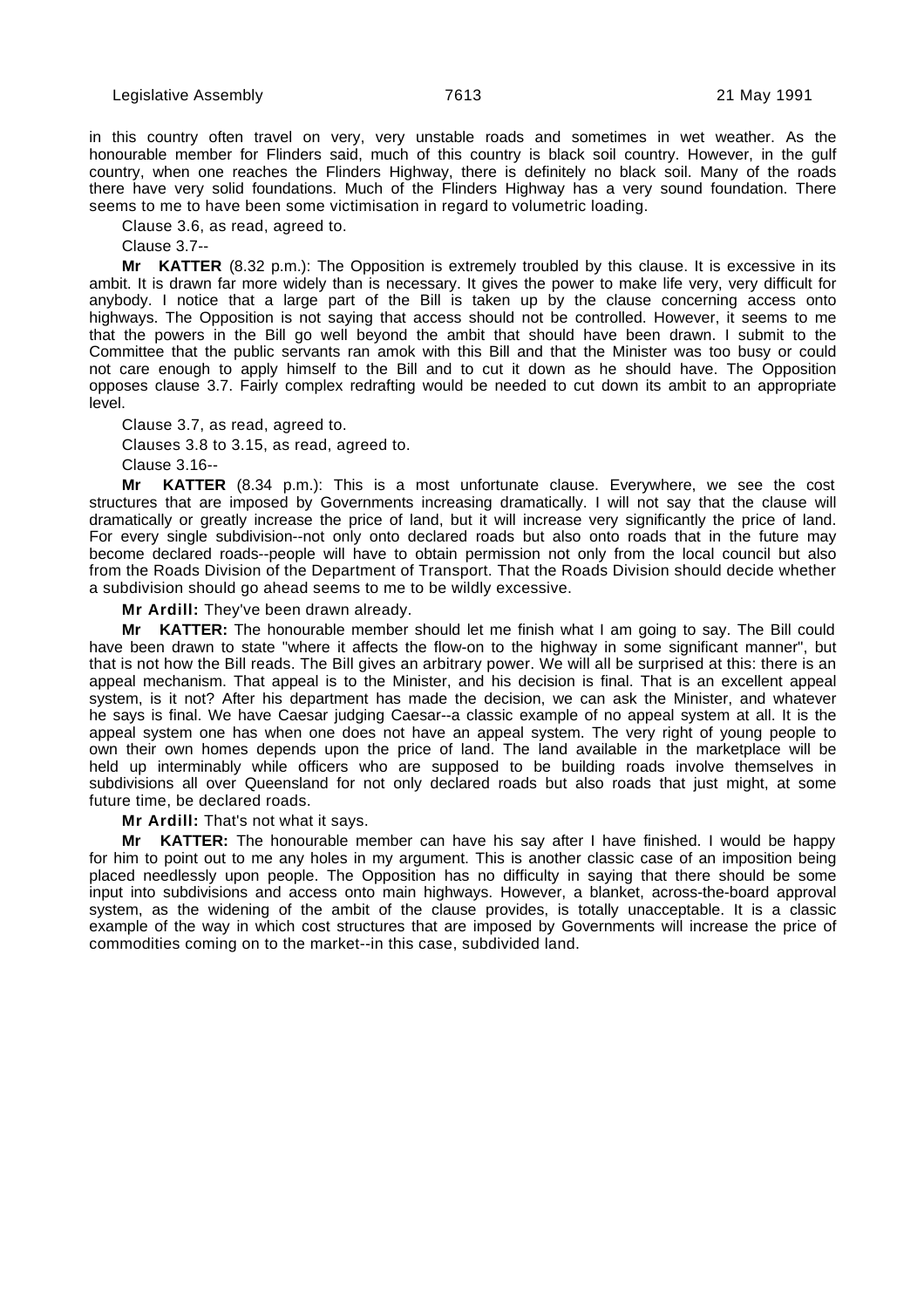**Mr Ardill:** He doesn't know what he's talking about.

**Mr HAMILL:** I can only agree with the comment from the member for Salisbury, who said that the honourable member for Flinders does not know what he is talking about. This provision formalises the practice that is widely undertaken already whereby local authorities consult with the Department of Transport with respect to subdivisions. So they should. A subdivision could have a very considerable impact upon a declared road and the access or otherwise to that declared road. Contrary to the misguided assertions from the honourable member for Flinders, it is not a case of the department trying to stymie subdivision by effectively having an arbitrary power over all subdivision. The provision states clearly that it is in respect to land contiguous with a declared road, a road that is already declared or a road or land that the local authority has been advised in writing that it is intended become a declared road. It is not a case of some prospective, possible, future declaration in 5, 10, 15 or 20 years' time. The honourable member said that it might be an opportune time to poke a hole in his argument. I suggest that his argument is like a sieve.

Clause 3.16, as read, agreed to.

Clauses 3.17 to 7.9, as read, agreed to.

Clause 7.10--

**Mr KATTER** (8.39 p.m.): It has been my contention in this Chamber on a number of occasions since becoming spokesman on transport matters that the major causes of road deaths are car conditions, conditions on the road and ancillary conditions. Tonight I am pleased to be able to present some very hard evidence of what can be achieved by coming to grips with bad road conditions. This is very relevant to this clause, which deals with fencing declared roads. From 1983 to about 1986, the National Party Government proceeded to fence the Flinders Highway from Julia Creek to Hughenden, a distance of 300 or 400 kilometres. Prior to that, the highway was fenced in part and, in some places, on one side of the road but not on the other. A very large number of accidents occurred because of kangaroos in the main and, to a lesser extent, stock and other animals coming on to the highway.

Between July 1979 and June 1982, there were 116 accidents. The car count rose by 50 per cent during the period 1983 to 1986. Despite that increase, the number of accidents dropped almost by half from 116 to 72. The number of casualty accidents dropped from 67 to 29. The number of deaths dropped from nine to two. In a period when because of the increase in traffic the number of deaths should have increased by 50 per cent, to 13, there were only two. By fencing the highway it can be justifiably claimed that 11 lives were saved between 1987 and 1989. What I am trying to bring home to the Minister is that, even though the car count increased by 50 per cent, the number of deaths dropped to one third of what they had been before the highway was fenced. We achieved a very great saving in the cost of accidents and, most importantly, the number of serious injuries and the number of people killed dropped dramatically during a period when the car count increased by 50 per cent. This is why we object most strongly to clause 7.10. What we really would like to see is a sound and sensible approach. We would like the Minister to omit this clause and later substitute a more suitable one. We would like him to address the problem and fence the highways.

About 12 of the people with whom I went to the Catholic primary school at Cloncurry have been killed on the highway between Cloncurry and Mount Isa, and three of my football mates from my own team were killed on it. The fencing of that highway would save a large number of lives during the next five or 10 years. I plead with the Minister to address this problem of joint funding to fence the highways. That is not being addressed in clause 7.10; it simply provides that the Government will have nothing at all to do with fencing and that it is up to the owner of the land adjacent to the highway to fence it. We are not naive enough to believe that the Government has enough money to fence every highway in Queensland, either. The fencing about which I have spoken was financed jointly by Queensland Railways, the Main Roads Department, as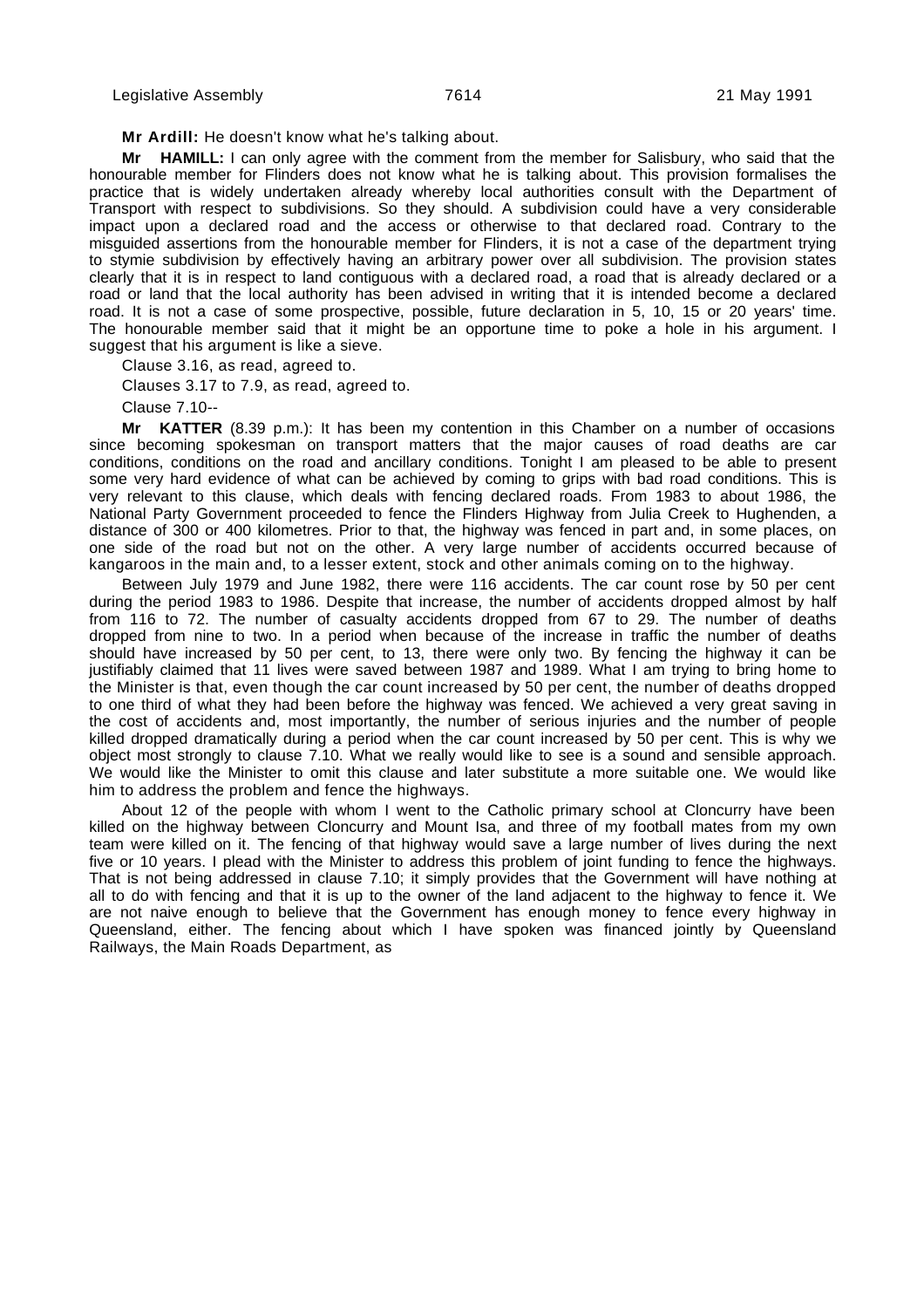it then was, to some extent the local graziers and most certainly by the Department of Primary Industries. It was a joint funding arrangement and some sort of sound, sensible mechanism should be put in place to undertake further fencing. I seem to be wasting my time speaking about something that saved 11 lives while the Minister is sitting over there jeering. I know he will get up with his usual----

**The CHAIRMAN:** Order! The honourable member will keep to the clause.

**Mr KATTER:** I am trying to address this serious problem and the Minister is so interested in lives that he is laughing and jeering with the honourable member for Mackay.

**Mr Elliott** interjected.

**The CHAIRMAN:** Order! The honourable member for Cunningham does not have to make any comments, either.

**Mr KATTER:** The Minister will get up and call us fools and say that what we have said is rubbish. I am addressing the problem that exists. We would like the Minister to omit clause 7.10 and come back with a proposal for joint funding by the parties involved, because we have hard, objective evidence that lives can be saved if highways are fenced.

**Mr HAMILL:** I resent the comments made by the honourable member for Flinders. In fact, I was discussing the matter with the Minister for Primary Industries and asking him what contribution he might make to the fencing of highways throughout the State. He tells me that his budget is more strapped than mine. In response to the honourable member for Flinders, I point out that the clause that he finds objectionable is the same as section 26B (1) in the Main Roads Act 1920-1989. That is an Act over which National Party Ministers had charge for approximately 32 years. Given the time that members of the National Party had to direct their minds to the request made by the honourable member for Flinders, I find the Opposition's change of heart a little difficult to comprehend. I really do not feel like deleting this clause at present, and I do not really feel like bringing another clause back later.

Clause 7.10, as read, agreed to.

Clauses 7.11 to 9.16, as read, agreed to.

Clause 9.17--

**Mr KATTER** (8.47 p.m.): This clause gives members of the Opposition cause for concern in respect to vicarious liability. It appears from our reading of the Bill--and members of the Opposition do not have expert legal advice that is available to the Minister, so perhaps he can clarify our interpretation--that this clause, which is headed, "Liability of owner for offence relating to use of vehicles", suggests that trucking operators can control their drivers to the degree to which they must be controlled in terms of this provision. I will not bore the Committee with the example I instanced earlier, but simply say that this provision is enormously unfair. If a driver goes out onto a highway and damages the highway, it would not be very difficult to run up a damages bill of \$1m. There is no doubt that someone should be punished for that damage, and I do not deny that the person responsible should be punished and that there should be an appropriate method of punishment. However, what I am saying is that the law of tort gives the department all the legal power it needs to pursue these people. This is the way that the system of British justice has worked for many hundreds of years, and I do not see why this clause should depart from that and effectively reverse the onus of proof.

**Mr Hamill:** It's not a reverse onus of proof.

**KATTER:** It most certainly is. If a driver goes out in a transport operator's truck and causes damage, even though the transport operator has written a note stating that under no circumstances is he to drive after he has been drinking or under no circumstances is he to overload, because the driver wants to get home or back to the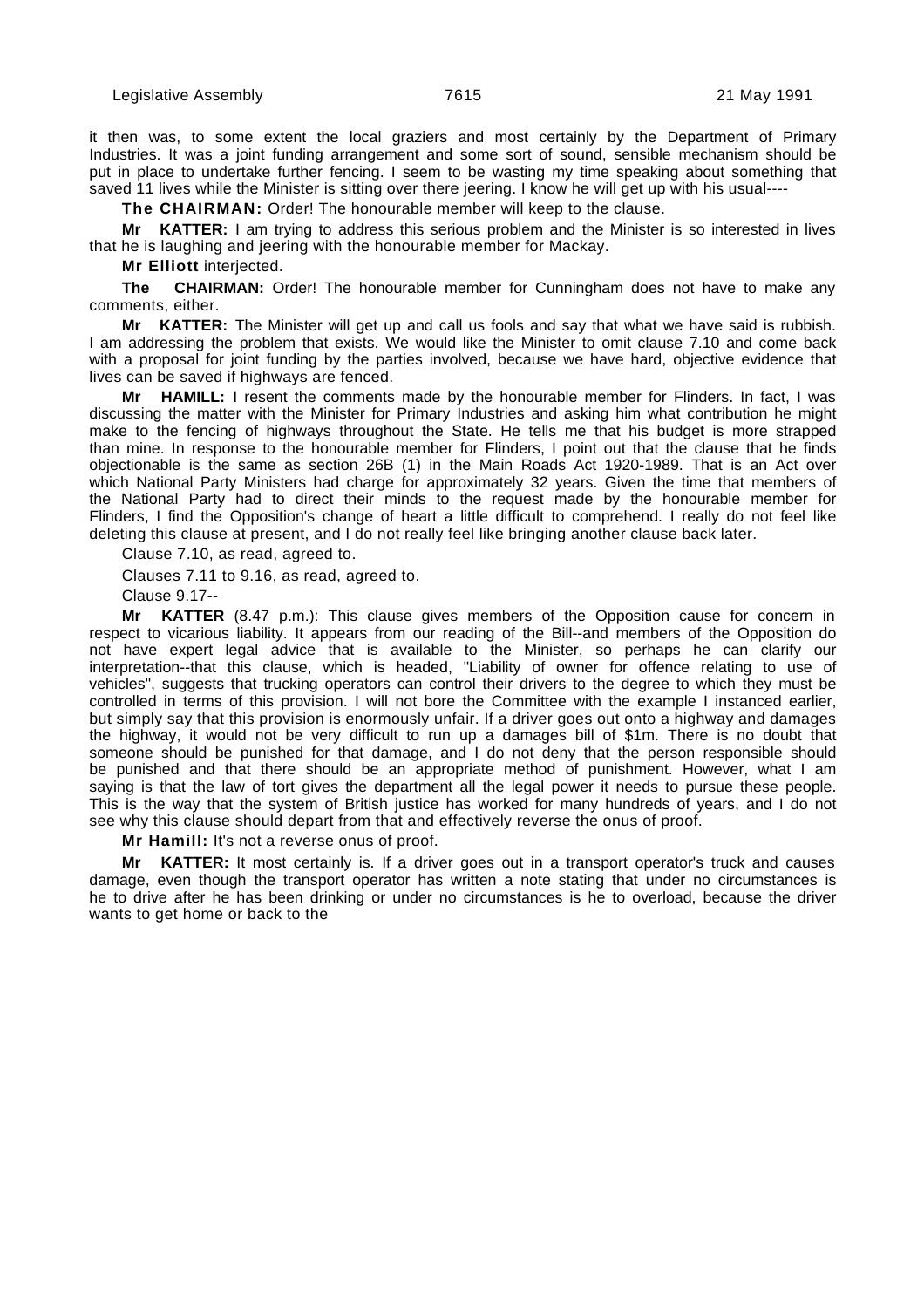coast, he decides to take a double load instead of having to come back. Anyone who has had anything to do with trucking knows the situation that occurs constantly and continuously, and knows that drivers simply go out and do it. Anyone who has employed people would know how many times an employer can get himself into trouble because an employee does something that he damned well should not have done and which he was told in written instructions not to do. The Minister is exposing every single trucking operator in this State to bankruptcy. There will be nothing a trucking operator can do to protect himself. Even if he takes every reasonable precaution, he will still be exposed to a danger to which, quite frankly, he should not be exposed.

The system of British justice adopts a very fair and equitable approach to the law of tort, but the Minister has thrown the accumulated wisdom of many centuries of British justice out the window and has decided that the poor beggar is guilty before he has even reached the court room. He will have to somehow prove his innocence. It seems to me that by virtue of this provision, the Minister has taken away the ability of the operator to prove his innocence. The Opposition is saying that this provision constitutes a reversal of the onus of proof and is the complete opposite of the principle of a man being innocent until proven guilty. The effect of this clause is that no matter how innocent a man mav be, he will automatically be guilty. The Minister is applying the principle of vicarious liability. Without reploughing the same field, the Opposition points out that this is the type of clause that is leading tens of thousands of Australian businesses to close down. This type of legislation is the straw that breaks the camel's back. It is the last burden shoved onto the back of the businessman that is wrecking this nation. The Minister is participating in that type of action. Quite frankly, I do not think that I am overstating the position when I say that this provision is the type of legislation that has led Australia to where it is today.

**Mr ELLIOTT:** I wish to present a scenario to the Minister and ask him where the owner of a semitrailer would be if he were confronted by circumstances similar to those faced by the owner of the semitrailer driven by his employee into the bar at the old resort at Ayers Rock and ran over about seven people? The employee was charged with murder. Was the owner of that vehicle not liable for the actions of that driver if he authorised that driver to go on his way and take goods to or from the resort? By virtue of this clause, in similar circumstances an owner would be liable. Members of this Government do not know what they are doing. They have made an absolute mess of this Bill. They should admit it, and go back and redraft this legislation.

**Mr HAMILL:** The provision that seems to have generated so much heat in the Opposition is a provision similar to the one that exists in Regulation 92 of the Main Roads Regulations. A similar provision is already contained in the delegated legislation that the former National Party Government put in place over a period of many years.

**Mr Elliott:** No; no way.

**Mr Katter:** No way.

**Mr HAMILL:** I table the existing regulations for the assistance of the honourable members. Similar provisions exist in New South Wales and Victoria and contain a provision for shared liability. This type of clause gives a discretion in relation to prosecution in the case of offences. So often one hears the story of the driver who is ordered to drive an overloaded vehicle because the proprietor of the firm says, "You shall drive that vehicle." When the driver is picked up on an overloading offence, what happens then? The driver gets the fine, but the person who told the driver to do it gets off scot-free.

This provision allows a discretion by way of prosecution. In circumstances in which firms continually find themselves in breach, the proprietors should take notice that this provision gives the teeth to proceed against them. It is simply not good enough for the road transport industry to put all the onus on the drivers. In some circumstances, when a journey should take 16 hours, the proprietors might say, "We want the consigned goods at their destination in 12 hours." Others might say, "Although the limit is 42.5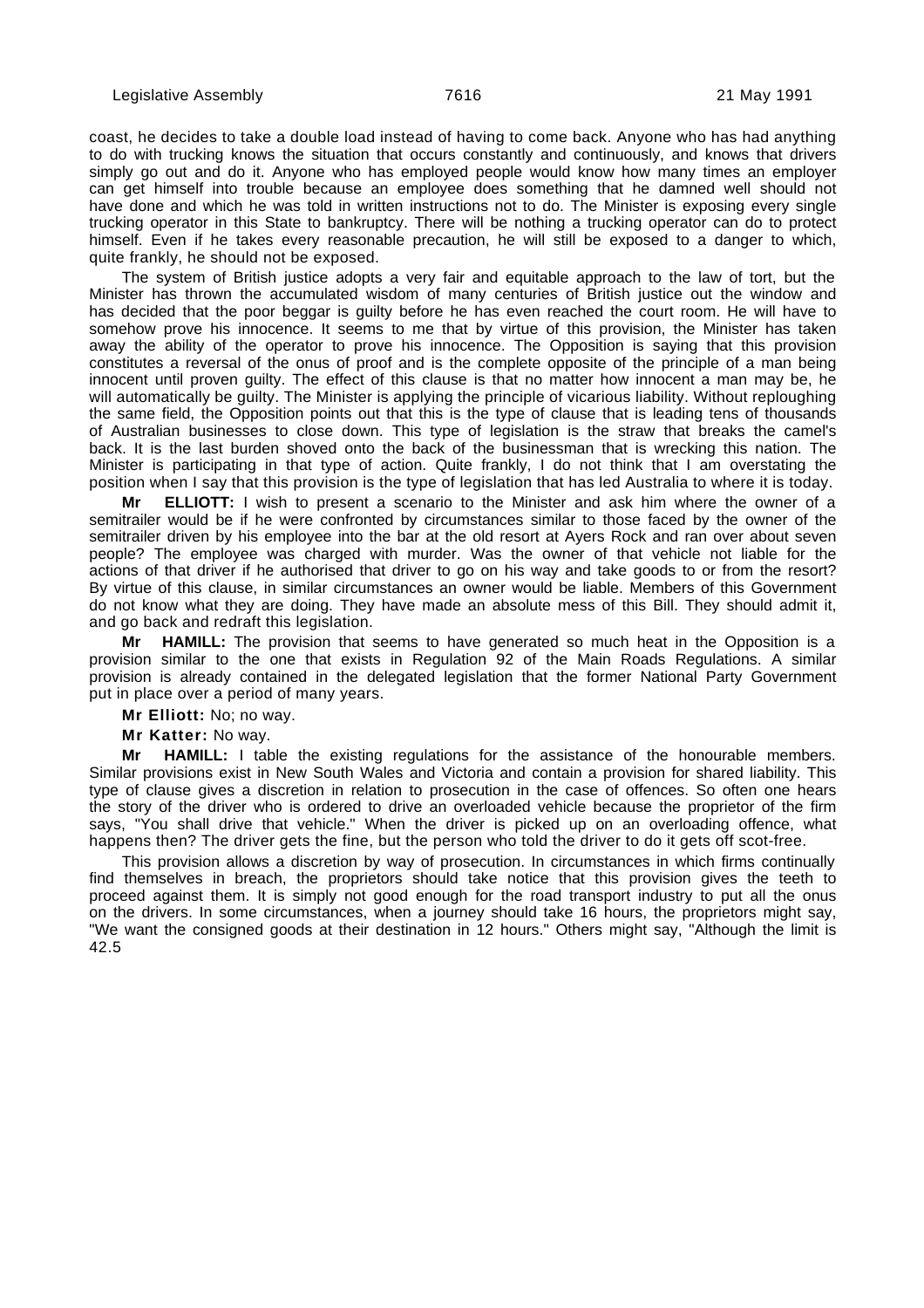tonnes, you will haul 47 tonnes." That is not good enough and we are not prepared to tolerate that sort of slipshod process in future. The legislation puts the industry on notice, the same way that the industry is on notice in New South Wales and Victoria, that that sort of practice is simply not good enough.

**Mr ELLIOTT:** I was interested to examine the document tabled by the Minister. Quite frankly, that is not a good analogy. It refers to the old section 42A which enabled us to change the braking regulations or the loading capacities. It has nothing to do with what the Minister is suggesting. It means that if I gave my semitrailer to a person and asked him to pick up a load, fully understanding the law----

**Mr Littleproud:** That's absolute garbage.

**Mr ELLIOTT:** The honourable member is correct. The document tabled by the Minister is absolute garbage. If I allowed that person to use my vehicle knowing that it had a non-conforming axle which did not cater for load-sharing or that it breached provisions of the law, I would be liable. I accept that, because it is the law. That is similar to the claim that one cannot use a concealable weapon without obtaining a permit for it. However, the Minister is telling me that, if I send in good faith the member for Archerfield to pick up a load of grapes from his electorate and transport them to Toowoomba for sale and if he is so silly that he cannot count and puts twice the load on the truck, I am liable. Is that democratic? Is that what members of the Labor Party stand for? This place has reached a fairly low ebb, but I did not think it had sunk that low.

**Mr KATTER:** I do not think the Minister really understands what we are talking about. I cannot believe that, if the Minister knew what he was doing, he would be so callous and stupid as to proceed with this clause. I have to attempt to be nice to him by saying that he simply does not know what he is doing. I have said to many of the railway workers that I honestly think that the Minister does not know what he is doing. Many of them disagree with that, but I am trying to be nice to him. Clause 9.17 (2) provides--

"Subject to subsection (1) (a) and (b), it is immaterial to the liability of the owner for such offence that--

(a) the offence was committed without the authority or contrary to the instructions of that person; or

(b) the offence occurred independently of the exercise of the will of that person."

If the brake fluid is low, the owner of a truck should not have to put it in writing that a truckie should not drive the truck. However, it is possible that a truckie might pull up at a service station--where the evidence could be obtained--and the attendant might say, "Your brake fluid is almost empty." The truckie might say, "It is enough to get me home. I have to get home tonight, anyway", and he might drive off. Surely no owner would allow a half a million dollar rig to go onto the road with virtually no brake fluid in it. He would break a leg before he allowed that to occur, yet the Minister will put that poor beggar into bankruptcy--even into gaol--if that occurs. It would be totally contrary to everything that the man would believe in. The honourable member for Cunningham cited the case of the person whose mind snapped suddenly and who drove through the wall of a hotel. Under these provisions, the owner of the vehicle would be totally responsible for that. How can we blame someone who has taken every reasonable precaution to prevent breaches of the law? When people are subjected to that type of law, society reaches the stage at which it is today wherein the number of suicides has increased by 50 per cent.

**Mr JOHNSON:** I support the points made by the honourable members for Flinders and Cunningham.

**Mr Palaszczuk:** Aha!

**Mr JOHNSON:** The honourable member might say "aha" all he likes, but the livestock and freight transporters throughout the State are on the verge of bankruptcy.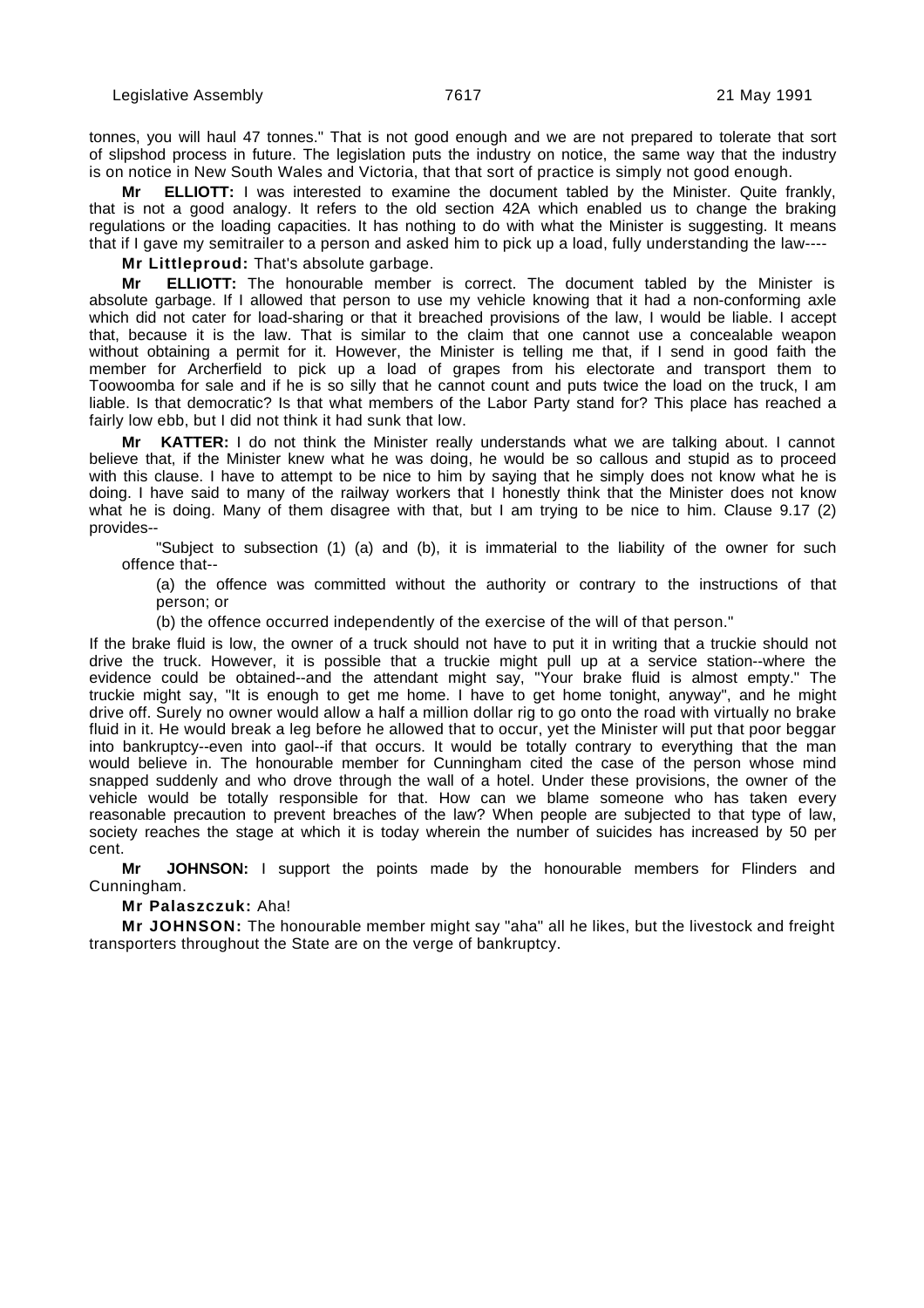I point out to you, Mr Chairman, that this is not funny. I believe that the Minister is a responsible man. He should withdraw the clause, reappraise it and bring it back for debate. Clause 9.17 (3) provides--

"This section does not affect the liability of any driver who actually commits an offence."

As the honourable members for Flinders and Cunningham said, if some lame-brained idiot wishes to overload a truck or push it home quickly, the onus for that behaviour will be placed on the owner of the transport company. I give you the mail, Mr Chairman----

**Mr Palaszczuk** interjected.

**Mr JOHNSON:** I will take that interjection. The honourable member should wait and see. I will give him the mail.

**The CHAIRMAN:** Order! The member for Archerfield!

**Mr JOHNSON:** The honourable member is an absolute joke. We are debating a very serious issue and he is making a mockery of it. He should wake up to himself and grow up.

## **The CHAIRMAN:** Order!

**Mr JOHNSON:** I ask the Minister to give the deletion of this clause serious consideration.

Question--That Clause 9.17, as read, stand part of the Bill--put; and the Committee divided-- AYES, 43

NOES, 26

Resolved in the affirmative.

Clauses 9.18 to 9.24, as read, agreed to.

First to Third Schedules, as read, agreed to.

## **Leave to Move Third Reading**

Hon. D. J. HAMILL (Ipswich--Minister for Transport and Minister Assisting the Premier on Economic and Trade Development) (9.09 p.m.): I seek the leave of the House to move now for the third reading of the Bill.

Question--That leave be granted--put; and the House divided--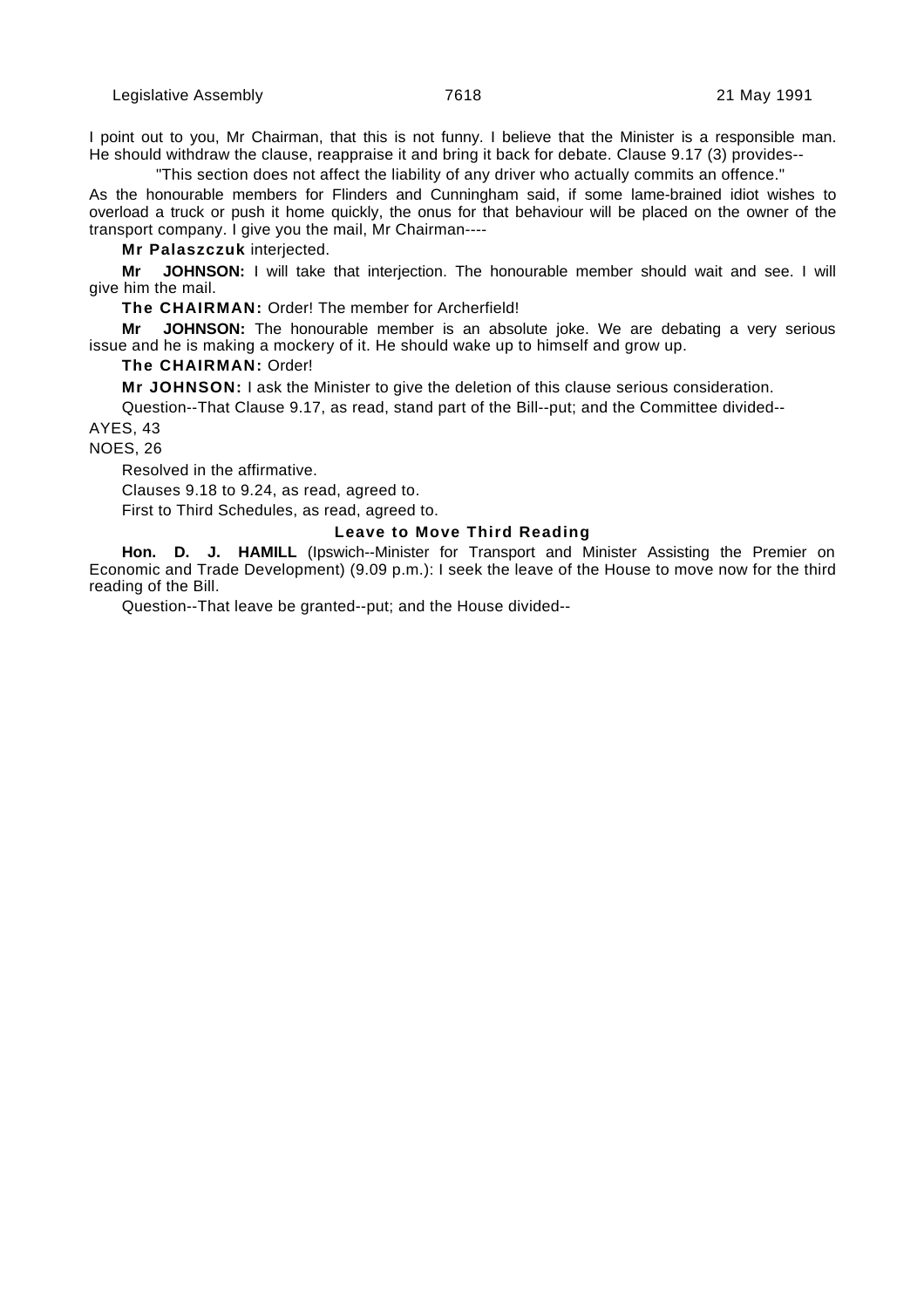# AYES, 43

NOES, 26

Resolved in the affirmative.

# **Third Reading**

Bill, on motion of Mr Hamill, read a third time.

# **BRISBANE AND AREA WATER BOARD ACT AMENDMENT BILL Second Reading**

Debate resumed from 10 April (see p. 7088).

**Mr HOBBS** (Warrego) (9.15 p.m.): The Opposition is gravely concerned at the reason why the Government has introduced this legislation into the House. There is absolutely nothing wrong with the way the Brisbane and Area Water Board is now operating. It is delivering water efficiently to the cities of Brisbane, Ipswich, Redcliffe and Logan, along with eight neighbouring shires. Very few organisations could make this boast, which can be found in the board's last annual report. Over the past three years, its charge for raw water supplied to local authorities has risen by only 1.74 per cent each year. This average increase is around one-quarter of the yearly inflation rate over the same period. The board has supplied over a quarter of a million megalitres of water to consumers each year while employing a staff of only 37.

**Madam DEPUTY SPEAKER** (Dr Clark): Order! There is too much noise in the Chamber. If honourable members want to attend, they should return to their seats and be quiet; if not, they should leave the Chamber.

**Mr HOBBS:** Efficiency of that type should not be interfered with. However, this Labor Government has shown that it cannot keep its hands off anything for very long. Opposition members have the gravest suspicions about why the Government would want to waste the time of the House with rebuilding a structure which is already very sound. What this Bill does is deprive local authorities in the water board area of representation. It sets the scene for the Government to make changes to the board's operational area without reference to the Parliament. It also leaves it open for the State Government to claim local authority facilities in the name of the board. When the Minister introduced this Bill, he made a great song and dance about how the present 17-member board was too large to operate efficiently and was too costly for ratepayers to support. He also told the House that representation from local authorities served to encourage parish-pump politics.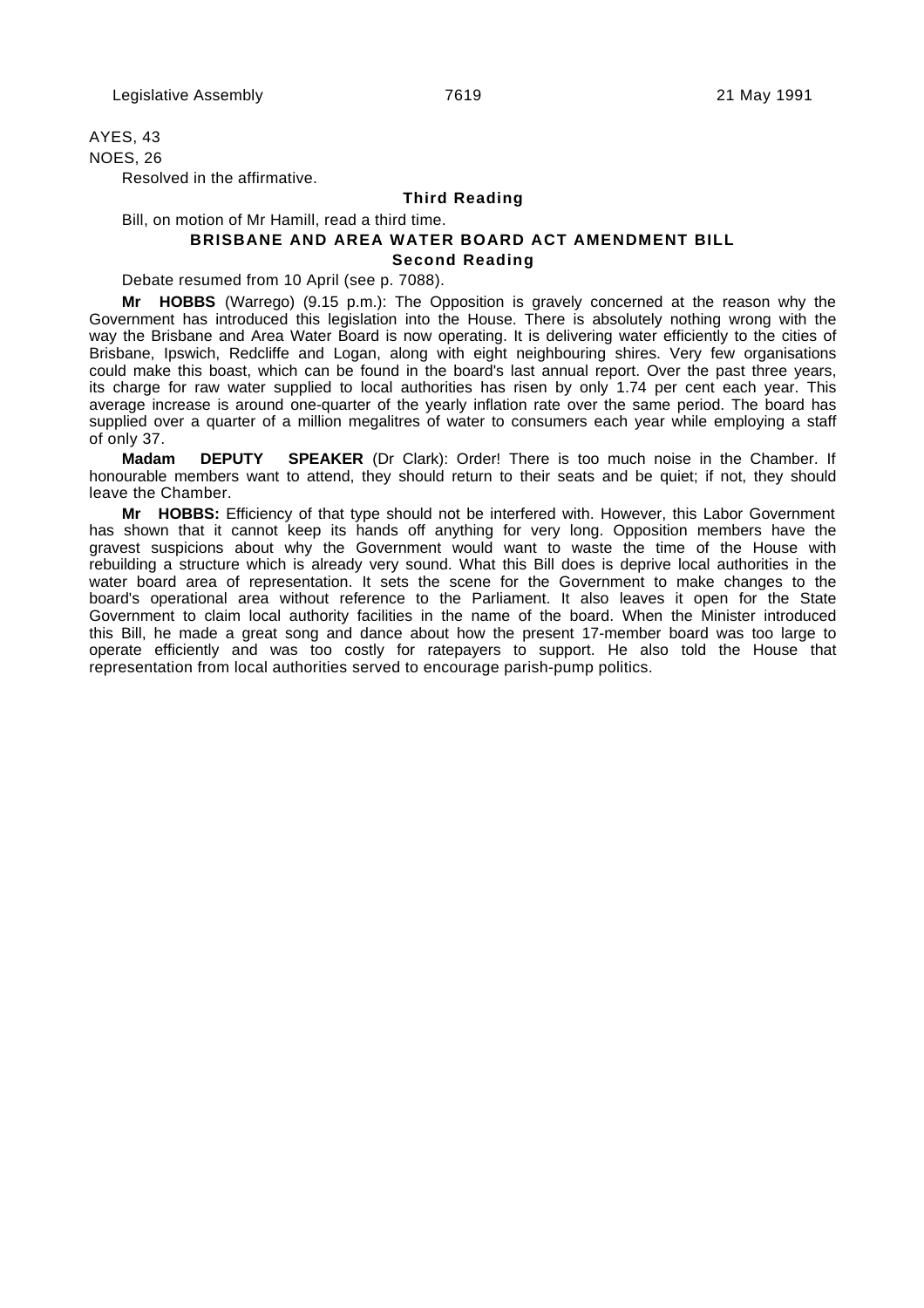I wish to refer to the Minister's claim about the cost of this overpopulated board that the Minister wants to reduce. Let me quote again from the board's annual report. In 1989-90, the board members' fees and expenses amounted to the princely sum of \$26,867. That is the yearly total for 17 people. Moreover, more than \$19,000 of that went to the chairman, who naturally spent more time on board business than the others did. So, knocking a dozen people off will save the ratepayers only a pittance. That is hardly enough reason for such an extensive series of changes to the legislation. The Government will save a few dollars, but it will be losing a great deal of influence over how the board performs. Of course, the Minister would not want to be seen to be undemocratic, so he has thrown local authorities a bone. With this Bill, he is legislating for a ministerial advisory committee. That committee may be appointed by the Minister and it will meet only when and if the Minister decides. This is really nothing more than window-dressing. The Minister is kidding local authorities that he takes them seriously. He wants to settle them down until the legislation is passed.

One of the reasons the National Party Government provided for such a board as exists at present was to give the ratepayers a proper say. The legislation that Labor wants to throw out ensures proper representation for the local authorities that the Brisbane and Area Water Board represents. We ensured that the people of that area had representatives whom at election-time they could hold to account for the board's actions. The Minister should realise that not all the wisdom resides within his Government. Local government is much closer to the people we are all elected to serve. The existing legislation provides for that sort of representation.

The Brisbane City Council has five nominees on the board. We think that is fair enough. After all, the Brisbane City Council is the biggest customer of the board. It built and owns the greater part of the headworks and trunk mains used for distribution. That network is used partly to supply some of the other board customers. Each year, Brisbane City takes 173 000 megalitres of water, far and away the largest volume taken by any customer. It pays the greatest part of the board's income, at over \$19m a year. We believe that the people of Brisbane deserve to have adequate input into the board's control. There are currently places on the board for nominees of all other local authorities which take water. Many of those local authorities also cover the catchment areas of the main storages operated by the board. We believe that all these local authority areas should continue to be represented in some meaningful way. That is not what this Bill provides.

The Minister is proposing a much smaller board that he can stack the way he wants it. He is proposing a five-person board of which only four represent local authorities. Two of those will be there to speak for the Brisbane City Council and one will be an Opposition member. Obviously, this legislation was written before the surprise result in the Brisbane City Council elections. That is right; even the Labor Party could not believe that that was going to happen. Maybe the legislation will now be amended to cut out the Brisbane City Council Opposition. We will have to wait and see. But, straight away, the Minister guarantees at least one Labor member on the board. He gets two more by the curious way in which members are selected to represent the other three cities in the board's area and the eight local authorities. According to the legislation, each of the Cities of Redcliffe, Ipswich and Logan will put forward a name. The Minister will pick one. There is no prize for guessing which one will get up. How about Ipswich? There is really a good chance of picking up a Labor alderman there.

#### **Mr Livingstone:** I hope so.

**Mr HOBBS:** That is about right. The same bodgie approach can be counted on when it comes to picking the single representative for the eight shires in the board's area. The chairman of the new board will be another Labor stooge. Why should the Government change its modus operandi now? As the Government has moved through any authority or body on which it can get its hands, we have seen a steady stream of Labor people queued up for plum jobs. So we can count on that to continue.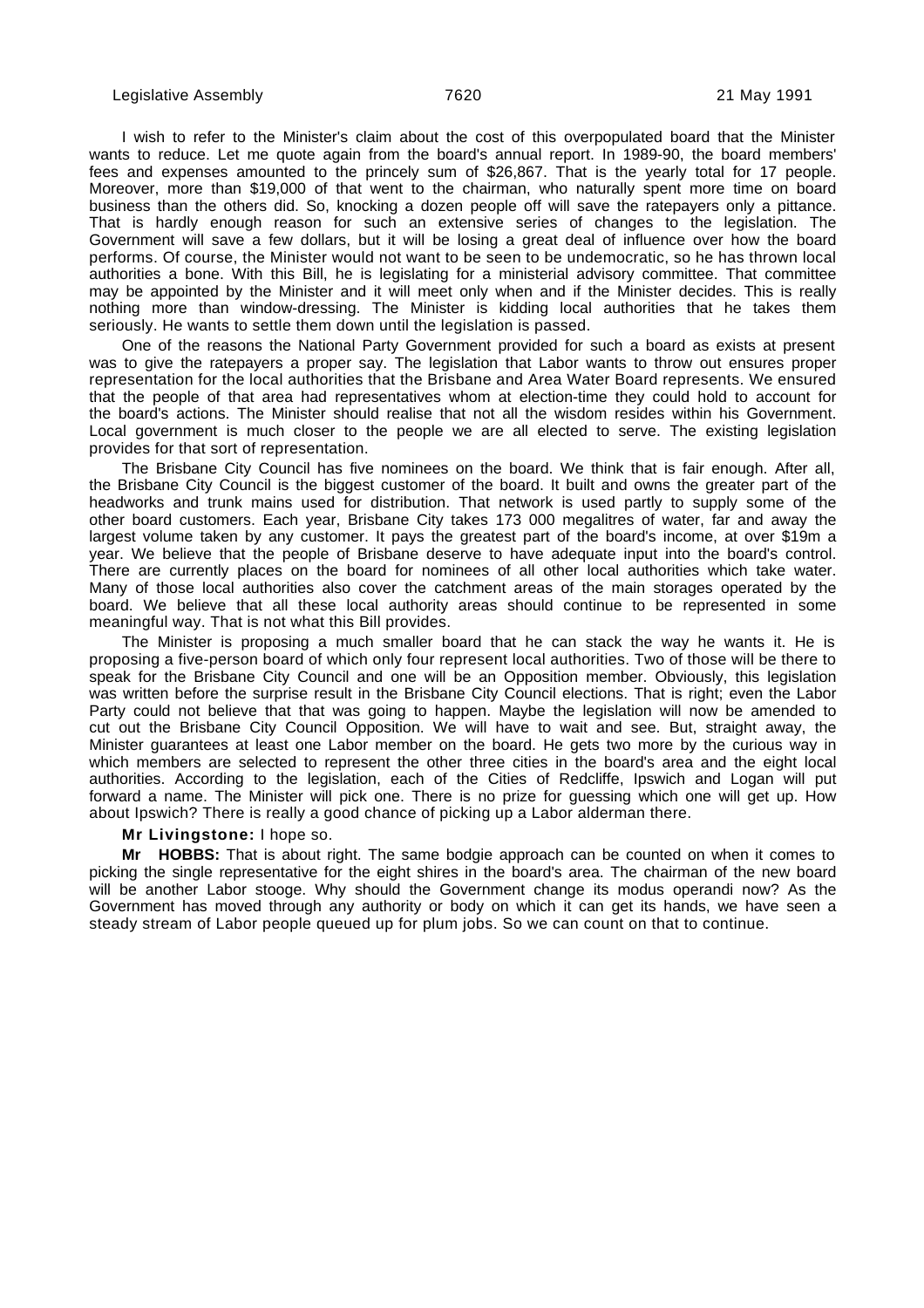The people living and paying rates in the area served by the Brisbane and Area Water Board deserve a lot better than the job this Government is doing for them. They deserve to have a real say, through their elected representatives, in how such an important utility operates. They deserve to be able to expect that an efficient operation such as the board will not become just a plaything of the Labor Party. They deserve an explanation from the Minister as to why he is making these changes. The Minister must have a touch of schizophrenia. When he introduced amendments to the River Improvement Trust Act, he wanted to build up boards and give more representation to minority pressure groups. Let us have a bit of consistency. I ask the Minister to drop this crazy scheme to cut local input to the board. The issue of the size of the board could well be talked about between the Minister and the local authorities that will be losing representation on the board. If the Minister makes out a good enough case, the local authorities might agree to a smaller board, with ironclad guarantees that their voices will be effectively heard. Various methods come to mind, such as keeping the ministerial advisory board going and bringing it in on discussions when a city or shire would be adversely affected by a decision of the new, smaller board. It would be better for all concerned if the make-up of the board related to the water needs of the areas that it will service.

Brisbane has by far the largest population in the region, but it is growing very slowly. Logan City has well over 140 000 people. During the three years to 1989, it had a growth rate of 5.44 per cent. The big mover in the region is the Albert Shire, which in 1989 had a population of over 118 000 and a three-year growth rate of 11.85 per cent. By way of contrast, Ipswich has a population of only half that of Logan City and a growth rate of almost zero. Redcliffe has only 48 000-odd people and a growth rate of 1.5 per cent. The Opposition suggests that the Minister should have another think about representation on the board and consider how demographics will look further down the track. The Opposition suggests a board of about 11, with a chairman appointed by the Minister and biased to the areas with growth potential. In that case there would be two representatives from Brisbane, one each for Ipswich, Logan and Redcliffe Cities and one each for the Albert and Pine Rivers Shires. Three more members could represent the six remaining shires in the board's area of coverage. The Opposition suggests that pairs of those shires could alternate the representation on each occasion that the board comes up for reappointment.

## **Mr Livingstone:** You would still have the numbers then, you reckon?

**Mr HOBBS:** That is not the point. The Opposition would be happy to talk about alternatives, but it does not believe that the Minister's proposal in this legislation provides adequate representation for the people who will be the clients of the board and paying the bills. Proposed new section 24 of the Bill has very serious implications for local authorities in the area served by the board. It seeks to put in place powers for the newly constituted board to snatch assets away from local authorities. Proposed new section 29 allows the board to assume control of any headworks, specified treatment works or trunk mains in the board's area. The same applies to any property used for, or in connection with, those assets. By way of compensation, the board will be obliged only to assume any current liabilities associated with the asset.

#### **Mr Gunn:** Robbery!

**Mr HOBBS:** As the member for Somerset said--it is highway robbery. Anything that is already clear of debt will simply be hijacked. What a rort for the Government that could turn out to be! I would bet that the provision was written before the council result was known. It is probably contained in the legislation so that the State Government could walk in and grab assets from a conservative council. Come to think of it, Labor probably still wants it there in case the albatross at City Hall goes as badly as everyone believes that he will. Sequestration by the State Government might be the only thing that saves the assets that Brisbane has paid for over the years. Maybe that is why the Labor heavies fell over themselves on election night to move in Clem Jones. Perhaps that is also why they moved their favourite minder, Graham Staerke, to look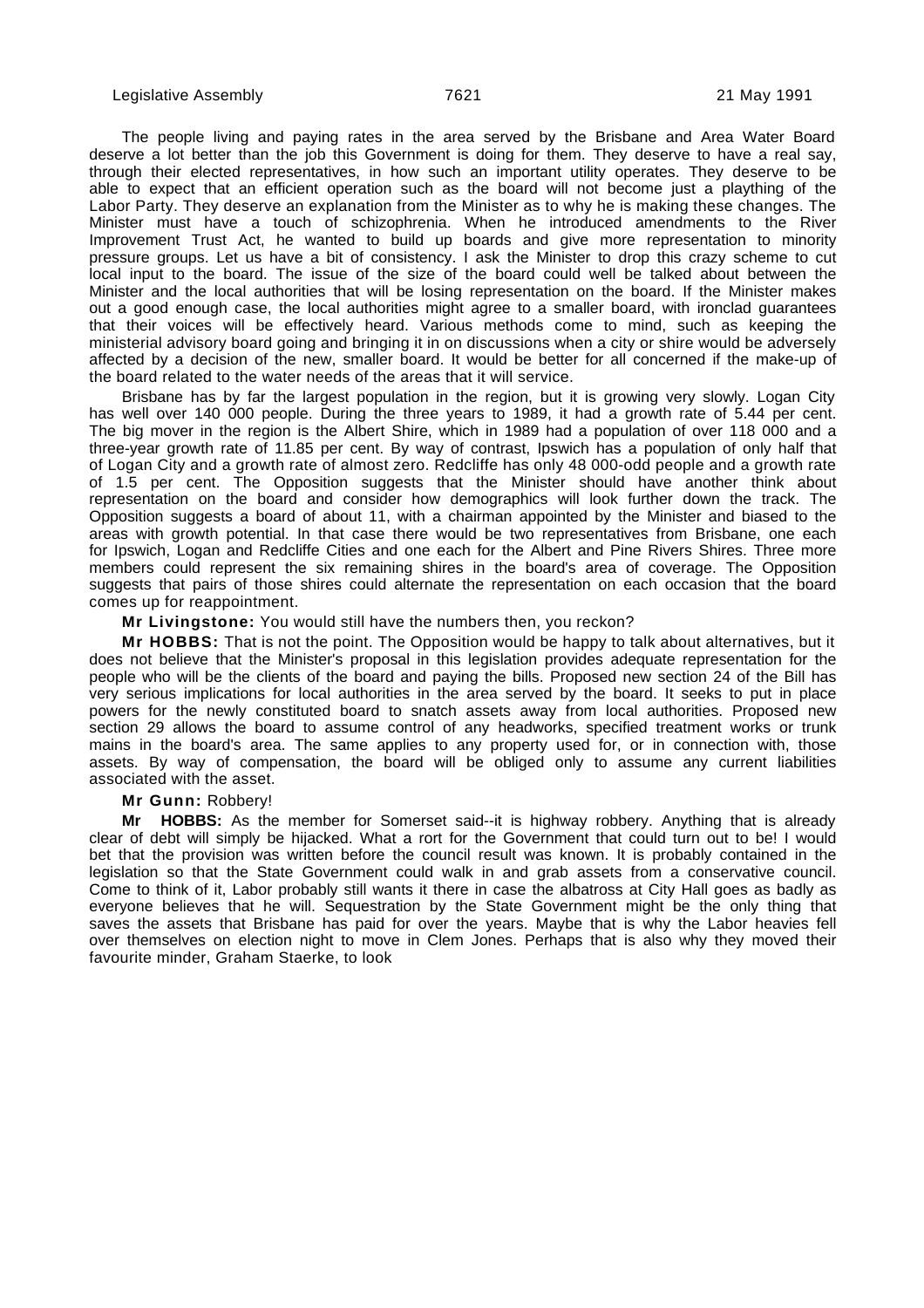after the new Lord Mayor. Because they took him away from the Minister for Family Services and Aboriginal and Islander Affairs, that must mean that she is now only the second-biggest headache for Labor.

Every local authority in the region of the Brisbane and Area Water Board must be quaking at the thought of having its assets hijacked by a greedy Labor Government. It is worth remembering that large local authorities have water distribution systems which, over the years, have cost them millions. They do not want to lose control of community assets. Of course, Labor is relying on getting this legislation through the House before the councils wake up. The councils do not know much about this legislation. Prior to the 1989 State election, the Labor Party talked about consultation. But there has been no consultation. How could local authorities respond to this legislation? In the early stages, it was difficult for the councils. Most of them had new members who were trying to settle in. This Government did not advise them that it was going to bring this legislation before the House. Most councils--new or old- heard about this legislation only when it was introduced into the House. The Labor Government has blown hard and long about how it does things properly and takes everyone's views into account. The Premier and his colleagues talk about the extensive consultation that goes into every proposal before it comes into the House. The Labor Government's own Cabinet handbook points out the need for wide consultation. It insists that such consultations be listed on the title page of each Cabinet submission. I do not believe that that was done on this occasion.

The Local Government Association was not consulted on this issue, which affects the largest local authorities in the State. The Government is asking the House to approve a proposed new section 6, which would allow arbitrary changes to the boundaries covered by the newly named South East Queensland Water Board. The Government proposes that the boundaries be changed simply by regulation rather than proper consideration by this Parliament. This is not some minor administrative detail that is being taken away from the province of Parliament; it is aimed at giving the Minister absolute power to blackmail local authorities either by giving them water at a reasonable rate or taking it away. That can all happen at the whim of the Minister or whatever Labor faction happens to have the upper hand at the time. At the stroke of a pen, the Government could bring to bear any of the obnoxious provisions of the new Act. Communities must be wary of being drawn into the water board. They should be aware that the board, which is funded by the proceeds of water sales to local authorities, is bearing the major share of the costs of a major blunder by this Government. In an ongoing arrangement, the board carries 70 per cent of the cost of the review of sites for the next water storage. That is a scandal. The victims of Labor's grubby deal to kill off the Wolffdene dam are now paying the cost of looking for alternatives. They have to pay for the fruitless search for dam sites, all of which will yield less water at a greater cost than Wolffdene.

Just as importantly, local authorities that are rapidly running out of water have to pay while they wait. The areas south of Brisbane in particular are growing so fast that their need for a new source of water is becoming desperate, yet they are being asked to cough up money to get this Minister off the hook--a long way down the track. The ratepayers of the Albert Shire have already shown what they think of that. In March, at the local government elections, Labor's hero of Wolffdene, Fred James, tried to take over the Albert Shire. He had his team behind him and a well-funded campaign with the Labor machine in the background. However, all of that counted for nothing. The people of the Albert Shire knew at whom to point the finger for the hard, dry times that they will face in the coming years. They sent Fred James and his mates packing to political oblivion, which is where they belong. We can be sure that the Albert Shire's nominee will not make it on to the Minister's short list for the new board.

It is an absolute scandal that, almost a year and a half after it killed off the Wolffdene dam, this Labor Government still has not confirmed the sites of new storages to provide water for the people of the south east. A great deal of money was spent on site acquisition, and the Government is still sitting on that land. There is still time for it to heed the message of the local government elections and to go ahead with what is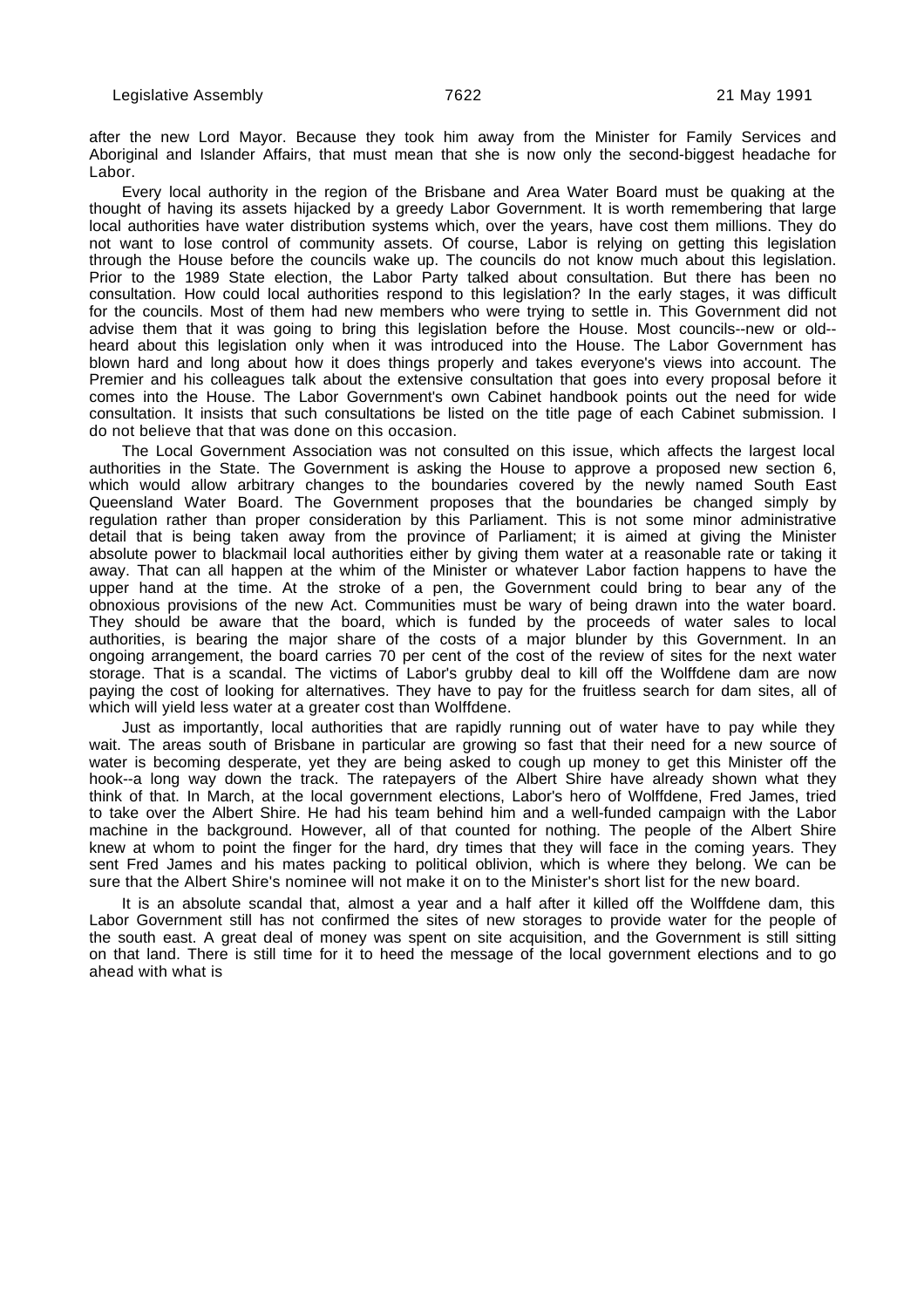clearly the best option available to ensure adequate, cost-effective water supplies for south-east Queensland in the future. The Opposition sees no justification for the legislation. It is nothing more than an attack on a body that was working well and providing a least possible cost service to the people of the south east. We believe that the Labor Government is setting the conditions for its mates to control another important public asset.

**Mr ARDILL** (Salisbury) (9.33 p.m.): The member for Warrego made a number of assertions that do not bear up under any investigation or scrutiny whatsoever. If ever an elephant was brought in to convey a flea, it is the Brisbane and Area Water Board. What does the Brisbane and Area Water Board do? Firstly, I will outline what it was set up to do. The first function of the board is to construct and manage dams and, where appropriate, trunk mains and treatment plants, to store water, allocate and sell untreated water and, in certain circumstances, treated water. Other functions of the board are to investigate and plan future dams, to look after the quality of present and future supplies of water, to administer and manage land under its control and to provide, operate, protect and maintain recreational facilities. What dams has the Brisbane and Area Water Board constructed? None. The dams that service this area were constructed by the then Co-ordinator-General's Department and the Brisbane City Council. Other dams were constructed by local authorities such as the Gold Coast City Council.

In relation to the function of the board to investigate and plan future dams--the present board certainly has not provided evidence that it is capable of doing that. The evidence that was produced by that board before the Public Works Committee investigation into the proposed Wolffdene dam was both contradictory and ridiculous. It was contradicted by almost every other witness who appeared before that committee. Another function of the board is to look after the quality of water, but the Brisbane City Council looks after the quality of water. The water board is responsible now for the operations of the dams. To that extent, it provides some protection of the raw water quality. Another function of the board is to administer and manage land under its control--that is, the peripheral land around the dams--and to maintain recreational facilities. Why do we need a board of 17 people to carry out its very minor duties? The Minister is reducing the board to a sensible size for its very meagre duties, which it could not even carry out efficiently at the time of the Wolffdene investigation. Its figures were wrong. Its attitude to the community was wrong. It was wrong--wrong all the way. The board will now operate with proper representation from the people who are doing the work--the Brisbane City Council and, to a minor extent, the other local authorities.

An important aspect of the legislation is the setting up of the Technical Advisory Committee. It certainly has duties to perform. Under the Bill, the Minister will be assured that the best people available are there to do the job. The five members of that committee will be the crux of the whole operation. As I said, the board itself is of very minor concern. It only manages the dams that were already built by other authorities. The second committee that is mentioned in the Bill may have to be set up at some time in the future if the Minister decides that that is necessary to carry out additional works. The Bill sets up the structure that will enable, at some time in the future, the scope of operation and membership of the board to be widened. That is quite a good idea. A lot of planning must be done for the future of water resources in this area, but the present board was not in a position to do that, as demonstrated by the fiasco of the Wolffdene dam.Thousands of people were to be cast off their land and millions of dollars in compensation was to be provided for a dam which is not needed now and may not be needed in the future.

The first consideration of the new board will be to look at recycling of water and at conservation of our water resources. The Minister's department is quite capable of providing, through this Technical Advisory Committee, the additional back-up services and the Minister has the expertise within his department to assist there. The additional people on that board include the manager of the Brisbane City Council water supply department. He is a very efficient officer and one in a long line of excellent, efficient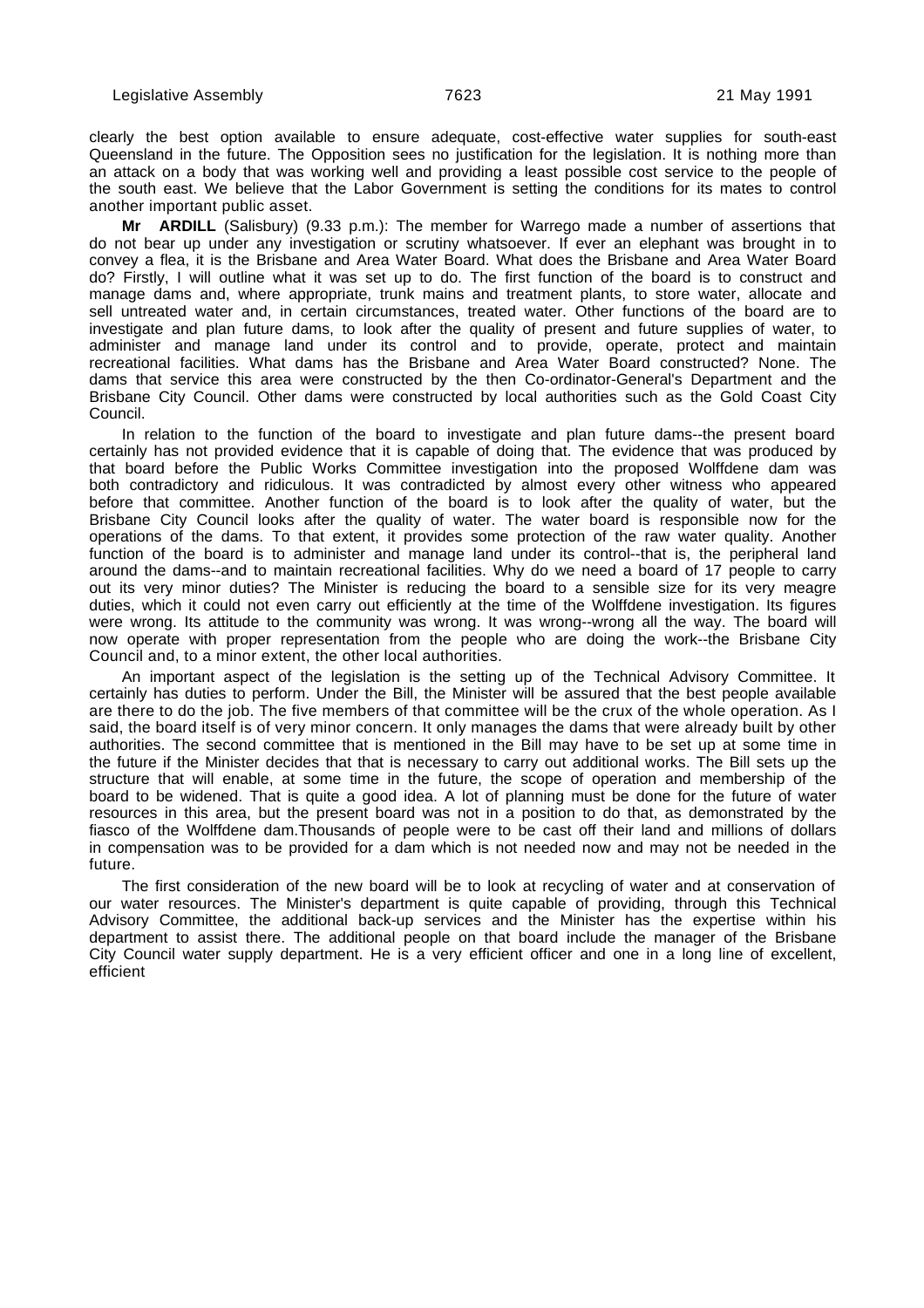officers whose reputation is known around Australia. They are people who are expert at their job and do not come up with shonky reports.

The other suggestion from the honourable member for Warrego concerned the clause which will allow the area of the Brisbane and Area Water Board to be extended where necessary. That will have to be considered very carefully by the Minister of the day. I do not believe that areas should be forced to join the Brisbane and Area Water Board unless they are actually taking water from the area controlled by the board. Areas such as the Gold Coast, which have effectively and efficiently managed their water resources and have provided the capital for the water resources, should not be forced to join in with this board. The same applies to other areas on the periphery of the board area. If Caboolture, Albert and other areas want to take water from the board, those areas should certainly be extended and brought into the board and have to contribute to it. The Bill makes quite a number of very important changes, the most effective being to lessen the size of the authority so that it can manage the job it is set up to do.

**Mr COOMBER** (Currumbin) (9.40 p.m.): The Brisbane and Area Water Board Act Amendment Bill sets in place a regionalisation of the water supply criteria for south-east Queensland. For a person living in Gympie, Toowoomba or on the Gold Coast, water supply responsibility will soon be part of this new board or authority, the renamed South East Queensland Water Board. The Labor Party is a promoter of boards, statutory authorities and committees because it takes the opportunity to politicise the appointments to such bodies, and I see the same happening here again with the restructured water board. Today, the bureaucrats are again flexing their muscles with the dream of a Water Resources Commission being realised as an integrated water system for south-east Queensland. I have no problem with this concept, but the idealistic plan must come forward with a pricing policy that complements the water distribution strategy.

South-east Queensland is the major growth area of Australia, and Governments must plan for the infrastructure needed to sustain the growth that will occur within the next 100 years. However, the current policies of the Water Resources Commission ignore the relative responsibilities taken by local authorities in dealing with growth in their own regions. The growth in the corridor between Brisbane and the Gold Coast has been more than the growth predictions stated, but the local authorities have continued to cope and to plan for the water needs of consumers and still maintain the growth potential in their system. The proposed name change of the Brisbane and Area Water Board is a clear signal, along with legislation, that the control area is to be expanded to include existing water supply areas not under the control of the Brisbane and Area Water Board, with the jewel being the Gold Coast and Albert system, including the Hinze Dam. Governments are about supplying services and, in this instance, the inclusion of the Gold Coast into a south-east Queensland network would be a major benefit in providing cheaper water to all south-east Queenslanders, but at the distinct disadvantage to Gold Coast ratepayers who have contributed to the infrastructure of the truck main, treatment plant and Hinze Dam, Stages 1 and 2, construction. The plain fact is that water on the Gold Coast is far cheaper than water produced under the old board system in Brisbane. This benefit could be carried into an enlarged system to lower the overall water costs to other areas of Brisbane and south-east Queensland. If the Minister supports the thrust of his department, I suggest that he consider the provision of water and the pricing structure as two separate issues.

There is a need to take a regional view of the provision of headworks, particularly dam storage areas, but this issue should--and I repeat "should"--be separate from the pricing structure. I give one example. People living in the Albert and Gold Coast areas, which are serviced by water from the Hinze Dam, have recently funded the raising of the Hinze Dam to Stage 2. The cost was close to \$43m. The raising of the dam was not to meet immediate needs of the residents but to plan for growth and development. The two councils have always been able to accurately monitor the need for water and plan positively for the future. The dam should cater for existing and future needs up to the year 2020. There is an inbuilt factor for growth of the dam. The present is paying for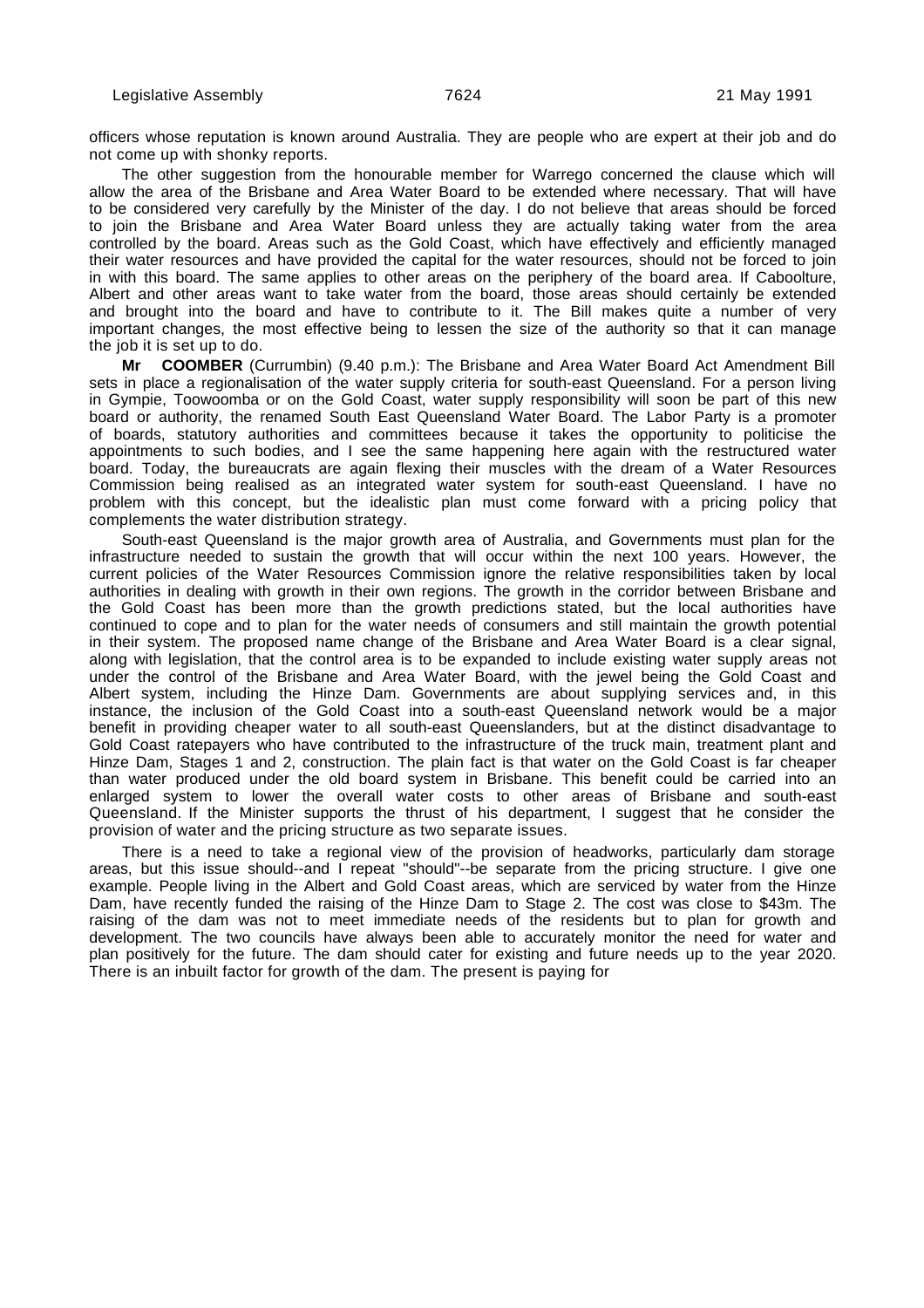the future. Interest payments for funds invested in the future are being met by the current ratepayers as an investment for their future. If the Water Resources Commission expands its area of control to include other areas under its umbrella, the benefit of having a growth potential available in the headworks of the local authority is lost to the system. In other words, the ratepayer has paid for a resource which has now been taken by the State. This is sure to happen because the Hinze Dam is the jewel in the network to provide water to the growth area of the Brisbane to Albert corridor. I suggest that a regional approach to infrastructure is necessary, but why not a differential pricing system in tandem so that individual local authorities, which have bitten the bullet and provided for growth, are not disadvantaged financially?

This amending Bill is curious in a number of ways. The Government has been consistent in its restructuring of statutory boards and authorities in that the restructuring has always provided the Government with the opportunity to place someone from the trade union bureaucracy within the authority. I can only assume that the chairperson will be the Minister's appointee from the union movement, or, perhaps, Fred James from the Wolffdene dam fiasco. The reduction in the number of representatives on the new board is an insult to the local authorities of south-east Queensland and, in particular, to the non-Labor dominated local authorities. One member will represent the Labor Ipswich City Council, and no doubt a Labor appointee will come from the Cities of Logan and Redcliffe. One member will represent the existing eight shires in the operational area, and that is yet another insult to local government. One could guarantee that the nominee will not be Bill Laver or Rob Akers but some Labor sympathiser. Hence the restructured South East Queensland Water Board will consist of three Labor members, one Liberal member from the Brisbane City Council and a chairman who will never have to declare his political sympathies because the circumstance of his using a casting vote will never<br>arise. The Minister has had the audacity to declare that the construction of a smaller board can The Minister has had the audacity to declare that the construction of a smaller board can result only in improved efficiency. I agree with that, but the Minister has not declared the hidden agenda for existing local authorities in south-east Queensland. I challenge the Minister to place a representative from the Albert Shire Council on the board to indicate the independence and nonpoliticisation of yet another statutory authority. An urban water supply is a responsibility of local government and not State Government. Regional planning is, however, a dual function of local government and State Government. The correct representation should reflect a regional approach and not a political view.

These issues are important. I fear strongly that the process of restructuring is designed to allow this Labor Government to disguise the real motives behind the restructuring of the Brisbane and Area Water Board. With a Labor South East Queensland Water Board, the Minister can, and will, distance himself from the dilemma facing this Government in respect of water storage areas in south-east Queensland. The Wolffdene dam fiasco was an election exercise incited by Fred James--who, I suggest, expects to be appointed chairman of this board--and remains an unresolved problem for this Government. The claim has been made repeatedly that Wolffdene will not be built. I ask this question: why has not the land acquired for the dam been returned to the marketplace? Why are Brisbane ratepayers paying interest and redemption on loans provided to buy land that is now not needed? Why does not this Government make the hard decisions? I guess that we are all still waiting for the first decision made by this Government. The old saying, "Seeing is believing", applies to this Government. With 18 months of its term gone, the people of the Albert Valley have not seen any evidence showing that the Wolffdene dam proposal is dead. The real problem is that if large water storage dams are to be used for water supply, Wolffdene is the answer. The new board will quickly expand the board's area to include the Hinze Dam to meet a short-term demand in the Logan/Beenleigh area, hence stalling the need to decide the Wolffdene issue once and for all. The new legislation will enable the operational area to be altered quickly in response to need--unfortunately, a political need.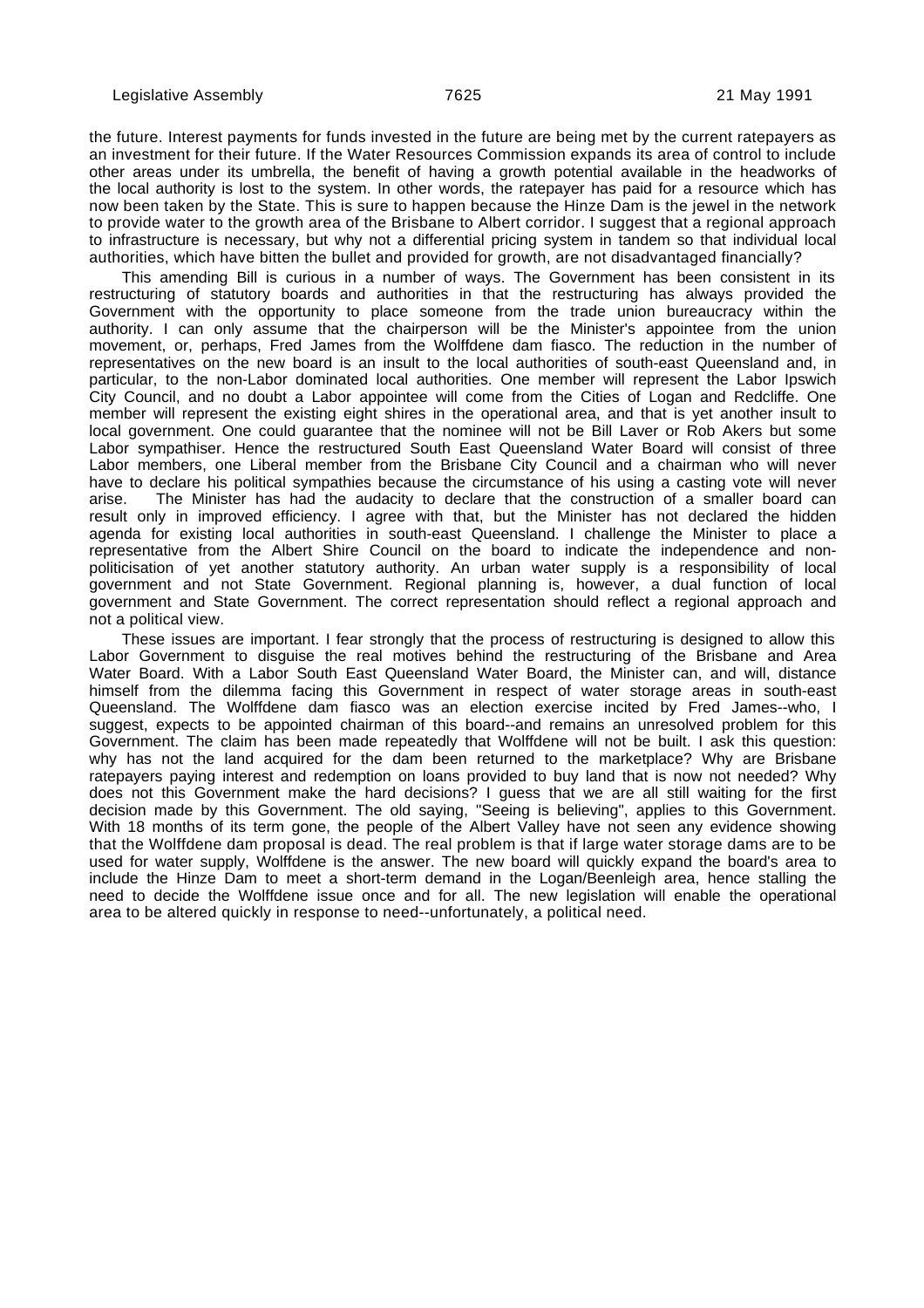A major change to the existing legislation will allow the new board to control the treatment of water and the sale of treated water, the trunk main network, and the treatment works. This provides an advantage for local authorities that have not planned water supply augmentation. It also provides an advantage for local authorities that have stripped and misused trust funds. It disadvantages and destroys future planning of local authorities because the thought will always remain that as soon as major capital works are undertaken and trust funds moneys are used as part of that funding, the board will move in, acquire and take over existing loans. Hence, the Government or the board will receive a bargain at the expense of all ratepayers of that local authority. I cite the example of the Molendinar treatment plant on the Gold Coast, which is planned to be duplicated in 1994. Funding for the capital works will come from three areas: the trust fund, revenue and loan funds. In the light of this legislation, my advice to the Gold Coast City Council has been to build that treatment plant using loan funds exclusively. Existing trust fund moneys should be applied to upgrading and augmenting distribution networks downstream of the treatment plant. This Government is committing local authorities to irresponsible actions because of the unknown.

I question several functions of the board. Why is it a function of the board to concern itself with flood mitigation? Any flood mitigation control that is built into a water storage dam reduces the performance of the dam in relation to its prime purpose, which is to store water. I question also the ability and responsibility of the board to monitor water quality. The current board has an abysmal record in dealing with manganese-related water pollution and the problem of hypomicrobium in trunk mains. The Brisbane City Council receives a thousand calls a day about manganese-related dirty water. The council's reply is, "It is not our problem but it is the problem of the water board." A couple of years ago, a similar problem on the Gold Coast resulted in a complex study being undertaken by UniQuest and the University of Queensland, which was funded by local authorities. This research has been useful to all local authorities throughout Queensland. However, because a board does not have to answer to the people, it does not have the same motivation.

The question of fluoridation of the water supply has been raised. Some local authorities fluoridate their water supplies, but others do not. Is it that all local authorities now have to fluoridate, or what is the position? The Liberal Party notes with some humour that the Minister intends to set up and put in place a ministerial advisory committee. This committee will have a representative from each local authority in the board's operational area. To my way of thinking, the function of the advisory committee is hamstrung. It has been created purely to engender the perception that the community is being consulted. The City of Brisbane should be upset with the changes contained in this amending legislation because the city will lose its treatment plants, its trunk main and the revenue base of its water fund. It will also lose the trunk main strategy control that the council had in place to support its town plan and the proposed development. When the power of resource management is transferred to a board or statutory authority, along with the resource--in this case, water--goes the power to plan. Development is now faced with a further hurdle. Furthermore, the strategy can be changed. Funding priority changes will provide an advantage for some areas over other areas, and in this case politics is most important. I am deeply concerned that trunk main strategies for southern Brisbane and the Albert Shire will be changed to push water west to Toowoomba.

With any monopoly, control of pricing is dangerous. The Gold Coast can look forward to subsidising works outside the city because Hinze water is cheap water--the cheapest water available in south-east Queensland. I remind the Minister that, following the south-east Queensland water distribution study, he gave the Gold Coast autonomous control of its water. Today, he is covertly reversing that decision. The South East Queensland Water Board will immediately need to address the Water Resources Commission's proposed 100-year strategy for water supply in south-east Queensland.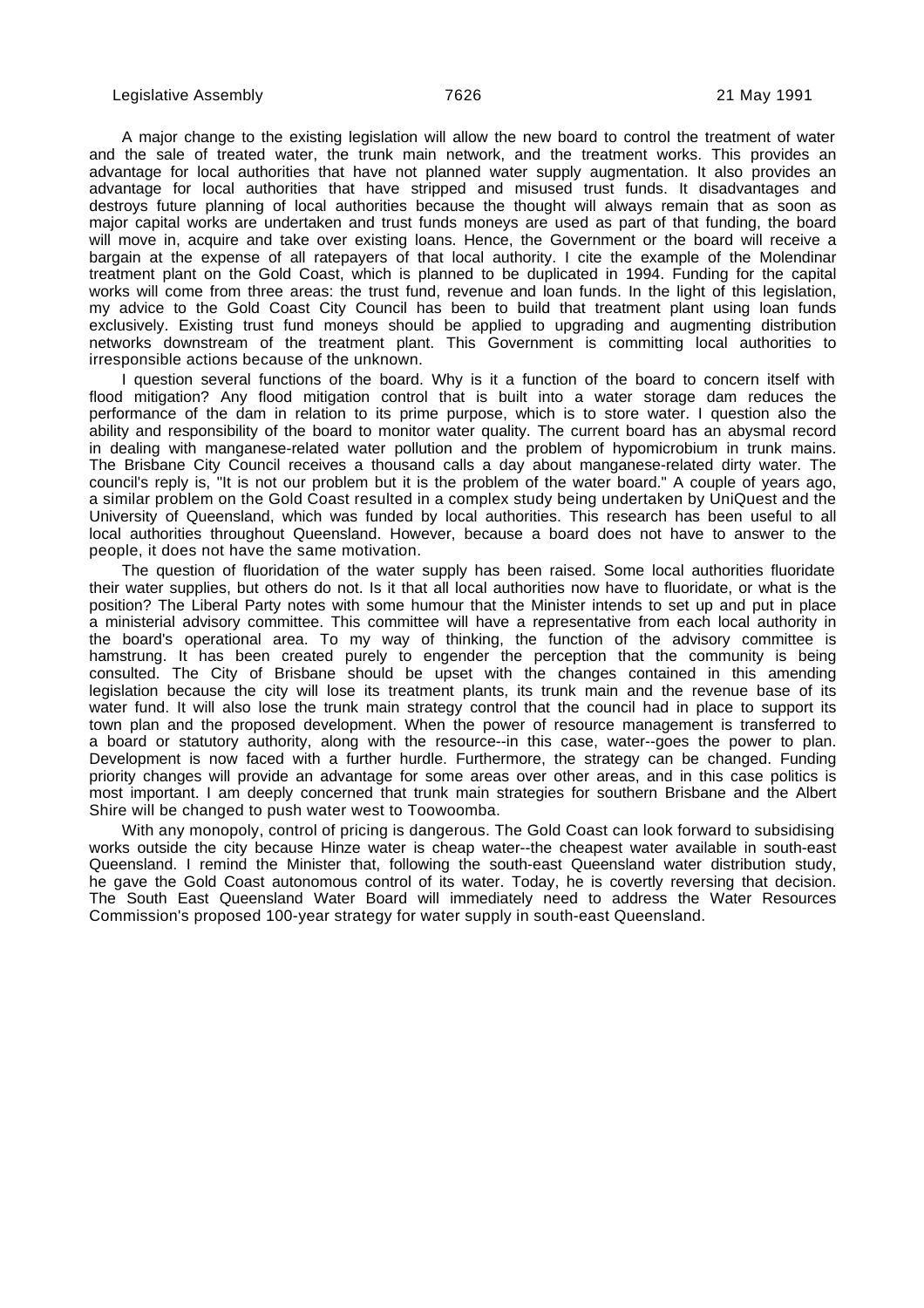An immediate problem to be addressed by the board is the community group known as Teviot Residents Against the Dam. I quote from their submission--

"In view of the fact that the proposed dam site on the Teviot Brook is not anticipated to be needed for at least seventy years, it is difficult to understand the urgency to make a final decision on this part of the strategy with insufficient information."

The group is critical of the water resources strategy for several reasons, the least being that Goss lost gloss when his Cabinet strategy planned to flood land and homes which are among the first built in Queensland. Most of the properties date back to the 1870s and 1880s and really belong among the heritage provisions which are currently law in this State. Most of all, residents are upset at the lack of professional data to justify the location of the dam at Teviot. There is not an in-depth, all-encompassing analysis of all relevant issues pertaining to dam construction and need.

I agree with many of the group's accusations. Some of TRAD's concerns should be placed on record. The Water Resources Commission study fails to evaluate the potential impact of a successful water conservation program--user-pays schemes, excess water pricing structures and the need for compulsory metering. The group questions the methodology used for population projections. It lists alternative water sources such as desalination, reverse osmosis and recycling. Those are real alternatives and should not be dismissed. The technology is available and reverse osmosis, in particular, is becoming more cost-competitive. The group raises pertinent technical questions relating to water quality, environmental impact studies, loss of productive and heritage land, the land value costs used in evaluation and the infrastructure relocation costs. Water quality is of real concern. The catchment area of the proposed Teviot Brook dam includes significant areas of intensely farmed land as well as the Boonah township. No consideration has been given to water quality in the dam, particularly in respect to sewerage effluent produced by Boonah township.

One aspect which concerns the Liberal Party is that the people of Teviot are now living on a day-today basis. Resumption of land is to be fast-tracked. Why, we will never know, as the dam is not required for another 70 years. That is surely unjust to every person affected by the dam. It is also unfair to ratepayers, who have to tie up capital through local authorities for 70 years. If the commission had consulted the community, more accurate information would have been available. However, community consultation in this planning process was practically non-existent. It is scandalous that conclusions drawn by the Water Resources Commission are largely invalidated by omissions and errors. The strategy needs to be looked at again.

In respect of the Technical Advisory Committee, local authorities to whom I have spoken have expressed concern that the majority of members are nominated by the director-general. Only two local government employees are included on the Technical Advisory Committee. The majority of members- not the minority--on the Technical Advisory Committee should be from local government. After all, local authorities are providing all the funding for the operation of the board. In conclusion--the Liberal Party believes that this new legislation will erode the present effective management of resources. It is a move for more control and power and is part of a State planning authority which includes water, sewerage and town-planning. In the past, through representation, local authorities have felt that they did have some impact on the management of the board. However, that confidence must be completely undermined by this legislation. This is another example of Goss centralising control of local government to the detriment of all who live in south-east Queensland.

**Hon. W. A. M. GUNN** (Somerset) (9.58 p.m.): Mr Casey will go down in the history of this Parliament as the Minister who took more away from country areas than any other Minister in this State. We have lost our advisory services in the farming and pastoral industries. Our dairy inspectors, stock inspectors and agricultural advisers are also gone. Now we are to lose our representation on the area water board, in spite of the fact that we own the catchment area and the water. We own the ponded water, yet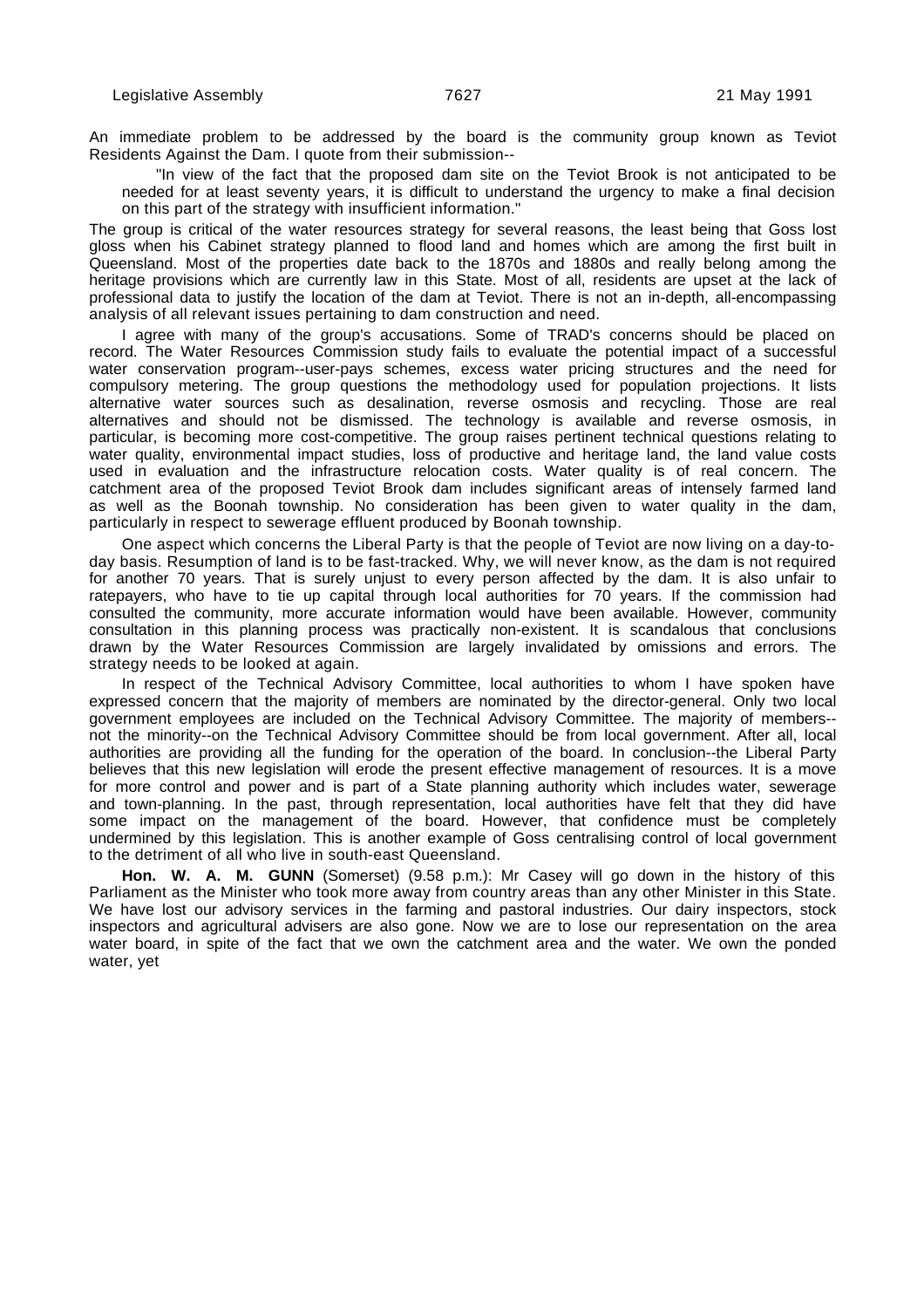we buy our own water for our country towns. Most of the shires in south-east Queensland have objected strongly to the changes introduced by the Bill. They were satisfied with the former board. Water was cheap enough. The Minister said that the changes introduced through this legislation will save money. In the past, we have had some of the cheapest water in Australia. The Minister is also offering a lame duck advisory committee to take the place of the board. If the committee is ever set up, I presume that its members will be paid. If it is set up, the advisory committee will have no power whatsoever. In the 20 years that I have been in Parliament, I have found that advisory committees are absolutely worthless.

The people will not be fooled by the Government, which has earned the wrath of a great number of shire councils. One would think that a Government that has had a 15 per cent swing against it in a city electorate would take heed of the voice of the people. Instead, it has adopted the arrogant attitude that it will do as it wants to do and that is all there is to it. The people of this State are fed up with the arrogance of the Government and will register their objection at every opportunity, as they did at the byelections on Saturday and at the recent referendum. I can only presume that the Minister is taking advice from some of the bureaucratic fat cats in his department who want to centralise power in Brisbane. That is what this Bill is all about. That has always been the policy of the ALP. The Minister should go out into the country areas and talk to the people. There comes a time when people become very important. Members of the Government seem to find their way into country areas when elections are on and forget about country people after that.

**Mr McGrady:** That is not true.

**Mr GUNN:** I am talking about people who at one time supported the Labor Party. The honourable member ought to go out into the country now. I was at a show last Saturday and I will attend another one next Saturday. The honourable member should come with me----

**Mr Livingstone:** What about the show the week before? They supported us then.

**Mr GUNN:** It was in the honourable member's electorate, but I had a great day. I met a lot of people and ran into a lot of friends. I was in this Chamber when the original Bill was introduced. I fought very hard to get representation for the shires in my area that had produced this water.

**Mr Livingstone:** And didn't pay the bill.

**Mr GUNN:** They paid the bill.

**Mr Livingstone:** Brisbane and Ipswich paid 80 per cent of the bill and got 50 per cent of the say.

**Mr GUNN:** But Brisbane and Ipswich had the water. It was on the basis of user pays. That is Labor policy.

**Mr Livingstone:** We didn't get a say. We just paid the bill.

**Mr GUNN:** No. The honourable member got cheap water, and he knows it. When Clem Jones was Lord Mayor, the water came from Somerset Dam. The Ipswich City Council was given a lousy allocation, which it resold at a profit to Moreton Shire. Moreton Shire was bled for that water. That is part of the reason why that dam had to be built. The Ipswich City Council was making a profit from selling water from Somerset Dam to another shire.

In our case, land had to be resumed. I went through that from 1972 when I entered this Parliament. Properties and homes had to be taken away from people. They did not want to sell, and they had to fight to get whatever they could. That was the sad position. Those same people are now being ignored by this Government. At the time, I thought to myself, "Surely these people are entitled to some representation." Wherever there are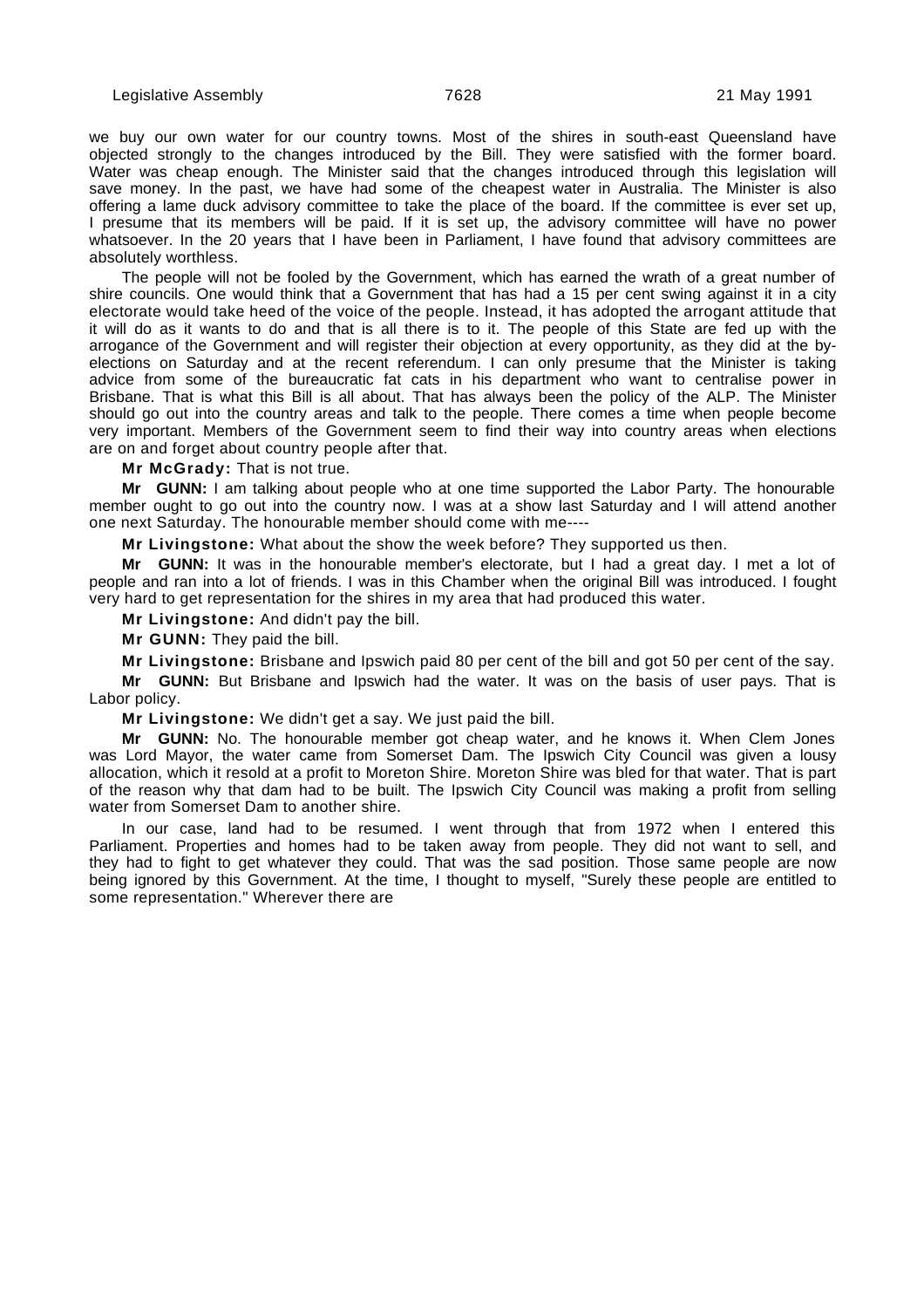dams that produce water for human consumption, great restrictions are placed on pastoral industries. Fertilising, spraying of herbicides and tickicides and so on cannot be carried out in those areas. Therefore, the livelihood of the people concerned is affected in no small way.

At the time, the Brisbane City Council wanted to distribute water. It had Somerset Dam. Of course, that dam was built by an agent of the Government. I just cannot think of its name. It was an agent of the Government similar to the Coordinator-General's Department. It was handed over to the Brisbane City Council, and the Brisbane City Council took control. Of course, that dam is in Kilcoy Shire. When a major drought occurred and Kilcoy was getting its own water from a little creek which went dry, the Kilcoy Shire Council approached the Brisbane City Council to see whether it could buy some of its own water. The price charged by Clem Jones at that time was so exorbitant that the council could not afford it, and that was all there was to it.

The catchment area, the ponded area, that I have spoken about is in Esk Shire. Esk, of course, does draw some water from Wivenhoe Dam. What Mr Ardill said was not quite correct. Mount Crosby refines all the water that comes to Brisbane. There is also a plant in the Lowood area and a pipeline--for which, I might say, I was responsible--that goes right through to the Gatton agricultural college and Laidley. In the case of Somerset Dam, the council refused to let anybody have water apart from Brisbane and Ipswich, which received an allocation. The member for Ipswich West may recall this. At that time, the Brisbane City Council had the say over development in every area. It was not until Wivenhoe came on stream that Moreton Shire developed. It was able to develop because it had its own water supply. The Ipswich City Council had its own supply then. It had an allocation. Of course, Ipswich went ahead accordingly. However, before that, Ipswich was hampered because it could not get sufficient water.

The country areas that provide the water have always been disadvantaged, in spite of the fact that they have had representation on the board. The Brisbane City Council always voted en bloc, and of course it was supported by the city areas. But at least the country areas could put forward their point of view and, in most cases, obtain some satisfaction. Now, country areas have no say whatsoever in the amount of water that they will get or the price that they will pay for it. This could mean that development could be stopped in areas that are developing very quickly and need to develop very quickly. Local authorities are also extremely worried about headworks. Mr Hobbs has already mentioned that. If that is not a steal, I do not know what is.

#### **Mr Hobbs:** It's piracy.

**Mr GUNN:** It is. I think it was the Logan City Council that rang me and said that that council has spent millions of dollars on headworks, which, in some cases, are almost paid off. In effect, this board will now steal them. That is the only way to put it.

In conclusion, I point out that the many shires that have been ignored by this Government have expressed their objection to this Bill. The Government has treated those areas with utter contempt. Of course, at present the Government has the numbers to do whatever it wants to do. However, I am sure that, in time, country people will get the opportunity to pass judgment on the way in which they are being treated. I think that that will duly occur.

**Mr LINGARD** (Fassifern) (10.07 p.m.): I wish to convey to the Minister the opinions and feelings of three local authorities, that is, Logan City Council, which is in my electorate, Boonah Shire and Beaudesert Shire. I know that in the next few days the Chairman of the Local Government Association, Mr Jim Pennell, will be seeing the Minister. I have no doubt that he will convey exactly the same message as the Opposition is conveying tonight. Those local authorities are saying, "Why should the Government belittle us to this extent? Why should the Government do this to us?"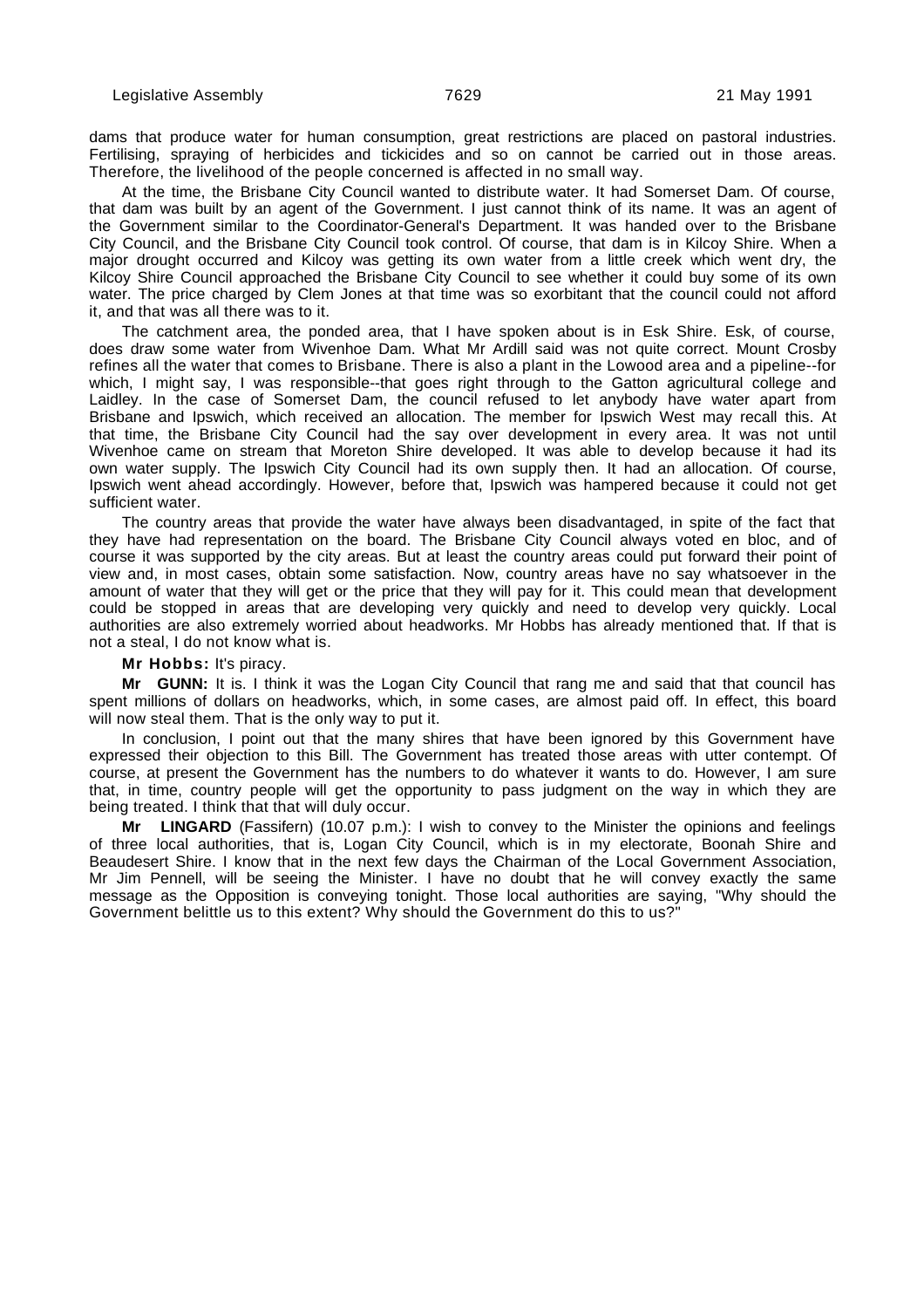The Minister in his second-reading speech spoke about the functions of the board. They are to--

"(1) construct and manage dams and, where appropriate, trunk mains and treatment plants . . ."

The Local Government Association states, "But we are involved in that. Surely we are involved in that and surely we can request that at least one member of our councils goes on to this board to represent our views." The second function of the board is to--

"investigate and plan future dams, trunk mains and treatment plants."

Which shires and which cities would not be more affected than Boonah Shire, Beaudesert Shire, Logan City and Albert City in that move to investigate and plan future dams?The third function of the board is to--

"look after the quality of present and future supplies of water."

Surely, once again, that is a joint concern of, firstly, the board and, secondly, each of those individual shires and each of those individual councils. And yet the Minister wishes to belittle them by saying that each of those groups cannot have a representative, that the Government will select one from a group of eight or one from a group of three and that they can then represent their views.

The fourth function of the board is to--

"administer and manage land under its control."

How ridiculous it is to state that the Minister does not want each of the shires to represent their opinions. The fifth function of the board is to--

"provide, operate, protect and maintain recreational facilities."

How can the Minister dare to say to each shire, especially shires such as Boonah and Beaudesert, that they might not have a representative on the board, that they might not get a representative for the first three years and that they might not have a representative for the next three years. In other words, for six years those shires might not be able to make a direct contribution to this new board which the Government is introducing. Yet, for centralisation, such as the member for South Coast mentioned earlier, the Minister is supposedly saving, as the member for Warrego said, between \$7,000 and \$8,000 after the chairman has been paid.

In his second-reading speech, the reason given by the Minister for the introduction of the Bill was that, because of the spread of the current membership, each member relates to his or her own local authority area, leading to difficulties in establishing a broad regional perspective on important issues. Yet the Minister is trying to say that, if each of these eight boards or shires presents one person, that person will not also represent specific ideas and specific thoughts. The Minister is saying that a person from Pine Rivers Shire can represent the thoughts of Boonah Shire or Beaudesert Shire. He is saying that the people from Pine Rivers know exactly what is going on in Boonah and Beaudesert. The Minister knows as well as I do that that is absolutely ridiculous. Those councils and I know that the Chairman of the Local Government Association, Jim Pennell, will be saying that to the Minister. Well may the Minister think that he can put some of those people offside; well may he think that he can put a person such as Jim Pennell offside and that he does not matter. The Minister knows as well as I do how strong those people can be, especially when they represent 134 shire councils. If the Minister upsets them, it will take a long time to get them back on side, simply to save, supposedly, between \$7,000 and \$8,000.

Other honourable members have referred to aspects of this legislation which concern the Opposition, such as the assuming control of or acquiring headworks, treatment works and trunk mains. All of those installations and facilities are owned by the local authority in whose area they reside and are often subject to joint arrangements of mutual benefit between adjoining authorities. They have been paid for by ratepayers and contributions within the shire or city and are an integral part of the local authority's legitimate operation.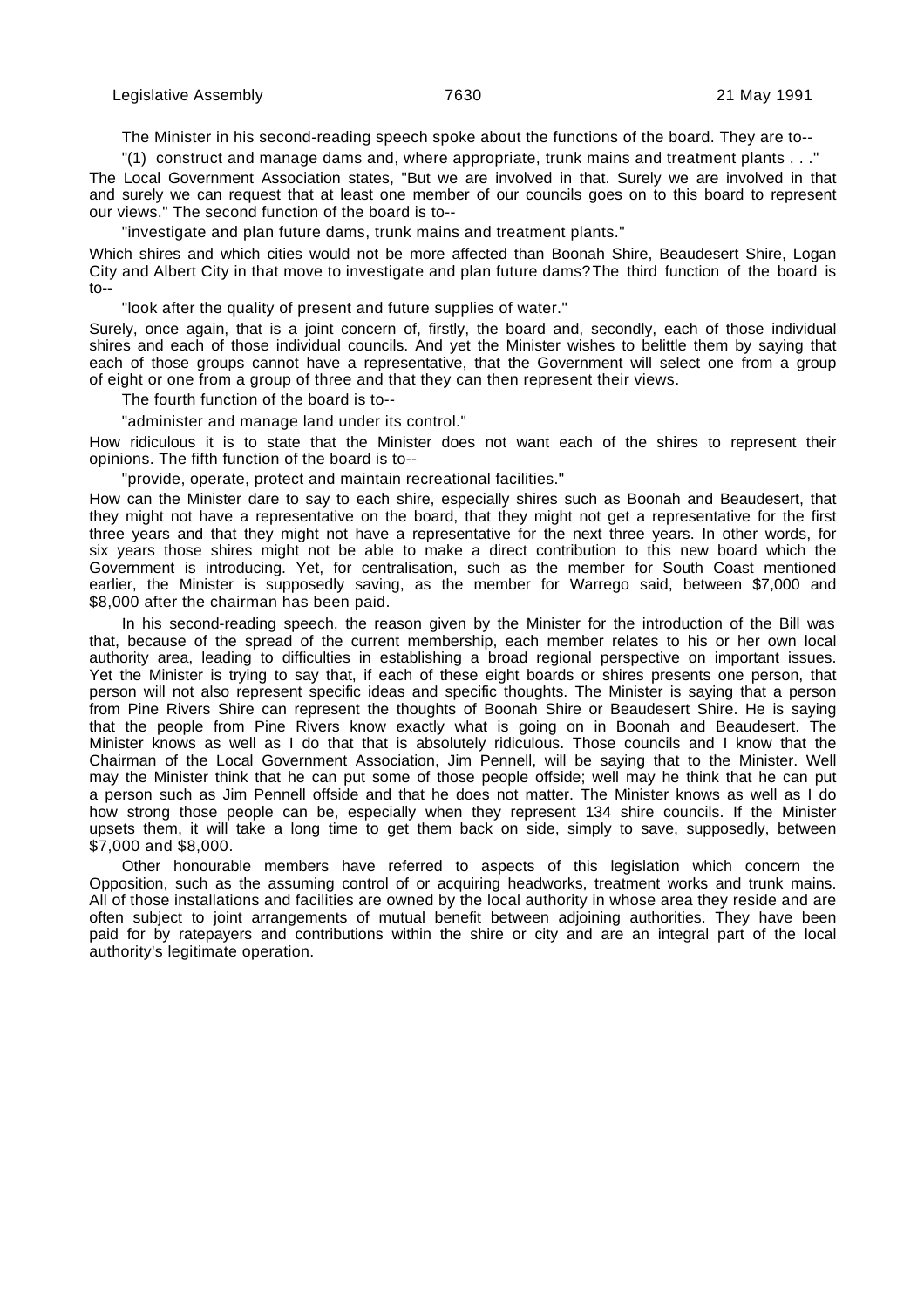If the Minister begins to fool around with the Local Government Association, as the Minister for Local Government found out recently, and attempts to change their boundaries, whether they be internal or external, the Minister should consider the reaction that he will receive. Just recently at Greenbank, a meeting was attended by 534 people. Honourable members may not consider that 534 people live in Greenbank. Yet 534 people met at Greenbank to say, "How dare the Minister start to fool around with, number one, our local authority external boundaries or our internal boundaries." Similarly, if the Minister starts to play around with something that they believe is solely their own, then he will receive their reaction.

I am very concerned about the legal implications of what this board can now do to the local government associations, because there are many legal matters that this board already has control of. However, the Minister is saying to the local government associations that the Government is going to do this but they cannot have representation. Section 18 of the Water Act 1926-1987 provides that the Governor in Council may constitute any part of Queensland as a water area under such name as may be directed. It includes the power to constitute any area as a catchment area for works of water conservation and water supply. The Minister is going to tell areas such as Boonah and Beaudesert that they do not need a person to represent them on the water board.

Regulation 11 under the Water Act 1973 refers to catchment areas and expands upon the provisions that may apply. Those provisions include a requirement that subdivision of land which would create an area of less than 16 hectares cannot be made without the prior approval of the Commissioner of Water Resources. In this context, the commissioner may fix conditions relating to surface drainage, sanitation facilities and any other conditions considered necessary to avoid the pollution of the reservoir within the constituted catchment area. The Minister says that those local councils can do those sorts of things, yet they cannot have a member on the board. He is saying that a person from Pine Rivers can represent Boonah and Beaudesert.

The regulation further provides that a local authority shall not approve a plan of subdivision of land in a catchment area without the approval of the commissioner. Once again, the Minister does not give those councils direct representation. It provides that land-owners will not establish a piggery or any beef cattle feeding enterprise, any noxious industry or engage in any land use which could cause pollution of the waters of the reservoir within the constituted catchment area. Again, the Minister says that the Government will not give those local councils any representation on the board. It can send someone from Pine Rivers or elsewhere to represent the Shire of Boonah.

Under the provisions of the enabling Act, the Brisbane and Area Water Board Act, the Minister can control activities such as subdivision and the erection and use of buildings for various purposes. These powers also provide for the registration of town-planning schemes within a specified catchment area, and still the Minister is saying that one person may be able to represent eight shire councils. The Minister knows that he will receive a lot of criticism over that matter. He has already been criticised. That criticism will come from the Local Government Association. When speaking on this Bill, maybe it is incorrect to talk about some of the problems of the Boonah and Beaudesert areas. Some of the problems relate to the existing Brisbane and Area Water Board and to whatever the new water board will be called. The Minister has still not given the correct answer, or any answer, to my criticism that previously, under his control, the figures for the dam sites were tickled.

On the Thursday and Friday before the Minister announced in this place that the two dam sites would be Glendower and Braford, the figures relating to the population at Tilley's Bridge were changed. A member of the Minister's department went down there and said, "The figures just are not good enough for Glendower and Braford. We need more population in the Tilley's Bridge area. We are a Government that is supposedly saving people from leaving their homes." As yet, the figures at Tilley's Bridge do not add up. As a result, those figures were changed. All the Minister can do in this House to answer me is to say that he did not have any direct involvement. He says that he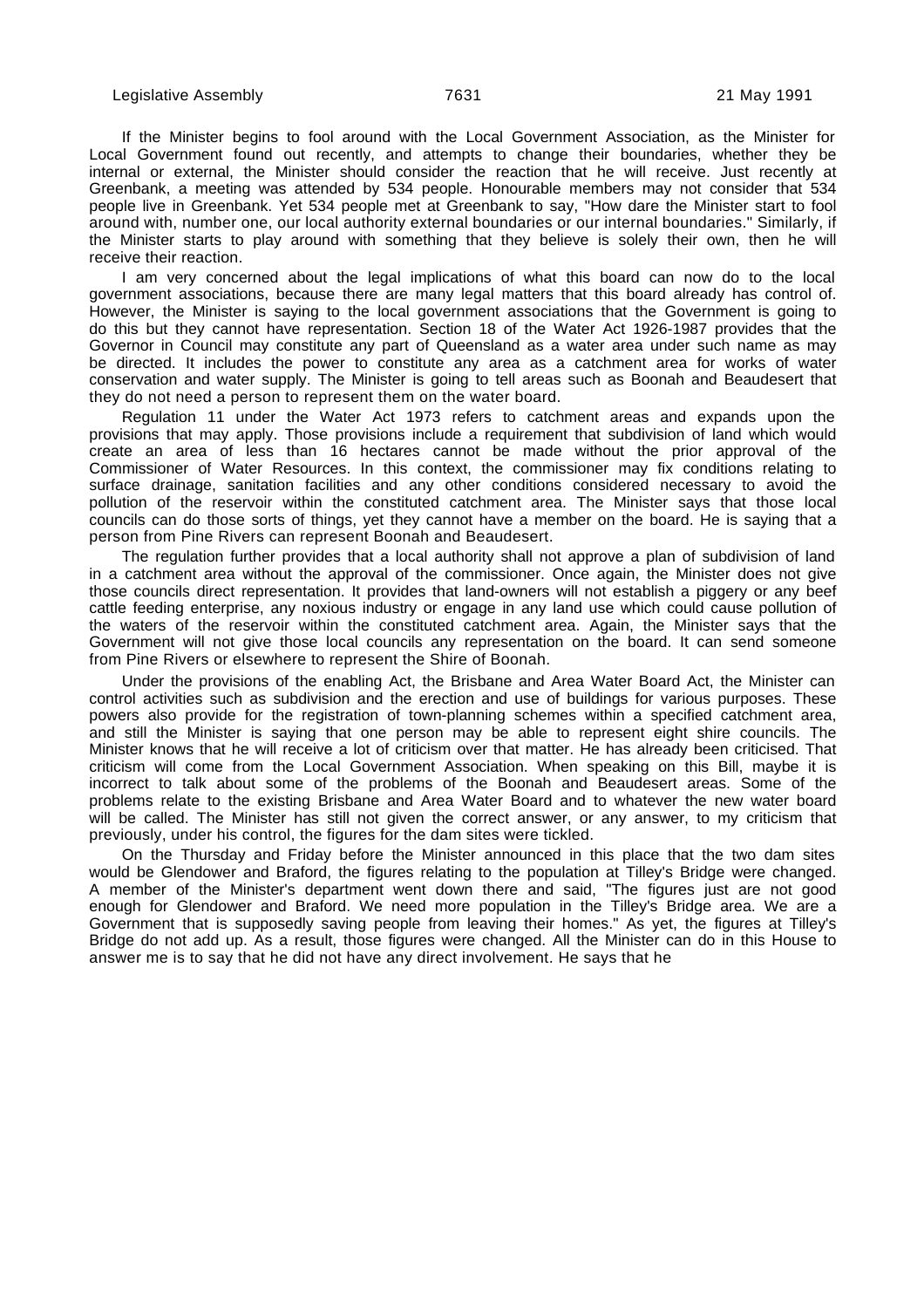was not spoken to. Of course, anyone knows that the Minister was not spoken to but that a member of his office went down there. The Minister knows as well as I do that the figures were changed from within the fifties to the high nineties. So, Tilley's Bridge did not look quite as good against Glendower and Braford.

Let me refer now to how Braford was named. A member of the Minister's department was down there and as he was walking around in the outlook area he saw a red and white cow. He said, "That's a Hereford." Another bloke said, "No, its a Braford." As a result, it was decided to call the dam the Braford dam. The word "Braford" is not mentioned in the whole of the Boonah and Beaudesert areas. One bloke who had never seen a red and white cow thought it was a Hereford, but it was not. So the dam in the Teviot area will be called the Braford dam. That is how it got its name.

I refer now to the Glendower dam. Yesterday, I met with the people in the Glendower dam area. The Minister and his department have promised those people that, by the end of 1991, they will be bought out. They think that they may get \$10,000 to \$11,000 an acre. They believe that, by the end of 1991, they will be bought out. So not much criticism is coming from the Glendower dam area. I say this to Government members, because the Minister does not have the decency to listen to what I am saying. I do not know why Mr Deputy Speaker does not pull him up. I do not know how the heck a person can sit there and allow the Minister and others to talk in the manner they are without reprimanding them. They think they are smart by sitting there talking. I will talk to the members on the back bench.

**Mr DEPUTY SPEAKER:** Order! The honourable member for Fassifern is reflecting on the Chair in the remarks that he has made about the way in which the Chamber is conducted.

**Mr LINGARD:** I ask you, Mr Deputy Speaker, as a point of order: are you going to allow the Ministers to sit there talking?

**Mr DEPUTY SPEAKER:** Order! The honourable member for Fassifern has asked me to intervene to ascertain whether the Minister is listening. I would just say that I am sure that the Minister and his advisers will be listening to all the relevant comments that the member for Fassifern is making.

**Mr LINGARD:** I say to the members of the Government that the people in the Glendower dam area are now convinced that they will receive possibly \$10,000 to \$11,000 an acre. They are convinced that, by the end of 1991, they will be bought out. The Minister has already been approached----

**Mr Gunn** interjected.

**Mr DEPUTY SPEAKER:** Order! If the member for Somerset wants to interject, he shall do so from his own seat.

**Mr LINGARD:** The Minister has already been approached by a person who desires that his land in the Glendower area be acquired, not necessarily resumed. The Minister has already refused to acquire in the Glendower dam area the land of a person who is suffering personal hardship. I know what will happen. The Government will continue to fob off people in the Glendower dam area. It will continue to say that it has not made a definite decision. It will continue to say that Cabinet has not made a definite decision. It will say, "We can't acquire land from people yet." The Government will continue to fob off the whole issue. The Minister knows as well as I do that the Government does not have the money to acquire the land of the people in the Glendower dam area. Those people are living under false hopes because, firstly, the Government cannot acquire their land and, secondly, it has no intention of acquiring it in the immediate future. They are living under false hopes because the Minister and his department have led them to believe that, by the end of 1991, they will be bought out.

The same situation exists with regard to the people in the Teviot dam area. The Minister knows as well as I do that the Teviot dam site--or the Braford site--has been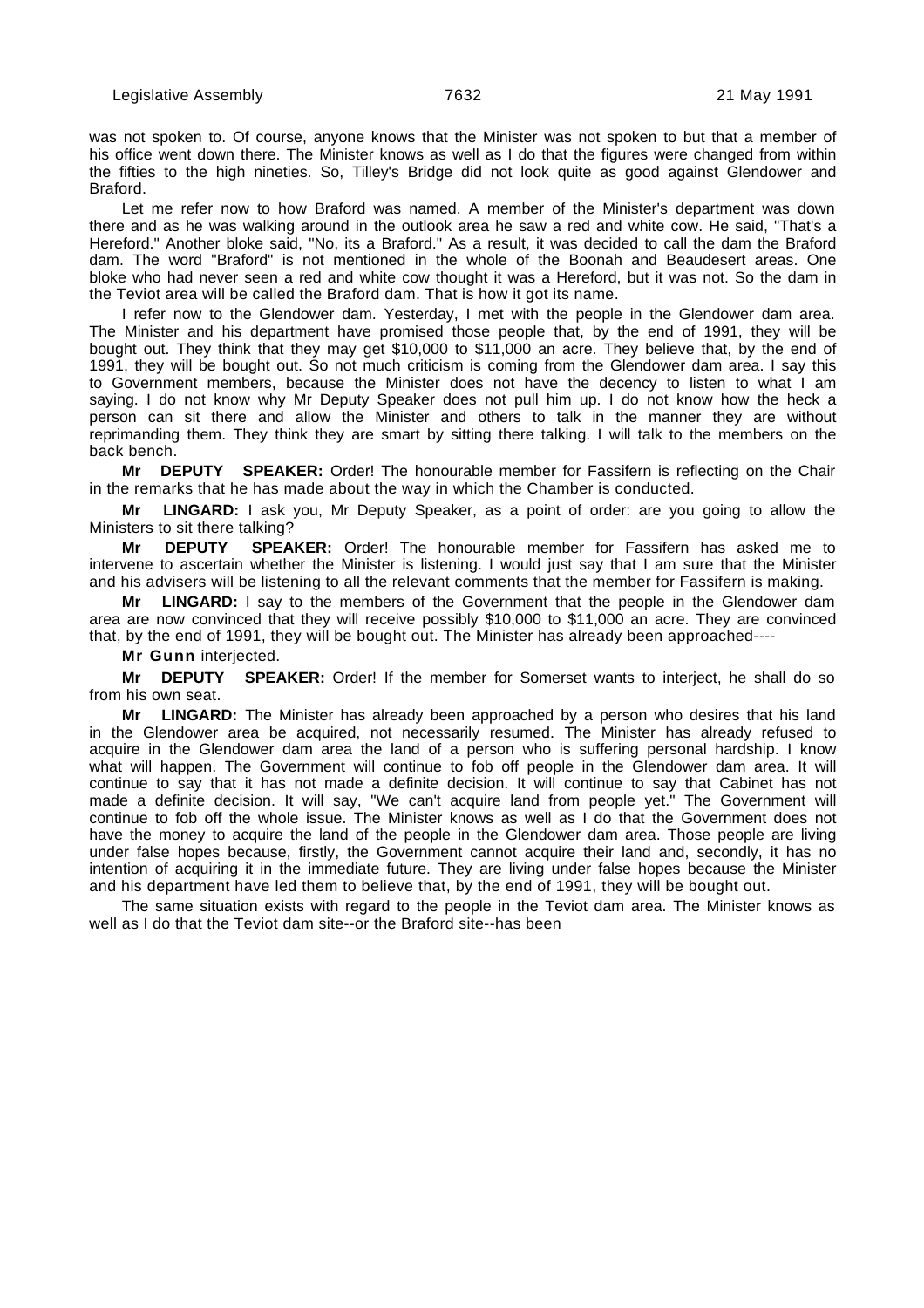changed already. That is an indication of how good the Government's research was in the first place when it decided on the Teviot dam site--the lower dam site, or the Braford dam site. Since the Minister's initial announcements that the Teviot dam would be built, the site has been changed. That is how good the initial research was. The site has had to be changed. The Minister knows as well as I do that he also has no intention whatsoever of building on the upper Teviot dam site in the near future. The Minister can abuse Boonah Shire councillors as much as he likes, but he knows that neither of those Teviot dams will be built. He is being completely dishonest to the people of Boonah and Beaudesert. As I said previously, he is being most dishonest to the people at the Tilley's Bridge dam site.

I ask the Minister: will he investigate very serious claims which are presently being made in the areas of the Glendower dam and the Wolffdene dam? At present, there are in the hands of solicitors and before the courts complaints against the Brisbane and Area Water Board by people who are leasing the 60 sites in the Wolffdene dam area. Unfortunately some people who undertook leases in the Wolffdene dam area thought they would have at least nine years in which to grow crops such as strawberries and to undertake pottery activities. Now what has happened to them? They are under a real cloud because they do not know whether their sites will be taken away from them. It has already been mentioned in this place that 60 sites are still held by the Brisbane and Area Water Board and none have been sold. Look at the people who are so discontented. Look at all the claims that are presently in the courts and in the hands of solicitors. Those claims are that members of the Brisbane and Area Water Board are pocketing money from leases and that they are receiving cheques and giving false invoices and false receipts. Those sorts of issues must be questioned. The Minister knows as well as I do that many unhappy people are leasing some of those 60 sites. Those people believed that they would be able to remain there for up to nine years. They have now been told by this Government that there can be no conditions. It takes at least two or three years to set up a strawberry farm. How can those people act with any confidence? The Minister knows that some of those cases are already in the hands of solicitors. The Brisbane and Area Water Board has a lot to answer for to some of the people in that area.

The Opposition believes that the Wolffdene dam site, especially the lower site, should be reconsidered. There is no doubt that the area was taken out of contention by the Minister's saying that the Government will not investigate anything to do with the Wolffdene dam. The Glendower dam area contains magnificent agricultural land. The people of that area are being conned by the Government. They believe that they will get an excellent price for their land and will be able to move out by the end of 1991. That is completely untrue.

**Mr SZCZERBANIK** (Albert) (10.24 p.m.): I reiterate this Government's commitment to the people of the Wolffdene area that the dam proposal is dead and will not be resurrected. Last year, the Minister for Primary Industries gave that commitment to the people of the Albert Valley. One problem relating to the Wolffdene dam proposal was that the National Party cooked the books. This Government did not cook the books. Following the last study that was undertaken in relation to the Wolffdene dam area, the National Party told the people of the Albert Valley that the dam would cost only \$250m. I am in possession of figures that indicate that it would cost about \$350m to \$400m. Those who sling mud should watch out, because it comes back.

As far as I am aware, this Government has purchased only 5 per cent of the dam area at a cost of \$10m. It is not a massive site. The figures cited by the member for Fassifern are wrong. I am not sure where he got them from. He probably dreamed them up in his sleep last night. This Government should be congratulated on cutting the membership of the Brisbane and Area Water Board from 17 to five. The board was formed after the 1974 floods and the construction of the Wivenhoe Dam. Who was the chairman appointed to that board? By any chance was it Carl Robertson, a mate of the National Party on the Gold Coast? Members of the National Party should consider their past appointments before they start slinging mud, because their ghosts will always come out of the closet.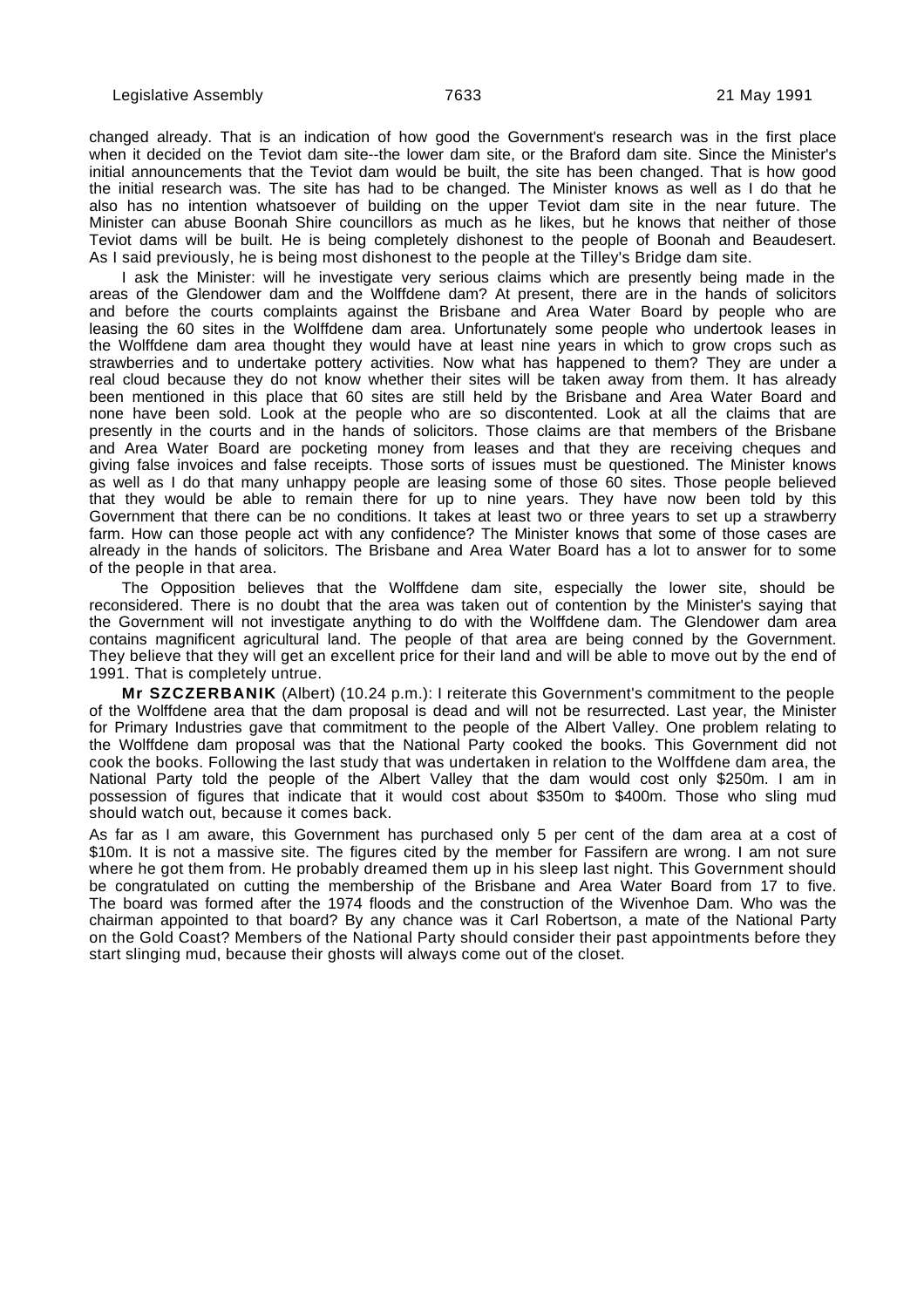The Minister should be congratulated, because he is considering a regional approach to water resources in the south-east corner of the State. I represent one of the fastest growing areas in the south-east corner, with a growth rate of over 10 per cent. After last Christmas, for two days the people of Beenleigh were without water. They rang me to find out why they had no water. I told them that it was not my responsibility, but that of the council and the Brisbane and Area Water Board to supply that water. I suggested that they ring Mr Laver and ask him why money had not been spent on infrastructure in that region. In 1988, I was living on the Gold Coast when a severe drought occurred during the building of Stage 2 of the Hinze Dam. At that time, there was only about 30 days' supply of water left for the Gold Coast. If it had not rained, we would have been up the creek without a paddle. The Minister should be commended for long-term planning in that region. During the next 10 to 15 years, the region will grow dramatically. One particular project will involve 30 000 to 50 000 people in the corridor between the Gold Coast and Beenleigh. We must start planning on a regional basis and not on the basis of individual shires. We must consider the broad picture and not solely the interest groups that we represent.

The Minister should consider buying water from New South Wales. A massive amount of water from the area of the Clarrie Hall Dam spills out into the sea. Perhaps we could tap some of that water and use it. During that severe drought in 1988, a pipeline was built down to New South Wales. The pipes were laid, and all that was needed was to install the pumps to bring up the water from New South Wales. The interests of Queensland should not stop at its borders. If we can help New South Wales and it can help us, we should not waste that precious resource. The majority of the rainfall in this country falls along the coastline. That rainfall should be saved. The Government should consider augmenting the trunk lines, which presently do not extend from Brisbane to the Gold Coast. The Government should consider an integrated system of pumping water throughout the south-east corner, not only in one area but also from the Hinze Dam upwards. Because the resources are available, I do not believe that the proposal would cost a great deal.

I thank the Citizens Against the Wolffdene Dam, with whom I was involved from the beginning of their fight against the previous Government. They considered the facts that were put forward, pulled that information to pieces and used it to fight the Government. I would not want to see Fred James as the chairman of the Brisbane and Area Water Board. The person who was the technical brains behind their fight was Dave Milligan. He lived that fight for a long time. He had the necessary technical knowledge. He lived and breathed that fight. He knew all of the facts and figures. In their fight against the National Party Government, the members of that association had inside information on the facts and figures that the Government used at the time. They were very, very well organised. They turned the Government's facts and figures against itself. I thank the Minister and I support the Bill.

**SHELDON** (Landsborough) (10.31 p.m.): The Brisbane and Area Water Board Act Amendment Bill will regionalise water supply in south-east Queensland. If one lives on the Sunshine Coast, in Gympie or in Nambour, the odds are that one's area may soon be part of the new board to be named the South East Queensland Water Board. Councils such as Caloundra City and Maroochy Shire will be stripped of their autonomy to control their own destiny. I have no problem with the concept of regionalisation, but the proposed amendment to enlarge the board area by regulation is Government by deception and is really centralising the control of water distribution for south-east Queensland.

The growth in the corridor from Brisbane to the Sunshine Coast has been more than predicted, but the local authorities of the Sunshine Coast have continued to cope and plan for the water needs of their consumers. Very obviously, the real plan is to open the way to include existing water supply areas that are not under the control of the Brisbane and Area Water Board. Obviously, a prime target will be the Baroon Pocket Dam and its copious headwaters. The dam was conceived and built by cooperation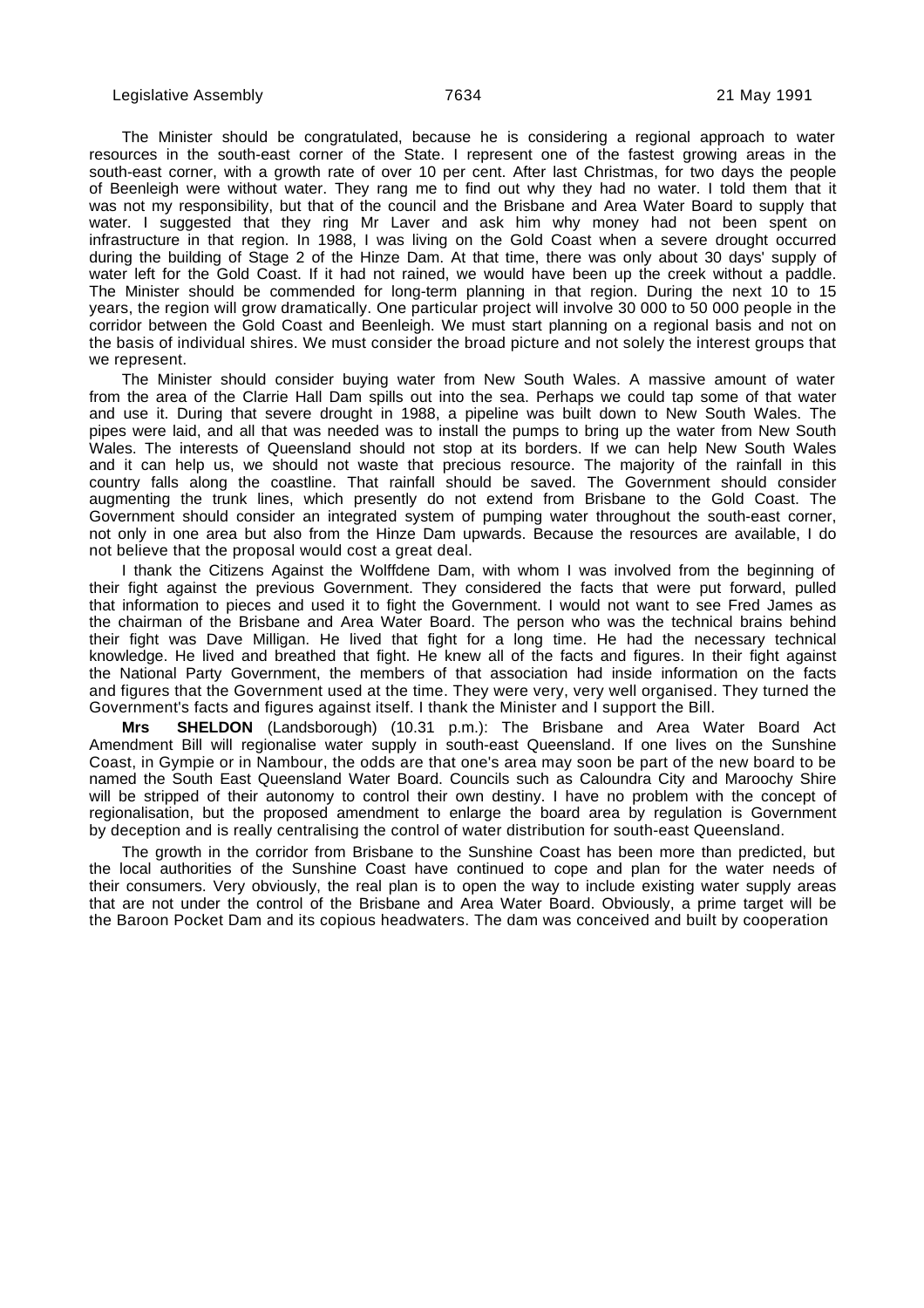between the Caloundra City Council and the Maroochy Shire. They funded that enterprise. With their forward planning, they provided a water source that would supply the ever-expanding population of the Sunshine Coast. They deserve to have the control of that major resource. The people of the Sunshine Coast demand it. If the Government includes the Sunshine Coast in a south-east Queensland system, that would supply cheaper water to all of south-east Queensland to the detriment of the Sunshine Coast ratepayers. They have already contributed through their rates to the infrastructure and the building and maintenance of the Baroon Pocket Dam, the designated treatment works and the trunk mains. Water at the Sunshine Coast is now much cheaper than that produced in Brisbane. I ask: why should that change? Interest payments for funds already invested to provide adequate water to the residents of the Sunshine Coast are being paid by the current ratepayers. The Government obviously intends to grab that lucrative asset and to try to meet its own inadequacies in supplying water to residents of south-east Queensland since it axed the Wolffdene dam. The people of the Sunshine Coast are paying through their pockets for the political promises of the Labor Party.

The new board is to be reduced in number. If the Government changed by regulation the existing area of operation, what sort of representation can councils on the Sunshine Coast expect? The number proposed for the new board is five. A chairperson will be appointed--no doubt, a Labor appointee from the union movement. Again, jobs for the boys. Two representatives from the Brisbane City Council will be appointed.

**Mr Nunn:** Come on. We have heard it before.

**Mrs SHELDON:** I am sure that the honourable member has heard it before. Let us face it, all along, as far as the Government is concerned, it is jobs for the boys.

**Mr DEPUTY SPEAKER** (Mr Campbell): Order! If Government members wish to interject, they shall do so from their correct seats.

**A Government member**: We have heard it all before.

**Mrs SHELDON:** The honourable member should listen and hear it again.

**A Government member:** You are pretty good at repeating. It is all you have done since you have been here.

**Mrs SHELDON:** That is a little more than the honourable member has done. We have not heard much at all from the honourable member. A chairperson will be appointed--no doubt, a Labor appointee from the union movement. I will repeat it for the benefit of those members who did not hear me the first time. Again, it is jobs for the boys. There will be two representatives from the Brisbane City Council; one from the Labor councils of Ipswich, Logan and Redcliffe; and one from the eight shires already represented. Where will a representative from either Caloundra City or Maroochy Shire fit in? On the balance of probabilities, the people of the Sunshine Coast will be unrepresented.

If the Government wishes to change the area of operation, it should have to come back to the Parliament and should not be able to get in via the back door by regulation. Then members could debate the issue in this House and bring to public notice the fact that change was going to happen, and see that the interests of their constituents were looked after. I say to the Minister: hands off the water of the residents of the Sunshine Coast.

Debate, on motion of Mr Mackenroth, adjourned.

### **AMBULANCE SERVICE BILL 1991**

**Hon. T. M. MACKENROTH** (Chatsworth--Minister for Police and Emergency Services) (10.36 p.m.), by leave, without notice: I move--

"That leave be granted to bring in a Bill for an Act to establish the Queensland Ambulance Service and for other purposes."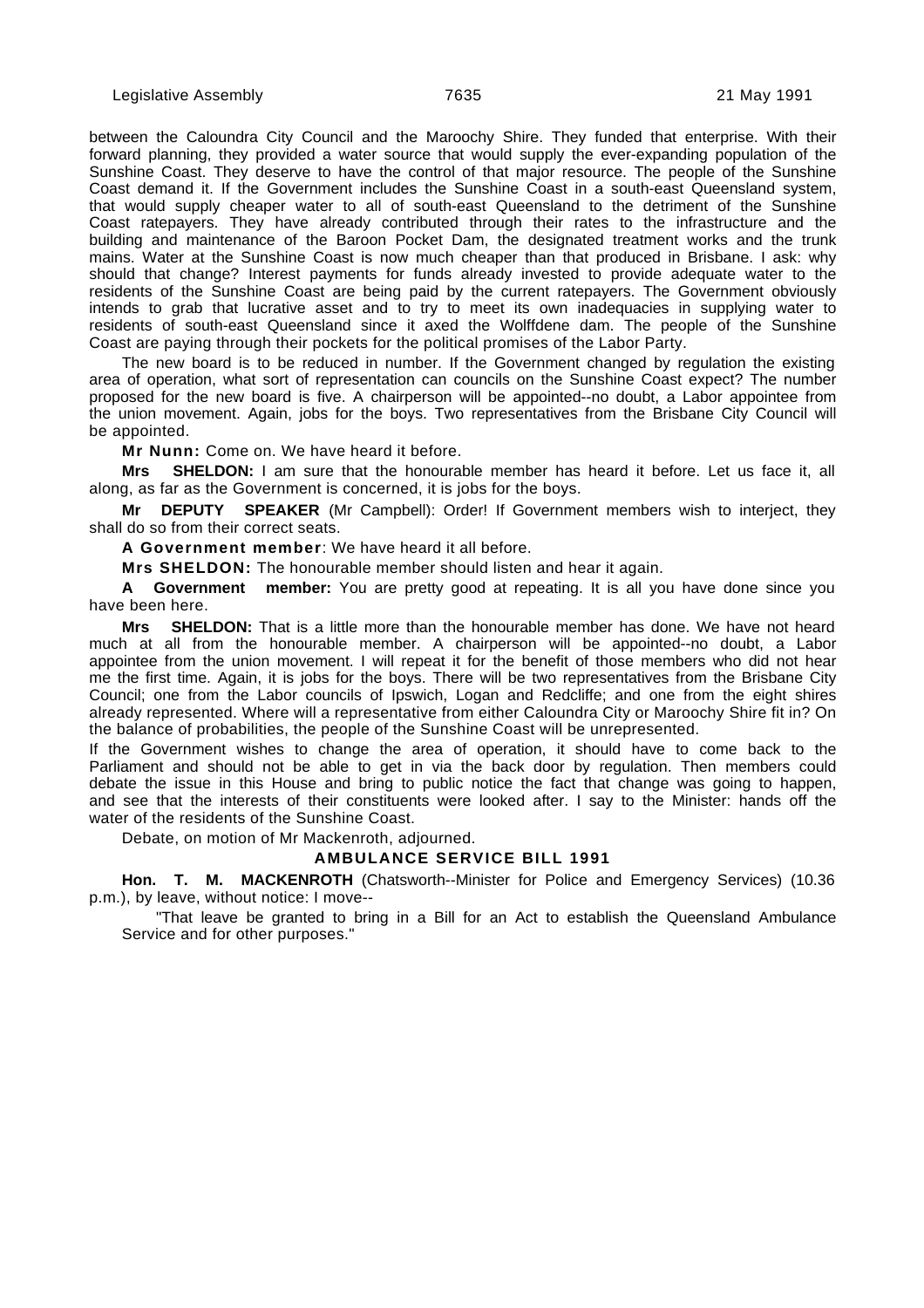Motion agreed to.

### **First Reading**

Bill and Explanatory Notes presented and Bill, on motion of Mr Mackenroth, read a first time.

### **Second Reading**

**Hon. T. M. MACKENROTH** (Chatsworth--Minister for Police and Emergency Services) (10.37 p.m.): I move--

"That the Bill be now read a second time."

Last year, the Parliament appointed a select committee to inquire into the provision of ambulance services throughout Queensland. That select committee's substantial report was delivered in December and provided 96 major recommendations to improve Queensland's ambulance services. The Ambulance Services Bill 1991 is the vehicle to implement the major thrust of the select committee's report. The Bill proposes the creation of a single ambulance service for Queensland as a division of the Bureau of Emergency Services. The Ambulance Service will be under the day-to-day control of a commissioner, who will be charged with the responsibility of providing high quality, standardised ambulance services throughout the State. The rights of existing employees of the Queensland Ambulance Service board and the ambulance committees will be preserved and protected. Those employees will be transferred to the employ of the new Queensland Ambulance Service without loss of entitlements. Further, the creation of a single ambulance service will provide enhanced career opportunities and promotional prospects for ambulance officers.

The value of honorary ambulance officers is recognised in the Bill. Honorary ambulance officers appointed under the existing Act will continue in their role. The new ambulance structure being created will benefit honorary officers through the provision of enhanced training and personal development to assist them in their valuable work for the community. The Bill also recognises the important role that has been played over the years by ambulance committees. On the day of enactment, the existing ambulance committees will continue as local ambulance committees. Their function will be to provide advice to the ambulance commissioner, liaise between the community and the Ambulance Service, and raise funds for the local Ambulance Service.

The Bill provides that the property currently owned by the Queensland Ambulance Services Board or ambulance committees, including land that is held by the board in trust for committees, will be transferred to a corporation to be known as the corporation of the Minister for Emergency Services. The corporation will be a holding body to hold land and property on behalf of the Ambulance Service and to ensure its effective usage. I wish to make it clear that the Government has made a commitment that no ambulance centre in the State will be closed, or have its resources moved. As a result of persistent scaremongering around the State, some sections of the community fear that the Government intends to close some centres and seize all the assets. This is not the case. Funds and assets that have been raised locally will remain under the control of local ambulance committees. Contrary to the view that the Government intends closing centres, in fact we have approved to tender stage a total of 18 new centres or extensions to existing centres in the past 12 months. These projects are valued at more than \$6.5m.

Another misconception is that local ambulance committees will lose their local identity. In fact, local community representation will be increased. The executives of local ambulance committees formed under the Act will be elected by a general meeting of subscribers, who will elect the office bearers. The other members of each local committee will be appointed by community interest groups, service clubs, the CWA or other local community groups. This may vary from centre to centre, depending on the interest of local community groups. Under the new system, the community will have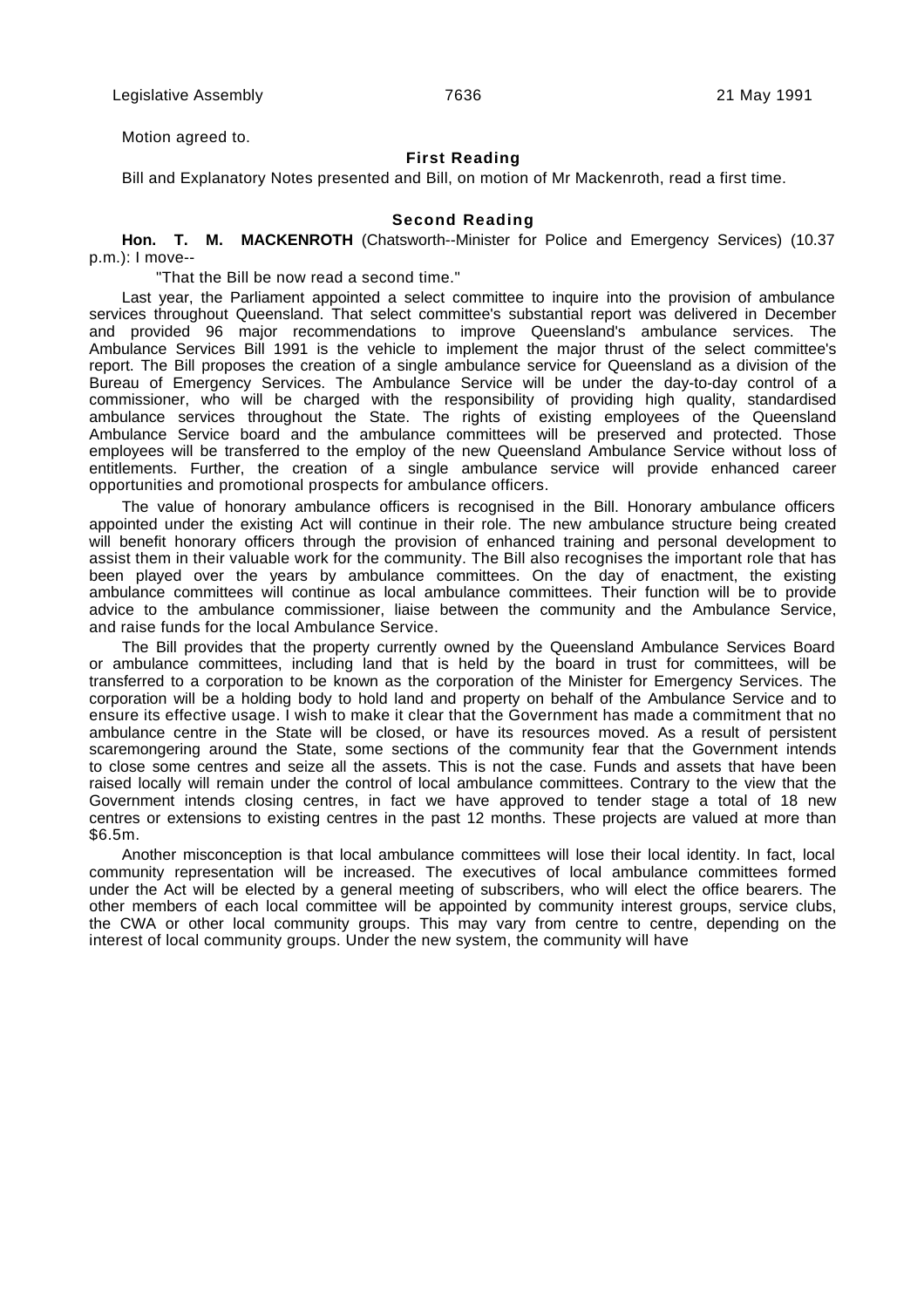greater local representation. It is worth noting that the select committee reported that some local ambulance committees had never held an election and others had not held one for about 40 years.

Of particular interest to ambulance officers will be the clearer definition of roles and functions of the Ambulance Service that is provided in this new legislation. There is also a clearer statement of the powers and responsibilities of ambulance officers in respect to their role of providing patient care. Ambulance officers will now be able to see, in legislation, a clear indication of their roles and the part they play as members of the emergency services community. The Bill is a significant step towards the restructuring of Queensland's ambulance services into a single, standardised Ambulance Service capable of meeting the challenge that is faced by today's emergency services. It also brings the Ambulance Service more closely to the emergency services community, as a division of the Bureau of Emergency Services. The Bill recognises the roles played both by ambulance officers and ambulance committees, and will facilitate the continued improvement of the State's Ambulance Service. I commend the Bill to the house.

Debate, on motion of Mr Lingard, adjourned.

## **LOCAL GOVERNMENT (AVERAGING OF VALUATIONS) BILL**

**Hon. T. J. BURNS** (Lytton--Deputy Premier, Minister for Housing and Local Government) (10.43 p.m.), by leave, without notice: I move--

"That leave be granted to bring in a Bill for an Act to authorise the averaging of valuations of land by Local Authorities for rating purposes, and for related purposes."

Motion agreed to.

### **First Reading**

Bill and Explanatory Notes presented and Bill, on motion of Mr Burns, read a first time.

## **Second Reading**

**Hon. T. J. BURNS** (Lytton--Deputy Premier, Minister for Housing and Local Government) (10.44 p.m.): I move--

"That the Bill be now read a second time."

The purpose of this Bill is to give each local authority, including the Brisbane City Council, the discretion to use averaged valuations as the basis for making and levying rates. Under the Local Government Act and the City of Brisbane Act, local authorities make rates on the basis of the valuation effective for the year in which the rates are to be levied. For the 1991-92 financial year, all local authorities will base their rates on new annual valuations. The system of annual valuations has replaced the old system under which a general valuation took place only every five to eight years or longer. While annual valuations were introduced to overcome the large changes that invariably occurred with general valuations, annual valuations can still reflect sharp changes where significant growth is occurring or the demand for land in a particular locality is high.

I am disappointed that some local authorities have unfairly blamed the State Government for above average rate increases because of changes in valuations. I have made it clear on numerous occasions that I expect councils to stand on their own feet and accept responsibility for their actions and decisions and not blame the State Government for any adverse reactions. However, I have also made it clear that, if councils felt that they did not have enough powers to keep rates down, I was prepared to consider any reasonable proposals. This Bill is one such proposal. In essence, the Bill enables a local authority to use the average valuation for the last two or three years as the basis for rating, rather than the current valuation. The reason for the two or three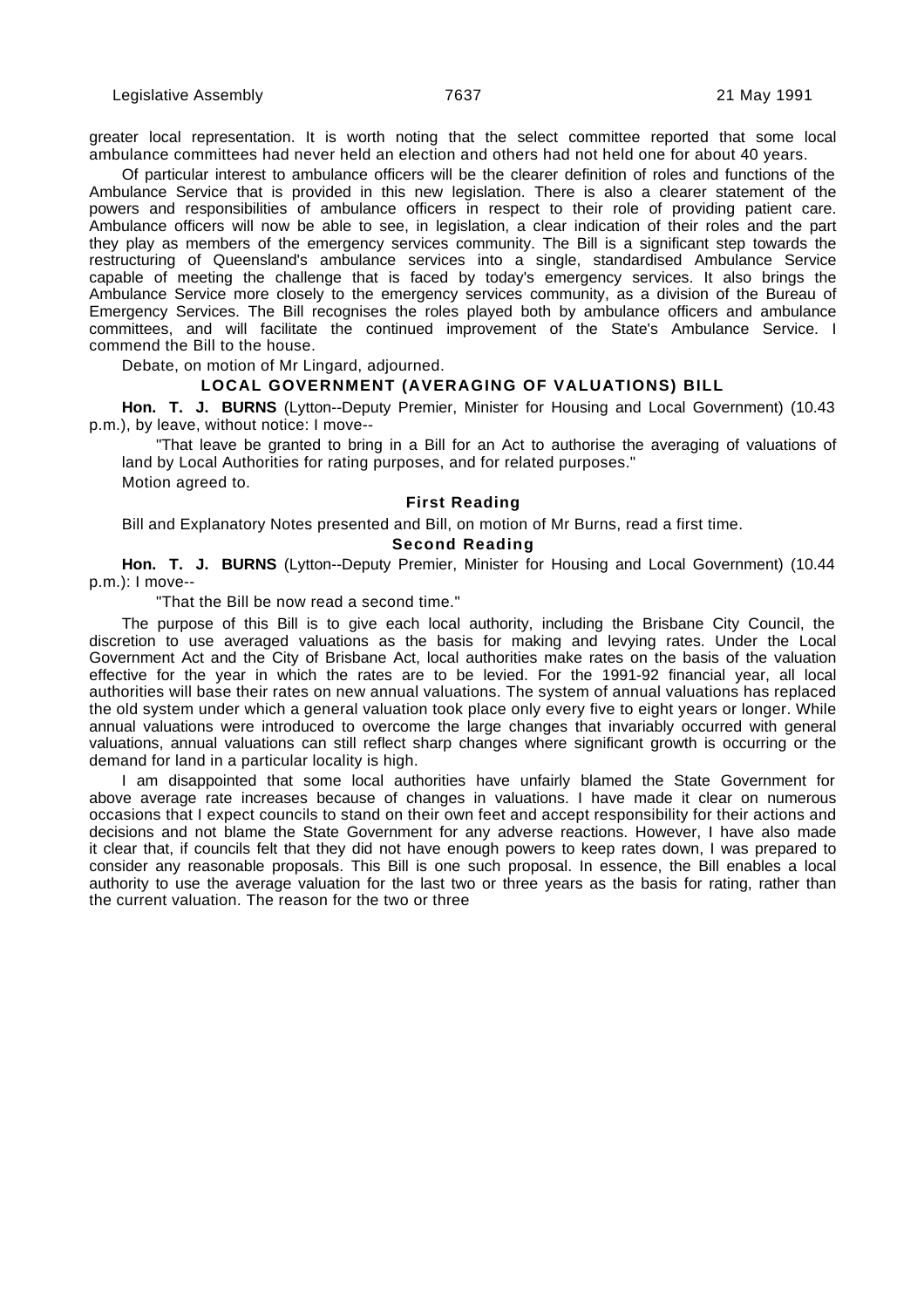year option is that not all local authorities will have had three years of annual valuations by 1991-92. There are 31 local authorities which will have had only two annual valuations, and 22 local authorities which will be rating on their first annual valuation. Another 79 local authorities will have had annual valuations for three years. Local authorities wishing to use averaged rateable valuations can therefore select the number of years appropriate to their area. However, irrespective of the option a local authority chooses, that option must apply equally to the whole area--that is, a local authority cannot average valuations over two years for part of its area, and over three years for other parts.

If a local authority has decided to use the new powers and has selected the preferred option, the averaged rateable value of each parcel of land is calculated by dividing the sum of the valuations used by the number of years selected. If rateable land does not have the required number of years of valuation--for example, because it was recently subdivided and has only existed for one year--the averaged rateable valuation is calculated by a prescribed method. The purpose of this method is to relate the current valuation of such land to the overall change to all valuations for an area that has occurred over the relevant period. For instance, if the total averaged rateable valuation in an area is 80 per cent of the total current valuation for the area, the averaged rateable valuation for a particular parcel that does not have the required number of valuations will be 80 per cent of the current valuation of that land. In all cases, the current valuation of a parcel of rateable land will continue to be the basis for rating of that land if the averaged rateable valuation turns out to be equal to or higher than the current valuation. This ensures that ratepayers will not be disadvantaged.

I anticipate wide approval for this Bill. At its 1990 annual conference, the Local Government Association of Queensland supported the use of averaged rateable valuations as an optional basis for rating.

The Brisbane City Council also supports the proposal. It is unclear at this stage how many local authorities will want to take advantage of the options available under this legislation. In 1981, legislation was passed to enable councils to average two general valuations and 17 local authorities used that power over an eight-year period. However, unlike the 1981 legislation, the current Bill does not require local authorities to obtain State approval for average valuations. This is consistent with the view of the Government that local authorities should have autonomy in such matters and be accountable to the local people for their decisions. I would also add that the draft Bill has been the subject of a number of discussions with representatives of the Local Government Association and various local authorities. I commend the Bill to the House.

Debate, on motion of Mr Gunn, adjourned.

## **LOCAL GOVERNMENT LEGISLATION AMENDMENT BILL 1991**

**Hon. T. J. BURNS** (Lytton--Deputy Premier, Minister for Housing and Local Government) (10.48 p.m.), by leave, without notice: I move--

"That leave be granted to bring in a Bill for an Act to amend the Local Government Act 1936 and the City of Brisbane Act 1924"

Motion agreed to.

#### **First Reading**

Bill and Explanatory Notes presented and Bill, on motion of Mr Burns, read a first time.

#### **Second Reading**

**Hon. T. J. BURNS** (Lytton--Deputy Premier, Minister for Housing and Local Government) (10.49 p.m.): I move--

"That the Bill be now read a second time."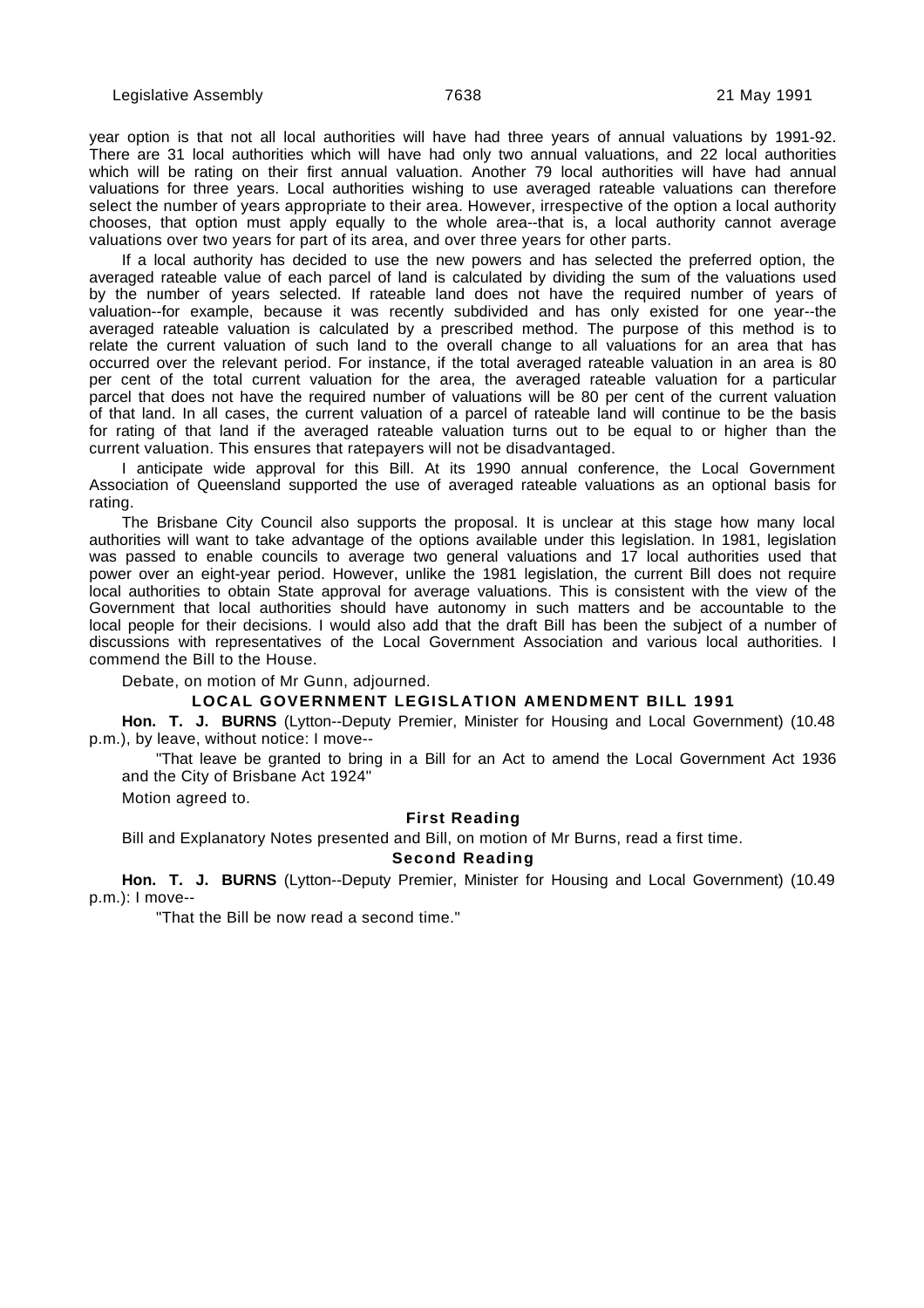The primary purpose of this Bill is to give each local authority, including the Brisbane City Council, the discretion to limit the increase in rates levied on properties to a percentage or percentages determined by the local authority. This legislation complements the Local Government (Averaging of Valuations) Bill which I have just introduced in Parliament. In common with that legislation, this Bill also reflects the Government's commitment to giving councils the power to keep rates down to a manageable level. The Bill provides a simple mechanism for a local authority, when making a rate, to limit the increase in the amount levied on a ratepayer to the amount levied in the previous year, plus a percentage specified by the local authority. Different percentages can be applied to different classes of land and to different types of rates. This affords enormous flexibility to local authorities in targeting relief to those affected by increases. This new power, when coupled with the other rating powers of local authorities, will give Queensland councils the most flexible, discretionary powers that have been granted to local authorities anywhere in Australia. Consequently, they should be used wisely, with equity and with sensitivity. Nevertheless, I point out that these two Bills might not be the end of the road in terms of rating and valuation systems.

The Government is continuing to look at this entire area as part of the overall review of the Local Government Act and other examinations being undertaken by my colleague the Honourable the Minister for Land Management. The Bill also contains two other amendments to the City of Brisbane Act. The first amendment will enable the council to set different salary levels for the Leader of the Opposition and for the chairperson of the council. At present, the Leader of the Opposition has no statutory recognition and consequently is paid at the base rate for an alderman. This arrangement does not recognise the increased duties and responsibilities placed on the Leader of the Opposition in the council. The amendment will enable the council to fix a separate level of remuneration that is appropriate for the position. Currently, the chairperson of the council is paid at the same level as the chairpersons of standing committees. The legislation will enable the council to fix a separate level of remuneration that is commensurate with the responsibilities attached to the role of chairperson of a council. The second amendment places in the City of Brisbane Act a head of power for the council to fix fees and charges for the provision of goods and services. Currently, the council draws on the Local Government Act for the power to fix such fees and charges. The incorporation of these provisions in the City of Brisbane Act is part of an ongoing consolidation and modernisation of the financial and audit provisions of that Act. As is the case with the Local Government (Averaging of Valuations) Bill, this Bill was discussed with representatives of the Local Government Association and with various local authorities. I commend the Bill to the House.

Debate, on motion of Mr Gunn, adjourned.

### **GRAIN INDUSTRY LEVY POLL BILL 1991**

**Hon. E. D. CASEY** (Mackay--Minister for Primary Industries) (10.52 p.m.), by leave, without notice: I move--

"That leave be granted to bring in a Bill for an Act relating to the conduct of a referendum in connection with the grain industry."

Motion agreed to.

### **First Reading**

Bill and Explanatory Notes presented and Bill, on motion of Mr Casey, read a first time.

### **Second Reading**

**Hon. E. D. CASEY** (Mackay--Minister for Primary Industries) (10.53 p.m.): I move--

"That the Bill be now read a second time."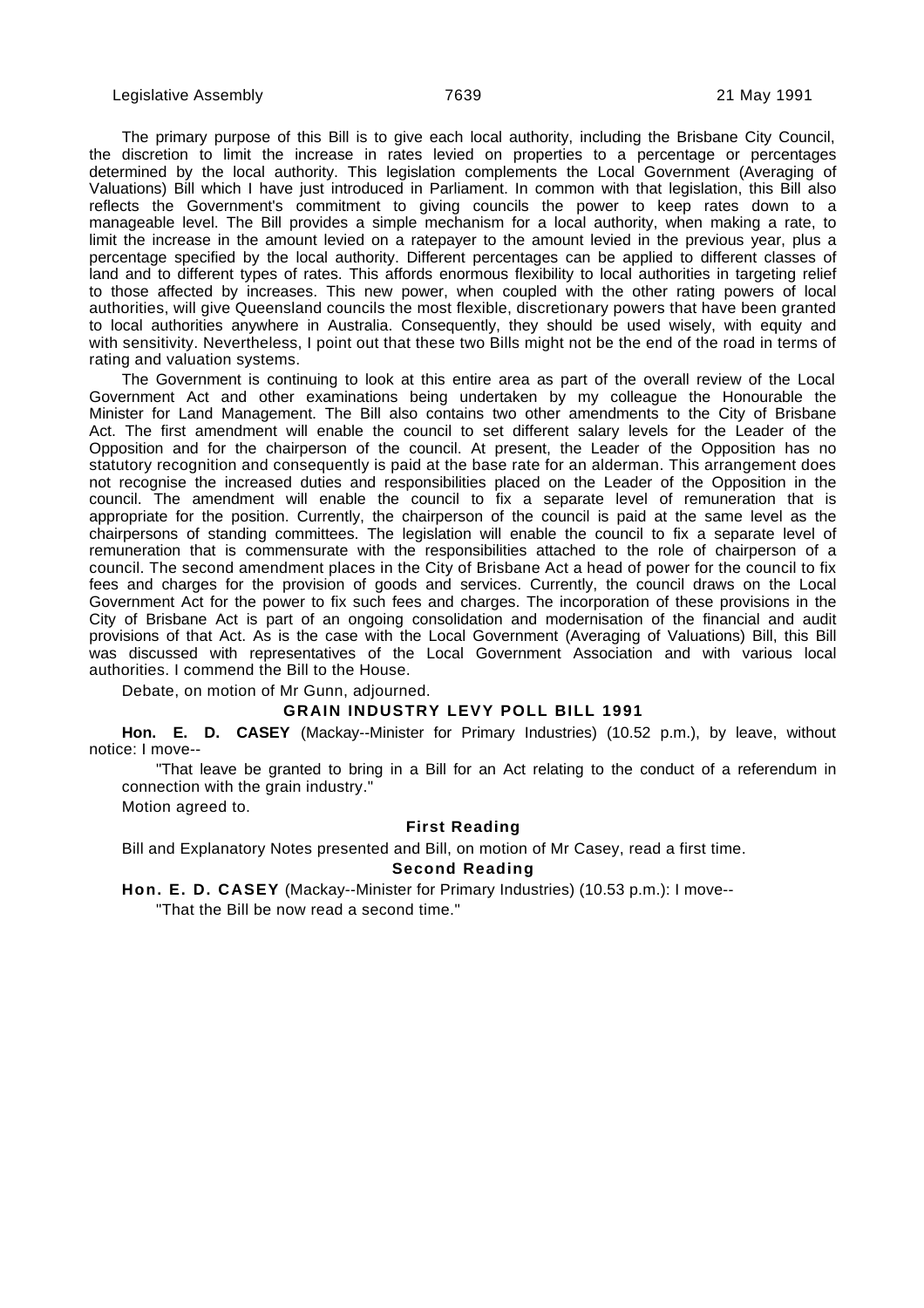The purpose of this Bill is quite straightforward. It is to authorise a poll or referendum of all grain-growers in south and central Queensland on the question of whether there should be a compulsory levy to fund the industry service activities of the Queensland Graingrowers Association. The association is the recognised voice of the grower sector of the Queensland grain industry and is currently funded by growers on a voluntary subscription basis. This is in contrast to the situation in certain other industries--notably the sugar, pork, dairy and fishing industries--where the relevant grower organisation is funded by a compulsory levy on all growers of the particular commodity. In those industries, it is well accepted that growers benefit through contributing equitably to the funding of their organisation which is set up to protect their interests. The Queensland Government strongly supports regular and effective consultation with industry through grower organisations.

With regard to the moves under way to restructure Queensland's grain industry--it was originally proposed that the association be included in the proposed new Queensland Grain Cooperative which will result from the amalgamation of Bulk Grains Queensland, the State Wheat Board, the Barley Marketing Board and the Central Queensland Grain Sorghum Marketing Board. However, the association has decided-- and I strongly support this decision--to stand aside from that restructuring exercise in order to retain its important role as an independent industry watchdog. To do that job properly, a secure funding base is essential.

In February this year, representatives of the association approached the Queensland Government with a proposal, which has the strong support of the association's State council, for the introduction of a compulsory funding levy for a period of five years. The Government is prepared to accept this proposal- subject to a poll or referendum of growers in the first instance. This, of course, is only fair and reasonable. If growers are to be expected to pay a compulsory levy, they must have the right to vote on the subject. The association readily accepted this requirement, as have growers throughout the full spectrum of the Industry, and this legislation simply provides the mechanism for this to happen.

It should be stressed that this Bill does not actually provide for the implementation of any levy. The Bill deals only with the poll of growers. No arrangements will be made in regard to implementing a levy unless the poll produces a result in favour of the levy. A new piece of legislation will then be necessary to put the levy into place. If the poll is successful, the levy will be applied to fund only the grower representative activities of the association. It will not be used to fund any part of the association's commercial operations, such as crop insurance, as these must be financially self-supporting. The poll will be conducted by the Department of Primary Industries. An officer of the department will be appointed as returning officer and will compile a roll of growers which will be available for inspection at selected DPI offices for three weeks. Growers whose names are not initially on the roll will be able to request inclusion on the roll by signing an application. Once the roll is finalised, the ballot papers in the form shown in the Bill will be sent to all eligible growers in south and central Queensland with a four weeks return period. North Queensland grain-growers will not be included in the poll, as it is not proposed to include northern growers in the compulsory levy. All growers in south and central Queensland who are currently eligible to join the association will be entitled to vote on the levy proposal. A simple majority of the valid votes cast will determine the poll either way. It should be noted that the outcome of the levy poll will not affect the implementation of the broader industry restructuring arrangements.

In introducing this Bill, I take this opportunity to compliment the Queensland Graingrowers Association on its efforts on behalf of the grain-growers of this State. In particular, I pay tribute to Don McKechnie, a man well known to members on both sides of this Chamber, who will be standing down as general president of the association at the end of July. Mr McKechnie has had a long and distinguished record of service to the grain industry and this State and, indeed, to primary industries generally. Although Mr McKechnie and I may not have seen eye to eye on every issue, I believe that, over the past 18 months, we have been able to develop a valuable and mutually beneficial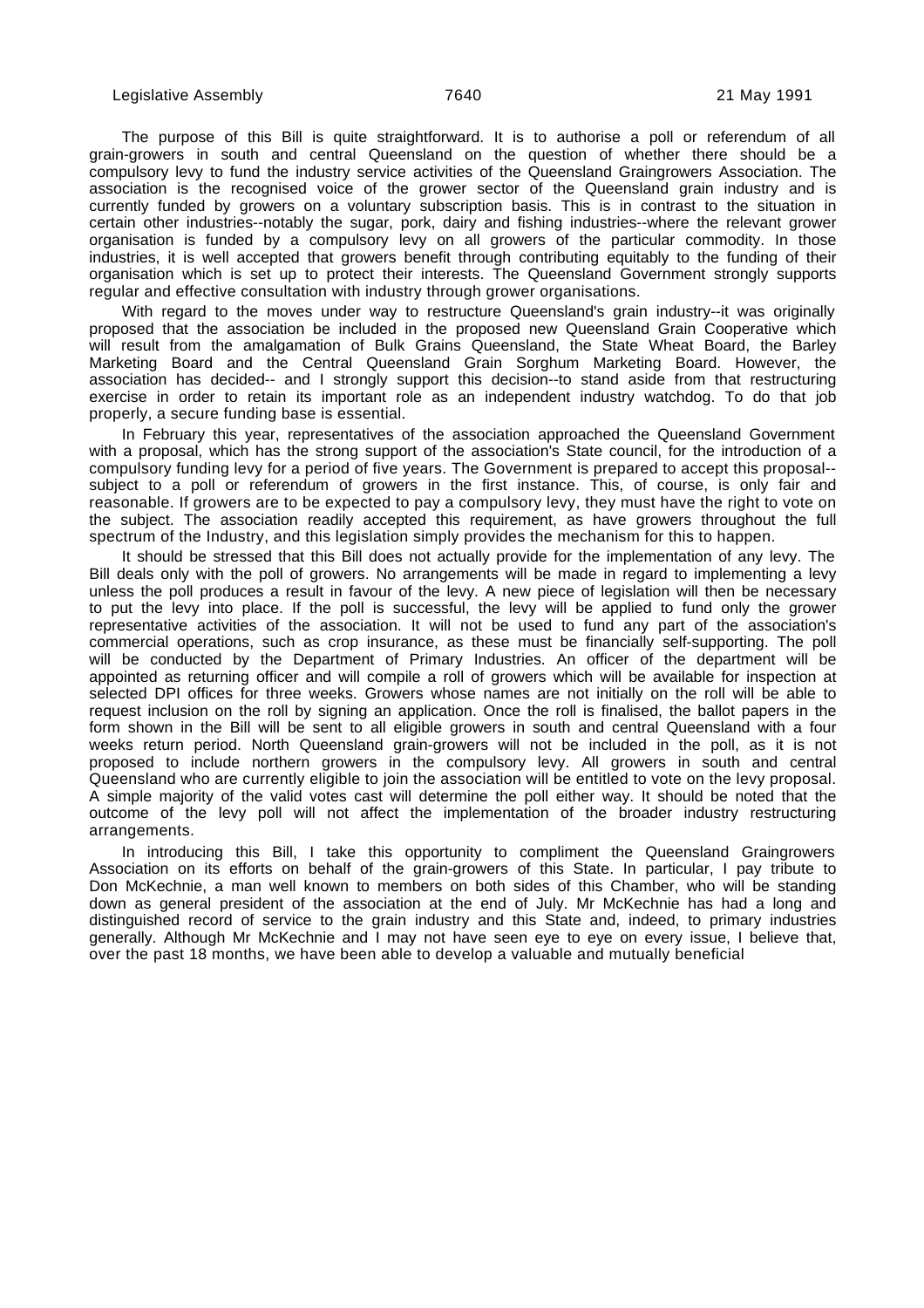working relationship with the common objective of advancing the grain industry of this State, and I acknowledge his dedication and strong advocacy on behalf of the grain-growers of Queensland. I look forward to continuing that relationship with his successor, whomever that may be.

In conclusion--the Queensland Government supports the need for strong, responsible and financially viable grower representative organisations. The Queensland Graingrowers Association meets the first two criteria and this Bill allows the grain-growers of south and central Queensland to decide whether they want to secure the financial viability of the association. It is, after all, their organisation and their industry. I commend the Bill to the House.

Debate, on motion of Mr Lingard, adjourned.

## **ACTS INTERPRETATION AMENDMENT BILL**

**Hon. D. M. WELLS** (Murrumba--Attorney-General) (10.57 p.m.), by leave, without notice: I move--

"That leave be granted to bring in a Bill for an Act to amend the Acts Interpretation Act 1954 to facilitate Plain English drafting and the reprinting of legislation, and for other purposes." Motion agreed to.

## **First Reading**

Bill and Explanatory Notes presented and Bill, on motion of Mr Wells, read a first time.

## **Second Reading**

**Hon. D. M. WELLS** (Murrumba--Attorney-General) (10.58 p.m.): I move--

"That the Bill be now read a second time."

There are three main objectives of the amendments--

(1) to affirm the purposive approach to statutory interpretation and thereby allow, in certain circumstances, the use of extrinsic material to discern the statutory purpose;

(2) to assist the transition to simpler legislation by facilitating the Parliamentary Counsel's Office to adopt a plain English style; and

(3) to provide for gender neutrality in all legislation.

A number of other amendments are designed to tidy up, correct or update the Acts Interpretation Act.

The interpretation of statutes and subordinate legislation in Queensland is governed by the common law as supplemented or modified by the Acts Interpretation Act. A number of rules to construe legislation have evolved over time. These include the literal rule, the golden rule and the purposive approach. The literal rule requires statutes to be strictly construed, thereby possibly defeating the intention of Parliament. The golden rule is a variation upon the literal approach attempting to avoid any absurd result arising from a literal interpretation. However, a progressive legal community and a reforming Government will strongly prefer the purposive approach. The amendments will settle this doubt by affirming that the interpretation which best achieves the purpose of an Act is to be preferred to any other interpretation. Similar legislation has been introduced in five other Australian jurisdictions--the Commonwealth, New South Wales, Victoria, Western Australia and the Australian Capital Territory. However, in each case the relevant enactments only provide that an interpretation which promotes the purpose of the Act is to be preferred to one that does not. In the recent High Court case of Chugg v. Pacific Dunlop 1990 (170 CLR), the provisions of the Victorian legislation were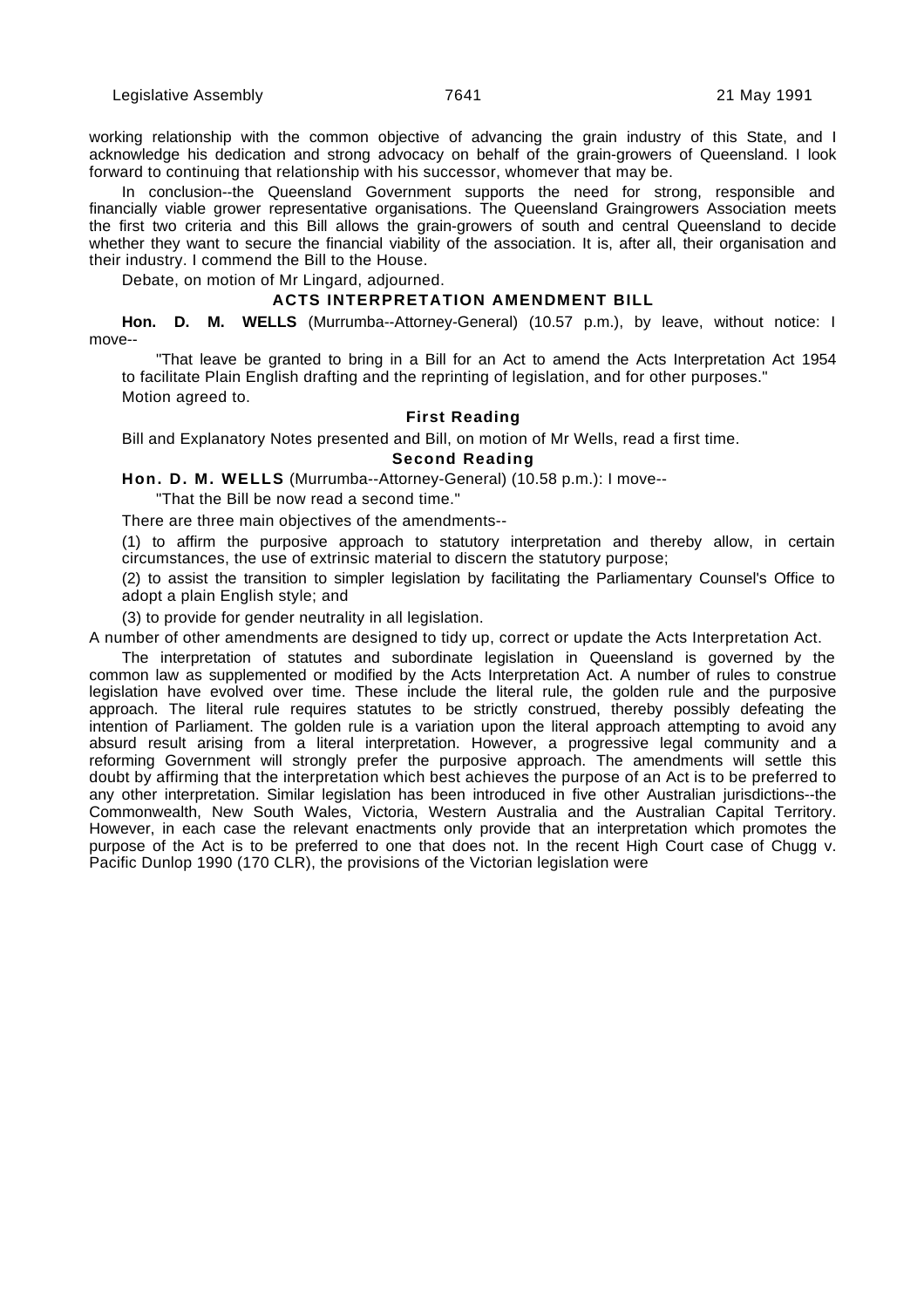considered. It was held that those provisions will not necessarily mean that the best interpretation will prevail. Queensland's best purpose test is an innovative approach. It breaks new ground having regard to the decision of the High Court.

The amendments further provide that, if material extrinsic to an Act is capable of assisting in discerning the purposive meaning of a provision of an Act, consideration may be given to that material in interpreting the provision. However, it is not intended that extrinsic material should be used to overturn the ordinary meaning unless there is ambiguity, obscurity or the ordinary meaning would lead to a result that is manifestly absurd or unreasonable. Further, in determining whether consideration should be given to any extrinsic material, regard must be given to the desirability of being able to rely on the ordinary meaning conveyed by the text, the need to avoid prolonged legal proceedings and other relevant matters.

A move toward the use of plain English has occurred throughout Australia and New Zealand over the last decade. Almost all Governments in Australia have now adopted such a policy in legislation. The Commonwealth Education Minister recently distributed Australiawide a Reader-Friendly Kit to promote the use of plain English. The Victorian Law Reform Commission has issued two reports on the use of plain English and access to the law. The New Zealand Law Commission has issued a similar report entitled A New Interpretation Act to avoid "prolixity and tautology".

The Queensland Parliamentary Counsel's Office has been pursuing a plain English style of drafting for some months now. That office is keen to have legislative support for this policy. The proposed amendments include a number of initiatives facilitating plain English. The Bill provides for a simpler single-year citation system for Queensland legislation. To allow the transition to plain English drafting techniques without fear that the courts may interpret the use of simple language as indicating an intention to alter the legal meaning, a general provision will be inserted to the effect that a mere change in style should not be taken to convey a different meaning. The proposed legislation will also facilitate the use of examples in Queensland legislation. Whenever an Act is reprinted, the reprint will be updated in a version adopting the new drafting techniques such as single-year citation of other Acts, gender neutrality and omission of certain legal jargon. This will allow a gradual transformation of all Queensland legislation to the new style.

It has recently come to light that certain anomalies arise by the use in some legislation of gender specific language. For example, the Judges Pensions Act uses gender specific terminology in certain provisions and, as a result, the two recently appointed female judges to the District Court are technically in a less advantageous position with respect to their pension entitlements than their male colleagues. The current provision of the Acts Interpretation Act only provides that words of the masculine gender shall be construed as words of the feminine gender but not the reverse. The proposed amendment corrects this oversight by providing that all words indicating a gender include the other gender.

In summary, the cumulative effect of these proposed amendments will be to eventually make all Queensland legislation easier to understand for the lay person and lawyer alike. The legislation allows the true intent of Parliament to be discerned. I commend the Bill to the House.

Debate, on motion of Mr Littleproud, adjourned.

### **ADJOURNMENT**

**Hon. D. M. WELLS** (Murrumba--Attorney-General) (11.03 p.m.): I move--

"That the House do now adjourn."

### **Proposed Land Fill Hazardous Waste Dump at Gurulmundi**

**Mr NEAL** (Balonne) (11.03 p.m.): The matter that I wish to raise tonight concerns the Government's proposed land fill hazardous waste dump at Gurulmundi in my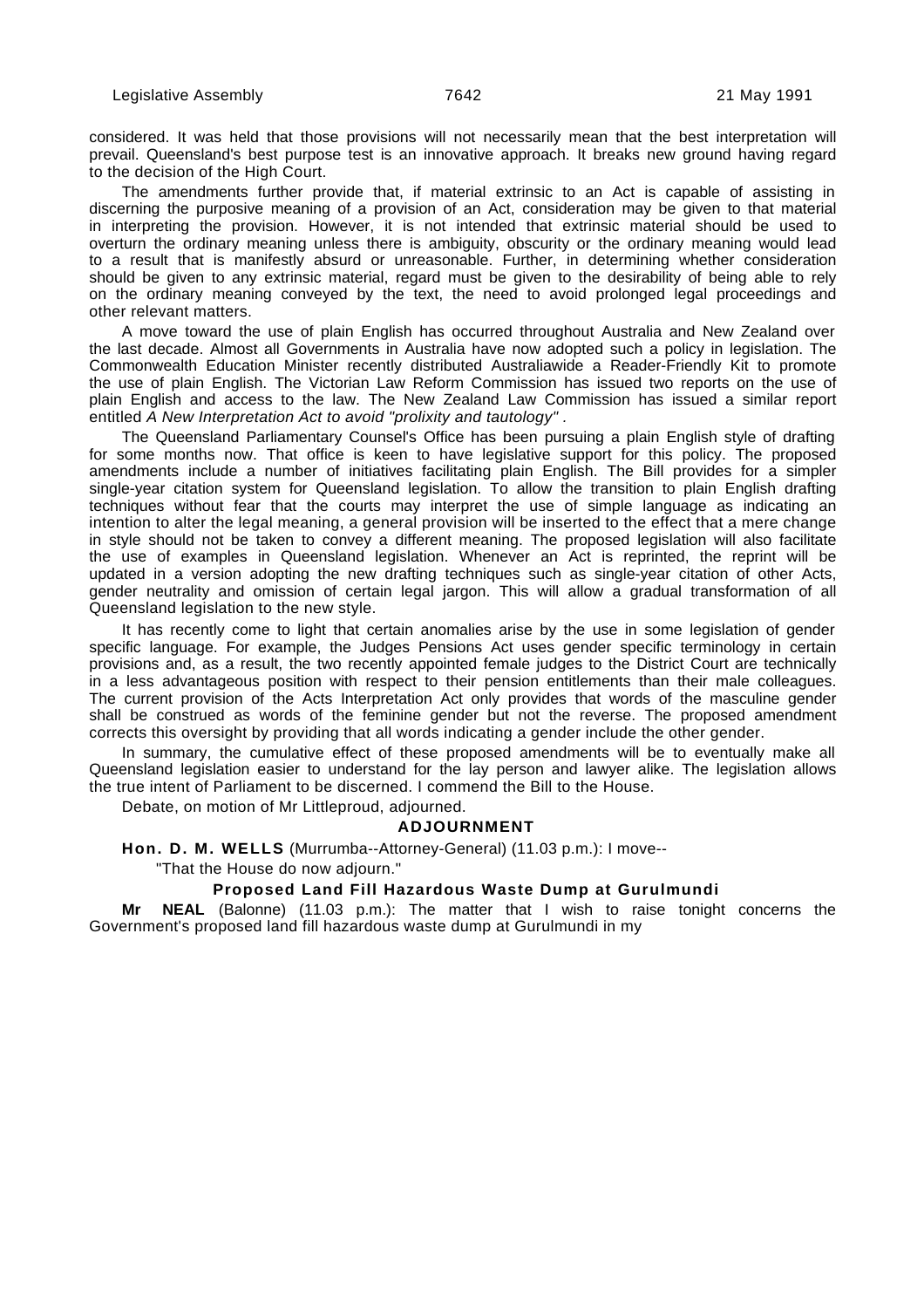electorate. Apart from any political implications concerning the site, there are a number of fears that I wish to express and a number of questions that I intend to pose which I believe the Minister has a moral obligation to answer. I believe that the present method of disposal by land fill is no longer acceptable. It is wrong for the Government to state that land fill disposal of hazardous waste is secure. It is wrong to state that land fill of hazardous waste is an accepted practice not only in Australia but also overseas when countries such as the United State of America, Germany, Sweden, Finland and England no longer consider that method safe and are in fact now finding major problems with leaching of the poisonous substances into underground watertables.

It is a well documented fact that, owing to the dangerous nature of the waste and the difficulty of controlling substances placed in land fill, scientists cannot give 100 per cent guarantees as to the safety of land fill. It is also a well documented fact that some toxins remain dangerous for hundreds of years. It has been countered that human error was responsible for the failure in the United States of some 10 land fill dumps. That is precisely the point that I wish to make. That occurred as a result of human error. There is a human error factor in the fixing of the toxins in solid form, its transportation, its burial and its monitoring. We are told that it could take 1 000 years for water to move one metre through the clay. The question I ask is simply this: how much work has been done with the Gurulmundi clays to determine whether they are in fact impervious to the various toxins that are contained in the wastes to be dumped, given that it is admitted by the Government that the toxins can leach out of the solids in which they have been placed?

Land fill is used because it is the cheapest method, based on the assumption that it is secure and, therefore, safe. No guarantees can be given in regard to the long-term safety of land fill. All the Government can really guarantee is that all care will be taken, and that is no guarantee at all. Under the land-fill method a time bomb will remain under the ground, ticking away ad infinitum. Land fill is currently the method used at Willawong. However, it is reaching capacity, hence the search for another site. The Government is looking in the wrong directions. Land fill of hazardous waste cannot guarantee safe disposal in the long term. It can only guarantee short-term financial savings. Two wrongs have never made a right. The Government must look to incineration, which is the method used in New South Wales. Whilst there is an ash residue to be dealt with by land fill, the amount is infinitely less than the thousands of tonnes of material produced in solid form for land fill disposal under the current methods. The various toxins can be incinerated separately and the ash segregated for storage in impermeable containers.

I believe that in the not-too-distant future scientists will perfect existing technology, which will ensure even safer methods of disposal. The risks associated with land fill of these toxins are too great. Gurulmundi is situated virtually on top of the Great Dividing Range and is at the top of the watershed of the eastern and western fall. No guarantees can be given that toxins will not leach out and permeate into the underground aquifers or directly into the catchment areas of tributaries of the Dogwood, Condamine, Balonne, Darling and Murray River systems and the Dawson and Fitzroy River systems. This alone has horrendous implications owing to the importance of our underground water supplies and the fact that the river systems involved provide water for irrigation purposes and stock and domestic use and are also a major source of water supply for the many towns situated along those rivers. The transportation of the hazardous waste also poses a threat along the entire route. An accident on the Toowoomba range section during a storm could well guarantee that Brisbane would get the toxic waste washed back down to it. Other towns, districts, watersheds and underground aquifers are put at risk because it is proposed to transport the waste for hundreds of kilometres.

Another question that I believe needs answering concerns the exact nature of the substances proposed to be dumped. Various chemicals have been named, but what of the future should the Government proceed with the Gurulmundi site? Will the Minister give cast-iron guarantees that heavy metals will not be dumped there a few years down the track? What of polluted soils that have to be treated and dumped or the debris of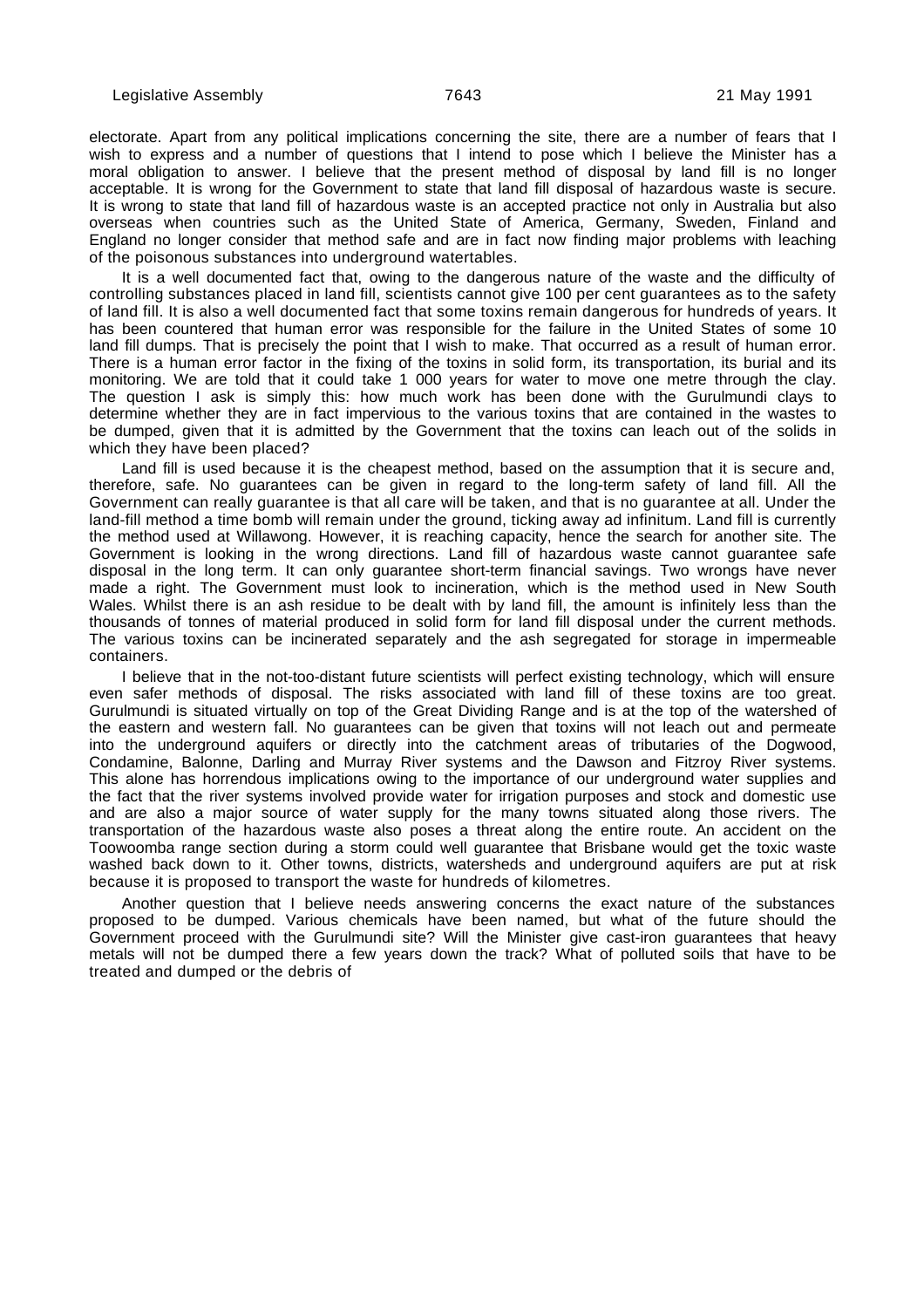a burnt-out chemical plant? It is a safe bet that Gurulmundi, once settled upon as the site, will cop whatever is going. I believe that the Government should commence now the provision of incineration facilities to dispose of toxic waste and forget about the unsafe land fill methods.

Time expired.

### **Twenty-fifth Anniversary of North West Star**

**Mr McGRADY** (Mount Isa) (11.09 p.m.): The media plays a very important role in the life of any community. It plays a very vital role in the life of remote country areas and it is all the more important that these areas are serviced by competent journalists and media people who understand the concerns of country people. Mount Isa is serviced by the ABC, radio 4LM, North Queensland Television and, of course, the local newspaper, the North West Star.

On Mothers Day this year, the North West Star celebrated 25 years of bringing the news to the people of Mount Isa and the surrounding district. Twenty-five years is a very significant milestone in a person's life, a couple's marriage or indeed a company's history.

On 25 August this year, my wife and I will be celebrating 25 years of married life. I hasten to add for the benefit of members that 25 years ago I had to obtain a special licence because of my age. Tonight, I want to inform this Parliament that, in my home city of Mount Isa, we are celebrating the twenty-fifth birthday of our newspaper. Over the last 25 years, this newspaper has for five days a week reported the news to the people of Mount Isa and also the people in the surrounding district. Because their local papers may have been in existence for over 100 years,some members in this Chamber tonight may say, "So what!" But for an outback city in a remote part of Queensland to have such a vibrant newspaper is, I believe, a great achievement.

A newspaper is a living part of any community. It is not just a building or sheets of printed paper; it is an integral part of the town, city or State. The North West Star is one of the few family-owned daily newspapers in this nation today. In an age when the media of this nation is in the hands of a relatively few people, it is refreshing to come across a truly independent paper. This newspaper provides work for a great many people and, over the years, it has been an excellent training ground for journalists who today occupy prominent positions in the newspaper industry. The newspaper is regarded as being fair and balanced in its reporting of local, State, national and international news. There have been many times when I have not liked what the North West Star has printed but, in retrospect, it has been fair. At every election, whether it be local, State or Federal, the paper has gone out of its way to give all candidates and all parties equal space and equal time. I believe that the manager or the owner of a newspaper has the prerogative to write his editorial as he sees fit. This has certainly been the case with the North West Star. However, on all occasions, the reporting has been fair to all people concerned.

Today, this newspaper is owned by Sir Asher Joel and his son Michael Joel. As I said before, it is one of the few newspapers in Australia today which is still a family-owned concern, so much so that it has appointed recently its first woman editor in the person of Miss Liz Corbett, whom many members in this House would know. All of the staff who work for this newspaper, from the receptionists on the telephone, Robyn or Evelyn, right through to its reporting staff, certainly go out of their way to be friendly. It is regarded by its peers as one of the best regional dailies in the country today and, on regular occasions, wins prestigious awards throughout the State. In July this year, the regional dailies conference will be held in Mount Isa. I just want to say congratulations to the North West Star. It has been with the people of Mount Isa and the surrounding district for 25 years. It has been with us for the good news and the not-so-good news, but at all times it has been the champion for outback people and the industries from which we come. It has always been prepared to bring confidence to the district. I certainly hope it is with the people of Mount Isa for another 25 years.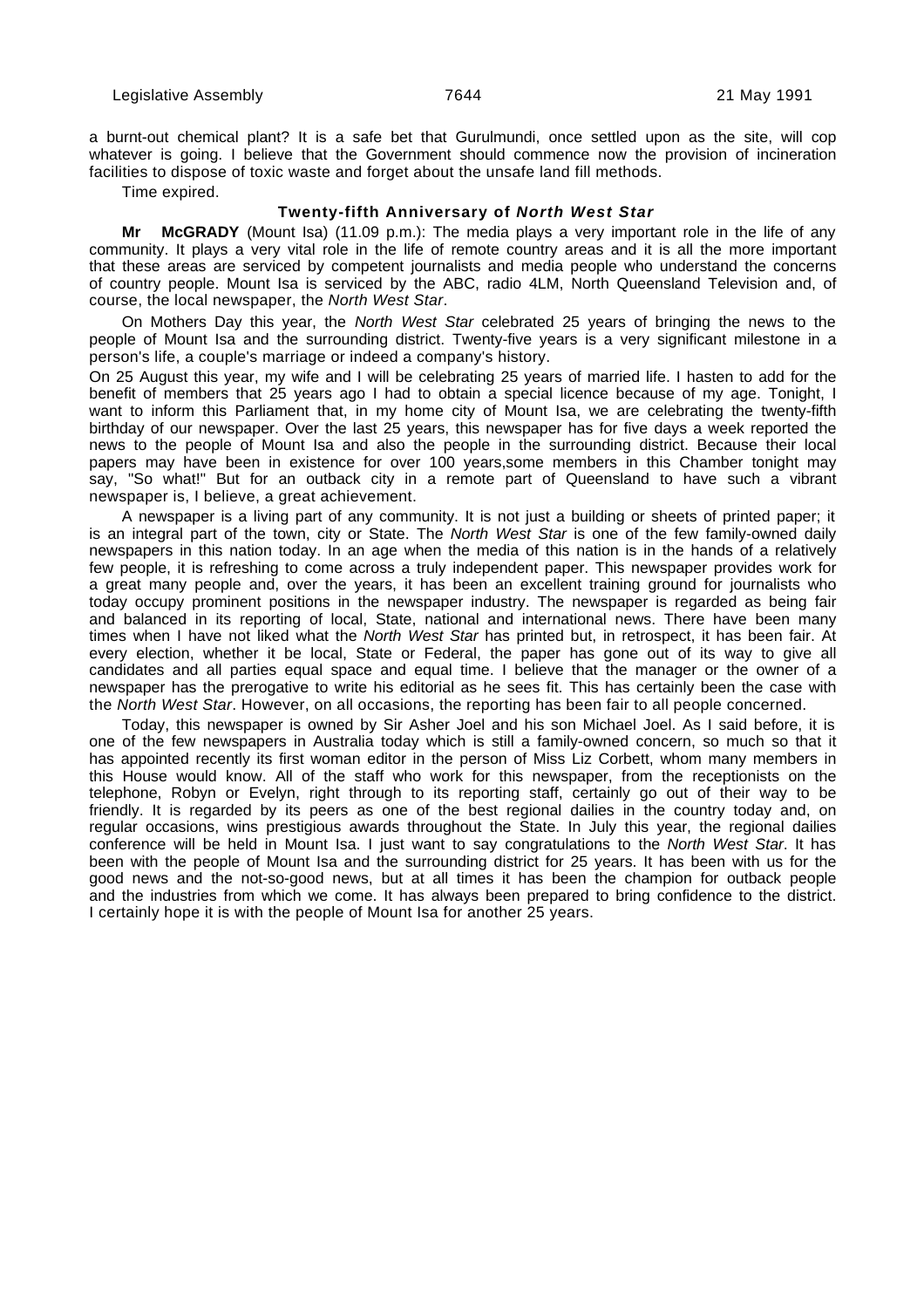#### **Mr Neal** interjected.

**Mr McGRADY:** I am sure that my colleague on the other side of the Chamber will have something to say in the North West Star in the next few days.

# **ALP Activities, Nundah By-election**

**Mr SANTORO** (Merthyr) (11.14 p.m.): Tonight, I wish to briefly discuss the issue of ALP stooges. Prior to the Nundah by-election, honourable members heard the puerile and juvenile campaign director, whingeing Wayne Swann, the very doubtable Wayne Swann, state that an anti-Labor conspiracy had been hatched in the electorate of Nundah and that, behold, a number of anti-Labor independent candidates had been organised with a view to directing preferences away from the Labor Party.

The ALP campaign director pushed this issue hard, ignoring the fact that the National Party and the Liberal Party have traditionally always exchanged preferences and the fact that the major independent candidate had allocated the Liberal Party as second last on his how-to-vote card--a funny way indeed to maximise the flow of preferences to the Liberal Party. The Liberal Party totally denies that any preference deals were organised by it or on its behalf. This claim, however, cannot be made by the ALP because on polling day it became immediately apparent that Hugall was a stooge for the Labor Party based, I suggest, on the following evidence. Firstly, booth workers of the Australian Democrats, the Liberal Party and the National Party complained to party officials that Hugall's booth workers were almost exclusively Labor Party members. Secondly, it was even alleged that the booth captain for Hugall on the Virginia booth was in fact an executive member of the ALP branch of the candidate Terry Sullivan. Thirdly, the how-to-vote card distributed by these workers--I am holding up one of them--was huge and totally out of keeping with the how-to-vote cards of the Greens and obviously designed to capture the green vote, although Hugall is totally unknown to executive members of the Wilderness Society and the Queensland Green Network, many of whom worked for other candidates on the day. When challenged by members of these groups as to why he had the audacity to adopt a green label, Hugall avoided the question and said that he was moving house shortly, anyway. He told the mailing list coordinator of the Queensland Green Network that he was just passing through.

At about 11 a.m. on polling day, Mr Ian Rowland, the Democrat candidate, challenged Hugall at the Kalinga polling booth and asked him on what authority he was using the name "Green" as, to the best of his knowledge, the term was copyright in relation to political parties and he knew of at least two people who held this copyright. According to Mr Rowland, Hugall avoided all questions, mumbling constantly, "I am not a politician." He proved that, didn't he! At about 1.45 p.m. on polling day, Ian Rowland was at the Hendra polling booth and took exception to one of Hugall's workers accosting voters with how-to-vote cards proclaiming that they were for the "Green" candidate. Mr Rowland challenged this female worker and asked to see her specified site permit for distributing the Hugall material. She could produce no such permit, so Rowland took the matter to the officer in charge of the polling booth, who told him to take the matter to the police as it was their concern. Rowland immediately contacted the duty officer for the North Brisbane Police District, who advised him to call back after he had a chance to check the records of permit applications for the poll.

Rowland telephoned back at approximately 1.55 p.m. and was advised that there was no record of Hugall applying for a permit to distribute how-to-vote cards in his name; that the permit section would be closing down at 2 p.m., as was usual on a Saturday, and there would be no officer on duty until 6 p.m. that day; that only a superintendent or an inspector could sign the required permit; and that he could offer no assistance to remove the offending Hugall people from the sites without referring the matter to the mobile patrols. Rowland again returned to the Kalinga booth to confront Hugall, but he had left. Rowland left his mobile phone number with one of Hugall's workers with a message for him to contact him urgently. At 2.40 p.m., he received on his mobile phone a call from Hugall about the unauthorised people handing out his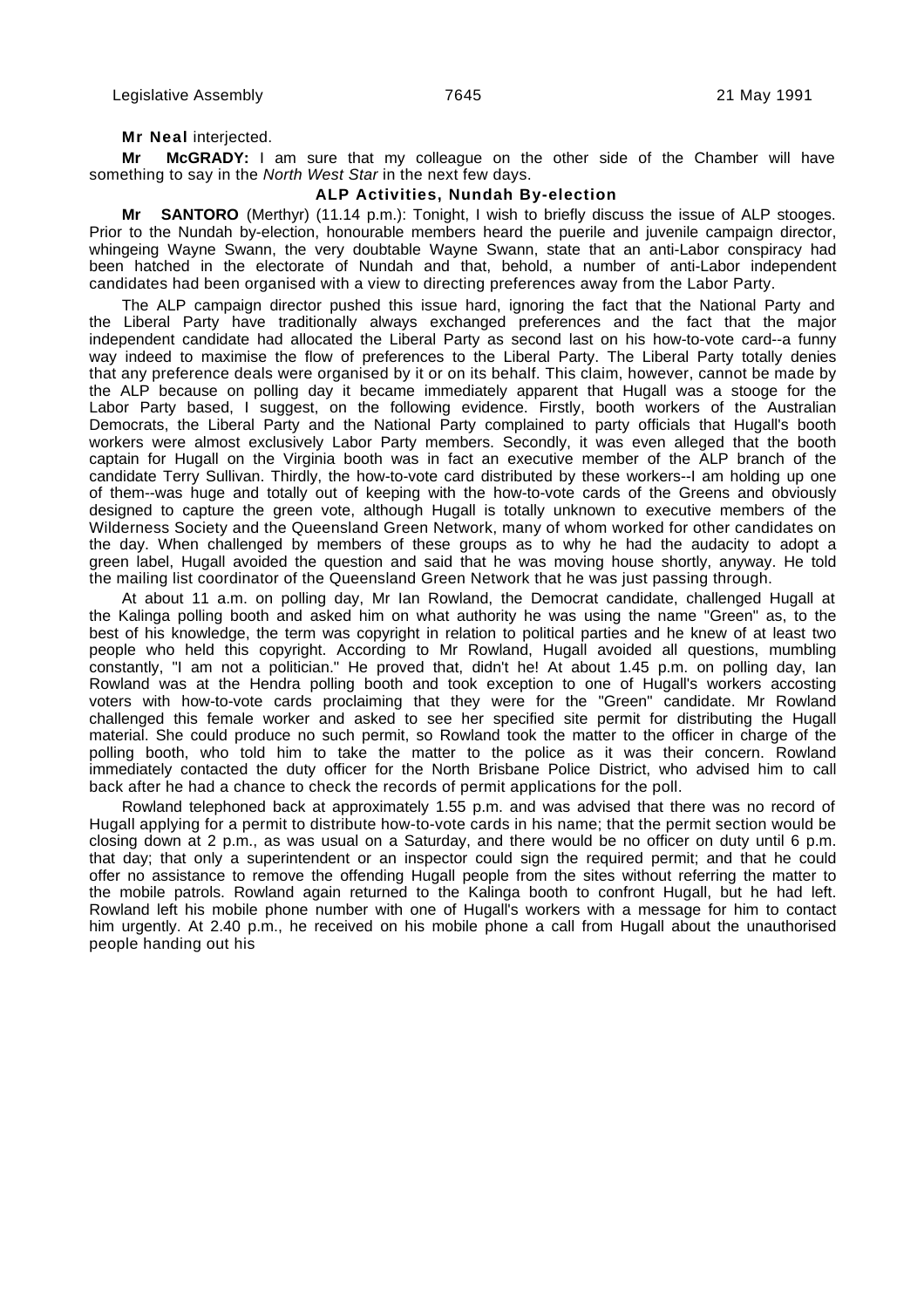material. He terminated the conversation but rang back a few minutes later to say that he, Hugall, was unaware of the provisions of the Traffic Act and that he did not realise permits were required.

Rowland then advised Hugall that he, Hugall, was a fraud, as was his whole campaign, that he was a Labor Party stooge, and that he took great exception to his presence in the poll and was appealing to the Electoral and Administrative Review Commission and the Criminal Justice Commission as he believed that there was involved not only political dishonesty but also possibly conspiratorial fraud. Rowland next saw Hugall at the Northgate booth at about 3 p.m. and told him that he would be taking up the matter of permits on 20 May 1991. Hugall replied. "It's okay, I've got one of those permits now."

This was a strange statement, indeed, from which the following serious questions arise: if such a permit was issued, which superintendent or inspector issued it? Who authorised the recall of such a senior officer to duty? Who is to pay for the overtime involved? Who made application for the permit? What is the number of the permit? If no permit was applied for or indeed issued, will Hugall be charged under the Traffic Act for the breach which has occurred? If Hugall is not to be charged, does this open the floodgates for any group to use polling booths to distribute any material no matter how unfair, dishonest or misleading it is? I know that Ian Rowland does not intend to let this matter rest here as he believes a precedent has been set which will allow richer, less principled parties in Queensland, such as the Queensland branch of the Australian Labor Party, to run limitless numbers of designer candidates whose aim it is to capture votes from unwitting electors who seek guidance at polling places on how to vote for a candidate who represents their particular views. I suggest that the ALP in this place and outside it has a lot to answer for.

Time expired.

### **Criticism of Minister for Family Services by Bishop Kelly**

**Dr FLYNN** (Toowoomba North) (11.19 p.m.): I am not particularly happy to have to rise in this Adjournment debate tonight to answer unfair and unbalanced criticism of the Government and in particular the Family Services Minister, Anne Warner, by Bishop Edward Kelly, the Catholic bishop of Toowoomba. I am a member of the bishop's flock and in this Parliament represent a large part of the Toowoomba diocese, so I have the responsibility to answer his criticisms in this place and in Toowoomba.

The front page of today's Toowoomba Chronicle leads with the heading "Bishop blasts Govt over hostel funding". The article criticises the Government for failing to fund a children's hostel run by the St Vincent de Paul Society for abused children between the ages of 8 and 15. In the article, the bishop said--

"Such treatment of this youth hostel seems to me to be a continuing and unpardonable blot on the reputation of the Department of Family Services under the direction of the Minister, Mrs Anne Warner.

#### It seems to me a travesty of justice."

That is very strong stuff. His criticism is unbalanced for two reasons. Firstly, he fails to acknowledge or praise the efforts that Ms Warner is making now or has made in the past to help homeless children and youth in Toowoomba. The most notable aspect in that regard is the Fatima Home. Fatima Home is another Catholic home in the Toowoomba diocese which houses children and teenagers from broken homes. Frequently, these children are under the care and protection of the Department of Family Services. For a number of years, it has been chronically underfunded, as more staff have been needed to provide appropriate supervision for often increasingly difficult cases. Earlier this year, it was on the brink of closure. The Minister, Anne Warner, managed to find \$53,500 from her heavily committed budget to keep Fatima Home going until July this year, and she has given a commitment to maintain this increased expenditure in future budgets.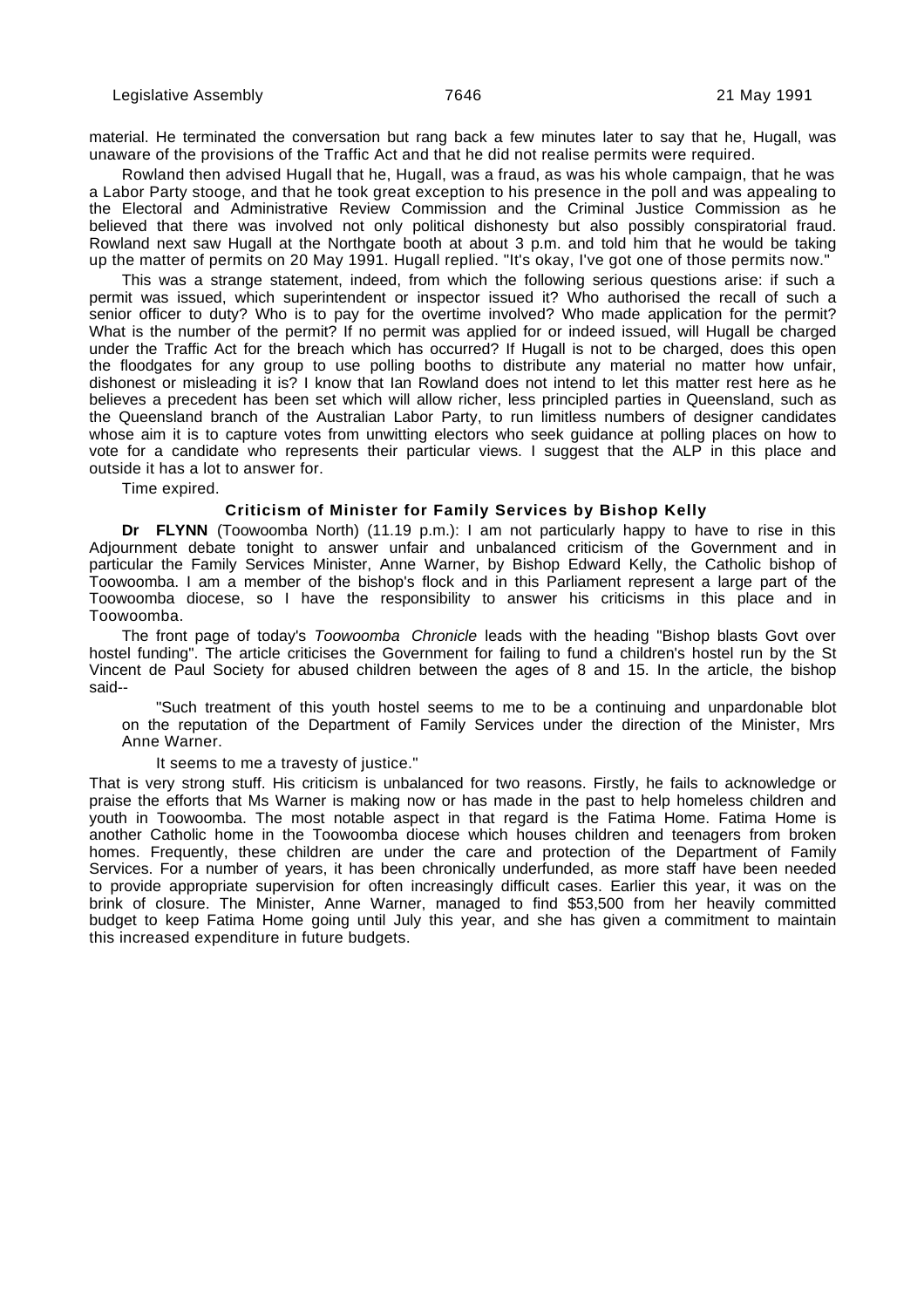Our Government has also increased funding to the Toowoomba and District Youth Service, which provides supported accommodation and counselling to older street kids. Recently, when I talked to the director, Mr Kevin Saide, he told me that resources in Toowoomba were adequate to meet the present demand for this group of people. Ms Warner has also provided ongoing funding to DARN--the Downs Abuse Response Network-- which provides counselling to victims of sexual abuse. This program is bulging at the seams, but at least we have ended the uncertainty about the future of the program by putting it onto the recurrent funding program.

However, Bishop Kelly's comments are unfair for an even more important reason. The St Vincent de Paul children's hostel in Toowoomba applied for funding under the Supported Accommodation Assistance Scheme. Last year, only 6 of 60 applications were funded under this scheme. Toowoomba and 53 other applicants missed out. The guidelines of the Burdekin report were used to identify the areas of greatest need in choosing the successful applications. The bishop says that it is "a travesty of justice" that the Toowoomba scheme is unfunded. Presumably, he would be willing to extend his comments to most, if not all, of the other 53 if he was aware of the details of their applications. Obviously, there is a shortfall in resources. There are gaps in the services provided.

But the bishop needs to realise that a Government--any Government--cannot be more compassionate than the community will allow. While self-interest and the hip-pocket nerve remain the prime determinants of Queensland voters, there will always be gaps in Government services. If he is going to make basically political statements, the bishop should also address fundamental issues such as these. Does he think we should increase taxes? If not, what other departments should decrease services to allow for more growth in the welfare budget? Or should we cut existing outmoded welfare programs of lower priority to make room for new services? If so, which ones? These are the questions with which the Minister has to deal daily. I know that there are no bounds to Ms Warner's compassion when she is dealing with children from broken families, but she is constrained by the budgetary process and, ultimately, the level of compassion in ordinary Queenslanders. I believe that Ms Warner occasionally deserves a few words of praise. Her well-known feminist views make her a frequent target of many conservative Queenslanders such as Bishop Kelly.

Another particular problem with the youth hostel in Toowoomba is that the children it cares for are between the ages of eight and 15. Referrals are often made by the Department of Family Services and Aboriginal and Islander Affairs, but those referrals relate to children who are not currently under the care of the department. Therefore, an additional problem that arises with the funding of that particular hostel is: who has the legal responsibility for those children? Recently, I was rung by an angry father whose daughter left home, ran away and was helped in that hostel. Although she received good help from the hostel, she ran away from it. That man asked me, "Who is responsible for my daughter?"

Time expired.

#### **Current and Former Members of Parliamentary Labor Party**

**Mr VEIVERS** (Southport) (11.24 p.m.): In common with many people throughout the State, I am really very concerned about some of the recent social behaviour of some Government members and some former ALP members. In maintaining public faith in the institution of our Parliament and the propriety of its members, I suggest that the Premier take steps to keep the Goss goslings--who are really trying to grow up to become gooses--in total check. I realise that the Premier would probably rather be somewhere else. One factor that comes to mind immediately is that he would probably rather be running in the ultra marathon in Victoria than trying to keep this particular bunch of guys in order. I just might be able to help the Premier.

Recently, I was cleaning out my garage and found a few items that I believe the Premier could use very easily. The first item was a dog chain. It was a bit late to find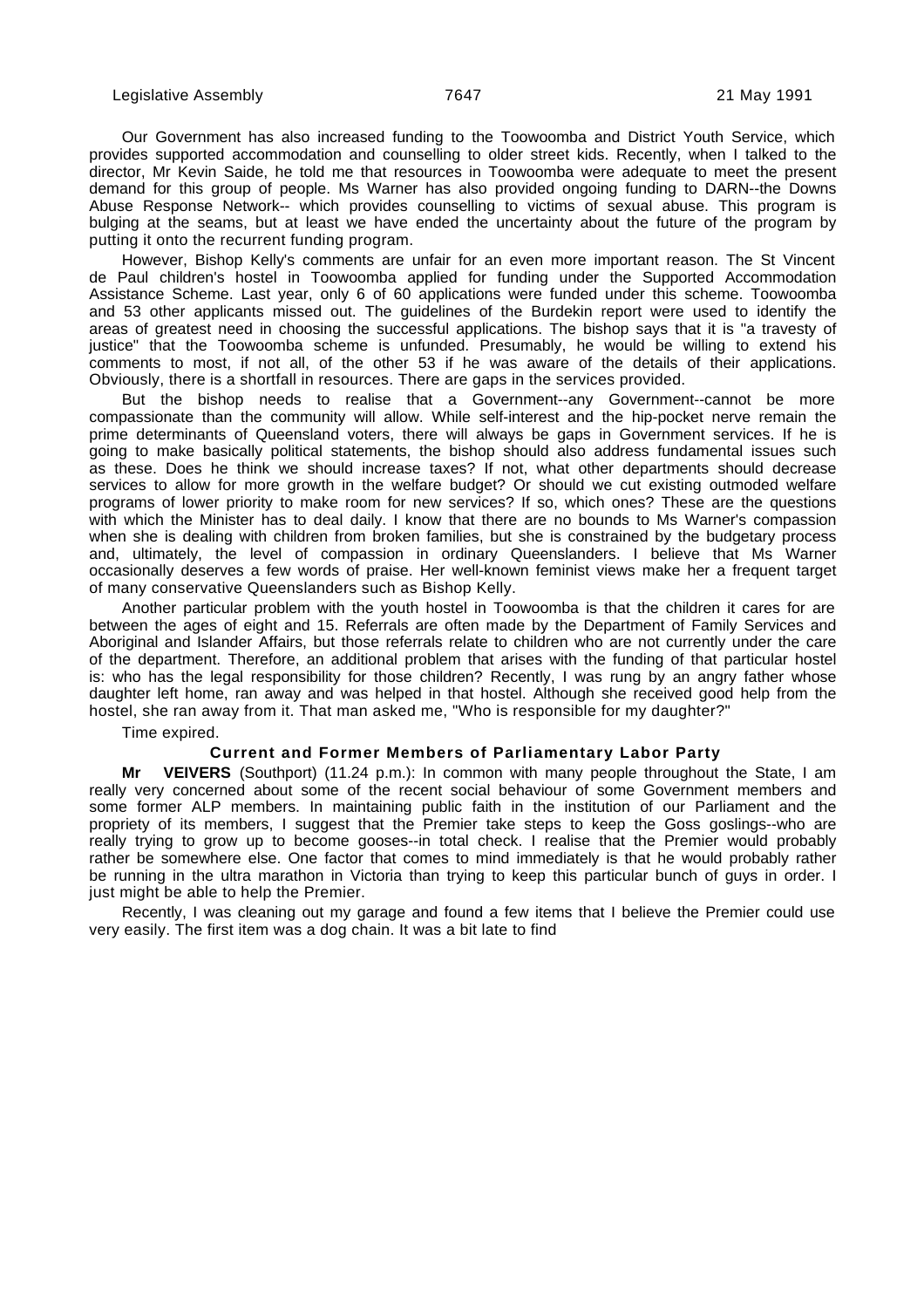it, but the Premier could have used it to keep Mr Heath in check and kept him tied up in Nundah. Unfortunately, he missed him. Mr Heath bolted and there was a by-election. If Mr Terry Sullivan happens to fall across the line--which I doubt--to save holding another by-election, the Premier will be able to chain Mr Sullivan in Nundah. He can make sure that he never moves and does what he is told by Wayne Swan and Kevin Rudd. Another item that I found in the garage was a pair of boxing gloves. Although they are a bit worn and have suffered wear and tear, they would be just the shot for Mr Ken Smyth.

**Mr DEPUTY SPEAKER** (Mr Campbell): Order! I remind the honourable member of Standing Orders 119 and 120, which state that honourable members must not make personal reflections. The honourable member will respect those Standing Orders.

**Mr VEIVERS:** I am respecting them.

**Mr De Lacy:** It doesn't sound like it to me.

**Mr VEIVERS:** I am. From what I can gather, I reckon that Mr Ken Smyth has to take boxing lessons. I do not know who his opposition was, but he certainly had a few stitches in his nose. We cannot have politicians coming into this House with stitches in their noses and black eyes. They must come in clean faced and looking as fresh as daisies. In that case, I believe that Mr Smyth definitely needs a few lessons. He is welcome to my boxing gloves.

I also found a very interesting flying helmet that could be used by Terry Mackenroth, who takes flying lessons. I understand that he receives those lessons from the man called "Biggles"--a Government member, Mr Milliner, who is the member for Everton. Mr Milliner is giving him those lessons, and they have come across a scholarship. Mr Milliner knows about the flying scholarship. He obtained his licence through that scholarship, and he is endeavouring to get Mr Mackenroth the very same scholarship. When Mr Mackenroth gets his licence, he will be able to fly anywhere in Australia to pick up ailing ALP members, fly them back and give them succour.

**Mr Turner:** Isn't Mr Mackenroth now known as the flying psychiatrist?

**Mr VEIVERS:** He is the only metal-fabricator, flying psychiatrist in the world. Unfortunately, when the jet was used to fly to Western Australia, the patient was too far gone. He had been declared politically dead. It was a bit late for him.

Another object that I found in the garage was a bike helmet. The first person I thought of who could use it is a former Labor member who is now the Mayor of Ipswich, Mr Dave Underwood.

#### **Mr DEPUTY SPEAKER:** Order!

**Mr VEIVERS:** You are taking up my time.

**Mr DEPUTY SPEAKER:** Order! The member will remain seated while I am on my feet. I believe that the honourable member's speech in this Adjournment debate is really out of order. He has done nothing other than make personal reflections against former members and current members of the Government. I believe that that is out of order. If he has something constructive to provide to the House, I am sure that honourable members would like to hear it. If he wants to make a constructive comment, he may continue with his speech.

VEIVERS: As I was saying, I also found a bike helmet in my garage. I believe that, if Mr Underwood were to wear that helmet, he could save himself from severe head injuries. I am thinking only of him. On the next occasion that he has visitors or goes calling on his neighbours, he should wear that helmet. Incidentally, I wonder if Mr Underwood is able to get hold of that saucepan that he was slammed with, because it would come in very handy for another member, Mr Matt Foley, to put gravy in on the next occasion when he takes a train ride anywhere in this State.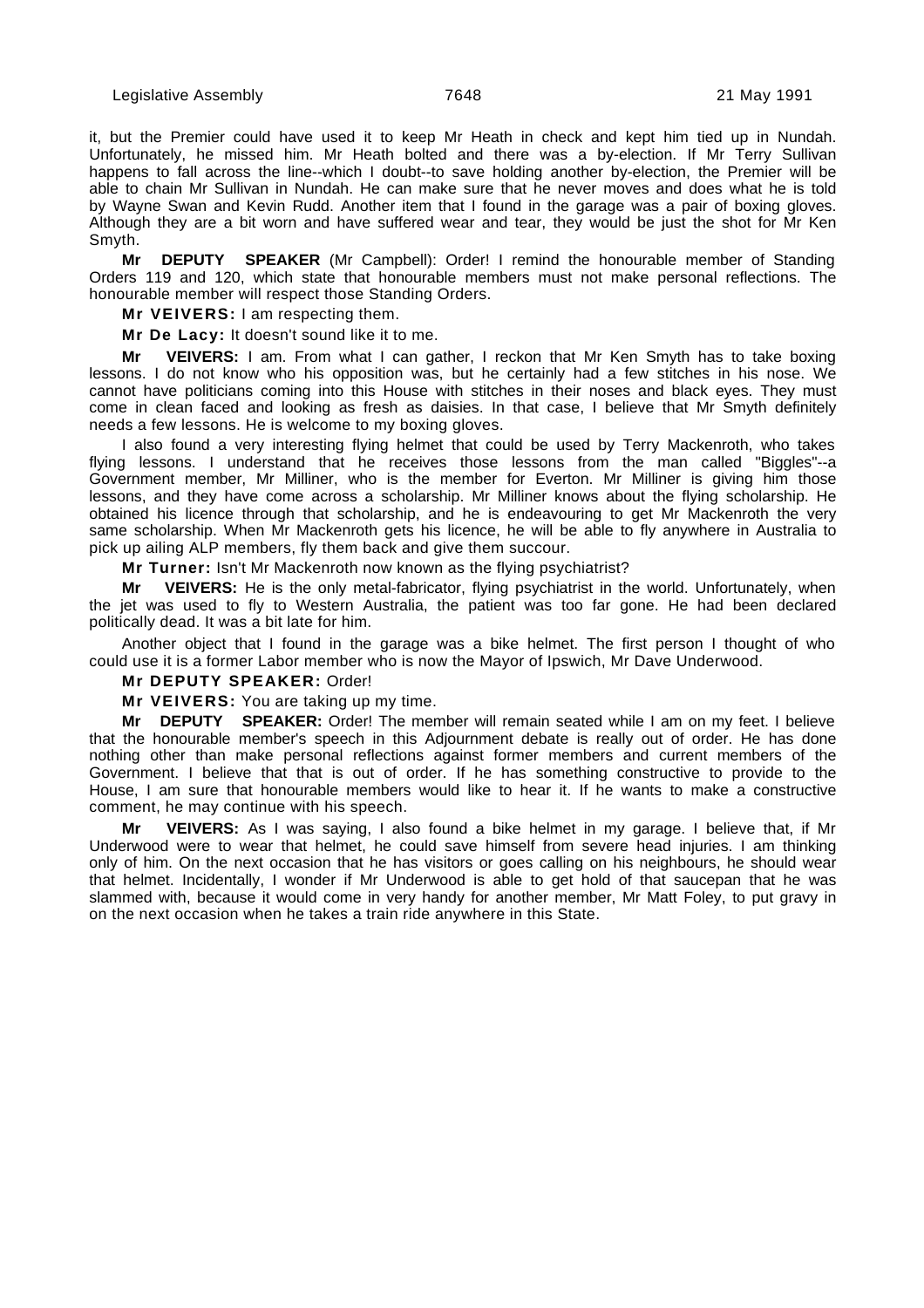Another useful object that I found in the garage was an old baseball bat. My first inclination was to suggest that the Premier give it to Mr Bill Prest. However, I doubt whether the charismatic charm school member would be able to lift it, let alone swing it. Probably it would be better suited to give it to the man on his right, namely, Mr Bob Gibbs.

Time expired.

### **Death of Mr N. Fatnowna**

**Mrs BIRD** (Whitsunday) (11.29 p.m.): The death of Noel Fatnowna on 27 February will be mourned by many people in the Solomon Islands and Australia, particularly in Fataleka on Malaita in the Solomon Islands, but more importantly in the Mackay district. As some honourable members would be aware, Noel Fatnowna was the best known among the 5 000 Australian descendants of the 18 000 Solomon Islanders who joined the labour trade to Queensland between 1871 and 1908. By their sheer number and prominence in the local community, the Fatnownas are undoubtedly the major South Sea Islander family in the Mackay district and, through Noel Fatnowna, in this State and nation. Noel Fatnowna was the grandson of a Kanaka who was kidnapped in the Solomon Islands in the late 1870s and brought by ship to the Mackay district of north Queensland to work in the cane fields. Noel was born in Mackay in 1929, and was raised and educated there. He grew up hearing tales of the Solomon Islands. Raised in the Solomon Island tradition, from an early age Noel slept in the boys house away from his mother and sisters. He was taught about the ancient taboos and customs of his forefathers.

His childhood is described in his book Fragments of a Lost Heritage as a happy time spent in a half-traditional and half-European life-style centred on the family's large blady-grass houses on the farm, school and church, with plenty of expeditions to the beaches and creeks. Noel's father was a lay preacher in the Anglican Church and later the prime mover in the introduction of Seventh Day Adventism to the Mackay Islander community in the 1920s. As many people in Mackay would know, Noel was a great ambassador for the QATB. At 21, Noel joined the local ambulance as a bearer. He was preceded by his brother, Norman. For many, many years, they were the only black ambulance bearers in Queensland. Noel spent 41 years in the Queensland Ambulance Service at Mackay, then becoming a senior bearer. He was well known throughout north Queensland for his dedication to the Ambulance Service. Locally, in the latter part of his career he was involved in fund-raising and publicity for the Ambulance Service, which, with work for his church within the local South Sea Islander and Aboriginal and Torres Strait Islander community and his work as an historian, made him as well known as anyone in the whole of Queensland. At State level, he had long involvement as an adviser to the Queensland Government on indigenous health. From 1977 to 1983, he was Commissioner for Pacific Islanders. In 1982, he was awarded the British Empire Medal for his work in those fields.

Noel Fatnowna was my best friend. In the 1970s, Noel, his wife, Minnie, and their family went to Malaita to search for their roots. It was largely that voyage that started the relinking between the Solomon Island community in Australia and the Solomon Islands' citizens. Those relinkings in the 1970s were of great importance to the future of the Solomon Islands in strengthening ties with Australia. His remarkable book Fragments of a Lost Heritage, which was published in 1989, tells the story of those findings, the reuniting with his family and his childhood at Mackay.

In May 1988, 22 Solomon Islanders, led by the Minister for Post and Communications of the Solomon Islands, took part in a total re-enactment of the first arrival of those Islanders in 1867 at Mackay. Noel Fatnowna masterminded the event down on the banks of the Pioneer River where his grandparents first waded ashore so long ago. The re-enactment was an emotional time for all--Kanakas and Queenslanders alike. Noel